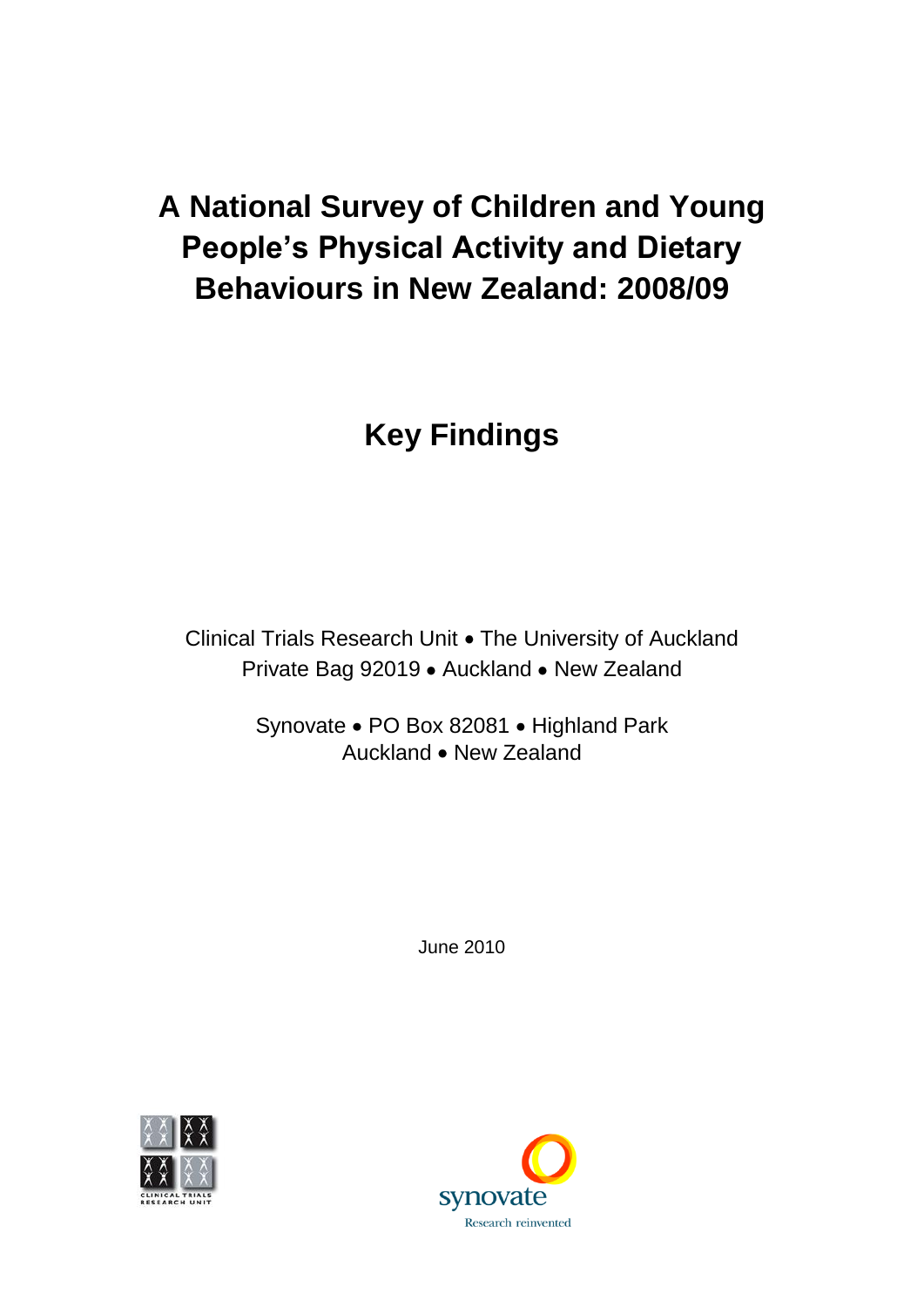# **Contents**

| 1              |                 |                                                                             |  |
|----------------|-----------------|-----------------------------------------------------------------------------|--|
|                |                 |                                                                             |  |
| $\overline{2}$ |                 |                                                                             |  |
|                | 2.1             |                                                                             |  |
|                | 2.2             |                                                                             |  |
|                | 2.2.1           |                                                                             |  |
|                | 2.2.2           |                                                                             |  |
|                | 2.2.3<br>2.2.4  |                                                                             |  |
|                |                 |                                                                             |  |
|                | 2.3             |                                                                             |  |
|                | 2.3.1           |                                                                             |  |
|                | 2.3.2<br>2.3.3  | Awareness, attitudes and knowledge of healthy eating and physical activity3 |  |
|                | 2.3.4           |                                                                             |  |
|                | 2.3.5           |                                                                             |  |
|                |                 |                                                                             |  |
| 3              |                 |                                                                             |  |
|                | 3.1             |                                                                             |  |
|                | 3.2             |                                                                             |  |
|                | 3.2.1           |                                                                             |  |
|                | 3.2.2           |                                                                             |  |
|                | 3.2.3           |                                                                             |  |
|                | 3.2.4           |                                                                             |  |
|                | 3.2.5           | Attitudes towards eating healthily and being physically active17            |  |
|                | 3.2.6           |                                                                             |  |
|                | 3.2.7           |                                                                             |  |
|                | 3.2.8           |                                                                             |  |
|                | 3.2.9<br>3.2.10 |                                                                             |  |
|                | 3.2.11          | Knowledge about how much physical activity is needed to stay healthy27      |  |
|                |                 |                                                                             |  |
|                | 3.3             |                                                                             |  |
|                | 3.4             |                                                                             |  |
|                | 3.4.1           |                                                                             |  |
|                | 3.4.2<br>3.4.3  |                                                                             |  |
|                | 3.4.4           |                                                                             |  |
|                | 3.4.5           |                                                                             |  |
|                | 3.4.6           |                                                                             |  |
|                |                 |                                                                             |  |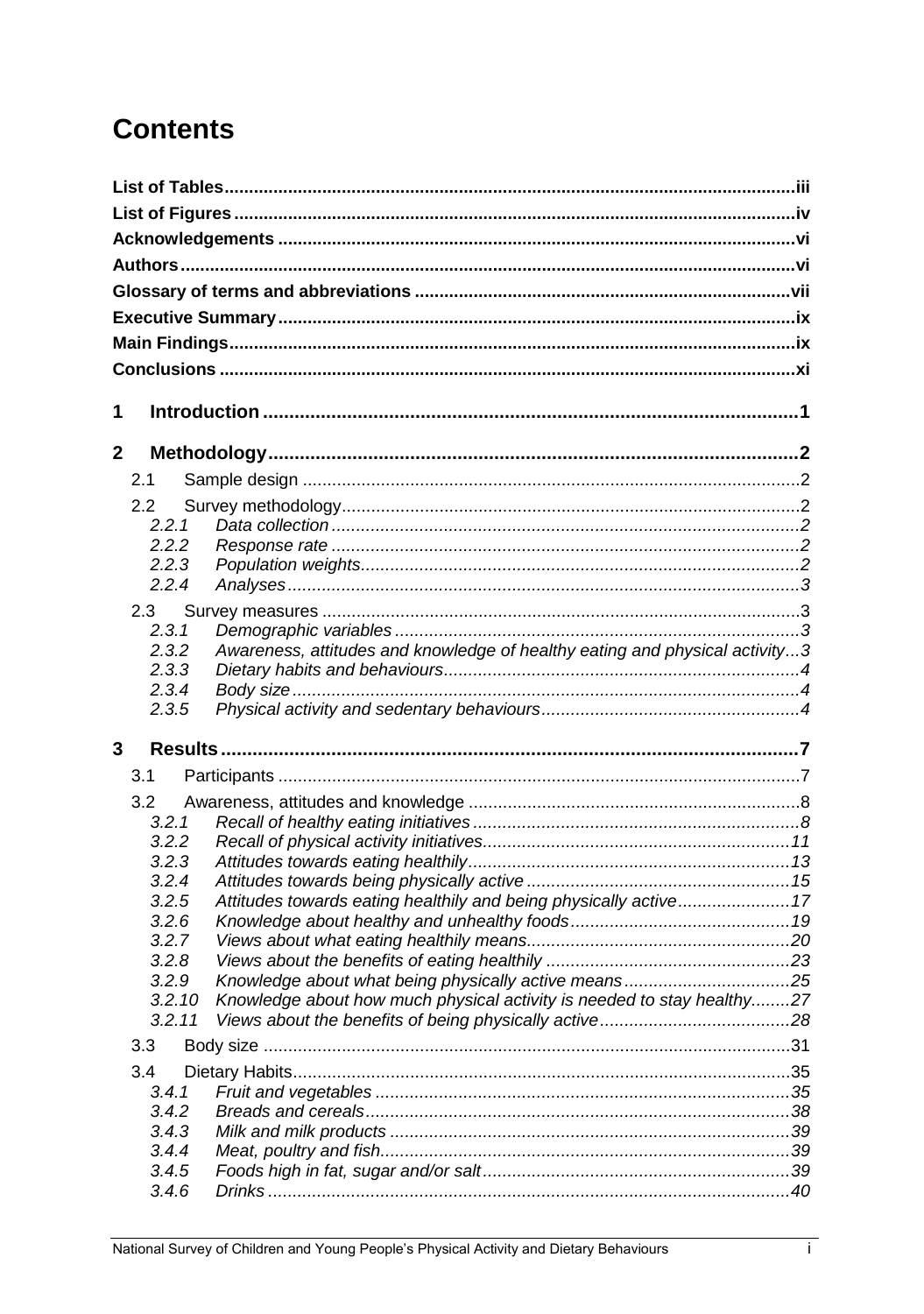| 3.4.7  |                                                                               |    |
|--------|-------------------------------------------------------------------------------|----|
| 3.4.8  |                                                                               |    |
| 3.4.9  |                                                                               |    |
| 3.4.10 |                                                                               |    |
| 3.5    |                                                                               |    |
| 3.5.1  |                                                                               |    |
| 3.5.2  |                                                                               |    |
| 3.5.3  | Time spent in moderate- to vigorous-intensity physical activity 51            |    |
| 3.5.4  | Time spent in moderate- to vigorous-intensity physical activity by the day of |    |
| 3.5.5  |                                                                               |    |
| 3.5.6  |                                                                               |    |
| 3.5.7  |                                                                               |    |
| 3.5.8  |                                                                               |    |
| 3.5.9  |                                                                               |    |
| 3.5.10 |                                                                               |    |
| 3.5.11 |                                                                               |    |
| 3.5.12 |                                                                               |    |
|        |                                                                               | 65 |
|        |                                                                               | 67 |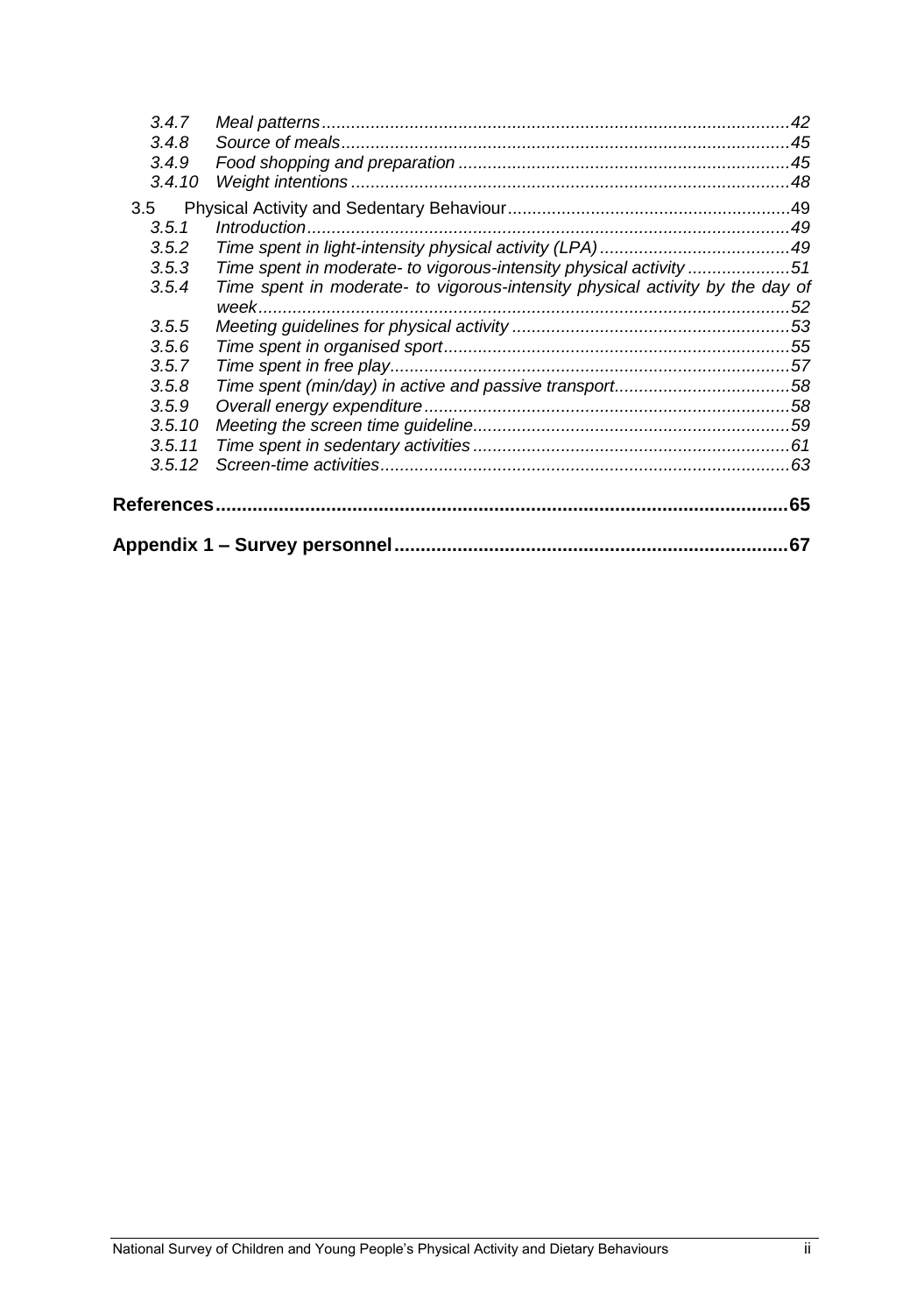# <span id="page-3-0"></span>**List of Tables**

| Table 3: Recall of initiatives that encourage healthy eating among young people aged                                                                         |     |
|--------------------------------------------------------------------------------------------------------------------------------------------------------------|-----|
| Table 4: Recall of initiatives that encourage physical activity among young people                                                                           |     |
| Table 5: Attitude towards eating healthily among young people aged 10 to 24 years14                                                                          |     |
| Table 6: Attitude towards staying fit and being physically active among young people                                                                         |     |
| Table 7: Link between attitudes towards eating healthily and being fit and physically                                                                        |     |
| Table 8: Actions for eating healthily mentioned by young people aged 10 to 24 years 22                                                                       |     |
| Table 9: Benefits of eating healthily mentioned by young people aged 10 to 24 years 24                                                                       |     |
| Table 10: Meaning of being physically active mentioned by young people aged 10 to                                                                            | .26 |
| Table 11: Benefits of physical activity among young people aged 10 to 24 years30                                                                             |     |
| Table 12: Body size in children and young people aged 5 to 24 years 32                                                                                       |     |
| Table 13: Proportion of children and young people meeting guidelines for fruit and                                                                           | 36  |
| Table 14: Time spent (min/day) in light-intensity, moderate-intensity and vigorous-<br>intensity physical activity in children and young people aged 5 to 24 | 50  |
| Table 15: Time spent (min/day) in moderate- to vigorous-intensity physical activity                                                                          |     |
|                                                                                                                                                              | 53  |
| Table 16: Proportion of children and young people meeting the physical activity                                                                              | 54  |
| Table 17: Average daily time (min per day) spent in selected activities and overall<br>energy expenditure in children and young people aged 5 to 24 years    | 56  |
| Table 18: Proportion of children and young people meeting the screen time guideline                                                                          | .60 |
| Table 19: Time spent (minutes per day) in selected sedentary activities in children                                                                          | 62  |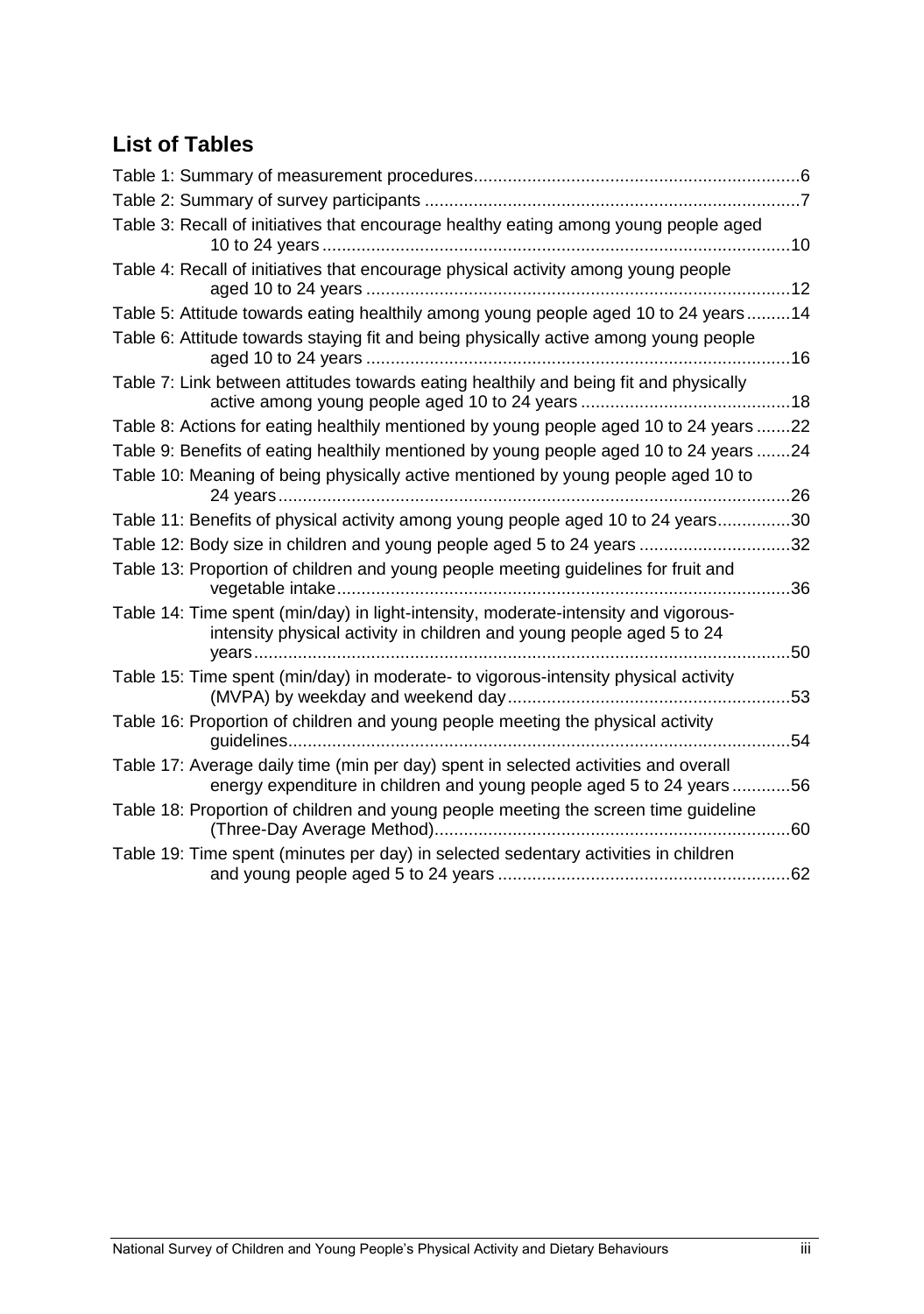# <span id="page-4-0"></span>**List of Figures**

| Figure 1: Recall of initiatives that encourage healthy eating among young people<br>. . 9                                                                  |
|------------------------------------------------------------------------------------------------------------------------------------------------------------|
| Figure 2: Recall of initiatives that encourage physical activity among young people                                                                        |
| Figure 3: Attitude towards eating healthily among young people aged 10 to 24 years13                                                                       |
| Figure 4: Attitude towards staying fit and being physically active among young people                                                                      |
| Figure 5: Knowledge of healthy foods among children aged 5 to 9 years20                                                                                    |
| Figure 6: Actions for eating healthily mentioned by young people aged 10 to 24 years21                                                                     |
| Figure 7: Benefits of eating healthily mentioned by young people aged 10 to 24 years23                                                                     |
| Figure 8: Meaning of being physically active among young people aged 10 to 24<br>25                                                                        |
| Figure 9: Knowledge of the length of time young people need to be physically active<br>27                                                                  |
| Figure 10: Knowledge of the length of time young people need to be physically active<br>.28                                                                |
| Figure 11: Benefits of physical activity among young people aged 10 to 24 years 29                                                                         |
| Figure 12: BMI category for children and young people aged 5 to 24 years<br>33                                                                             |
| Figure 13: Prevalence of obesity among children and young people aged 5 to 24<br>34                                                                        |
| Figure 14: Prevalence of obesity among children and young people aged 5 to 24<br>34                                                                        |
| Figure 15: Proportion of children and young people meeting guidelines for fruit and<br>37                                                                  |
| Figure 16: Proportion of children and young people meeting guidelines for fruit and<br>37                                                                  |
| Figure 17: Proportion of children and young people eating brown, wholemeal or whole<br>38                                                                  |
| Figure 18: Proportion of children and young people who drink plain milk seven or<br>more times a week<br>40                                                |
| Figure 19: Proportion of children and young people who drink regular fizzy or soft                                                                         |
| Figure 20: Proportion of children and young people who eat breakfast five or more                                                                          |
| Figure 21: Proportion of children and young people who eat their evening meal sitting<br>down with other members of the household five or more days of the |
| Figure 22: Proportion of children and young people who eat their evening meal in                                                                           |
| Figure 23: Source main meals for children and young people, by age group 45                                                                                |
| Figure 24: Proportion of children and young people who help to shop for groceries46                                                                        |
| Figure 25: Proportion of children and young people who help to prepare their evening                                                                       |
| Figure 26: Proportion of children and young people who grow vegetables at home or                                                                          |
| Figure 27: Weight intentions among young people aged 10 to 24 years 48                                                                                     |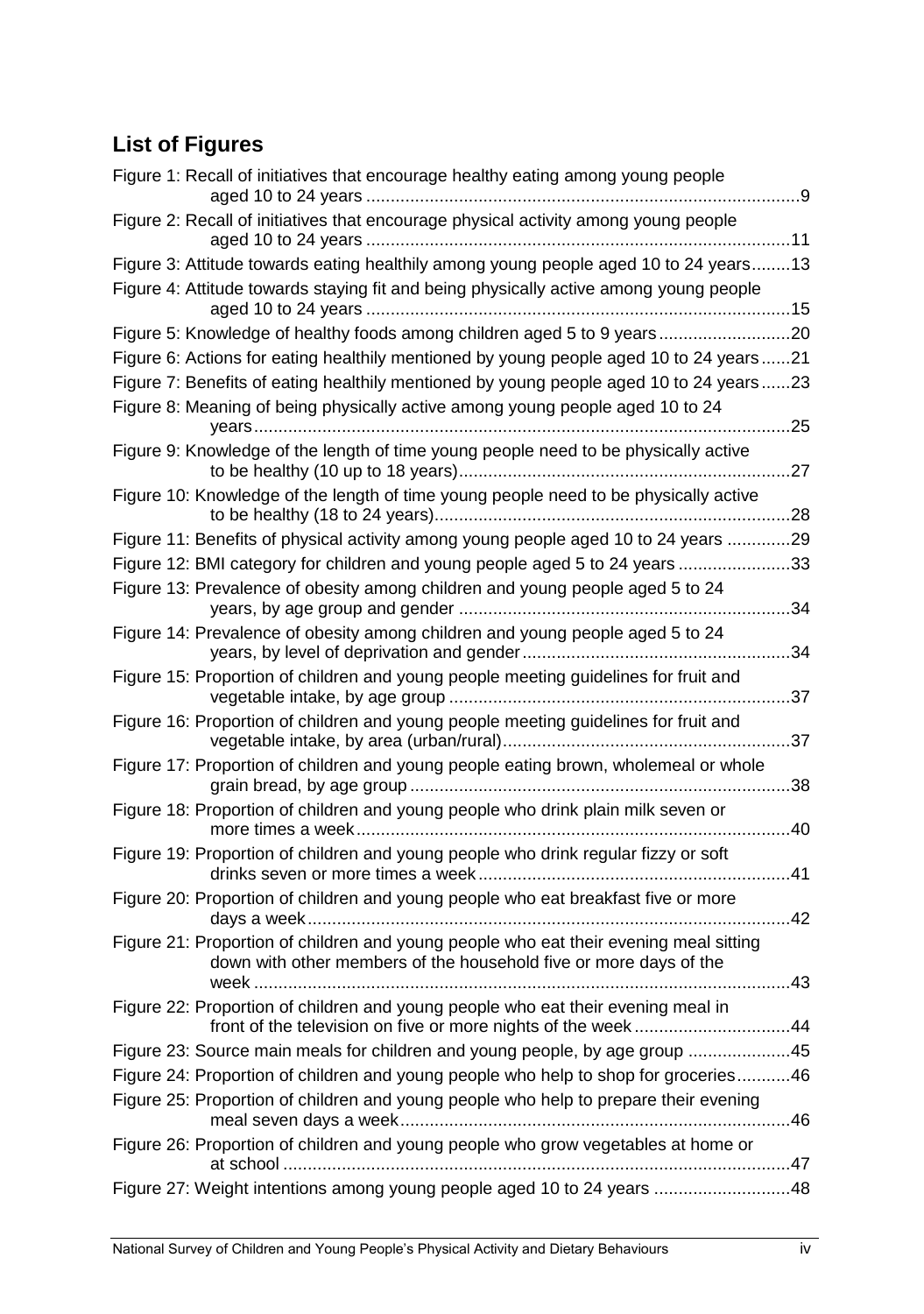| Figure 28: Time spent (min/day) in light-intensity physical activity for children and                                                            | .51 |
|--------------------------------------------------------------------------------------------------------------------------------------------------|-----|
| Figure 29: Time spent (min/day) in moderate- to vigorous-intensity physical activity in<br>children and young people, by age group and gender    | .52 |
| Figure 30: Proportion of children and young people meeting guidelines for physical<br>activity (Any Day Average Method), by age group and gender | .55 |
| Figure 31: Time spent (min/day) in organised sport, by age group and gender                                                                      | .57 |
| Figure 32: Time spent (min/day) in free play, by age group and gender58                                                                          |     |
| Figure 33: Proportion of children and young people meeting the screen guideline<br>(Three-Day Average Method), by age group and gender           | .61 |
| Figure 34: Time spent (min per day) in sedentary activities (min/day), by age group                                                              | .63 |
| Figure 35: Time spent in screen-based activities for female children and young                                                                   | .64 |
| Figure 36: Time spent in screen-based activities for male children and young people,                                                             | 64  |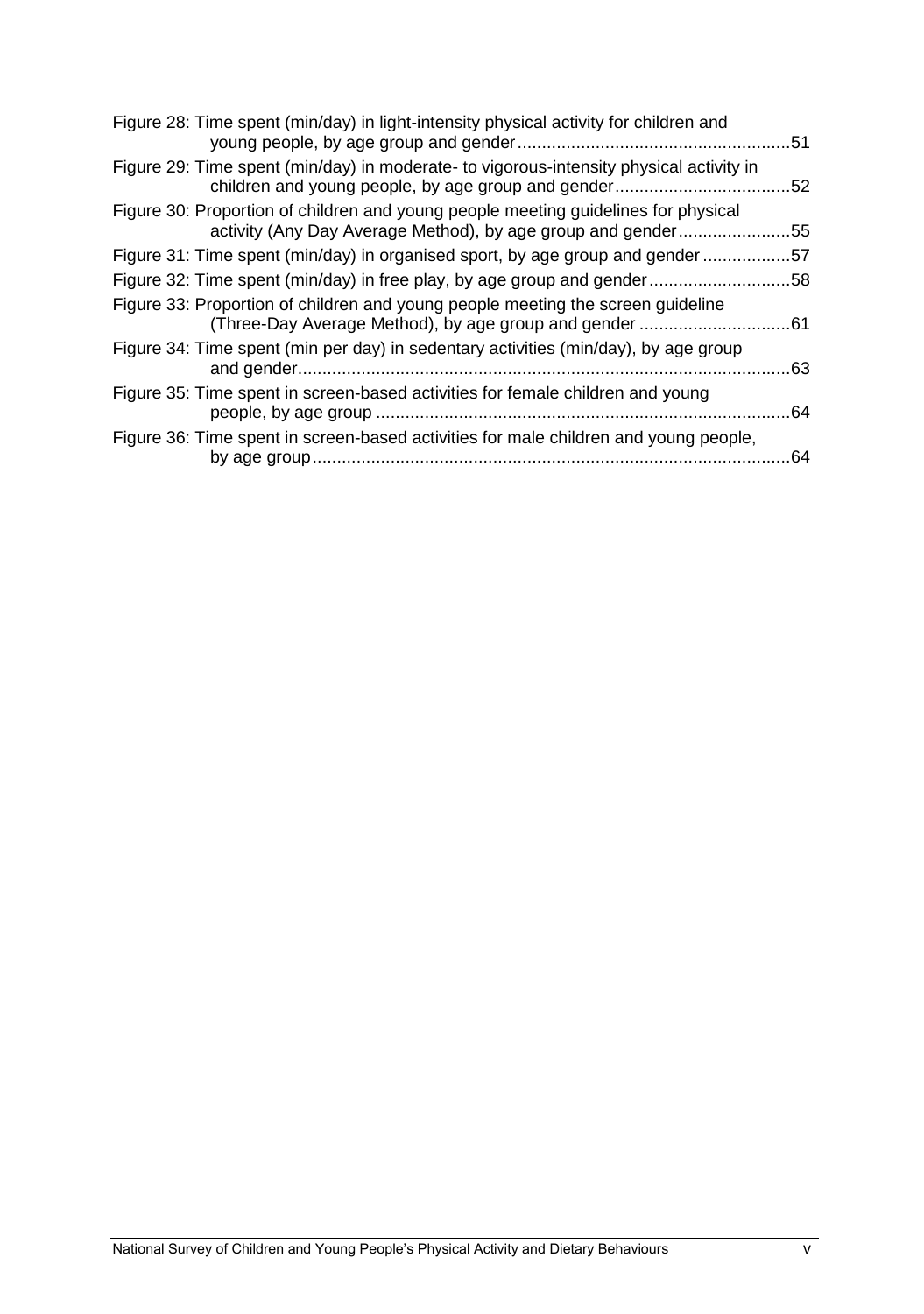### <span id="page-6-0"></span>**Acknowledgements**

We wish to thank all those who conducted the many interviews throughout New Zealand, and all those involved in the set-up and conduct of this study, as well as monitoring the quality of the survey data, analysing the data, and preparing this report. Special thanks to Professor Tim Olds and Dr Kate Ridley for their expertise with the Multimedia Activity Recall Questionnaire for Children and Adolescents (MARCA) used in this study. We would like to acknowledge the planning, development, and ongoing input into this survey by SPARC, the Ministry of Health, the Ministry of Education, and the Ministry of Youth Development. Most importantly, thank you to the 2,503 New Zealand children and young people, and their families, who welcomed us into their homes and made this survey possible.

### <span id="page-6-1"></span>**Authors**

The report was written by Dr Ralph Maddison, Maria Turley, Nicola Legge and Galina Mitchelhill. Statistical analyses were conducted by Dr Yannan Jiang and Sindy Xian.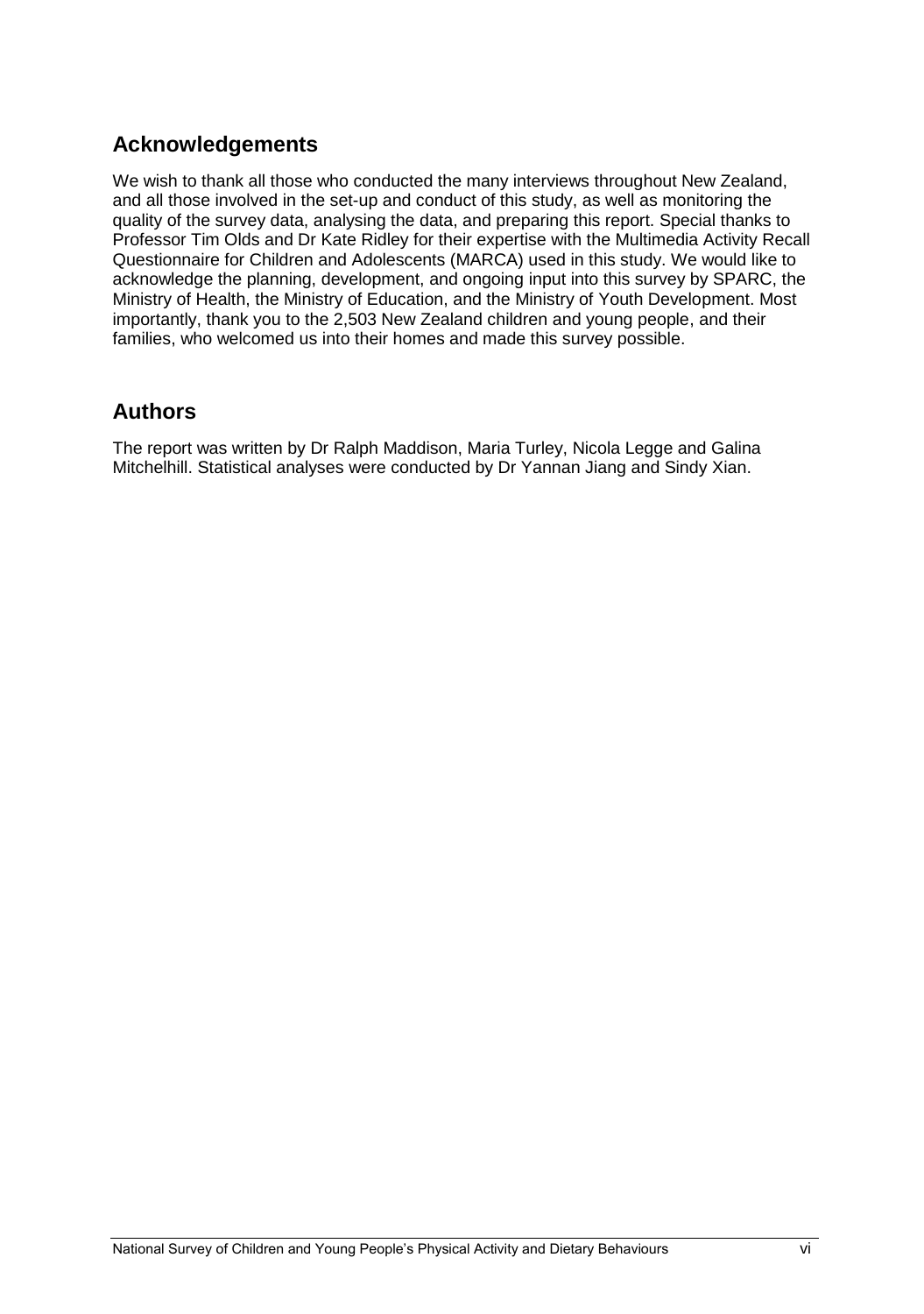# <span id="page-7-0"></span>**Glossary of terms and abbreviations**

| Accelerometer         | Movement device used to measure physical activity                                                                                                                                                                                                                                                                                       |  |  |  |  |
|-----------------------|-----------------------------------------------------------------------------------------------------------------------------------------------------------------------------------------------------------------------------------------------------------------------------------------------------------------------------------------|--|--|--|--|
| Body mass index (BMI) | Measure of height adjusted for weight – calculated by dividing<br>weight in kilograms by height in metres squared ( $kg/m2$ ). Used to<br>classify body size as underweight, normal, overweight or obese                                                                                                                                |  |  |  |  |
| <b>CAPI</b>           | Computer-assisted personal interview                                                                                                                                                                                                                                                                                                    |  |  |  |  |
| CATI                  | Computer-assisted telephone interview                                                                                                                                                                                                                                                                                                   |  |  |  |  |
| Children              | Defined as those aged 5 to 9 years                                                                                                                                                                                                                                                                                                      |  |  |  |  |
| Confidence interval   | Used to estimate the sample error for estimates                                                                                                                                                                                                                                                                                         |  |  |  |  |
| <b>CYP</b>            | Children and young people (aged 5 to 24 years)                                                                                                                                                                                                                                                                                          |  |  |  |  |
| <b>DHQ</b>            | Dietary habits questionnaire                                                                                                                                                                                                                                                                                                            |  |  |  |  |
| Electronic media use  | Collective term for the time spent watching television, playing<br>computer or video games and computer use                                                                                                                                                                                                                             |  |  |  |  |
| Level of deprivation  | Lay term used to describe the 2006 New Zealand Deprivation<br>Index (NZDep2006). NZDep2006 is an area-based index of<br>deprivation that measures levels (deciles or quintiles) of<br>socioeconomic deprivation. In this report, quintiles of deprivation<br>were used (1=least deprived 20% of areas; 5=most deprived<br>20% of areas) |  |  |  |  |
| <b>LPA</b>            | Light-intensity physical activity, defined as less than 3 METs                                                                                                                                                                                                                                                                          |  |  |  |  |
| <b>MARCA</b>          | Multi-media Activity Recall for Children and Adolescents - a<br>computerised time use instrument to collect data on all activities<br>(including physical activity and sedentary behaviours) over the<br>past day                                                                                                                       |  |  |  |  |
| <b>MPA</b>            | Moderate-intensity physical activity, defined as 3.0-5.9 METs                                                                                                                                                                                                                                                                           |  |  |  |  |
| <b>MVPA</b>           | Moderate- to vigorous-intensity physical activity, defined as<br>greater than or equal to 3 METS                                                                                                                                                                                                                                        |  |  |  |  |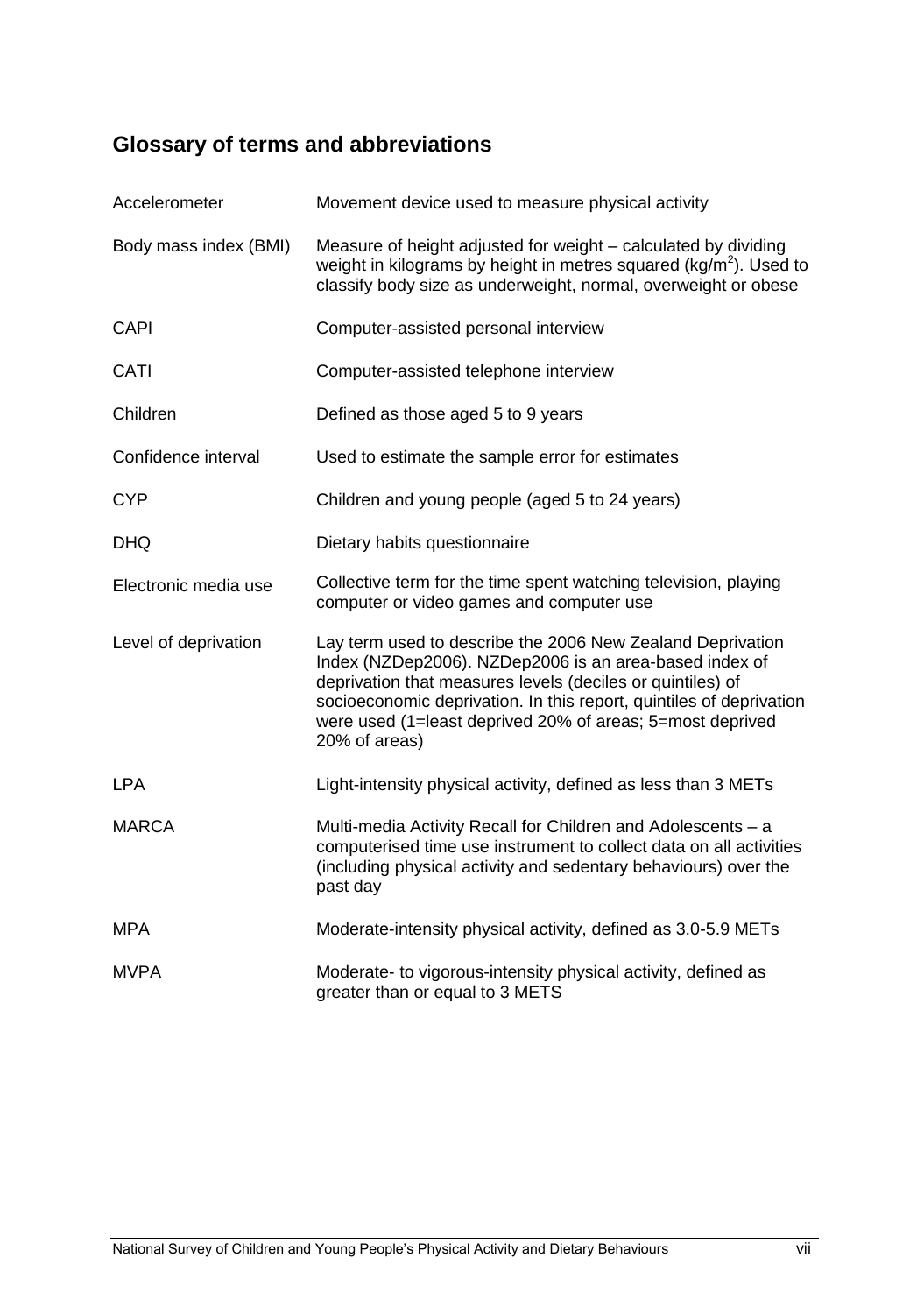| <b>Meshblock</b> | The smallest geographic unit for which statistical data is<br>collected and processed by Statistics New Zealand. A<br>meshblock is a defined geographic area, varying in size from<br>part of a city block to large areas of rural land. Each meshblock<br>abuts against another to form a network covering all of New<br>Zealand including coasts and inlets. Meshblocks are aggregated<br>to define larger geographic areas, such as regions and urban<br>and rural areas. Meshblocks were the primary sampling unit<br>(PSU) |  |  |  |  |  |
|------------------|---------------------------------------------------------------------------------------------------------------------------------------------------------------------------------------------------------------------------------------------------------------------------------------------------------------------------------------------------------------------------------------------------------------------------------------------------------------------------------------------------------------------------------|--|--|--|--|--|
| <b>MET</b>       | Metabolic equivalents are multiple of resting metabolic rate. One<br>MET is equivalent to rest. METs are used to classify the intensity<br>of physical activity (light-intensity <3 METs; moderate-intensity<br>3-5.9 METs; vigorous-intensity ≥6 METs)                                                                                                                                                                                                                                                                         |  |  |  |  |  |
| n                | Size of sample                                                                                                                                                                                                                                                                                                                                                                                                                                                                                                                  |  |  |  |  |  |
| <b>NZEO</b>      | New Zealand European and Other ethnic group                                                                                                                                                                                                                                                                                                                                                                                                                                                                                     |  |  |  |  |  |
| Prevalence       | The proportion of a population with a specific condition.<br>Calculated by dividing the number of participants in the survey<br>with a specific condition by the total number of participants in the<br>survey. Usually expressed as a percent                                                                                                                                                                                                                                                                                  |  |  |  |  |  |
| <b>PSU</b>       | Primary sampling unit                                                                                                                                                                                                                                                                                                                                                                                                                                                                                                           |  |  |  |  |  |
| <b>SEM</b>       | Standard error of the mean                                                                                                                                                                                                                                                                                                                                                                                                                                                                                                      |  |  |  |  |  |
| <b>SEP</b>       | Standard error of the proportion                                                                                                                                                                                                                                                                                                                                                                                                                                                                                                |  |  |  |  |  |
| Stadiometer      | Device for measuring height                                                                                                                                                                                                                                                                                                                                                                                                                                                                                                     |  |  |  |  |  |
| <b>VPA</b>       | Vigorous-intensity physical activity, defined as 6 or more METs                                                                                                                                                                                                                                                                                                                                                                                                                                                                 |  |  |  |  |  |
| Young people     | Defined as those aged 10 to 24 years                                                                                                                                                                                                                                                                                                                                                                                                                                                                                            |  |  |  |  |  |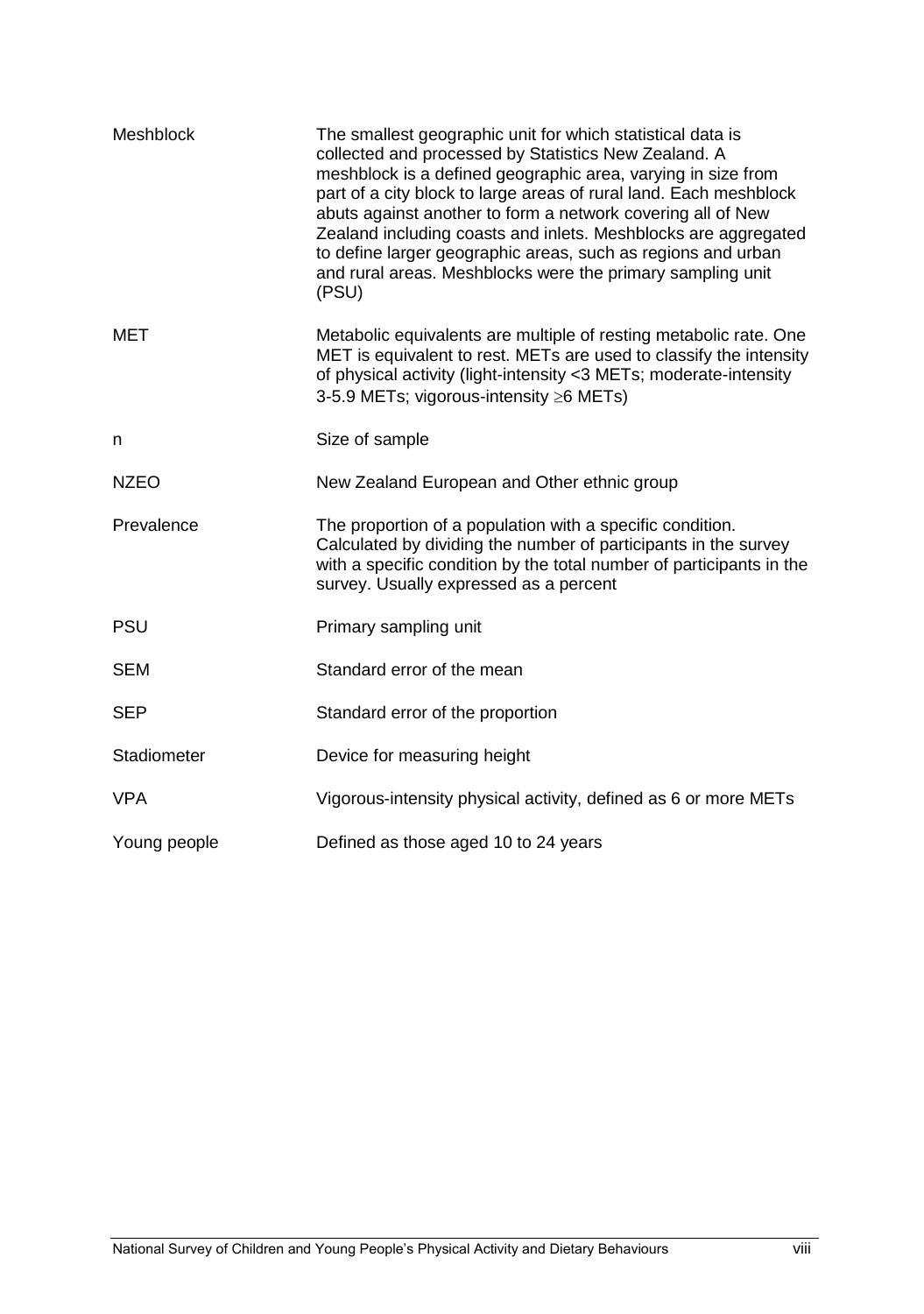# <span id="page-9-0"></span>**Executive Summary**

This National Survey was commissioned by Sport and Recreation New Zealand, the Ministry of Health, the Ministry of Education, and the Ministry of Youth Development. The primary objective was to assess the physical activity, sedentary behaviours and dietary habits of New Zealand children and young people. Also assessed were children and young peoples' awareness of initiatives that encourage health eating and physical activity, attitudes towards healthy eating and physical activity, their knowledge of what it means to eat healthily and be physically active, and the perceived benefits of healthy eating and physical activity. Face-to-face interviews with follow-up telephone calls were conducted with a nationally representative sample of 2,503 participants aged 5 to 24 years.

# <span id="page-9-1"></span>**Main Findings**

#### **Awareness, attitudes, and knowledge**

- Approximately half (52.4%) of the young people recalled at least one advertisement or campaign encouraging them to eat healthily. The '5 Plus A Day' campaign was the campaign most frequently recalled (29.0%).
- More than half (56.2%) of young people recalled at least one advertisement or campaign encouraging physical activity, with the 'Push Play' campaign most frequently recalled (39.6%).
- Over one-third (37.6%) of young people said they cared *"very much"* about eating healthily, while just under two-thirds (62.3%) said they cared *"very much"* about staying fit and being physically active. Findings indicate that attitudes toward eating healthily may be linked to attitudes held about being fit and physically active.
- The majority of young people (80%) said that *"eating fruit and vegetables"* was part of eating healthily. The most frequently (64%) cited benefit of eating healthily was that *"you have more energy"*.
- Sport and other forms of exercise were recognised by young people as physical activity.
- Among young people aged from 10 to 18 years, just over half (53.7%) said that at least 60 minutes per day of physical activity was needed by people their age to stay healthy, with a further 7.1% agreeing that 60 minutes per day on 5 days per week was needed. (New Zealand Physical Activity Guidelines state that children and young people (aged 5 to 18 years) should, throughout each day, undertake 60 minutes or more of moderateto vigorous-intensity physical activity).
- Seven out of ten (70.5%) young people aged 18 to 24 years said that at least 30 minutes per day of physical activity was needed by people their age to stay healthy, with a further 21.6% saying this was the case 5 days a week. (Adult New Zealand Physical Activity guidelines (for 18 year olds and over), recommend at least 30 minutes of moderate-intensity physical activity on most (5), if not on all, days of the week).
- The most frequently (53.6%) reported benefit of being physically active among young people was that *"you have more energy"*. This was also the most commonly reported benefit of eating healthily (64.0%).

#### **Body Size**

- Most children and young people (60.6%) were found to have a healthy weight for their height. The remaining children and young people were either overweight (22.5%), obese (13.0%) or underweight (3.9%).
- The prevalence of obesity did not vary significantly by gender or age group, with the exception of females aged 20 to 24 years, who were more likely to be obese than males in the same age group.
- The prevalence of obesity increased as the level of deprivation increased.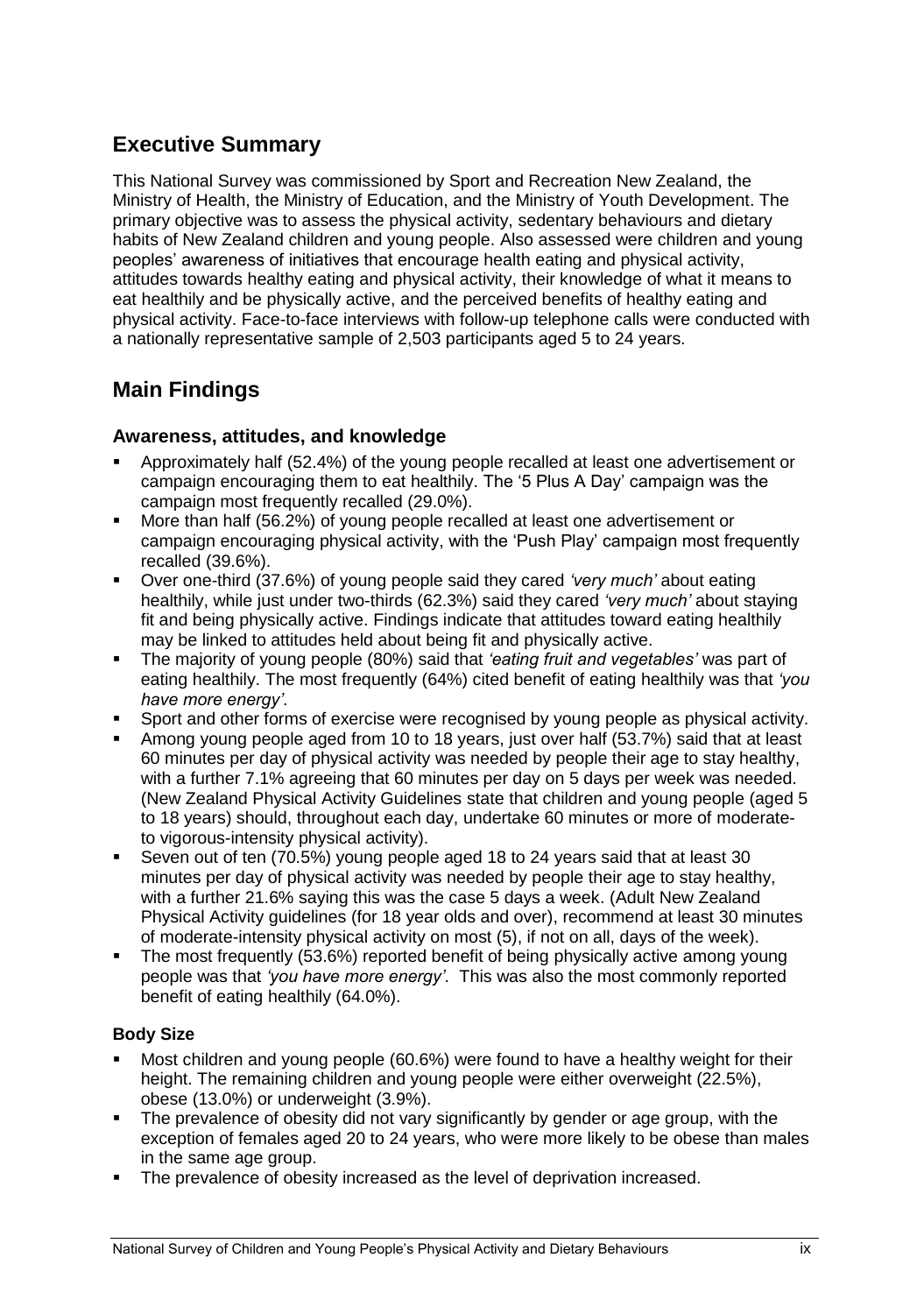#### **Dietary Habits**

- Most children and young people (68.6%) met the guideline for fruit intake  $(\geq 2$  servings per day); however fewer than half (39.7%) met the guideline for vegetable intake  $(\geq 3$ servings per day) and only one-third (31.7%) met the guideline for total fruit and vegetable intake  $(\geq 5$  servings per day).
- Children and young people living in rural areas were significantly more likely to meet all three guidelines for fruit and vegetable intake than those living in urban areas.
- Nearly all children and young people ate bread every day, with half (50.3%) eating brown, wholemeal or whole grain bread most often.
- Consumption of foods high in fat, sugar and/or salt tended to increase with age. For example, consumption of fast foods, meat pies or sausage rolls, and confectionery increased with age.
- Water was the mostly commonly consumed drink, with most (85.1%) children and young people drinking plain (unflavoured) water seven or more times a week.
- Nearly two-thirds (62.5%) of children and young people drank plain milk at least once a week, including 24.2% who drank plain milk seven or more times a week.
- Water and milk consumption decreased with age, whereas consumption of soft drinks increased with age.
- Overall 78.7% of children and young people usually ate breakfast on five or more days of the week, although breakfast consumption declined steadily as age increased.
- **F** Four out of five (81.2%) children and young people ate their evening meal sitting down with other members of the household most (five or more) days of the week.
- One in three (34.2%) children and young people ate their evening meal in front of the TV on most (five or more) days of the week.
- Home was the predominant source of all meals, with over 93% of children and young people sourcing their breakfast and dinner from home and 87% sourcing their lunch from home.
- Just over one-third (36.9%) of children and young people aged 10 to 24 years were doing nothing about their weight, 33.4% were trying to lose weight, 20.1% were trying to stay the same weight, and 9.6% were trying to gain weight.

#### **Physical Activity**

- On average, children and young people participated in 105 minutes per day of moderate- to vigorous-intensity physical activity (MVPA), with more time, on average, spent in MVPA on weekdays (104 minutes) compared with weekend days (66 minutes).
- There was an age-related decline in physical activity levels, with males generally being more active than females.
- Two-thirds (67.1%) of children and young people complied with the physical activity guidelines.
- The proportion of children and young people meeting the physical activity guidelines decreased with age. Only 15% of young people aged 20 to 24 years met the guidelines, which is based on accumulating 30 minutes of MVPA per day.
- On average, children and young people spent 29 minutes per day in organised sport and 77.6 minutes per day in free play.
- On average, children and young people spent 43 minutes per day in active transport. Generally time spent in active transport increased with age.
- **There was a decline in the time spent in passive transport by deprivation level, with** children and young people living in the least deprived areas spending more time in passive transport than those in the most deprived areas (53 versus 41 minutes per day). The opposite pattern was seen for active transport.
- Only four in ten (39.6%) children and young people fulfilled the criteria for meeting the screen time guideline, which advises that children and young people (5 to 18 years) should spend less than two hours per day (out of school time) in front of television,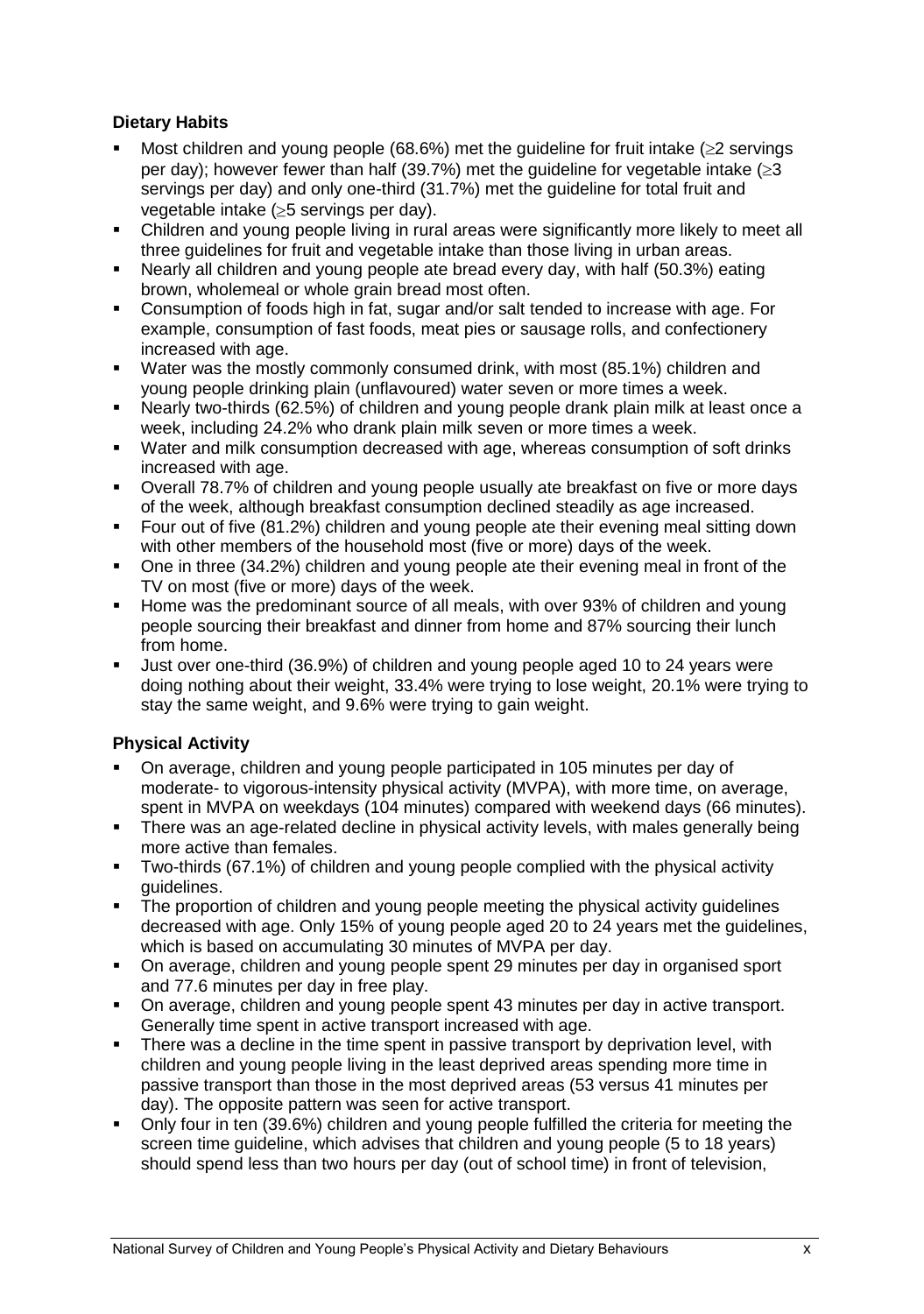computers, and gaming consoles. Those aged 18 to 24 years were included in these guidelines for completeness.

- Three out of five (59.6%) children aged 5 to 9 years met the screen time guideline, whereas only 30-35% of young people aged 10 years or more met this guideline.
- TV watching was the most common sedentary behaviour. On average, children and young people spent 124 minutes watching TV per day, 22 minutes per day sitting at a computer (outside of school work) and 19 minutes per day playing non-active video games.

### <span id="page-11-0"></span>**Conclusions**

These findings show that many New Zealand children and young people are of normal weight for height. The combined prevalence of overweight and obesity was 36%, which is consistent with other national surveys in New Zealand. Children and young people seem to have a fair understanding of the importance of healthy nutrition and physical activity, as well as a reasonably good awareness about the existence of initiatives to improve these behaviours. They also understand the importance of eating healthily and being physically active; however few knew how much physical activity was required to stay healthy.

In terms of food habits, children and young people are generally eating sufficient quantities of fruit, but not sufficient quantities of vegetables. Most children are drinking water every day; however the consumption of milk decreases with age, while the consumption of soft drinks increases with age. Positive practices such as eating breakfast and eating an evening meal with family or other members of the household were found.

Most children are participating in sufficient levels of physical activity for health; however physical activity levels are insufficient in young people (particularly older adolescents and young adults, especially females). Most children met the screen-time guideline; however less than one-third of young people met this guideline.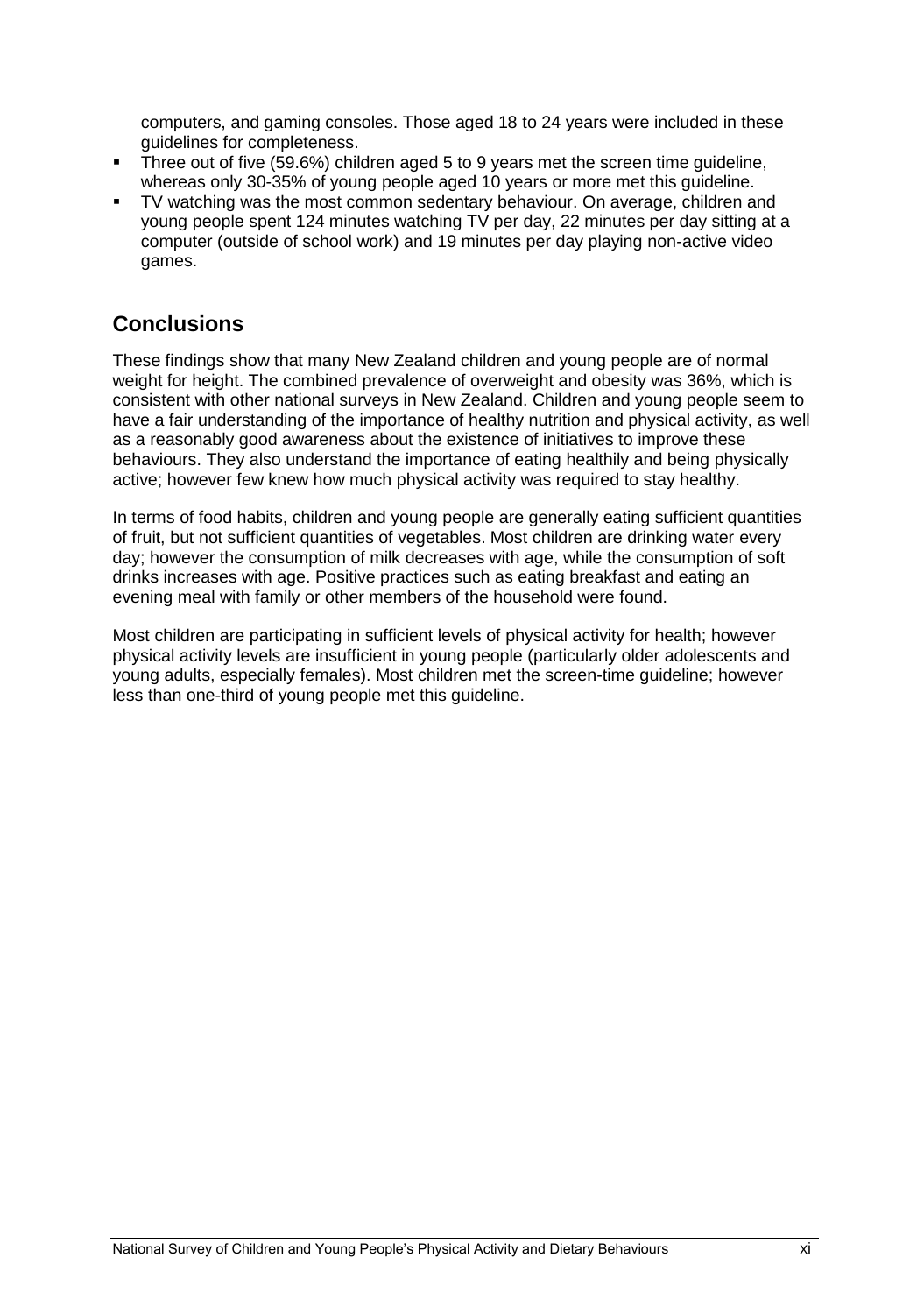# <span id="page-12-0"></span>**1 Introduction**

Children and young people in New Zealand currently live in an environment that has increasing options for sedentary leisure activities, increasing barriers to physical activity and increased availability of foods and drinks high in fat, salt, and sugar. Physical inactivity and poor nutrition are linked to a multitude of negative health outcomes that are 'chronic' in nature (ie, develop over a long period of time and are persistent). Chronic conditions are among the most difficult public health issues to address as they are characterised by a complex interaction of social and environmental risk factors and the need for multiple responses.

In March 2008, Sport and Recreation New Zealand (SPARC) issued a request for proposal (RFP) to conduct a national survey of children and young people's physical activity, nutrition, and knowledge and awareness of key healthy lifestyle messages. A consortium was established between independent investigators at the Clinical Trials Research Unit (University of Auckland), Synovate Ltd, and Consumer Link, and was awarded the study. The overall design and conduct of this study was the responsibility of the Principal Investigators, Dr Ralph Maddison and Galina Mitchelhill.

Previous surveys of children and young people [(2002 National Children's Nutrition Survey (5-14 years), Youth 2000 and Youth 2007 (12-18 years), and 2007 New Zealand Children's Food and Drinks Survey (5-16 years)] have focused mainly on diet or other health behaviours, with some self-reported measures of physical activity. In recent years, there has been significant interest in the increased use of technologies that facilitate sedentary behaviour such as computer use, video games and the internet.

The primary objective of this survey was to collect the following information from a nationally representative sample of children and young people aged 5 to 24 years:

- awareness, attitudes and knowledge of key messages about eating healthily and being physically active
- dietary habits and behaviours
- physical activity and sedentary behaviour patterns.

Data were collected from 2,503 children and young people aged 5 to 24 years from September 2008 to May 2009, using a face-to-face home visit (computer-assisted personal interview, CAPI) and a subsequent telephone interview (computer-assisted telephone interview, CATI). Accelerometers (movement devices) were used to objectively measure time spent in physical activity.

This report provides a brief overview of the survey design and methodology and outlines the key findings from the national survey. For more information on the survey design, methodology and full descriptive results, refer to the Technical Report.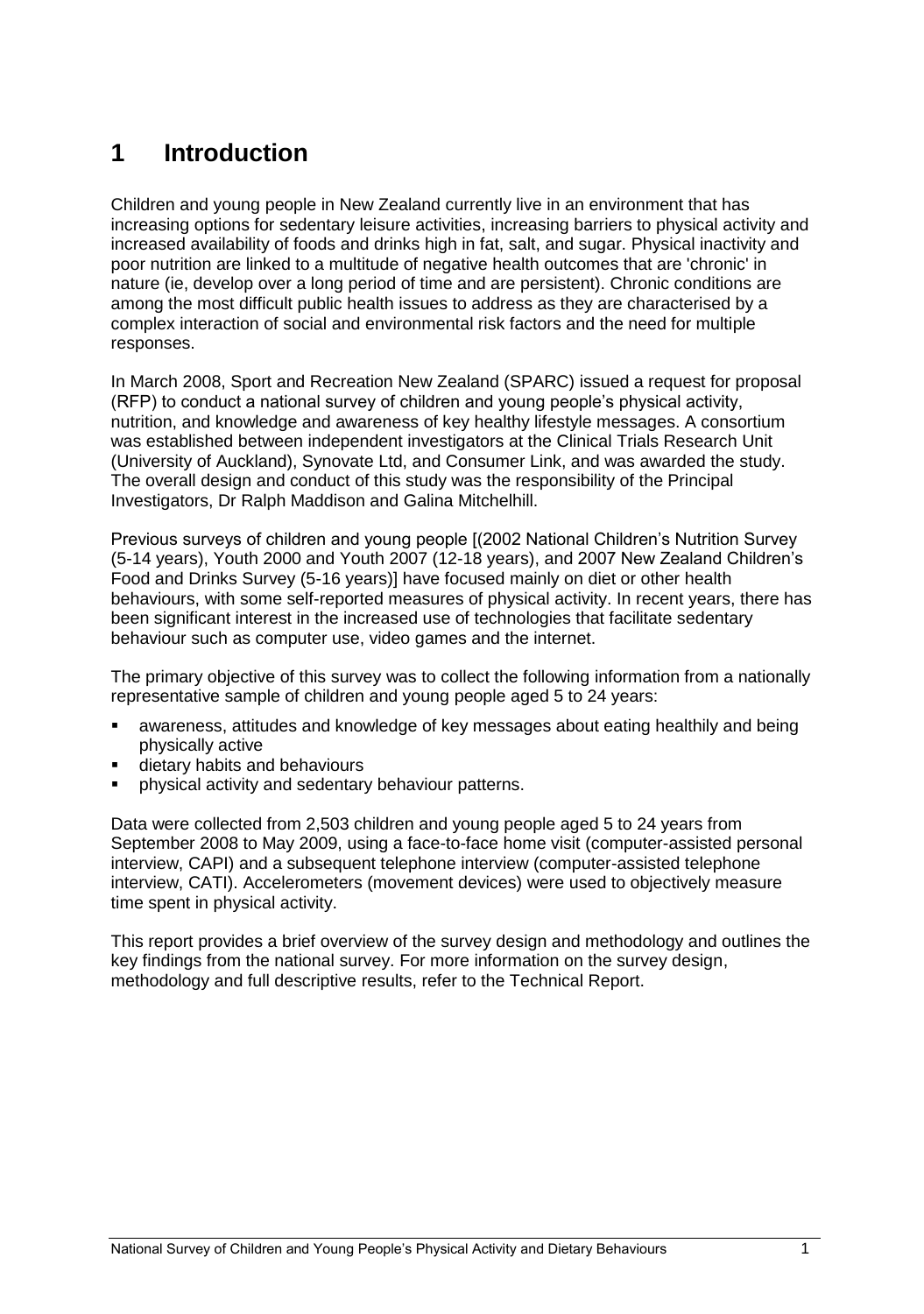# <span id="page-13-0"></span>**2 Methodology**

## <span id="page-13-1"></span>**2.1 Sample design**

Meshblocks were the primary sampling unit (PSU). A meshblock is a defined geographic area, varying in size from part of a city block to large areas of rural land. Within each meshblock, eligible households were identified and asked to participate in the survey. One child or young person was randomly chosen from each eligible household. For more information on the sample design, refer to the Technical Report.

# <span id="page-13-2"></span>**2.2 Survey methodology**

#### <span id="page-13-3"></span>**2.2.1 Data collection**

Data were collected from a nationally representative sample of 2,503 children and young people aged 5 to 24 years from September 2008 to May 2009. The data were collected during a face-to-face home visit (computer-assisted personal interview, CAPI) and a subsequent telephone interview (computer-assisted telephone interview, CATI) conducted 7 to 14 days after the CAPI. Height and weight were measured during the home visit. Accelerometers (movement devices) were also administered to participants to provide an objective measure of time spent in physical activity over a seven-day period.

The CAPI collected data on the following: socio-demographic characteristics; awareness, attitudes and knowledge of physical activity, dietary behaviours and lifestyle messages; as well as self-reported dietary habits; self-reported (subjective) physical activity and sedentary behaviours. The Multi-media Activity Recall for Children and Adolescents (MARCA), a validated computerised 24-hour recall time use questionnaire was used to collect information on self-reported physical activity and sedentary behaviours. The MARCA was administered during the CAPI. The CATI collected an additional two days of data on selfreported physical activity and sedentary behaviour using the MARCA.

The interview team consisted of professional research interviewers employed by Consumer Link. This national survey was voluntary and relied on the goodwill of participants. Parental consent was obtained for participants 15 years and under, while older participants provided consent themselves. Data were collected directly from children aged 10 years and older, whereas parents provided proxy responses for children 9 years and under.

The mean duration of the CAPI was 30 minutes for young people, and 27 minutes for children. The mean duration of each CATI was 40 minutes, with no difference by age.

#### <span id="page-13-4"></span>**2.2.2 Response rate**

A total of 2,503 participants completed the survey, with an overall response rate of 55%. The response rate was calculated as the total number of complete interviews divided by the total number of eligible households plus the estimated number of non-contact households that were eligible.

#### <span id="page-13-5"></span>**2.2.3 Population weights**

Most national surveys have complex sample designs (ie, stratified, multistage sampling), where different groups have different probabilities of selection. To ensure that no group is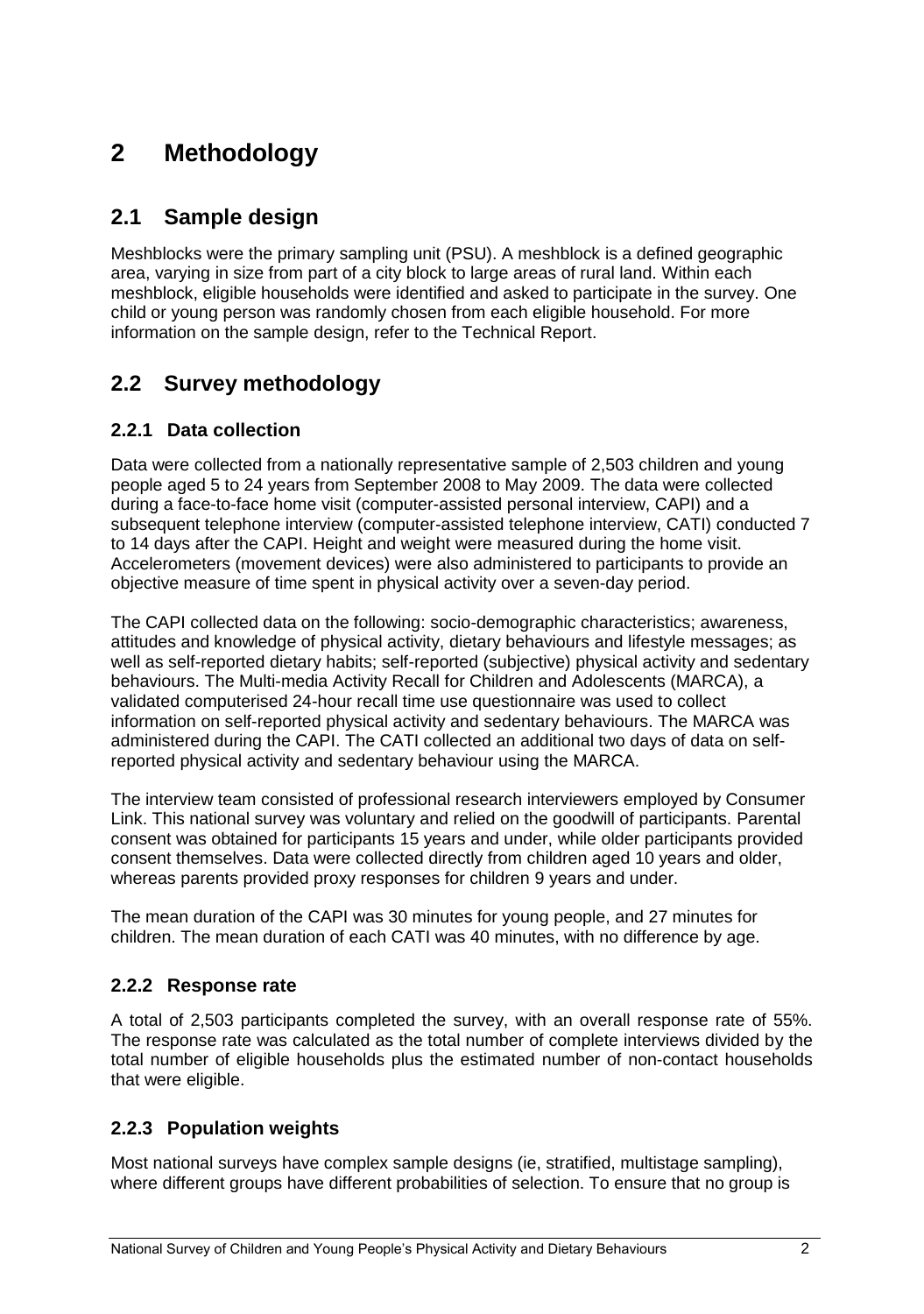under- or over-represented in estimates from the survey, population weights were calculated for each survey participant and applied during all analyses. For more information on population weights, please refer to the Technical Report.

#### <span id="page-14-0"></span>**2.2.4 Analyses**

Results for continuous data are presented as the survey-weighted mean, standard error of mean, and percentiles  $(25^{th}, 50^{th}, 75^{th})$ . Results for categorical data are presented as the survey-weighted proportion and standard error of proportion. Data were reported for both the total sample and selected sociodemographic sub-groups. The numbers of survey participants (unweighted) in each sub-group and/or category are shown in the tables (n) to show the base sample size for each set of analysis.

Graphs include error bars to indicate the 95% confidence interval to represent the sample error for estimates. A 95% confidence interval means there is a 95% chance that the true value of the estimate falls between the lower and upper confidence interval values. Confidence intervals were calculated by multiplying the SEM or SEP by 1.96, then adding and subtracting this value from the mean or proportion to give the upper and lower 95% confidence interval, respectively. Differences between estimates are said to be statistically significant when the confidence intervals do not overlap.

### <span id="page-14-1"></span>**2.3 Survey measures**

#### <span id="page-14-2"></span>**2.3.1 Demographic variables**

The following demographic information was collected during the CAPI: date of birth, gender, ethnic group/s, household composition and living arrangements. Date of birth was used to calculate age and participants were assigned to the following age groups: 5 to 9 years; 10 to 14 years; 15 to 19 years; 20 to 24 years. The 'total response output' described by Statistics New Zealand was used to classify ethnic group. This means that participants were counted in each of the ethnic groups they identified with.

Meshblock was used to assign level of deprivation and area (urban/rural). Level of deprivation was assigned using the 2006 New Zealand Deprivation Index (NZDep2006), an area-based index of deprivation that measures the level of socioeconomic deprivation for each area (meshblock). Quintile 1 represents the least deprived 20% of areas and quintile 5 represents the most deprived 20% of areas.

#### <span id="page-14-3"></span>**2.3.2 Awareness, attitudes and knowledge of healthy eating and physical activity**

Children and young people's awareness, attitudes and knowledge of key healthy lifestyle messages were collected for all participants during the CAPI. Specific questions were developed for this survey by researchers from Synovate and the SPARC/Ministry of Health and Ministry of Education project team. Children (5 to 9 years) completed an abbreviated version of the questionnaire with parental assistance.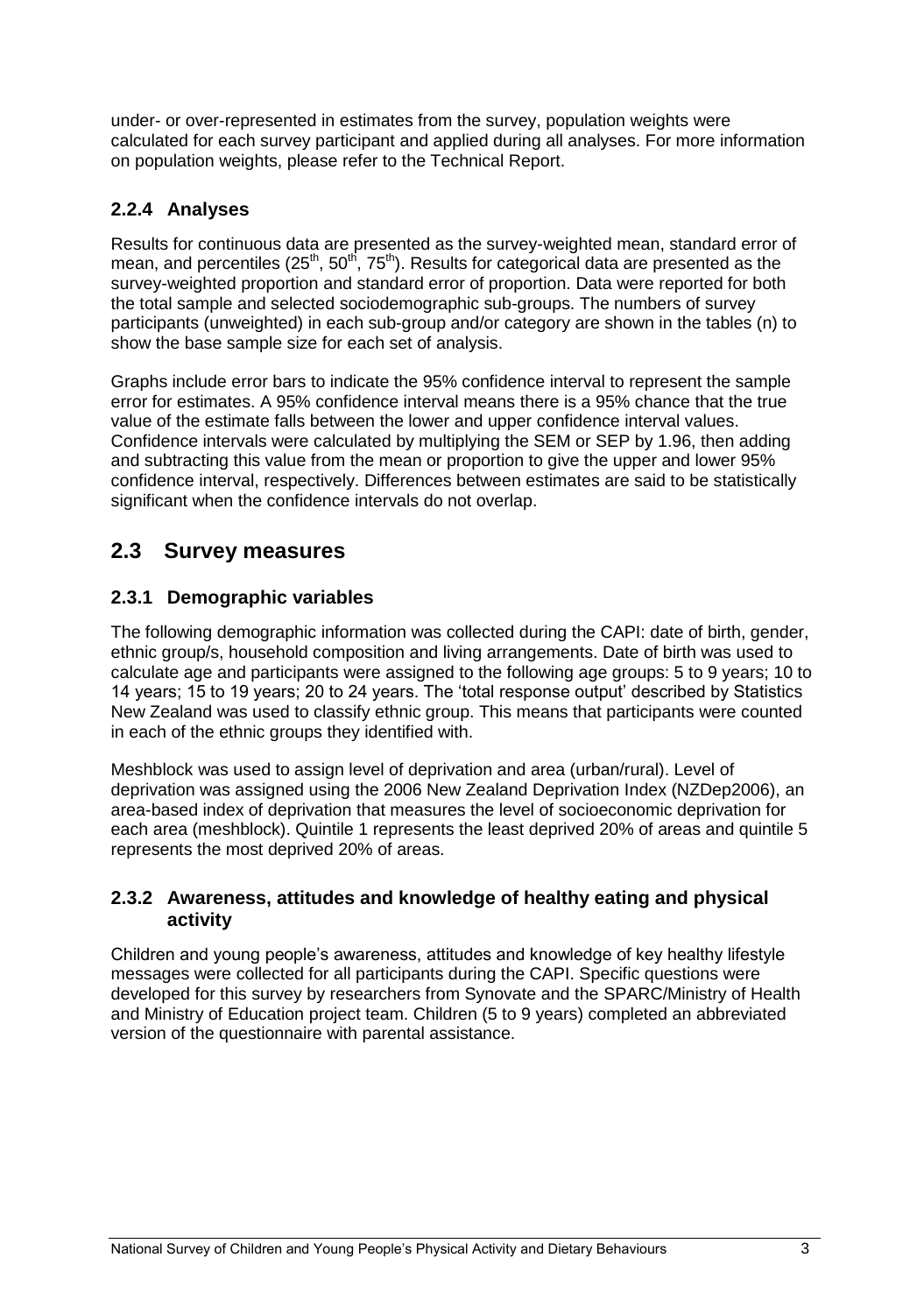The questionnaire assessed the following:

- awareness of initiatives that encourage health eating and physical activity
- attitudes towards healthy eating and physical activity
- knowledge of what it means to eat healthily and be physically active and the benefits of healthy eating and physical activity.

#### <span id="page-15-0"></span>**2.3.3 Dietary habits and behaviours**

A dietary habits questionnaire was developed for this survey. The questionnaire was designed to collect information on consumption of foods and drinks from the Ministry of Health's four Food and Nutrition Guideline food groups (vegetables and fruit; breads and cereals; milk and milk products; and lean meat and alternatives), as well as foods and drinks high in fat, salt, and/or sugar and behaviours associated with food and nutrient intake (eg, meal patterns, help with grocery shopping and food preparation). The questionnaire was based largely on the Dietary Habits Questionnaire (DHQ) developed for the 2008/09 New Zealand Adult Nutrition Survey, with some modifications to enhance comprehension among children and young people and also to reflect the types of foods commonly consumed by children and young people. A small number of questions from other child and youth surveys (ie, the 2002 National Children's Nutrition Survey<sup>1</sup>; Youth'07: the Health and Wellbeing of Secondary School Students in New Zealand<sup>2</sup>) were also included.

Many of these questions included up to eight response options. Where possible, the responses to these questions were combined to make comparisons against specific nutrition guidelines or recommendations. However, for most foods and drinks there are no specific guidelines about levels of dietary intake and so it was not possible to combine responses in a meaningful way. Without combining categories, the number of participants in each response category was often too small to present results by the full range of sociodemographic variables used in other sections of this report. Therefore, only selected results are presented in this report. For more detailed results, refer to the Technical Report.

#### <span id="page-15-1"></span>**2.3.4 Body size**

Height and weight were measured for all participants during the CAPI. Body mass index (BMI) was calculated by dividing weight in kilograms by height in metres squared (kg/m<sup>2</sup>). International BMI cut-off points were used to classify body size as underweight, normal, overweight or obese. See section 3.3 of this report or the Technical Report for more detail.

#### <span id="page-15-2"></span>**2.3.5 Physical activity and sedentary behaviours**

Physical activity is defined as "any bodily movement produced by skeletal muscles that results in energy expenditure"<sup>3</sup>. Physical activity in daily life can be categorized into occupational, sports, conditioning, household, transport or other activities. Physical activity is typically measured objectively using movement devices (eg, accelerometers) or subjectively using self-report questionnaires. In order to determine the overall daily activity patterns of children, it is necessary to take into account both physically active and sedentary behaviours. Sedentary behaviour is defined as "a distinct class of behaviours characterised by low energy expenditure"<sup>4</sup>. For the purpose of this survey we used two approaches to assess physical activity and sedentary behaviours.

#### *Objective measure of physical activity*

Children and young people wore a movement device (Actigraph accelerometer) for seven consecutive days, which provided an objective measure of the frequency, duration and intensity of physical activity. The average daily time spent in light-intensity, moderate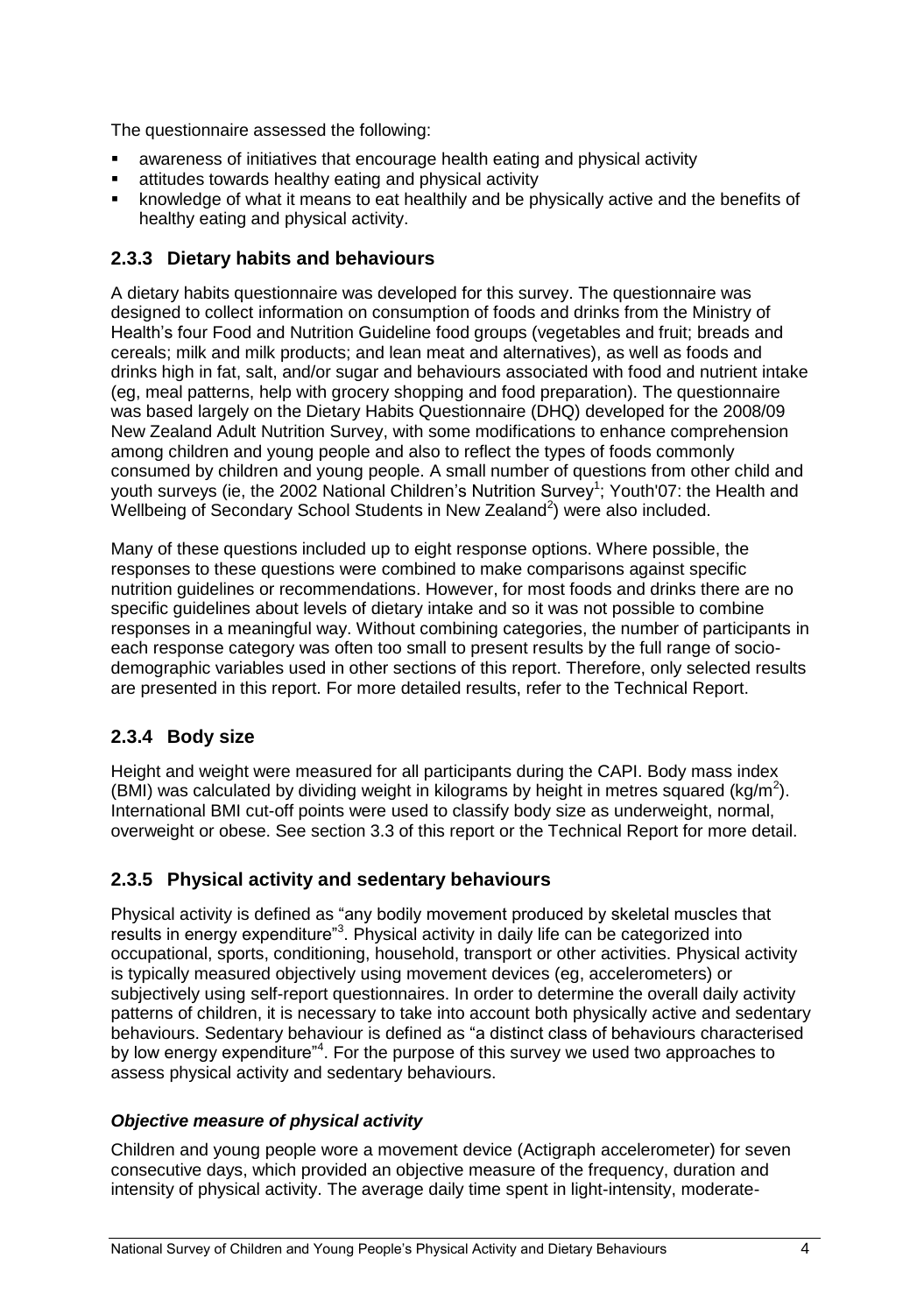intensity, vigorous-intensity, and moderate- to vigorous-intensity physical activity was calculated for each person. For the purpose of this study, any person that provided at least one day of physical activity (accelerometer) data was included in the analysis. This means that data should be interpreted as physical activity levels on *any given day*. More details are provided in the Technical Report.

#### *Self-reported physical activities and sedentary behaviours*

Self-reported physical activities and sedentary behaviour were measured in children and young people aged 5 to 24 years using the Multimedia Activity Recall for Children and Adults (MARCA)<sup>5</sup>; a validated computerised 24-hour recall questionnaire. Each participant recalled three days (72 hours) of activity in total—one day prior to the CAPI and two days prior to the CATI. For each day, children and young people reported everything they did in the previous 24 hour period in minimum time slices of five minutes. Because young children  $(5-9 \text{ years})$  have difficulty recalling what they have done accurately $6$ , parents provided information about their child's self-reported physical activities and sedentary behaviours (eg, television watching) before and after-school and for any time the adult was with the children.

Activity data collected with the MARCA included: daily time spent in organised sport and play, active and passive transport, television (TV) watching, computer use, video game, play, and other sedentary behaviours (eg, talking on phone, texting and sleeping). For more details, see the Technical Report.

#### *Comparison with physical activity guidelines*

The average amount of time children and young people spent in physical activity and screen time (TV watching, video game and computer use) was compared with existing New Zealand Physical Activity Guidelines for children and young people<sup>7</sup> (aged 5 to 18 years). The New Zealand Physical Activity Guidelines<sup>7</sup> state that children and young people should, throughout each day, do 60 minutes or more of moderate- to vigorous-intensity physical activity. The guidelines define moderate-intensity physical activity as the equivalent of a brisk walk, and vigorous-intensity physical activity as one that causes people to "huff and puff‖. These guidelines also state children and young people should spend less than two hours per day (out of school time) in front of television, computers, and gaming consoles<sup>7</sup>. Young people aged 18 years or older come under the adult guidelines, which recommend participating in at least 30 minutes of moderate-intensity physical activity<sup>8</sup> on most, if not on all, days of the week.

Four methods have been proposed to assess the level of observance with physical activity guidelines<sup>9</sup>. Having considered these approaches we utilised the following three methods in this report:

- 1. A child or young person aged up to 18 years meets the guidelines if he or she accumulates at least 60 minutes of MVPA on a minimum of three sampled days (All Days Method).
- 2. A child or young person aged up to 18 years accumulates at least 60 minutes of MVPA per day when averaged across three days (Three Day Average Method).
- 3. A child or young person aged up to 18 years accumulates at least 60 minutes of MVPA per day on any valid sampled day (at least one) (Any Day Average Method).

For participants aged 18 years or more, the same methods were used but the criterion of accumulating at least *60 minutes* of MVPA was changed to accumulating at least *30 minutes* of MVPA. Overall, these three methods yielded similar estimates of the proportions meeting the guidelines (see section 3.5.5).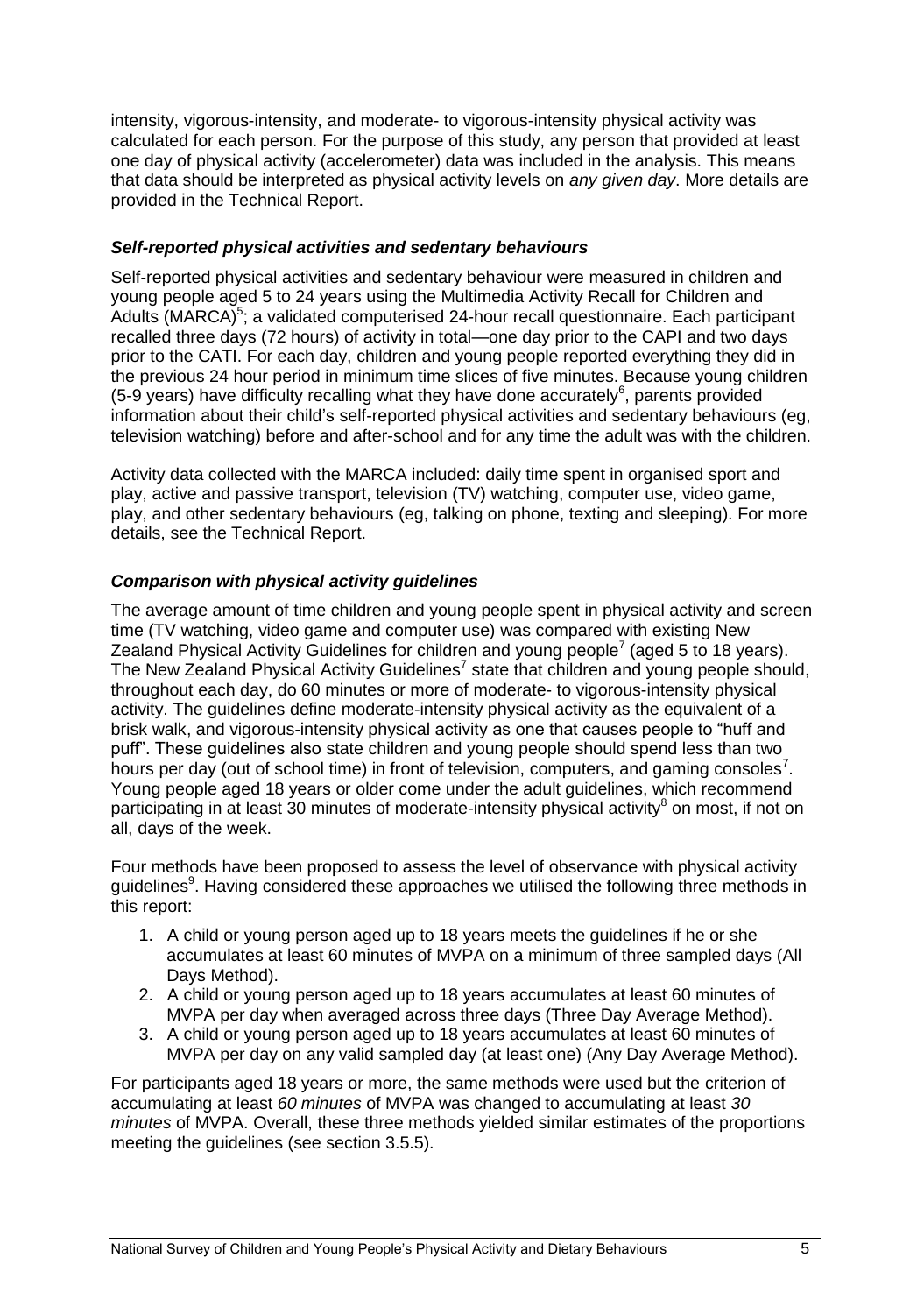Given the similarities between the three methods for assessing the proportions meeting the physical activity guidelines, the Three-Day Average Method was used to calculate the proportion of children and young people that complied with the screen time component of the physical activity guidelines (for more detail see the Technical Report).

Using this approach, participants aged up to 18 years were considered to have met the screen-time guideline if they accumulated less than two hours per day in front of television, computers and game consoles (screen-based activities). Screen-time guidelines do not exist in New Zealand for those aged 18 years or older; however, the accumulation of less than two hours per day criterion was used for this population for completeness.

| <b>Module</b>                                                     | <b>Topics</b>                                                                                                                                                                                                                                                                       | <b>Details</b>                                                                                                                                                                |
|-------------------------------------------------------------------|-------------------------------------------------------------------------------------------------------------------------------------------------------------------------------------------------------------------------------------------------------------------------------------|-------------------------------------------------------------------------------------------------------------------------------------------------------------------------------|
| Socio-<br>demographics                                            | Gender, age, ethnic group, household<br>composition, living arrangements, level of<br>deprivation and area (urban/rural).                                                                                                                                                           | Standard questions and<br>classifications                                                                                                                                     |
| Knowledge,<br>attitudes and<br>awareness                          | Awareness of initiatives that encourage<br>health eating and physical activity. Attitudes<br>towards healthy eating and physical activity.<br>Knowledge of what it means to eat healthily<br>and be physically active and the benefits of<br>healthy eating and physical activity.  | Responses grouped into<br>coded categories or pre-<br>coded responses.                                                                                                        |
| Dietary habits and<br>behaviours                                  | Consumption of foods and drinks from key<br>food groups, as well as foods and drinks<br>high in fat, salt, and/or sugar. Frequency of<br>behaviours associated with food and nutrient<br>intake (eg, breakfast consumption, family<br>meals).                                       | Proportions meeting<br>guidelines for fruit and<br>vegetable intake                                                                                                           |
| Body size                                                         | Height and weight measurements (to<br>calculate BMI and classify body size as<br>underweight, normal, overweight or obese).                                                                                                                                                         | Using standardised<br>equipment and<br>procedures                                                                                                                             |
| Physical activity                                                 | Accelerometer device for seven days <sup>10 11 12</sup><br>to assess time spent in light-intensity,<br>moderate-intensity and vigorous-intensity<br>physical activity. <sup>12 13</sup> <sup>14 15</sup>                                                                            | Time spent in moderate-<br>intensity, vigorous-<br>intensity, and moderate-to<br>vigorous-intensity physical<br>activity, as well as the<br>proportions meeting<br>guidelines |
| Self-reported<br>physical activity<br>and sedentary<br>behaviours | MARCA <sup>5</sup> questionnaire to assess organised<br>sport, free play, active and passive transport,<br>TV watching, video game play, computer<br>use, overall physical activity level (PAL), and<br>other sedentary behaviours (reading, texting,<br>talking on the telephone). | Time spent in self-<br>reported physical activities<br>and sedentary behaviours<br>as well as the proportions<br>meeting guidelines                                           |

<span id="page-17-0"></span>**Table 1: Summary of measurement procedures**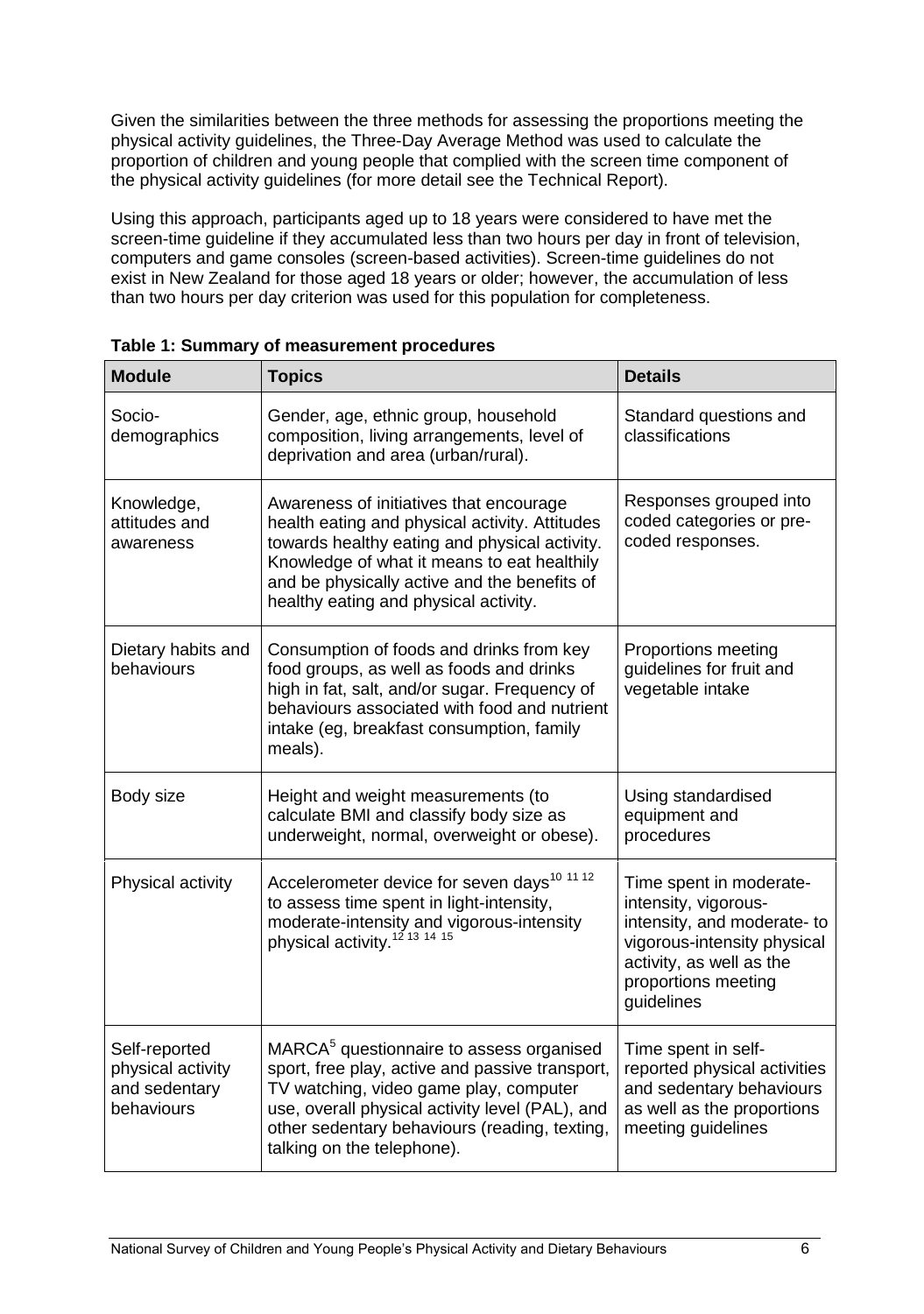# <span id="page-18-0"></span>**3 Results**

## <span id="page-18-1"></span>**3.1 Participants**

A total of 2,503 participants were interviewed, with 52% male and 48% female. The majority (85%) of participants lived in urban locations. The ethnic composition of the sample was similar to the New Zealand population at the 2006 Census (Māori 19%; Pacific 10%; Asian 13%; and NZEO 71%). Participants were evenly distributed across the five quintiles of deprivation. Lower numbers of participants were recruited in the older age groups compared with the younger ones. Descriptive details of the sample population are provided in Table 2.

| Variable             | <b>Category</b>    | $\mathsf{n}$ | %    |
|----------------------|--------------------|--------------|------|
| Gender               | Female             | 1206         | 48.2 |
|                      | Male               | 1297         | 51.8 |
| Age group            | 5-9 years          | 756          | 30.2 |
|                      | 10-14 years        | 829          | 33.1 |
|                      | 15-19 years        | 574          | 22.9 |
|                      | 20-24 years        | 344          | 13.7 |
| Ethnic group         | Māori              | 470          | 18.8 |
| (total response)     | Pacific            | 239          | 9.6  |
|                      | Asian              | 324          | 12.9 |
|                      | <b>NZEO</b>        | 1786         | 71.4 |
| Level of deprivation | 1 (least deprived) | 515          | 20.6 |
|                      | $\overline{2}$     | 483          | 19.4 |
|                      | 3                  | 541          | 21.7 |
|                      | 4                  | 432          | 17.3 |
|                      | 5 (most deprived)  | 524          | 21.0 |
| Area                 | Rural              | 386          | 15.4 |
|                      | Urban              | 2117         | 84.6 |

<span id="page-18-2"></span>

| Table 2: Summary of survey participants |  |  |  |  |
|-----------------------------------------|--|--|--|--|
|-----------------------------------------|--|--|--|--|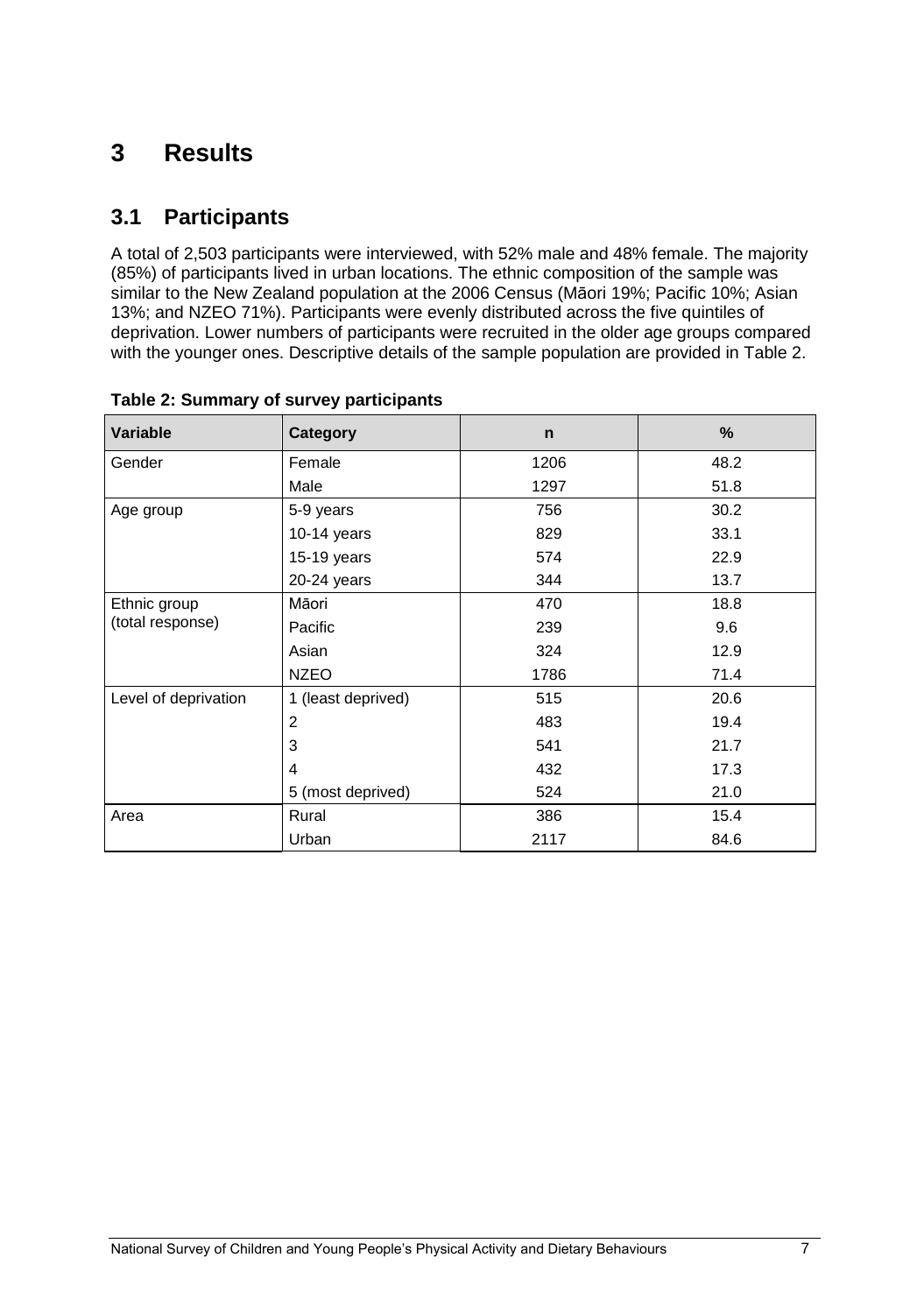## <span id="page-19-0"></span>**3.2 Awareness, attitudes and knowledge**

The awareness, attitudes and knowledge of young people towards healthy eating and physical activity are reported in this section.

The related questions were asked of those aged 10 to 24 years unless noted otherwise. Children 9 years of age and under were considered too young to provide reliable responses to these questions. Responses from parents/caregivers on behalf of their children were not canvassed in this situation because we were interested in obtaining the knowledge and attitudes of the children themselves for this study. There was an exception, with children questioned to determine their perceptions of how healthy or unhealthy certain foods and drinks were.

Many of the answers to questions in this section were recorded word-for-word by the interviewers and then grouped into the categories (coded) shown in the figures and tables. More than one answer (multiple responses) was allowed for these types of question (openended). For other questions (pre-coded), a list of possible answers was shown to the children and young people and they were asked to choose one answer or more if multiple responses were allowed.

#### <span id="page-19-1"></span>**3.2.1 Recall of healthy eating initiatives**

Young people were asked to recall any messages / campaigns / advertising that encouraged them to eat healthily that they had seen or heard in the last 12 months. The responses to this question were recorded word-for word by the interviewers and then grouped into categories for analysis. Multiple responses were allowed for this question. A summary of the recall of initiatives to promote healthy eating is provided in Table 3.

Approximately half (52.4%) of the young people recalled at least one advertisement or campaign, with the ‗5 Plus A Day' campaign most frequently recalled (29.0%). Approximately one-quarter of young people (27.2%) said they could not recall anything (Figure 1). Other responses, not shown in Figure 1, included responses about something that was not coded as advertising and thus were not relevant to this question (for example, those who mentioned a place where they saw the advertising rather than a campaign).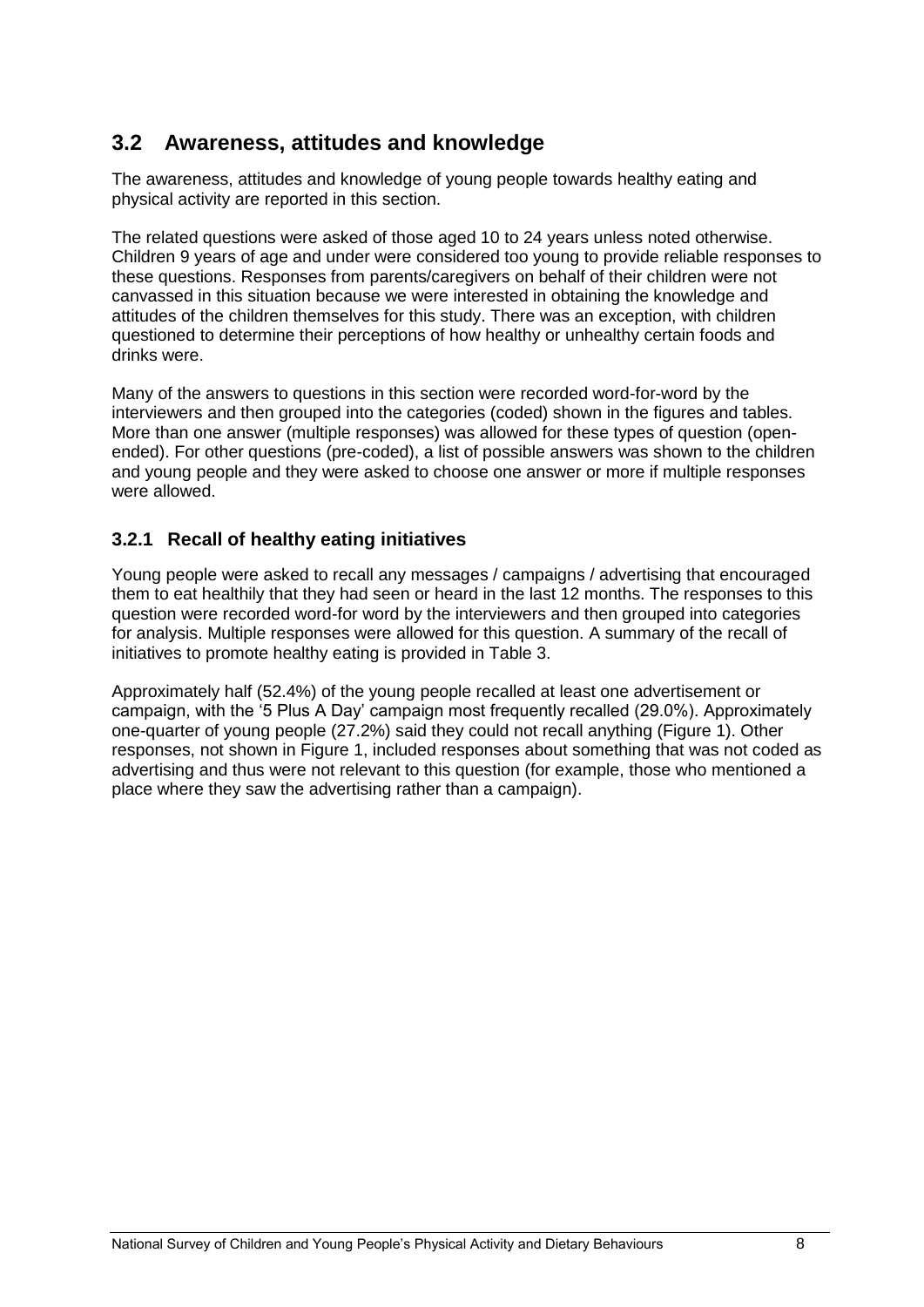

<span id="page-20-0"></span>**Figure 1: Recall of initiatives that encourage healthy eating among young people aged 10 to 24 years**

Notes: This figure shows unprompted awareness of messages / campaigns / advertising that encourage healthy eating. In addition to the figures shown, 29.4% mentioned a place where they had seen or heard something, 12.1% mentioned the message(s) they recalled, 5.6% mentioned receiving a message from other people, 21.9% said they could not recall anything and 5.3% did not know or did not provide a response.

As can be seen in Table 3, few differences existed in the awareness of initiatives that encourage healthy eating by the demographic and social characteristics of young people. However, awareness of '5 Plus A Day' increased with age; young people aged 20 to 24 years (36.4%) were significantly more likely than young people aged 10 to 14 years (24.8%) to recall '5 Plus A Day'.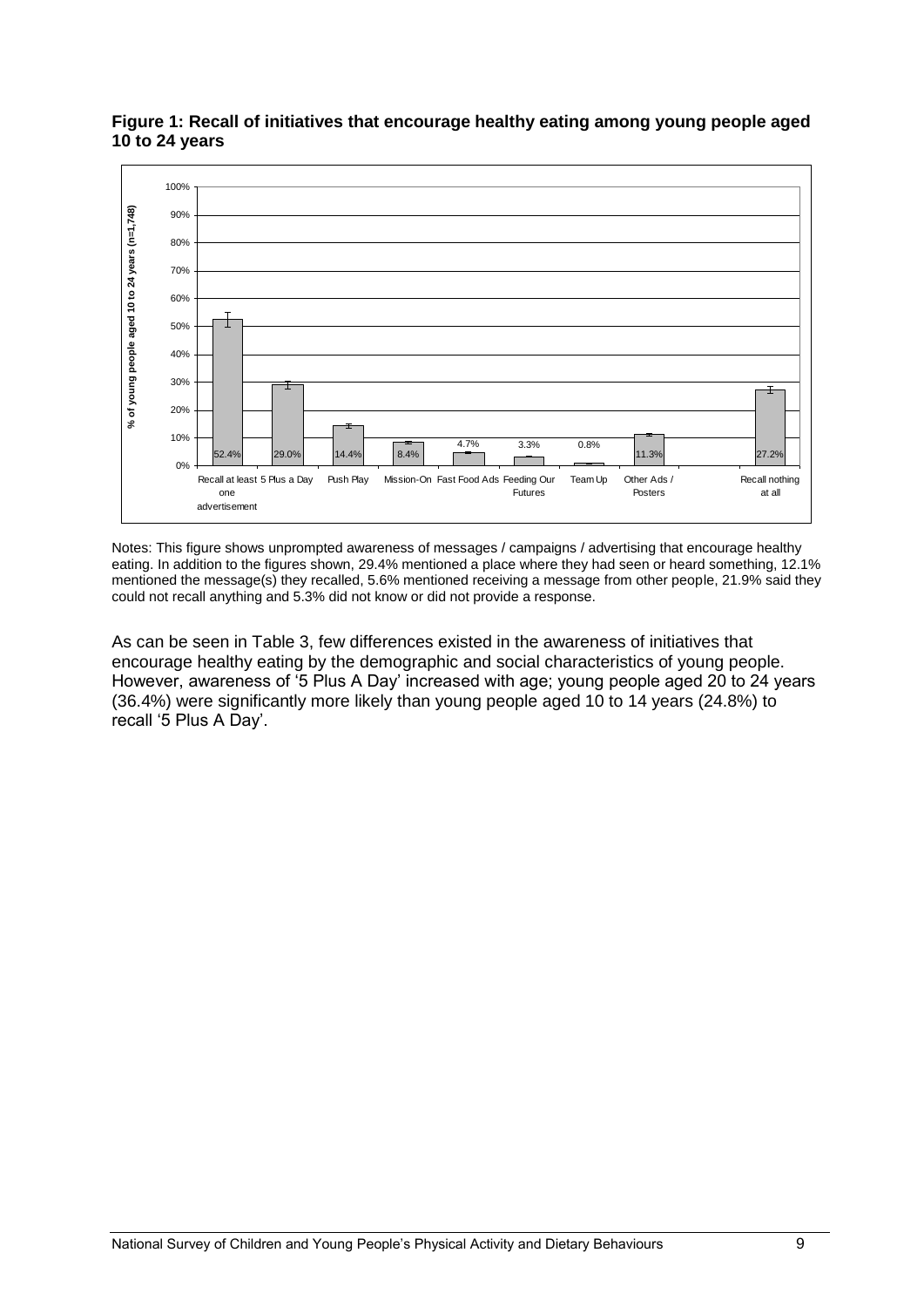|                              |                    |     | 5 Plus A Day |            | <b>Push Play</b> |      | <b>Mission-On</b> |     |      | Nothing, don't know, no<br>response |     |      |            |
|------------------------------|--------------------|-----|--------------|------------|------------------|------|-------------------|-----|------|-------------------------------------|-----|------|------------|
|                              |                    | n   | $\%$         | <b>SEP</b> | n.               | $\%$ | <b>SEP</b>        | n.  | $\%$ | <b>SEP</b>                          | n.  | $\%$ | <b>SEP</b> |
| NZ CYP (10-24 years, n=1748) |                    | 511 | 29.0         | 1.4        | 239              | 14.4 | 1.2               | 146 | 8.4  | 0.9                                 | 498 | 27.2 | 1.6        |
| Gender                       | Female             | 257 | 29.2         | 2.1        | 127              | 14.7 | 1.7               | 81  | 9.3  | $1.2$                               | 215 | 25.0 | 2.3        |
|                              | Male               | 254 | 28.7         | 1.9        | 112              | 14.1 | 1.7               | 65  | 7.6  | 1.3                                 | 283 | 29.1 | 2.0        |
| Age group                    | $10-14$ years      | 212 | 24.8         | 2.0        | 99               | 12.7 | 1.6               | 92  | 9.9  | $1.2$                               | 238 | 29.1 | 2.3        |
|                              | 15-19 years        | 182 | 30.7         | 2.4        | 90               | 16.3 | 2.2               | 42  | 8.3  | 1.7                                 | 154 | 23.9 | 2.4        |
|                              | 20-24 years        | 117 | 36.4         | 3.3        | 50               | 15.5 | 2.6               | 12  | 4.7  | 3.1                                 | 106 | 28.0 | 3.0        |
| Ethnic                       | Māori              | 76  | 23.9         | 3.1        | 45               | 15.3 | 2.9               | 24  | 7.6  | 1.8                                 | 92  | 29.8 | 4.0        |
| group (total<br>response)    | Pacific            | 46  | 25.6         | 3.7        | 27               | 16.1 | 3.6               | 11  | 5.4  | 1.8                                 | 50  | 28.7 | 4.7        |
|                              | Asian              | 63  | 26.9         | 3.5        | 28               | 9.3  | 1.8               | 18  | 7.4  | 2.3                                 | 80  | 31.5 | 4.3        |
|                              | <b>NZEO</b>        | 387 | 31.3         | 1.7        | 177              | 15.1 | 1.4               | 115 | 9.7  | 1.3                                 | 327 | 25.8 | 1.8        |
| Level of                     | 1 (least deprived) | 98  | 27.5         | 3.1        | 51               | 12.9 | 2.3               | 29  | 7.6  | 1.7                                 | 87  | 27.0 | 3.9        |
| deprivation                  | $\overline{2}$     | 102 | 29.2         | 3.2        | 48               | 17.5 | 3.1               | 23  | 7.3  | 1.8                                 | 103 | 28.7 | 3.2        |
|                              | 3                  | 127 | 31.7         | 3.4        | 43               | 10.7 | 2.0               | 43  | 9.6  | 1.8                                 | 93  | 23.7 | 3.4        |
|                              | 4                  | 92  | 29.8         | 3.1        | 45               | 15.1 | 3.2               | 19  | 6.3  | 1.8                                 | 97  | 28.8 | 4.1        |
|                              | 5 (most deprived)  | 90  | 27.0         | 3.0        | 52               | 16.0 | 2.8               | 30  | 10.2 | 2.9                                 | 117 | 27.9 | 3.7        |
| Area                         | Rural              | 79  | 28.9         | 3.4        | 38               | 17.1 | 3.5               | 20  | 6.1  | 1.4                                 | 64  | 23.0 | 3.2        |
|                              | Urban              | 432 | 29.0         | 1.5        | 201              | 14.1 | 1.3               | 126 | 8.6  | 1.0                                 | 434 | 27.7 | 1.7        |

**Table 3: Recall of initiatives that encourage healthy eating among young people aged 10 to 24 years**

<span id="page-21-0"></span>Notes: SEP = standard error of the proportion. Caution should be applied where n<30. This table excludes initiatives mentioned by fewer than 8% of participants. The last category includes: Nothing (n=394) and Don't Know / No Response (n=104).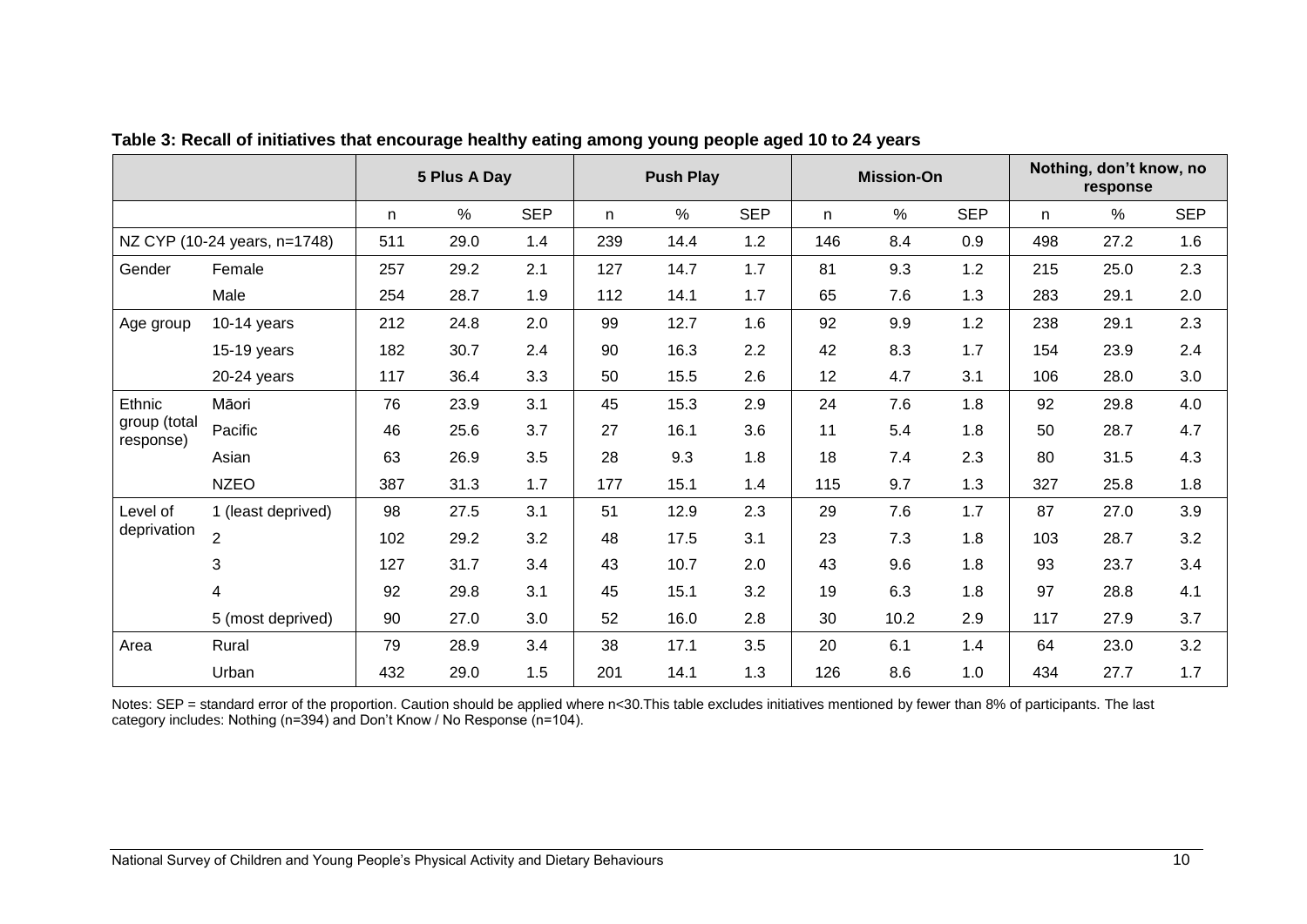### <span id="page-22-0"></span>**3.2.2 Recall of physical activity initiatives**

Young people were asked to recall any messages / campaigns / advertising that encourage them to be physically active that they had seen or heard in the last 12 months. The responses to this question were recorded word-for-word by the interviewers and then grouped into categories for analysis. Multiple responses were allowed for this question. A summary of the recall of physical activity initiatives is provided in Table 4.

More than half (56.2%) of young people recalled at least one advertisement or campaign, with the 'Push Play' campaign most frequently recalled (39.6%). Almost one-quarter of young people (24.7%) said they could not recall anything, did not know or did not respond (Figure 2). Other responses, not shown in Figure 2, included responses about something that was not coded as advertising and thus were not relevant to this question (for example, those who mentioned a place where they saw the advertising rather than a campaign).

<span id="page-22-1"></span>



Notes: This figure shows unprompted awareness of messages / campaigns / advertising that encourage physical activity. In addition to the figures shown, 22.3% mentioned a place where they had seen or heard something, 15.2% mentioned the message(s) they recalled, 5.5% mentioned receiving a message from other people, 19.5% said they could not recall anything, 5.1% did not know or gave no response and 2.4% mentioned something outside these classifications.

Differences by gender, age and ethnicity existed in the awareness of initiatives that encourage physical activity (Table 4). Females (45.0%) were significantly more likely than males (34.9%) to recall 'Push Play'. Young people aged 10 to 14 years (31.8%) were significantly less likely than those in the other two age groups (45.9% and 48.6% for 15-19 year-olds and 20-24-year-olds, respectively) to recall 'Push Play'. Those aged 10 to 14 years were significantly more likely to recall 'Mission-On' (16.7%) than those aged 20 to 24 years (7.8%), with recall declining across the age groups. Young Māori (29.4%) and young Asians (27.9%) were significantly less likely than young people overall (39.6%) to recall 'Push Play'.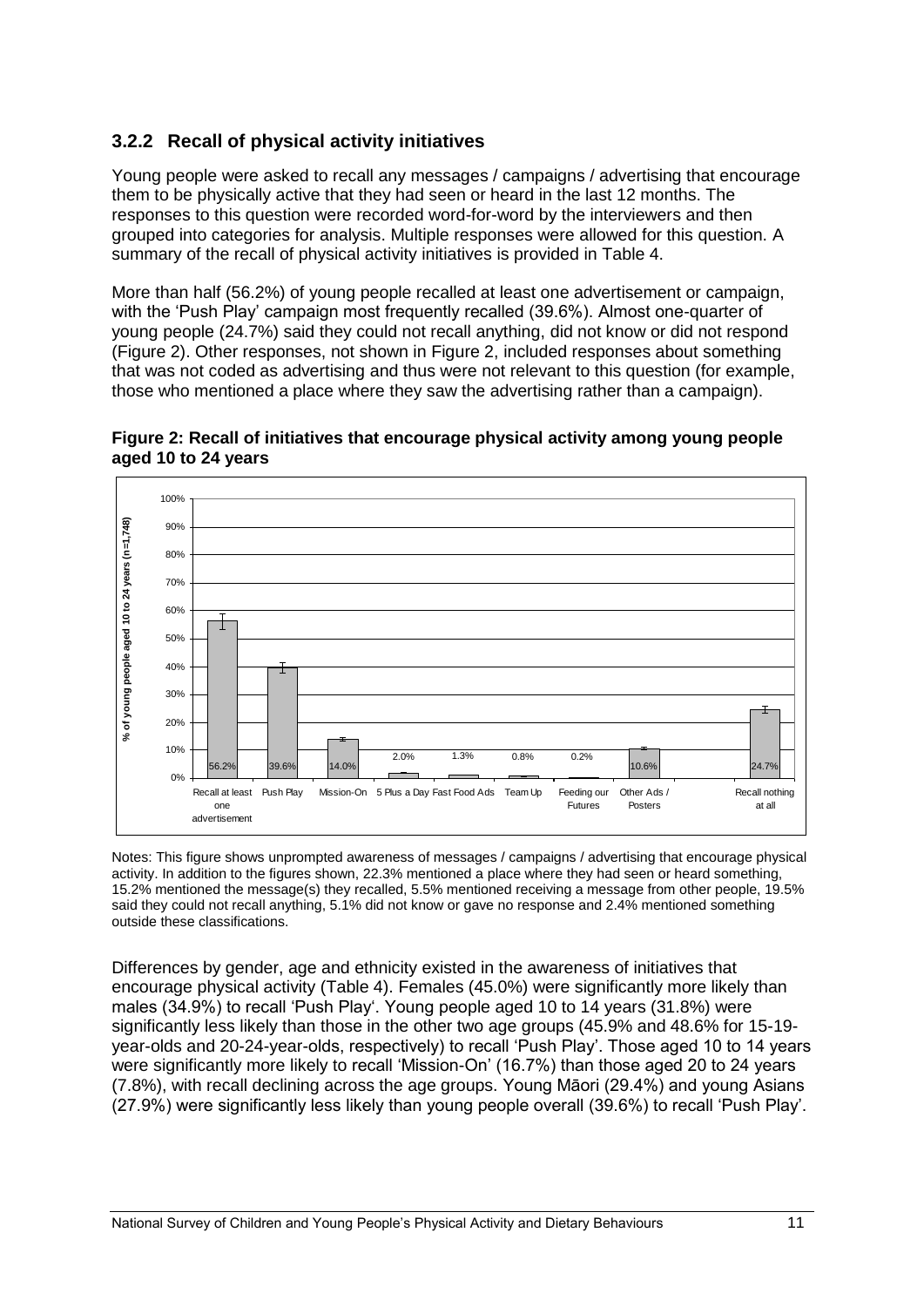|                     |                              |     | <b>Push Play</b> |            |     | <b>Mission-On</b> |            | Nothing recalled, don't know or no response |      |            |
|---------------------|------------------------------|-----|------------------|------------|-----|-------------------|------------|---------------------------------------------|------|------------|
|                     |                              | n.  | $\%$             | <b>SEP</b> | n.  | %                 | <b>SEP</b> | n.                                          | $\%$ | <b>SEP</b> |
|                     | NZ CYP (10-24 years, n=1748) | 724 | 39.6             | 1.5        | 239 | 14.0              | 1.1        | 426                                         | 24.7 | 1.5        |
| Gender              | Female                       | 384 | 45.0             | 2.2        | 112 | 14.0              | 1.6        | 184                                         | 21.6 | 2.0        |
|                     | Male                         | 340 | 34.9             | 2.0        | 127 | 14.0              | 1.5        | 242                                         | 27.3 | 2.0        |
| Age group           | $10-14$ years                | 290 | 31.8             | 2.0        | 142 | 16.7              | 1.7        | 201                                         | 24.9 | 2.0        |
|                     | 15-19 years                  | 269 | 45.9             | 2.6        | 72  | 13.6              | 2.1        | 134                                         | 24.0 | 2.5        |
|                     | 20-24 years                  | 165 | 48.6             | 3.5        | 25  | 7.8               | 1.9        | 91                                          | 25.2 | 3.5        |
| Ethnic group        | Māori                        | 109 | 29.4             | 3.3        | 38  | 13.4              | 2.6        | 87                                          | 32.5 | 3.8        |
| (total<br>response) | Pacific                      | 56  | 33.3             | 5.2        | 15  | 10.2              | 2.9        | 49                                          | 27.8 | 4.5        |
|                     | Asian                        | 67  | 27.9             | 3.4        | 33  | 14.6              | 3.0        | 75                                          | 31.9 | 3.4        |
|                     | <b>NZEO</b>                  | 583 | 46.0             | 1.9        | 187 | 16.1              | 1.4        | 258                                         | 19.6 | 1.6        |
| Level of            | 1 (least deprived)           | 155 | 44.3             | 3.7        | 53  | 17.8              | 2.5        | 76                                          | 20.7 | 3.6        |
| deprivation         | $\overline{2}$               | 148 | 41.8             | 3.3        | 49  | 15.8              | 2.8        | 80                                          | 24.4 | 3.2        |
|                     | 3                            | 171 | 39.5             | 3.4        | 67  | 16.0              | 2.2        | 81                                          | 24.1 | 3.5        |
|                     | 4                            | 116 | 37.8             | 3.5        | 32  | 9.6               | 2.1        | 94                                          | 29.1 | 3.7        |
|                     | 5 (most deprived)            | 131 | 35.9             | 3.9        | 36  | 11.3              | 2.3        | 95                                          | 24.8 | 3.2        |
| Area                | Rural                        | 107 | 43.2             | 3.4        | 37  | 16.5              | 3.1        | 58                                          | 19.7 | 2.8        |
|                     | Urban                        | 617 | 39.2             | 1.7        | 202 | 13.7              | 1.1        | 368                                         | 25.2 | 1.6        |

**Table 4: Recall of initiatives that encourage physical activity among young people aged 10 to 24 years**

<span id="page-23-0"></span>Notes: SEP = standard error of the proportion. Caution should be applied where n<30. This table excludes initiatives mentioned by fewer than 9% of participants. No initiatives recalled (n=331); Don't Know / No Response (n=95).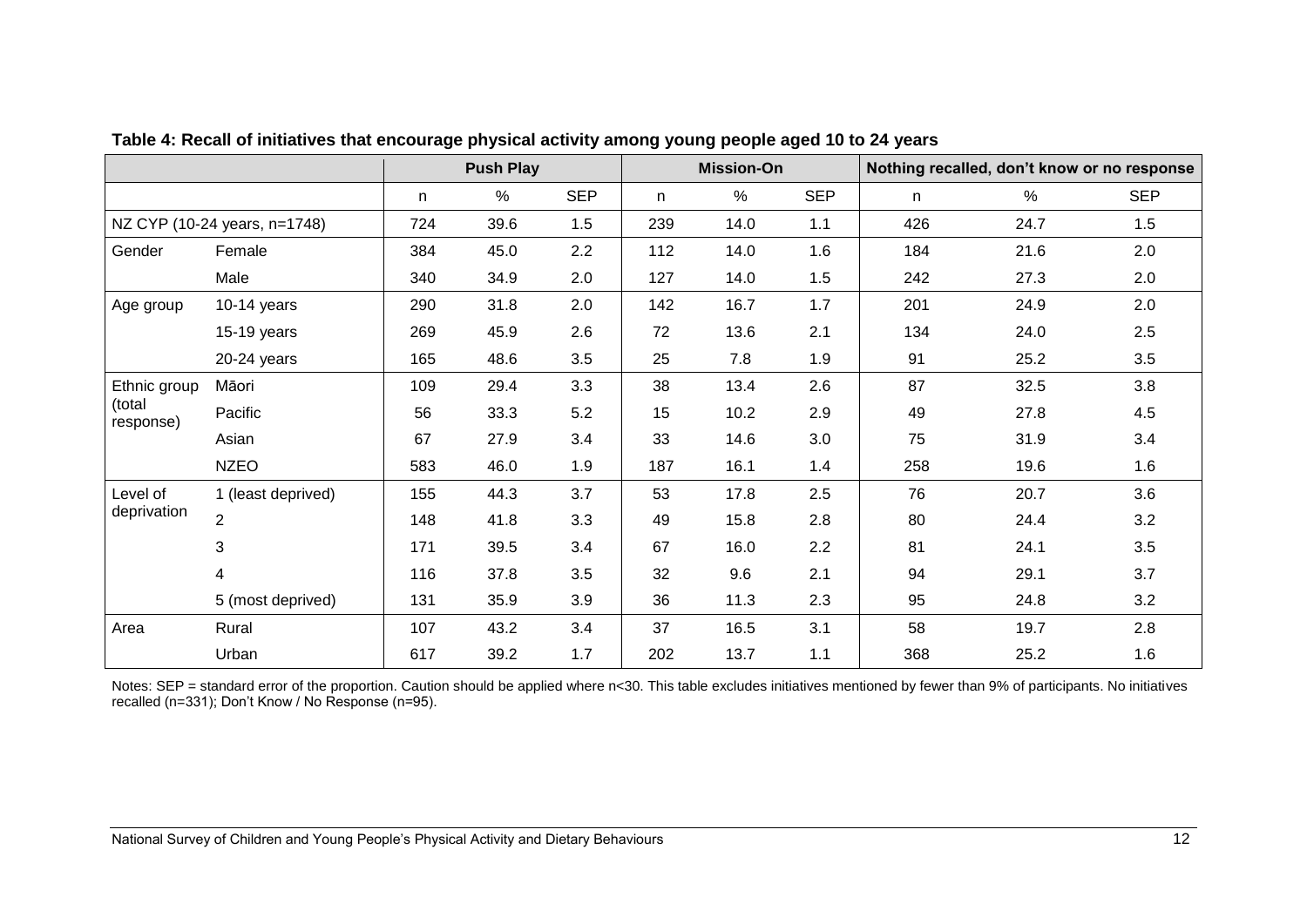#### <span id="page-24-0"></span>**3.2.3 Attitudes towards eating healthily**

Young people were questioned about their attitudes towards eating healthily using a 4-point Likert scale ranging from care *"very much"* to care *"not at all"*. A summary of responses is provided in Table 5. Approximately one-third (37.6%) of young people said that they cared *"very much"* about eating healthily. A further 48.7% cared *"some"*, 12.4% cared *"a little*' and 1.4% cared *"not at all"* about eating healthily (Figure 3).



<span id="page-24-1"></span>**Figure 3: Attitude towards eating healthily among young people aged 10 to 24 years**

Young people's attitudes to eating healthily were similar across the different sociodemographic groups, although females (42.5%) were significantly more likely than males (33.3%) to care *"very much"* about eating healthily (Table 5).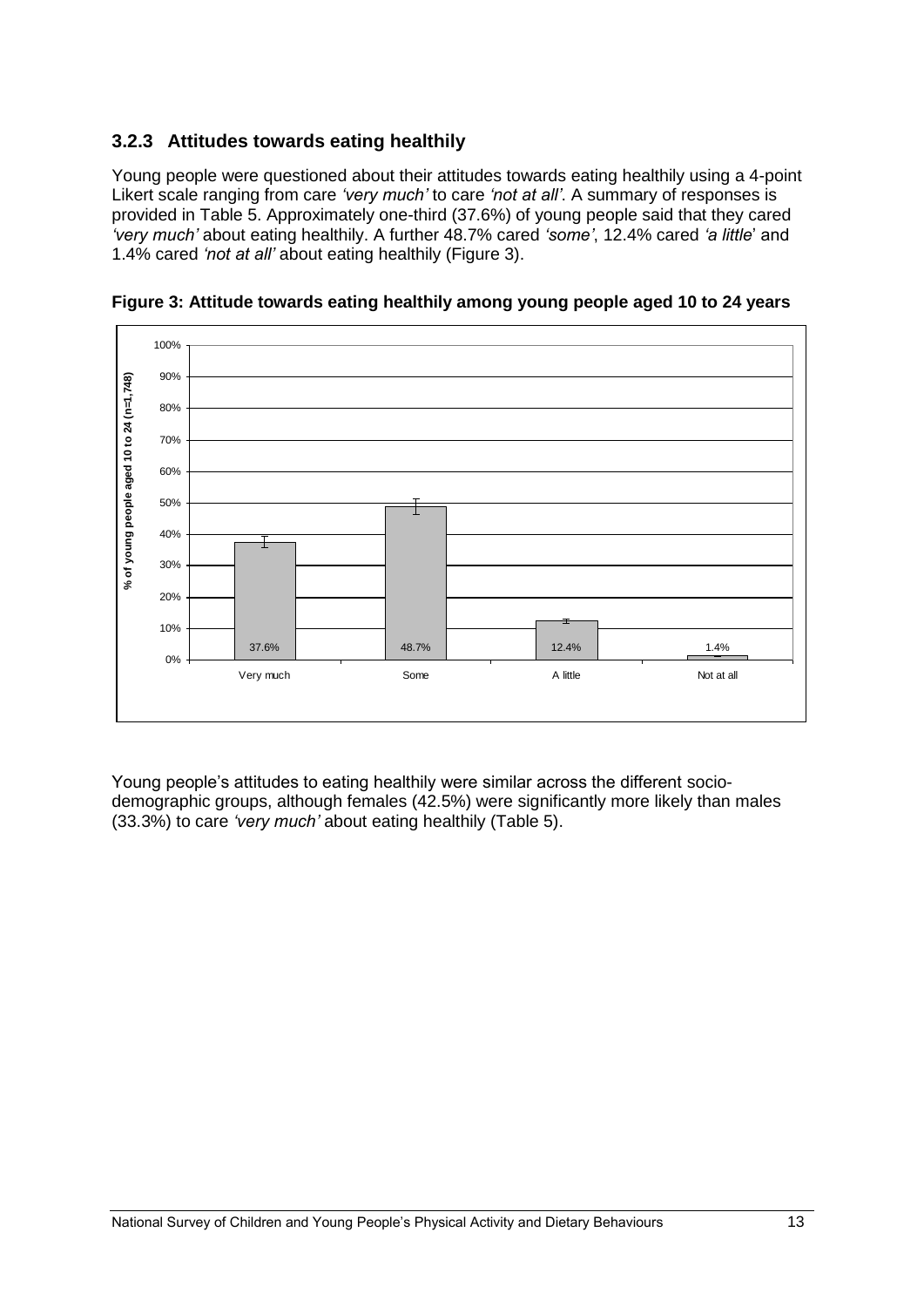|                     | How much do you care about eating healthily? |     | <b>Care Very Much</b> |            |     | <b>Care Some</b> |            |     | <b>Care A Little</b> |            |
|---------------------|----------------------------------------------|-----|-----------------------|------------|-----|------------------|------------|-----|----------------------|------------|
|                     |                                              | n   | %                     | <b>SEP</b> | n   | %                | <b>SEP</b> | n   | $\%$                 | <b>SEP</b> |
|                     | NZ CYP (10-24 years, n=1748)                 | 637 | 37.6                  | 1.5        | 868 | 48.7             | 1.6        | 209 | 12.4                 | 1.2        |
| Gender              | Female                                       | 355 | 42.5                  | 2.3        | 396 | 45.5             | 2.5        | 77  | 11.0                 | 1.6        |
|                     | Male                                         | 282 | 33.3                  | 2.1        | 472 | 51.5             | 2.3        | 132 | 13.6                 | 1.6        |
| Age group           | $10-14$ years                                | 324 | 39.3                  | 2.2        | 388 | 47.2             | 2.3        | 105 | 12.5                 | 1.8        |
|                     | 15-19 years                                  | 165 | 31.8                  | 2.8        | 328 | 53.3             | 2.9        | 64  | 12.8                 | 2.0        |
|                     | 20-24 years                                  | 147 | 42.7                  | 3.4        | 152 | 44.8             | 3.3        | 40  | 11.2                 | 2.2        |
| Ethnic group        | Māori                                        | 102 | 37.3                  | 4.1        | 160 | 46.1             | 4.2        | 45  | 14.7                 | 2.9        |
| (total<br>response) | Pacific                                      | 68  | 41.4                  | 4.9        | 73  | 44.7             | 5.3        | 16  | 11.6                 | 4.0        |
|                     | Asian                                        | 95  | 40.4                  | 3.6        | 124 | 53.4             | 3.9        | 16  | 4.8                  | 1.3        |
|                     | <b>NZEO</b>                                  | 437 | 35.6                  | 1.7        | 620 | 50.0             | 1.9        | 158 | 13.0                 | 1.3        |
| Level of            | 1 (least deprived)                           | 111 | 31.4                  | 2.8        | 178 | 55.4             | 3.4        | 41  | 12.3                 | 2.5        |
| deprivation         | $\overline{2}$                               | 119 | 35.0                  | 3.1        | 175 | 54.1             | 3.2        | 33  | 9.7                  | 1.8        |
|                     | 3                                            | 134 | 39.1                  | 3.1        | 194 | 48.0             | 3.1        | 49  | 11.8                 | 2.1        |
|                     | 4                                            | 125 | 40.2                  | 4.2        | 143 | 41.5             | 4.6        | 40  | 16.8                 | 4.1        |
|                     | 5 (most deprived)                            | 147 | 41.0                  | 3.3        | 173 | 45.8             | 3.5        | 45  | 11.2                 | 2.2        |
| Area                | Rural                                        | 79  | 30.1                  | 3.3        | 131 | 50.9             | 4.2        | 36  | 17.2                 | 3.7        |
|                     | Urban                                        | 558 | 38.4                  | 1.6        | 737 | 48.5             | 1.8        | 173 | 11.8                 | 1.3        |

**Table 5: Attitude towards eating healthily among young people aged 10 to 24 years**

<span id="page-25-0"></span>Notes: SEP = standard error of the proportion. Caution should be applied where n<30. This table excludes 1.4% of participants who cared 'not at all' about eating healthily.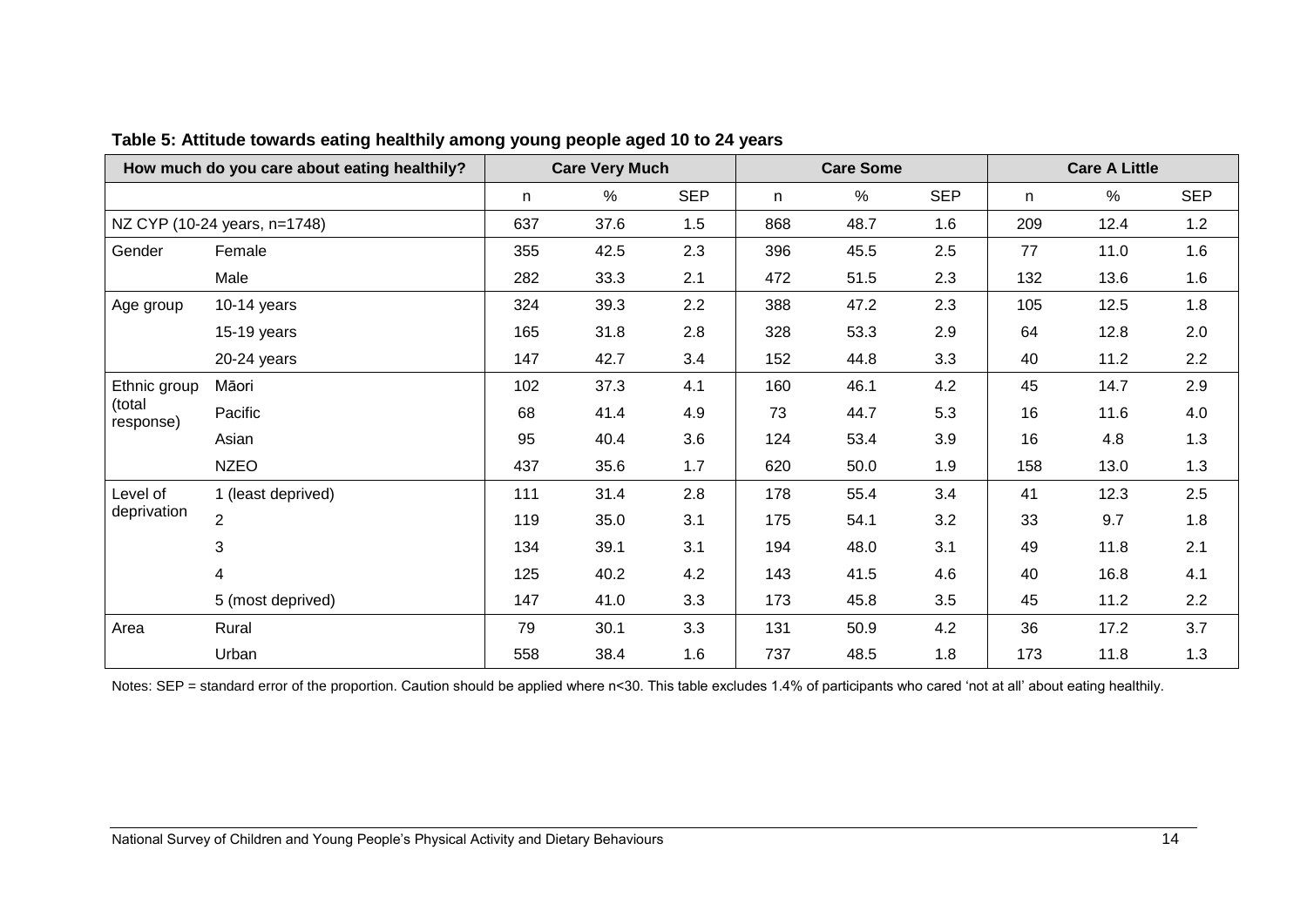#### <span id="page-26-0"></span>**3.2.4 Attitudes towards being physically active**

Young people were questioned regarding their attitudes towards physical activity using a 4 point Likert scale ranging from care *"very much"* to care *"not at all"*. A summary of responses is provided in Table 6. Just under two-thirds of young people (62.3%) said they cared *"very much"* about staying fit and being physically active. A further 30.4% cared *"some*', 6.2% cared *"a little"* and 1.1% cared *"not at all"* about staying fit and being physically active (Figure 4).



#### <span id="page-26-1"></span>**Figure 4: Attitude towards staying fit and being physically active among young people aged 10 to 24 years**

Young people's attitudes to staying fit and being physically active were similar across the different socio-demographic groups (Table 6), although young people aged 10 to 14 years (68.6%) were significantly more likely than those in the other two age groups (57.9% and 54.1%) to say they cared *"very much"* about staying fit and being physically active.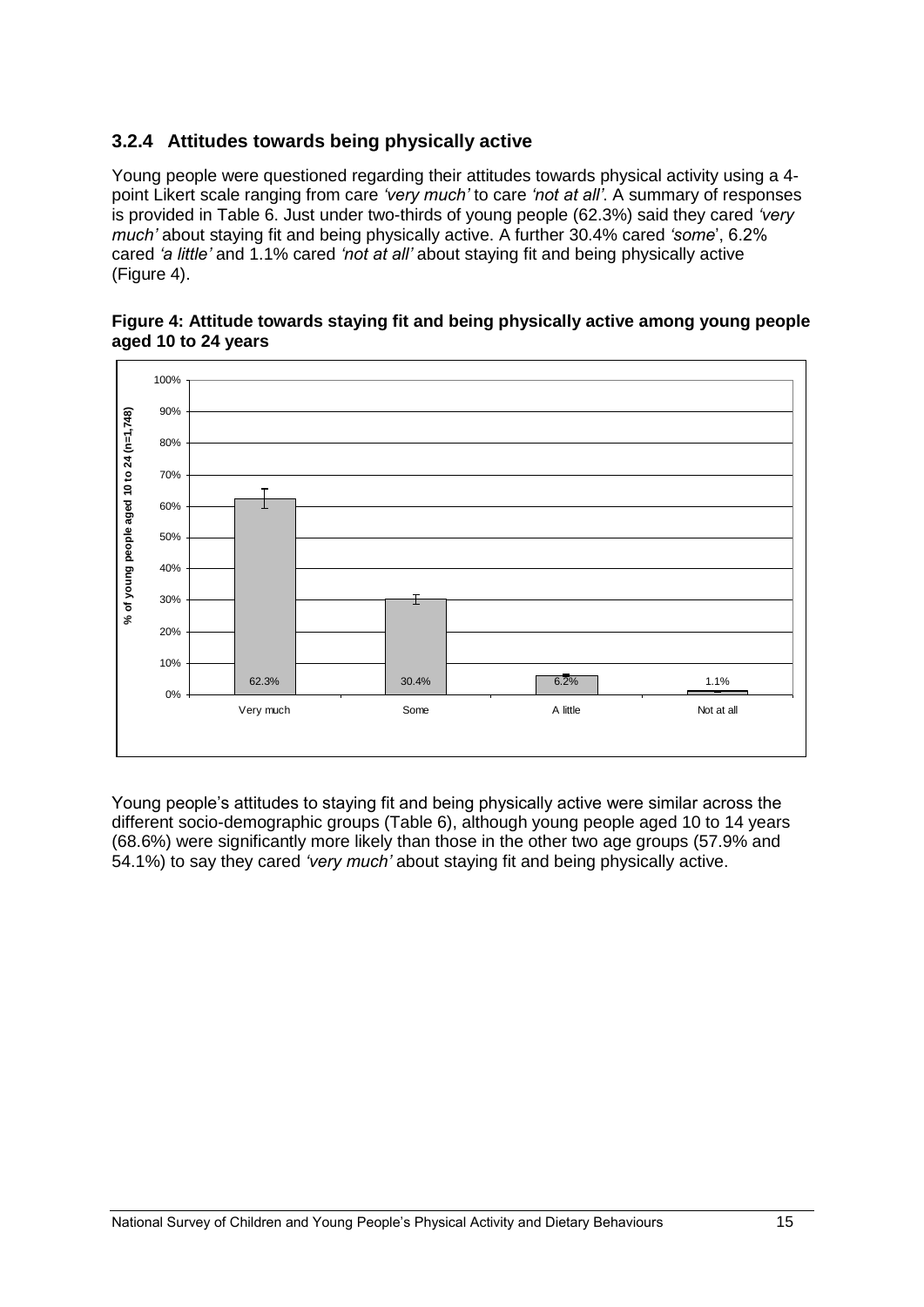|                              | How much do you care about staying fit and being physically active? |     | <b>Care Very Much</b> |            | <b>Care Some</b> |      |            |  |  |
|------------------------------|---------------------------------------------------------------------|-----|-----------------------|------------|------------------|------|------------|--|--|
|                              |                                                                     | n   | %                     | <b>SEP</b> | n                | $\%$ | <b>SEP</b> |  |  |
| NZ CYP (10-24 years, n=1748) |                                                                     |     | 62.3                  | 1.6        | 536              | 30.4 | 1.6        |  |  |
| Gender                       | Female                                                              | 479 | 58.3                  | 2.3        | 289              | 34.0 | 2.2        |  |  |
|                              | Male                                                                | 593 | 65.9                  | 2.3        | 247              | 27.2 | 2.1        |  |  |
| Age group                    | $10-14$ years                                                       | 565 | 68.6                  | 2.2        | 216              | 25.8 | 2.0        |  |  |
|                              | 15-19 years                                                         | 321 | 57.9                  | 2.9        | 195              | 33.1 | 2.8        |  |  |
|                              | 20-24 years                                                         | 185 | 54.1                  | 4.3        | 125              | 37.4 | 4.4        |  |  |
| Ethnic group (total          | Māori                                                               | 195 | 63.6                  | 3.6        | 88               | 27.8 | 3.3        |  |  |
| response)                    | Pacific                                                             | 104 | 65.2                  | 4.9        | 46               | 27.4 | 4.5        |  |  |
|                              | Asian                                                               | 131 | 53.7                  | 4.6        | 86               | 37.9 | 4.4        |  |  |
|                              | <b>NZEO</b>                                                         | 765 | 63.0                  | 1.9        | 382              | 30.5 | 1.9        |  |  |
| Level of                     | 1 (least deprived)                                                  | 213 | 61.8                  | 3.7        | 92               | 29.2 | 3.7        |  |  |
| deprivation                  | $\overline{2}$                                                      | 211 | 66.1                  | 3.7        | 105              | 28.1 | 3.7        |  |  |
|                              | $\sqrt{3}$                                                          | 229 | 65.5                  | 3.1        | 132              | 31.0 | 3.0        |  |  |
|                              | 4                                                                   | 184 | 61.1                  | 3.8        | 100              | 30.7 | 3.3        |  |  |
|                              | 5 (most deprived)                                                   | 229 | 58.0                  | 3.8        | 107              | 32.6 | 3.7        |  |  |
| Area                         | Rural                                                               | 168 | 68.6                  | 3.8        | 68               | 24.9 | 3.7        |  |  |
|                              | Urban                                                               | 904 | 61.6                  | 1.8        | 468              | 31.0 | 1.7        |  |  |

#### **Table 6: Attitude towards staying fit and being physically active among young people aged 10 to 24 years**

<span id="page-27-0"></span>Notes: SEP = standard error of the proportion. Caution should be applied where n<30. This table excludes 6.2% of participants who cared 'a little' and 1.1% who cared 'not at all' about staying fit and being physically active.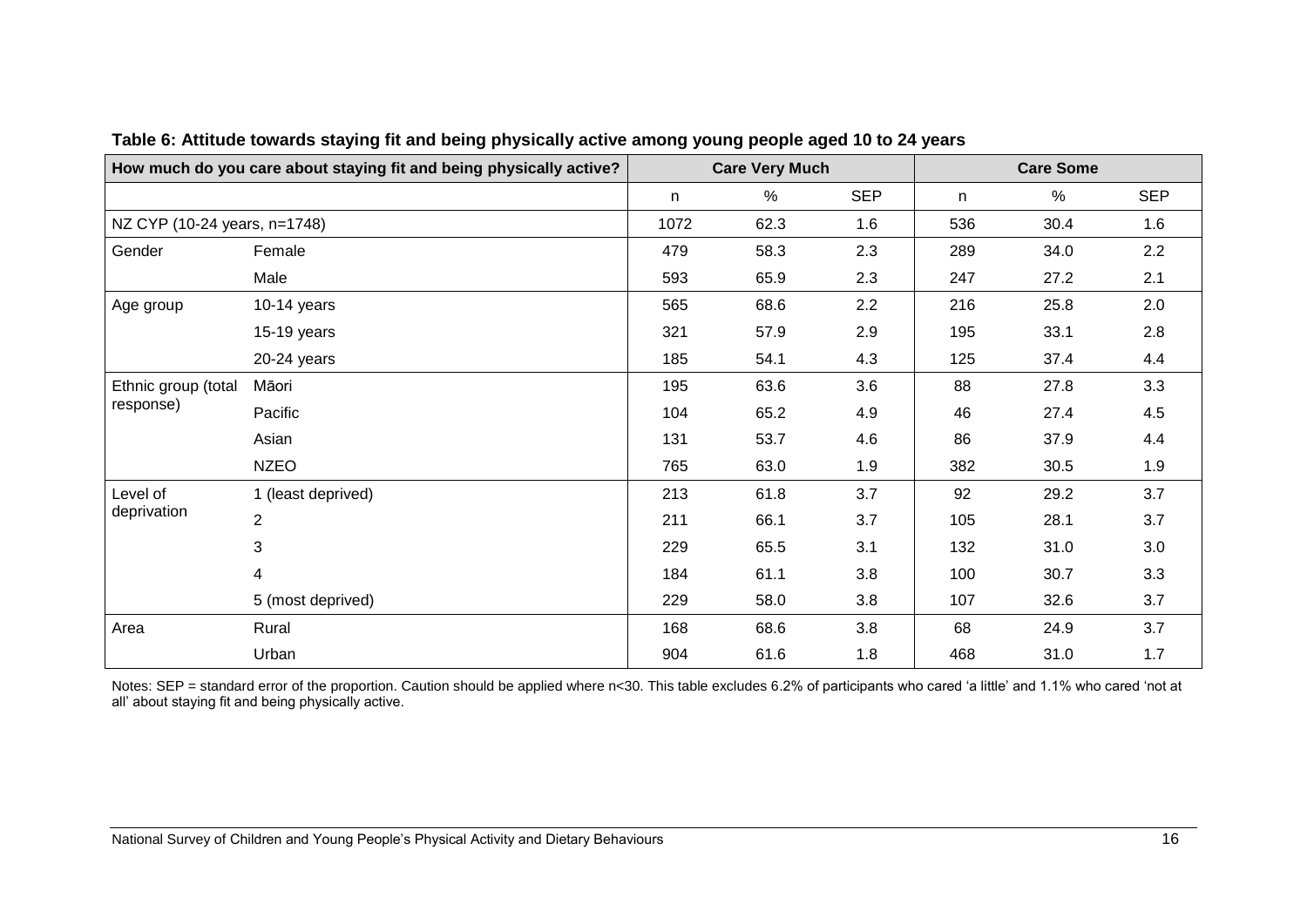#### <span id="page-28-0"></span>**3.2.5 Attitudes towards eating healthily and being physically active**

Findings indicate that attitudes toward eating healthily may be linked to attitudes held about being fit and physically active (Table 7). In particular, young people who cared *"very much"* about being fit and physically active also were more likely to care *"very much"* and care ‗*some*' about eating healthily. Young people who cared *"a little"* about being fit and physically active were still likely to care *"some*' about eating healthily. Those who do not care *"at all"* about being fit and physically active (albeit a very small group) were also most likely not to care about eating healthily (saying they only cared 'a little', or 'not at all', Table 7).

Based on their attitudes towards eating healthily and staying fit and physically active, young people were grouped into one of four mutually exclusive groups, which were:

- 1. care very much/some about eating healthily (but not about staying fit and physically active), 4.3%;
- 2. care very much/some about staying fit and physically active (but not about eating healthily), 10.8%;
- 3. care very much/some about eating healthily *and* staying fit and physically active, 82.0%; or
- 4. don't care very much about eating healthily *or* staying fit and physically active, 3.0%.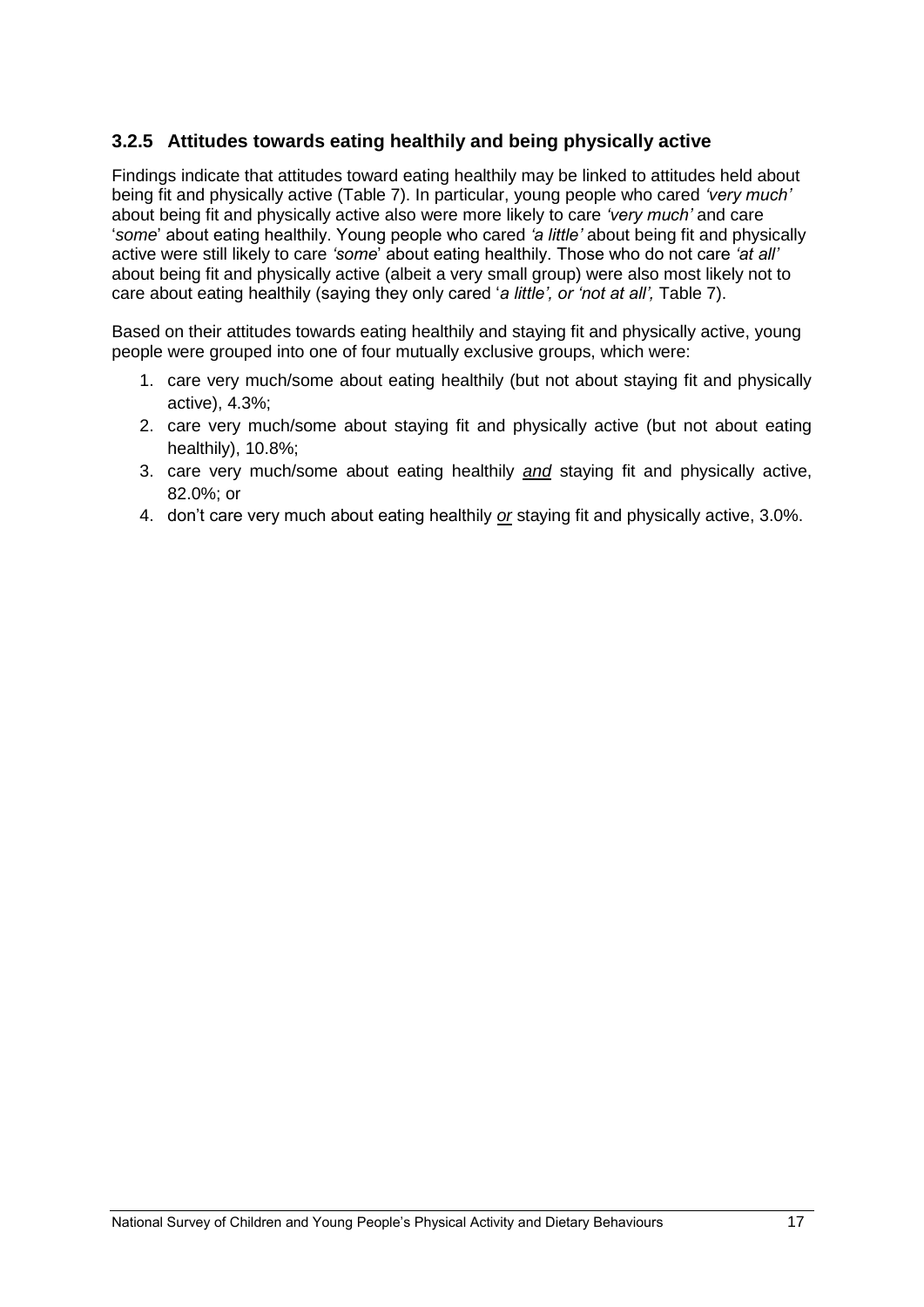| Attitudes towards eating healthily |      |       |                |      | Attitudes towards being fit and physically active |                  |     |      |               |     |     |                 |    |      |            |  |
|------------------------------------|------|-------|----------------|------|---------------------------------------------------|------------------|-----|------|---------------|-----|-----|-----------------|----|------|------------|--|
|                                    |      |       | Care very much |      |                                                   | <b>Care some</b> |     |      | Care a little |     |     | Care not at all |    |      |            |  |
|                                    | n    | $\%$  | <b>SEP</b>     | n    | %                                                 | <b>SEP</b>       | n   | %    | <b>SEP</b>    | n.  | %   | <b>SEP</b>      | n. | $\%$ | <b>SEP</b> |  |
| NZ CYP (10-24 years)               | 1748 | 100.0 | 0.0            | 1072 | 62.3                                              | 1.6              | 536 | 30.4 | 1.6           | 118 | 6.2 | 0.7             | 22 | 1.1  | 0.3        |  |
| Care very much                     | 637  | 37.5  | 1.5            | 518  | 31.1                                              | 1.4              | 105 | 5.9  | 0.7           | 14  | 0.5 | 0.2             |    | 0.0  | 0.0        |  |
| Care some                          | 868  | 48.7  | 1.6            | 463  | 25.4                                              | 1.4              | 342 | 19.5 | 1.3           | 56  | 3.3 | 0.6             |    | 0.4  | 0.2        |  |
| Care a little                      | 209  | 12.4  | 1.2            | 79   | 5.2                                               | 0.8              | 80  | 4.6  | 0.7           | 39  | 2.0 | 0.5             |    | 0.5  | 0.2        |  |
| Care not at all                    | 34   | 1.4   | 0.3            | 12   | 0.5                                               | 0.2              | 9   | 0.4  | 0.1           | 9   | 0.4 | 0.1             |    | 0.1  | 0.1        |  |

**Table 7: Link between attitudes towards eating healthily and being fit and physically active among young people aged 10 to 24 years**

<span id="page-29-0"></span>Notes: SEP = standard error of the proportion. Caution should be applied where n<30.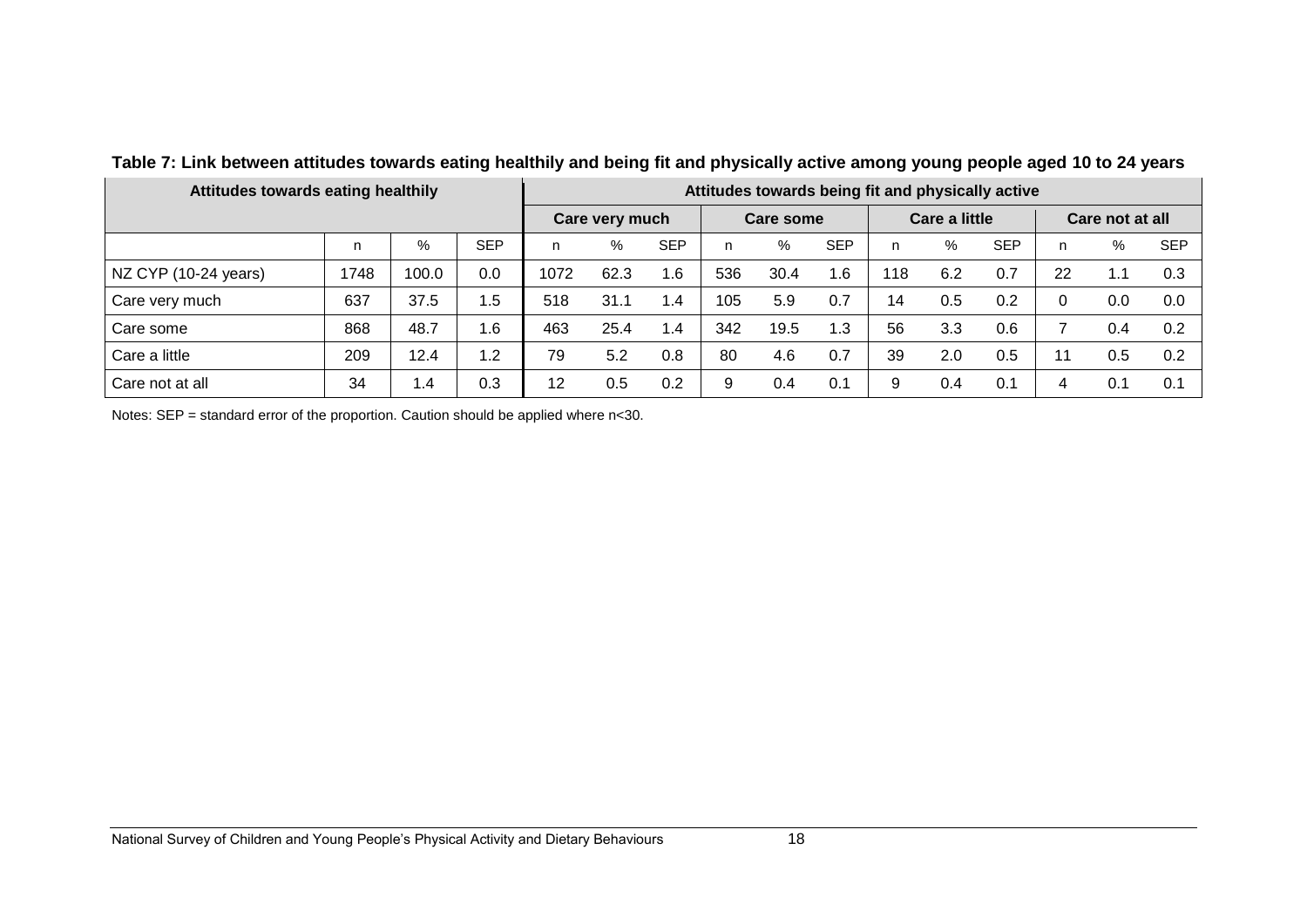#### <span id="page-30-0"></span>**3.2.6 Knowledge about healthy and unhealthy foods**

The questions in this section were asked to explore children's understanding of what healthy eating involves. Children were asked to indicate how healthy they thought several different food items were from a list of options they were shown. Single responses only were allowed.

A variety of healthy and unhealthy food options were provided. The healthy foods were: plain water, plain milk and fresh / frozen / canned fruit and vegetables. Unhealthy foods were: fast food / takeaways, snack foods and regular fizzy / soft drinks. Flavoured milk was included as a 'sometimes' food (based on the Ministry of Health's Food and beverage classification system, see:<http://www.moh.govt.nz/moh.nsf/indexmh/heha-foodclassification#resources> for more details).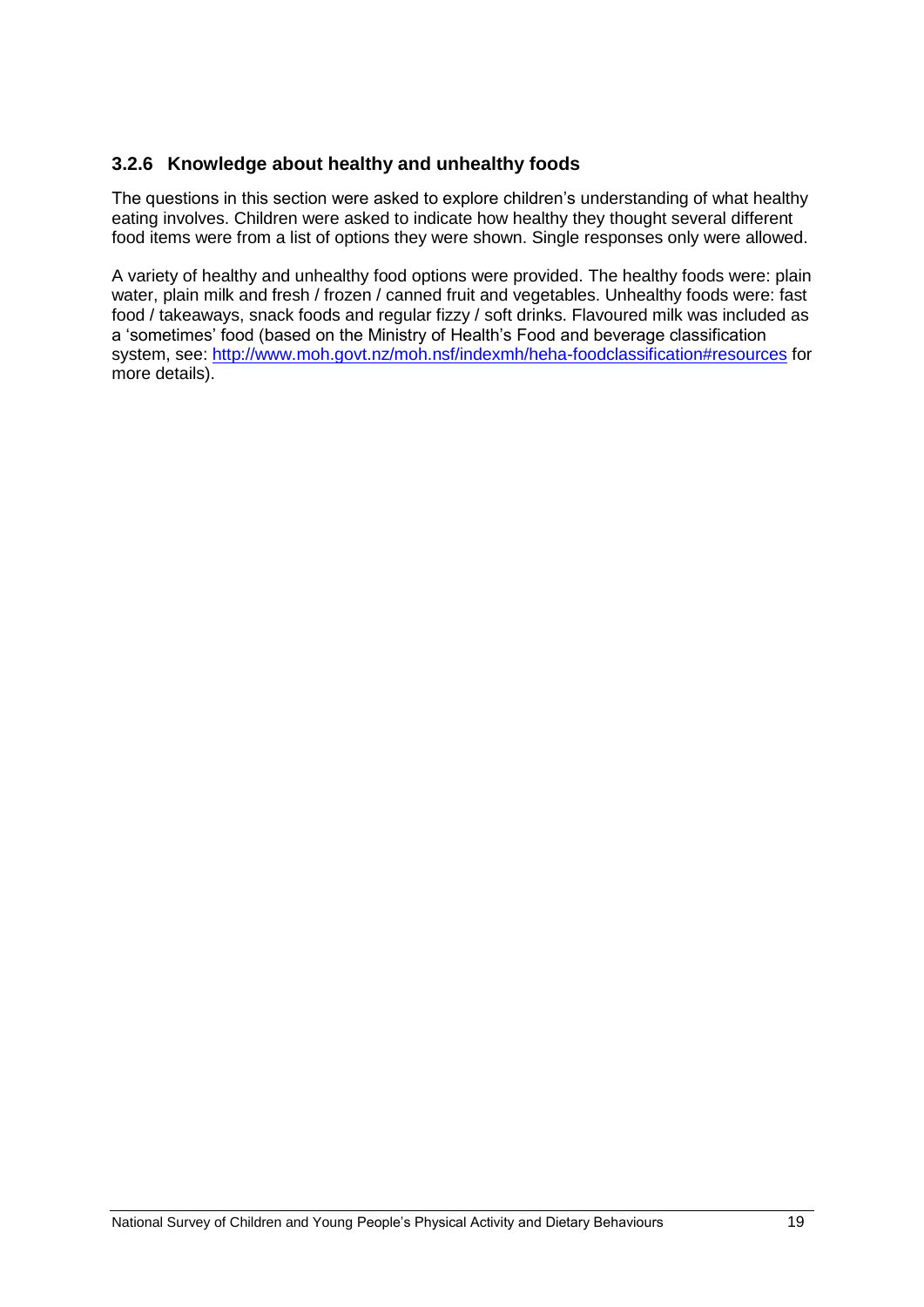Of the different foods and drinks (Figure 5):

- Plain water was most likely to be rated *"healthy"* (95.5%).
- Regular fizzy / soft drinks were most likely to be rated as *"unhealthy"* (92.9%).
- Flavoured milk caused the most ambivalence, with 47.9% rating it *"unhealthy"*, 15.3% rating it *"healthy"* and 34.8% rating it *"neither"*.



<span id="page-31-1"></span>**Figure 5: Knowledge of healthy foods among children aged 5 to 9 years**

Notes: Figures for children who did not know how healthy each food/drink were: Plain water 0.2%, Fruit and vegetables 0.4%; Plain milk 1.1%; Flavoured milk 2.0%; Fast food 0.8%; Snack foods 1.2%; Regular fizzy drinks 0.5%. The full set of responses to this question is in the Technical Report. 'Very healthy' and 'very unhealthy' categories were not used, as it was believed they would make the scale too complex for this age group to manage accurately.

#### <span id="page-31-0"></span>**3.2.7 Views about what eating healthily means**

Young people were asked to think about eating healthily and to name things they thought people like them could do if they wanted to eat healthily. The purpose of this question was to assess what young people understood about the meaning of eating healthily. The responses to this question (several different options for eating and drinking healthily) were listed but not shown to young people, so interviewers matched responses to the list. Young people were also free to add responses that were not listed. These were recorded and grouped into existing or new categories later. Multiple responses were allowed. A summary of responses is provided in Table 8.

Most (80.0%) young people responded that *"eating fruit and vegetables"* was part of eating healthily. Less than one-half of young people mentioned each of the other options (Figure 6). Reducing the amount of salt in one's diet, a key healthy eating message, was mentioned by less than one in 10 (8.1%) young people.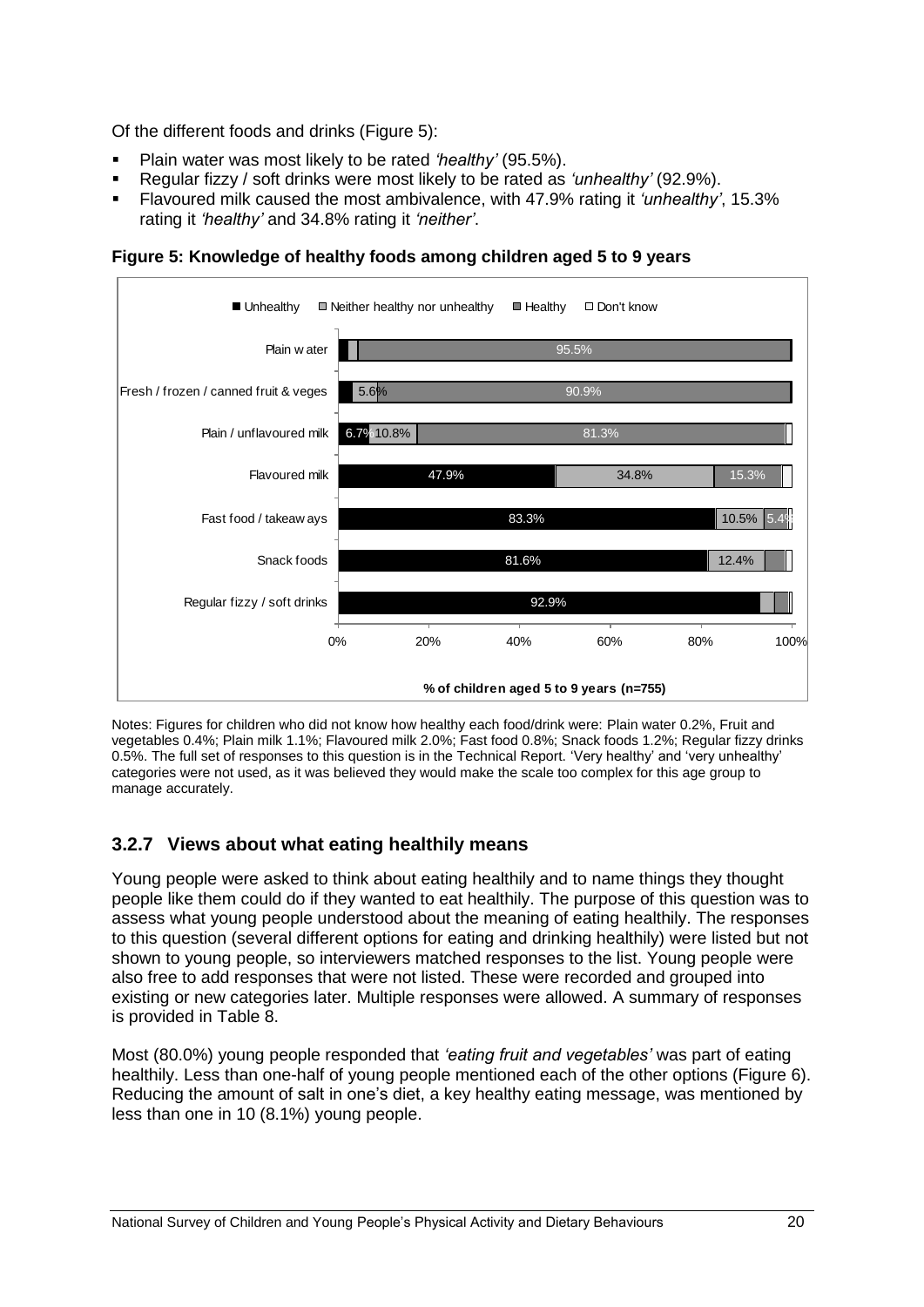

<span id="page-32-0"></span>**Figure 6: Actions for eating healthily mentioned by young people aged 10 to 24 years**

Notes: Includes only listed (but unprompted) responses selected by 20% or more of participants. 1.9% did not answer this question.

Looking at the responses mentioned by more than 20% of young people by gender and age shows that there were some gender and age-related differences (Table 8):

- Young women were significantly more likely than young men to say eating healthily meant *"reducing sugar"* (25.3% vs 17.9% for males).
- The proportion of young people mentioning *"not buying takeaways"* increased with age, with those aged 10 to 14 years (30.0%) being significantly less likely to mention this than young people aged 15 to 19 years (41.7%). The proportion of young people mentioning *"limiting fat"* also increased with age, with those aged 15 to 19 years (32.0%) significantly more likely than those aged 10 to 14 years (22.0%) to mention this*.*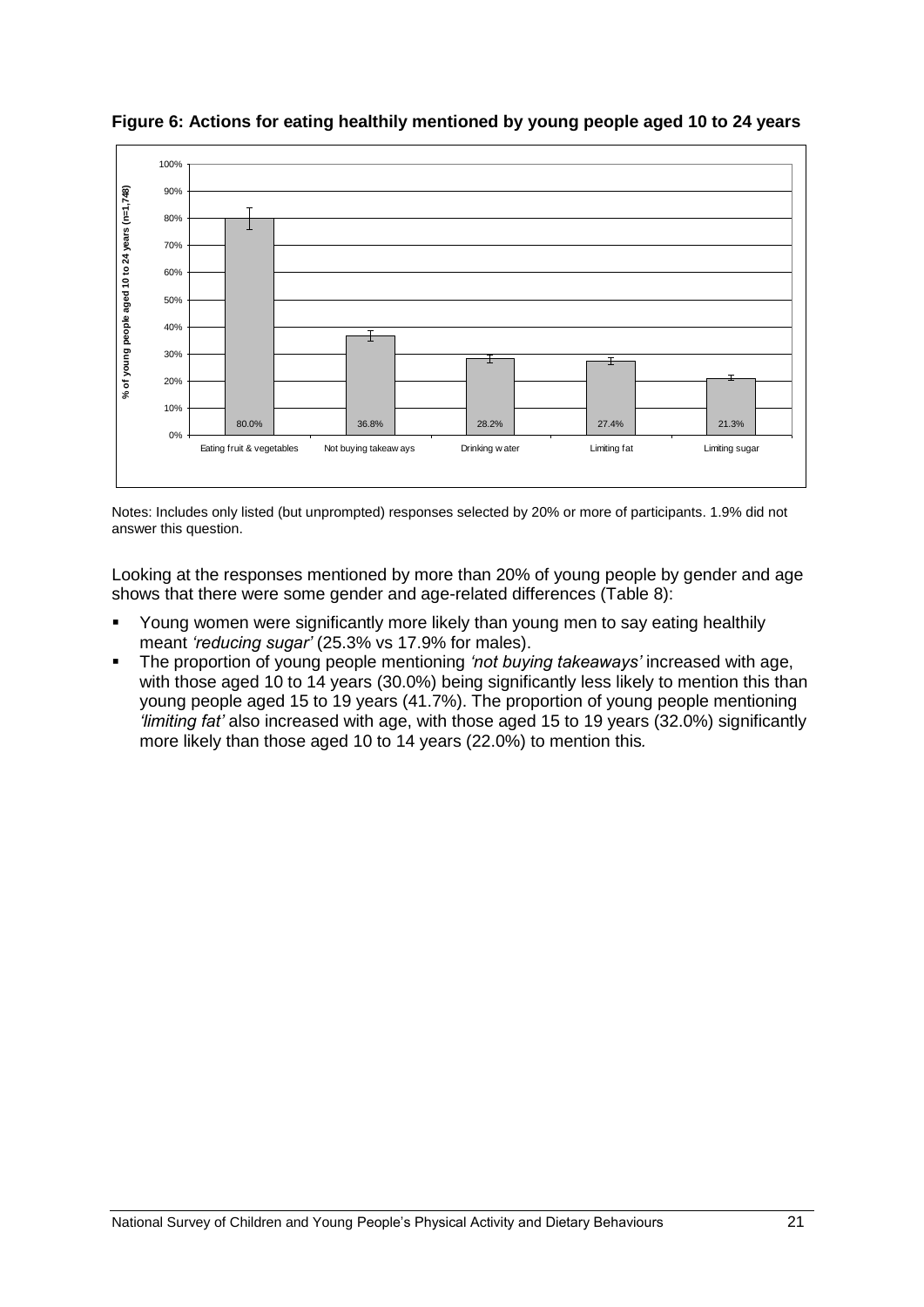|                         |                       | Eating<br><b>Fruit/Vegetables</b> |      | <b>Not Buying Takeaways</b> |     |      | <b>Drinking Water</b> |     |      | <b>Limiting Fat</b> |     |               | <b>Limiting Sugar</b> |     |      |            |
|-------------------------|-----------------------|-----------------------------------|------|-----------------------------|-----|------|-----------------------|-----|------|---------------------|-----|---------------|-----------------------|-----|------|------------|
|                         |                       | n                                 | %    | <b>SEP</b>                  | n   | $\%$ | <b>SEP</b>            | n.  | $\%$ | <b>SEP</b>          | n.  | $\frac{0}{0}$ | <b>SEP</b>            | n.  | $\%$ | <b>SEP</b> |
| NZ CYP                  |                       | 1354                              | 80.0 | 1.2                         | 615 | 36.8 | 1.6                   | 486 | 28.2 | 1.6                 | 469 | 27.4          | 1.5                   | 369 | 21.3 | 1.4        |
| (10-24 yrs, n=1748)     |                       |                                   |      |                             |     |      |                       |     |      |                     |     |               |                       |     |      |            |
| Gender                  | Female                | 655                               | 79.7 | 1.8                         | 299 | 36.9 | 2.3                   | 239 | 28.3 | 2.1                 | 233 | 28.0          | 2.1                   | 210 | 25.3 | 2.1        |
|                         | Male                  | 699                               | 80.2 | 1.6                         | 316 | 36.7 | 2.3                   | 247 | 28.1 | 2.1                 | 236 | 26.9          | 2.1                   | 159 | 17.9 | 1.6        |
| Age group               | $10-14$ yrs           | 664                               | 82.5 | 1.7                         | 234 | 30.0 | 2.1                   | 242 | 28.4 | 2.1                 | 179 | 22.0          | 2.0                   | 185 | 23.0 | 1.9        |
|                         | 15-19 yrs             | 426                               | 77.3 | 2.2                         | 239 | 41.7 | 3.0                   | 149 | 28.2 | 2.6                 | 180 | 32.0          | 2.6                   | 119 | 20.6 | 2.2        |
|                         | 20-24 yrs             | 264                               | 78.3 | 3.0                         | 141 | 45.4 | 3.5                   | 95  | 27.8 | 3.4                 | 110 | 33.3          | 3.9                   | 65  | 18.6 | 2.9        |
| Ethnic                  | Māori                 | 242                               | 78.6 | 3.1                         | 109 | 35.7 | 3.7                   | 93  | 29.6 | 3.5                 | 83  | 25.8          | 3.3                   | 73  | 24.2 | 3.4        |
| group (total            | Pacific               | 134                               | 85.5 | 3.4                         | 53  | 31.5 | 4.6                   | 67  | 42.6 | 5.1                 | 37  | 24.5          | 4.1                   | 23  | 19.3 | 4.1        |
| response)               | Asian                 | 198                               | 84.0 | 3.1                         | 90  | 35.7 | 3.9                   | 81  | 31.3 | 4.8                 | 75  | 36.8          | 3.8                   | 47  | 18.5 | 3.2        |
|                         | <b>NZEO</b>           | 953                               | 79.6 | 1.5                         | 443 | 39.8 | 1.8                   | 322 | 268  | 1.7                 | 343 | 27.9          | 1.8                   | 286 | 23.4 | 1.8        |
| Level of<br>deprivation | 1 (least<br>deprived) | 250                               | 78.9 | 2.9                         | 124 | 38.7 | 3.7                   | 84  | 24.1 | 3.4                 | 93  | 26.2          | 3.4                   | 77  | 23.6 | 3.2        |
|                         | $\overline{2}$        | 253                               | 76.3 | 3.2                         | 119 | 36.3 | 4.0                   | 90  | 29.3 | 3.9                 | 73  | 23.1          | 3.2                   | 66  | 20.1 | 3.0        |
|                         | 3                     | 306                               | 81.6 | 2.2                         | 134 | 38.2 | 3.6                   | 86  | 22.9 | 3.3                 | 105 | 29.2          | 3.4                   | 89  | 24.9 | 3.3        |
|                         | 4                     | 244                               | 84.1 | 2.6                         | 100 | 33.4 | 3.6                   | 98  | 32.6 | 4.1                 | 94  | 29.4          | 4.0                   | 70  | 23.0 | 3.6        |
|                         | 5 (most<br>deprived)  | 296                               | 78.8 | 3.1                         | 133 | 37.0 | 3.5                   | 126 | 31.3 | 3.8                 | 103 | 28.5          | 3.2                   | 64  | 16.0 | 2.5        |
| Area                    | Rural                 | 189                               | 76.1 | 3.3                         | 80  | 31.1 | 3.6                   | 59  | 25.6 | 3.5                 | 65  | 25.0          | 3.8                   | 70  | 29.5 | 4.5        |
|                         | Urban                 | 1165                              | 80.4 | 1.3                         | 535 | 37.4 | 1.7                   | 427 | 28.5 | 1.7                 | 404 | 27.7          | 1.6                   | 299 | 20.4 | 1.4        |

**Table 8: Actions for eating healthily mentioned by young people aged 10 to 24 years**

<span id="page-33-0"></span>Notes: SEP = standard error of the proportion. Caution should be applied where n<30. This table excludes actions mentioned by fewer than 20% of participants. n=38 participants could not name any actions.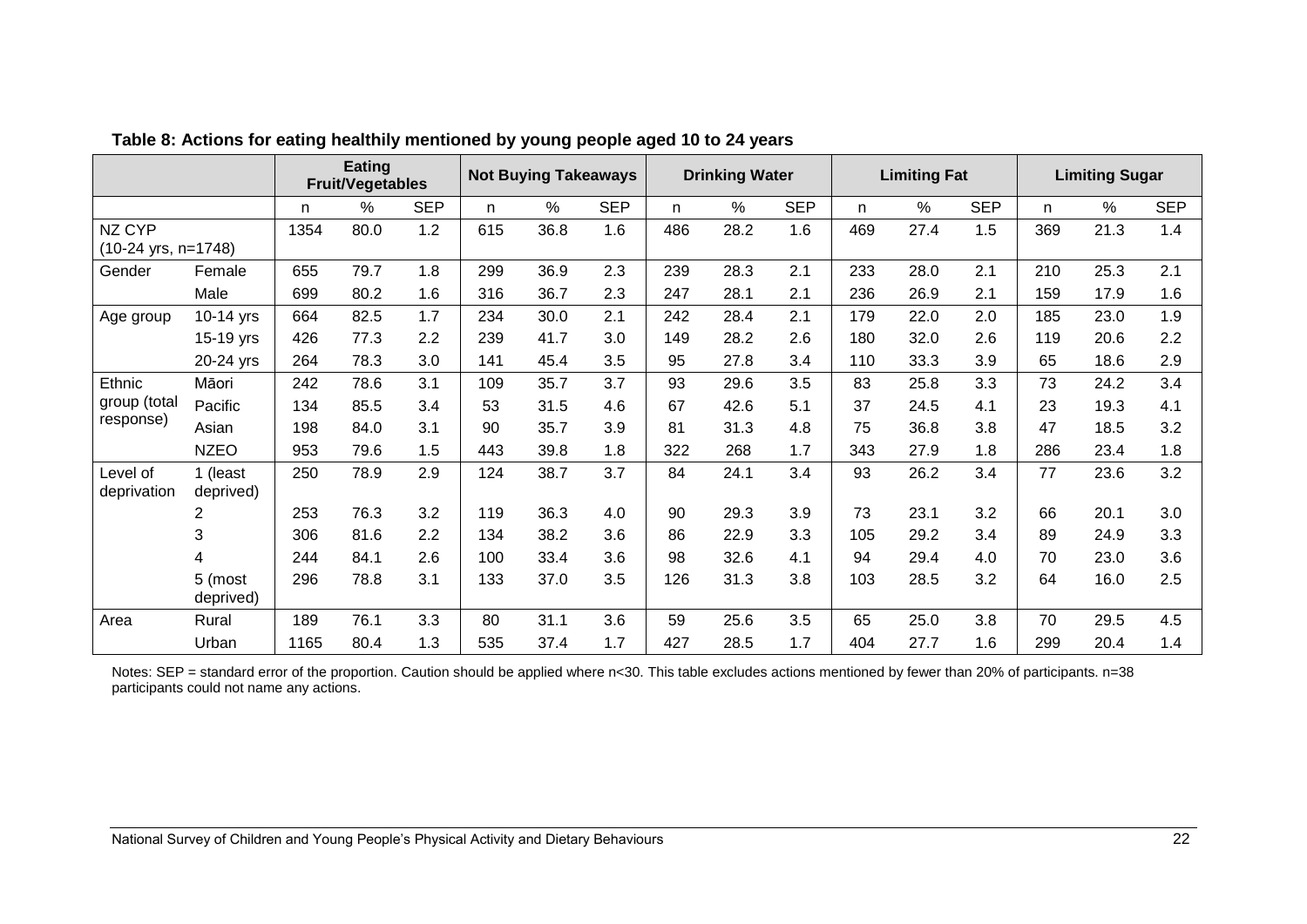#### <span id="page-34-0"></span>**3.2.8 Views about the benefits of eating healthily**

Young people were asked to think about eating healthily and to name what they thought were some of the benefits of eating healthily. The responses to this question (a range of different benefits) were listed but not shown to young people, so interviewers matched responses to the list. Young people were also free to add responses that were not listed. These were recorded and grouped into existing or new categories later. Multiple responses were allowed.

The benefit mentioned most frequently, by almost two-thirds (64.0%) of young people, was that *"you have more energy"*. Less than one-half of young people mentioned each of the other benefits (Figure 7).



<span id="page-34-1"></span>**Figure 7: Benefits of eating healthily mentioned by young people aged 10 to 24 years**

Notes: Includes only listed (but unprompted) responses mentioned by 10% or more of participants. 1.9% did not answer this question.

Looking at the responses mentioned by more than 20% of young people by gender and age shows that there were some age-related differences (Table 9). The proportion of young people mentioning *"reduced sickness/improved recovery"* increased with age. Those aged 20 to 24 years (33.7%) were significantly more likely than those aged 10 to 14 years (21.2%) to mention this benefit. The proportion mentioning *"improved sports performance" re*duced with age. Those aged 20 to 24 years (8.8%) were significantly less likely than those aged 10 to 14 years (25.9%) to mention this benefit.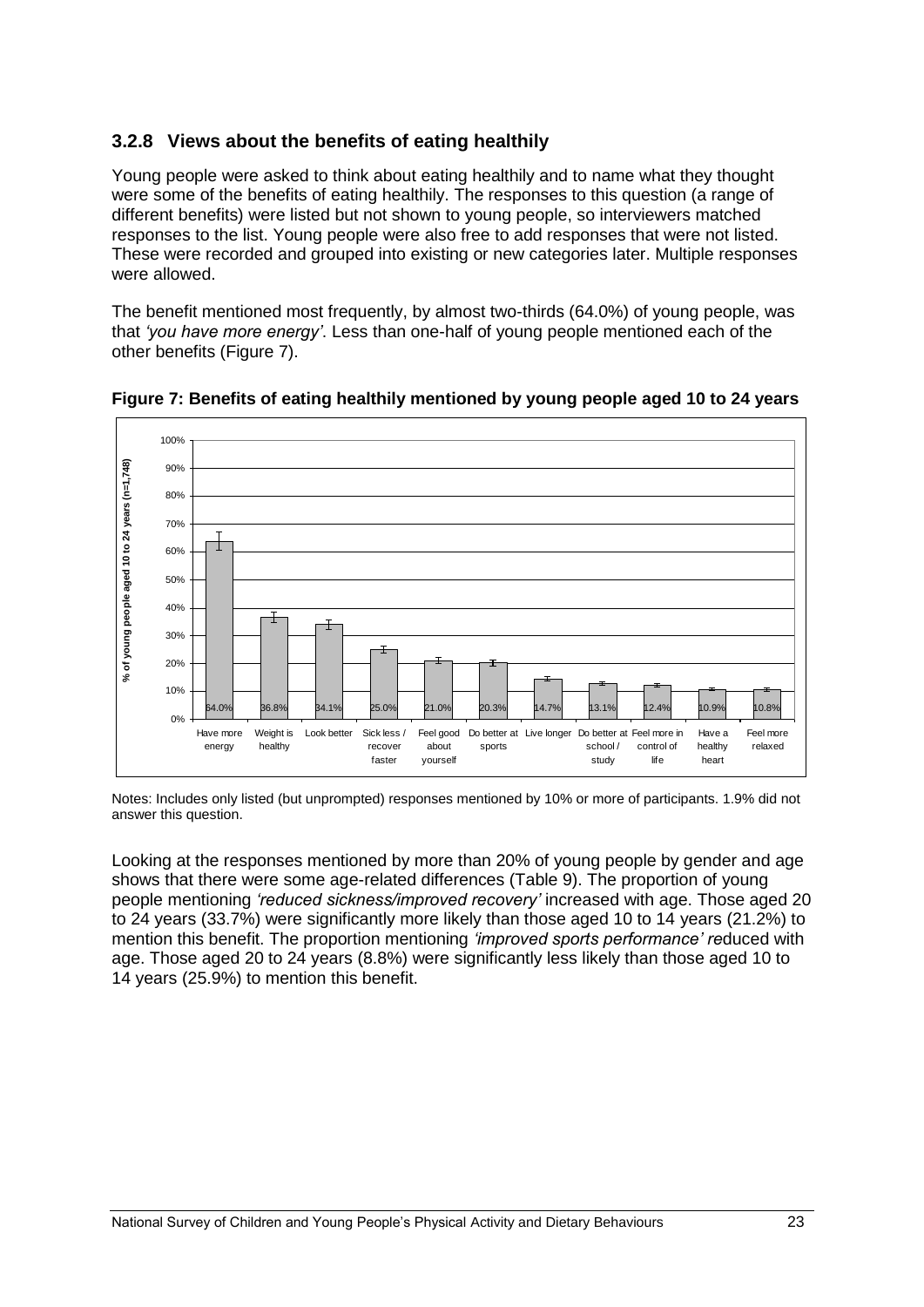|                              |               |      | <b>More Energy</b> |            |     | <b>Healthy Weight</b> |            |     | <b>Look Better</b> |            |
|------------------------------|---------------|------|--------------------|------------|-----|-----------------------|------------|-----|--------------------|------------|
|                              |               | n.   | %                  | <b>SEP</b> | n   | %                     | <b>SEP</b> | n.  | $\%$               | <b>SEP</b> |
| NZ CYP (10-24 years, n=1748) |               | 1078 | 64.0               | 1.7        | 662 | 36.8                  | 1.6        | 575 | 34.1               | 1.9        |
| Gender                       | Female        | 521  | 63.0               | 2.1        | 342 | 38.6                  | 2.2        | 309 | 38.5               | 2.4        |
|                              | Male          | 557  | 65.0               | 2.2        | 320 | 35.4                  | 2.2        | 266 | 30.2               | 2.2        |
| ∣ Age group                  | $10-14$ years | 484  | 61.3               | 2.2        | 309 | 36.9                  | 2.3        | 258 | 31.8               | 2.4        |
|                              | $15-19$ years | 362  | 66.1               | 2.4        | 220 | 36.5                  | 2.6        | 197 | 34.1               | 2.8        |
|                              | $20-24$ years | 231  | 67.2               | 3.6        | 132 | 37.3                  | 3.4        | 120 | 40.0               | 3.9        |

#### **Table 9: Benefits of eating healthily mentioned by young people aged 10 to 24 years**

<span id="page-35-0"></span>

|                              |               |     |      | Sick Less Often / Recover Faster |     | <b>Feel Good About Self</b> |            |     | <b>Better At Sports</b> |            |
|------------------------------|---------------|-----|------|----------------------------------|-----|-----------------------------|------------|-----|-------------------------|------------|
|                              |               |     | %    | <b>SEP</b>                       | n   | %                           | <b>SEP</b> | n.  | %                       | <b>SEP</b> |
| NZ CYP (10-24 years, n=1748) |               | 441 | 25.0 | 1.4                              | 369 | 21.0                        | 1.4        | 359 | 20.3                    | 1.4        |
| Gender                       | Female        | 211 | 26.0 | 2.0                              | 206 | 24.3                        | 2.0        | 161 | 19.8                    | 2.0        |
|                              | Male          | 230 | 24.1 | 1.9                              | 163 | 18.1                        | 1.8        | 198 | 20.8                    | 1.8        |
| Age group                    | 10-14 years   | 193 | 21.2 | 1.8                              | 150 | 17.2                        | 1.8        | 213 | 25.9                    | 2.1        |
|                              | $15-19$ years | 149 | 25.4 | 2.5                              | 133 | 24.4                        | 2.4        | 109 | 19.1                    | 2.4        |
|                              | $20-24$ years | 99  | 33.7 | 3.5                              | 86  | 24.6                        | 3.4        | 37  | 8.8                     | 1.8        |

Notes: SEP = standard error of the proportion. Caution should be applied where n<30. Benefits mentioned by fewer than 20% of participants are excluded from the table. n=32 participants did not name any benefit.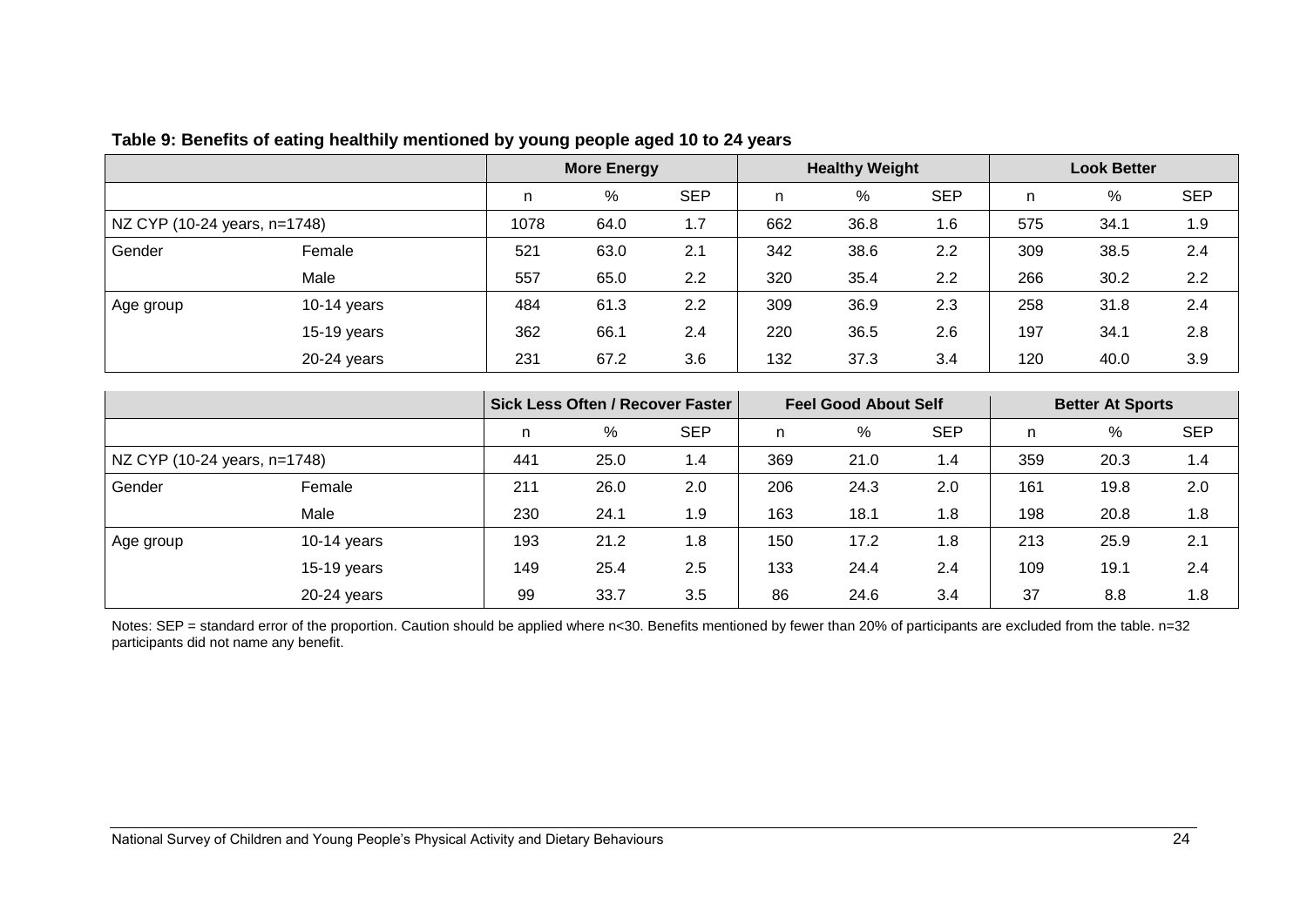## **3.2.9 Knowledge about what being physically active means**

The questions in this section were asked to explore young people's knowledge about what being physically active involves. Young people were asked, *"What do you think being physically active means?"* The responses to this question were recorded word-for-word by the interviewers and then grouped into categories for analysis. Multiple responses were allowed for this question. A summary of the responses is provided in Table 10.

Sport and other forms of exercise were recognised by young people as physical activity (Figure 8).



**Figure 8: Meaning of being physically active among young people aged 10 to 24 years**

Notes: SEP = standard error of the proportion. Responses mentioned by fewer than 20% of young people are not shown. 1.8% of young people mentioned something other than that shown and 1.3% did not answer this question.

Looking at the responses mentioned by more than 20% of young people by age and gender, shows there were some gender and age-related differences (Table 10).

- Females (46.7%) were significantly more likely than males (33.8%) to say *"exercising"* meant being physically active.
- People in the younger age groups were more likely to say being involved in sports meant being physically active, while those in the older age groups were more likely to mention exercising. Specifically, those aged 20 to 24 years (26.9%) were significantly less likely than those aged 10 to 14 years (48.8%) to mention '*sports"*. Young people aged 15 to 19 years (37.2%) were significantly less likely than those aged 10 to 14 years to say this. Both those aged 20 to 24 years (52.8%) and those aged 15 to 19 years (45.1%) were significantly more likely than those aged 10 to 14 years (31.0%) to mention 'exercising'.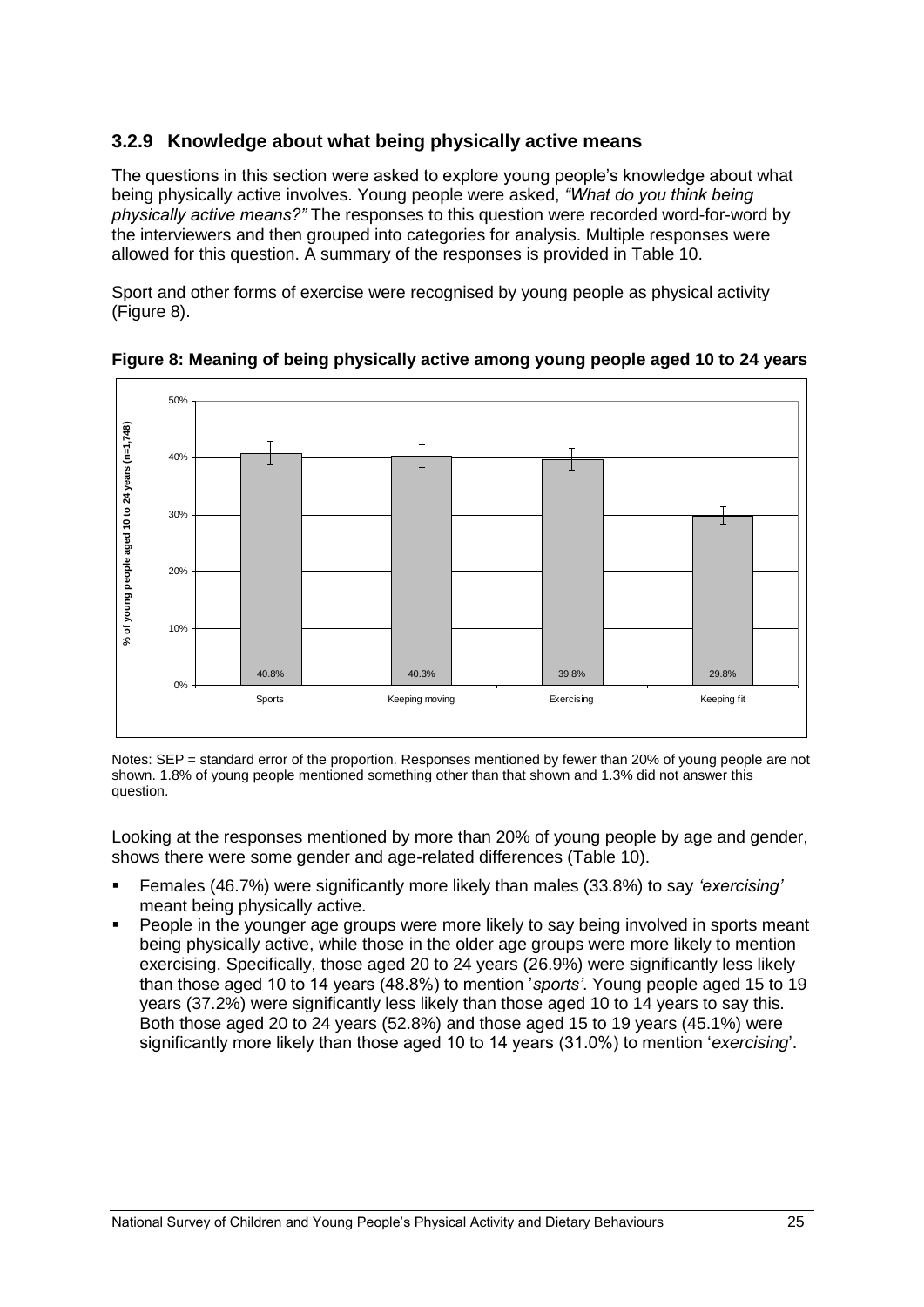|                                 |               | <b>Being Involved In Sports</b> |      |            | <b>Keep Moving</b> |      |            | <b>Exercising</b> |      |            | <b>Keeping Fit</b> |      |            |
|---------------------------------|---------------|---------------------------------|------|------------|--------------------|------|------------|-------------------|------|------------|--------------------|------|------------|
|                                 |               | n                               | %    | <b>SEP</b> | n                  | %    | <b>SEP</b> | n                 | %    | <b>SEP</b> | n                  | %    | <b>SEP</b> |
| NZ CYP<br>(10-24 years, n=1748) |               | 685                             | 40.8 | 1.8        | 715                | 40.3 | 1.6        | 689               | 39.8 | 1.6        | 523                | 29.9 | 1.6        |
| Gender                          | Female        | 302                             | 37.1 | 2.5        | 342                | 40.1 | 2.2        | 380               | 46.7 | 2.3        | 259                | 30.3 | 2.2        |
|                                 | Male          | 383                             | 44.0 | 2.3        | 373                | 40.5 | 2.2        | 309               | 33.8 | 2.1        | 264                | 29.5 | 2.1        |
| Age group                       | $10-14$ years | 384                             | 48.8 | 2.3        | 326                | 38.5 | 2.3        | 246               | 31.0 | 2.0        | 283                | 31.8 | 2.1        |
|                                 | $15-19$ years | 208                             | 37.2 | 2.8        | 230                | 40.0 | 2.8        | 266               | 45.1 | 2.8        | 154                | 29.3 | 2.6        |
|                                 | $20-24$ years | 92                              | 26.9 | 3.6        | 159                | 45.3 | 3.5        | 176               | 52.8 | 4.4        | 86                 | 25.9 | 3.2        |

#### **Table 10: Meaning of being physically active mentioned by young people aged 10 to 24 years**

Notes: SEP = standard error of the proportion. Caution should be applied where n<30. This table excludes initiatives mentioned by fewer than 20% of young people. n=19 participants could not answer this question or refused to do so.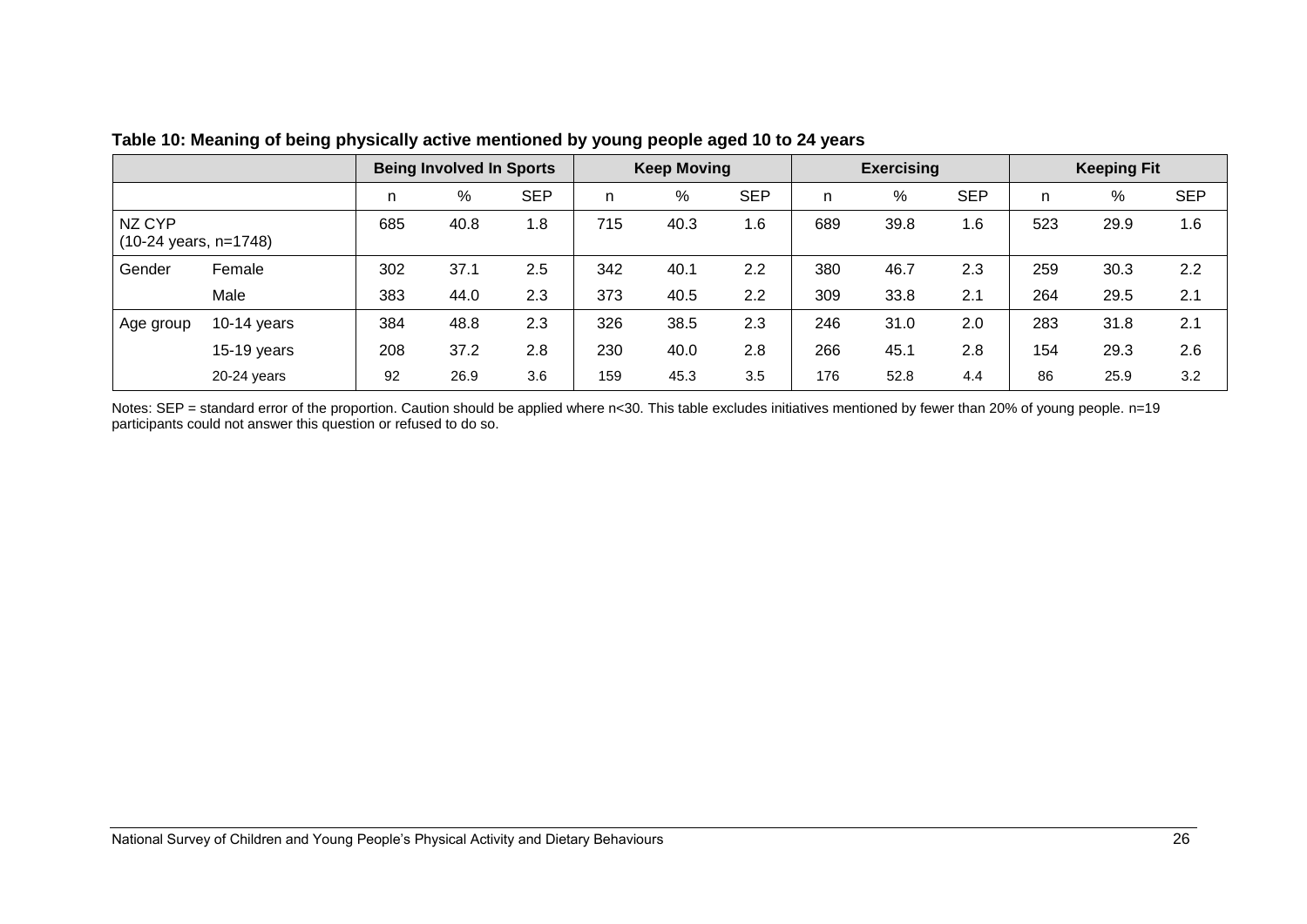### **3.2.10 Knowledge about how much physical activity is needed to stay healthy**

Young people were asked *"In general, how many minutes of physical activity do you think people your age need to do each day to stay healthy?"* The purpose of this question was to assess young people's understanding of the amount of time young people should spend being physically active.

New Zealand Physical Activity Guidelines state that children and young people (aged up to 18 years) should, throughout each day, do 60 minutes or more of moderate- to vigorousintensity physical activity. The guidelines define moderate-intensity physical activity as the equivalent of a brisk walk and vigorous-intensity physical activity as one that causes people to "huff and puff". Young people aged 18 years or older come under the adult guidelines, which recommend participating in at least 30 minutes of moderate-intensity physical activity on most (5), if not on all, days of the week.

The responses to this question were listed but not shown to young people, so interviewers matched responses to the options. Young people were also free to add responses that were not listed. These were recorded and grouped into existing or new categories later. Because the guidelines are different for young people aged up to 18 years and those aged 18 years and over, the responses to this question are shown separately for the two age groups.

For young people aged from 10 up to 18 years (Figure 9), three out of 10 (30.7%) said that 60 minutes per day (1 hour) of physical activity was needed by people their age to stay healthy. Other responses were divided between those who said it was 30 minutes or less per day or on 5 days per week (37.7%) and those who said it was 60 minutes on 5 days or more than 60 minutes (30.1%).

#### **Figure 9: Knowledge of the length of time young people need to be physically active to be healthy (10 up to 18 years)**



Notes: 0.2% of children mentioned a time other than those shown. 1.1% did not know and 0.2% did not answer this question.

For young people aged 18 to 24 years (Figure 10), the pattern of responses was very similar to that for the younger age group (10 up to 18 years).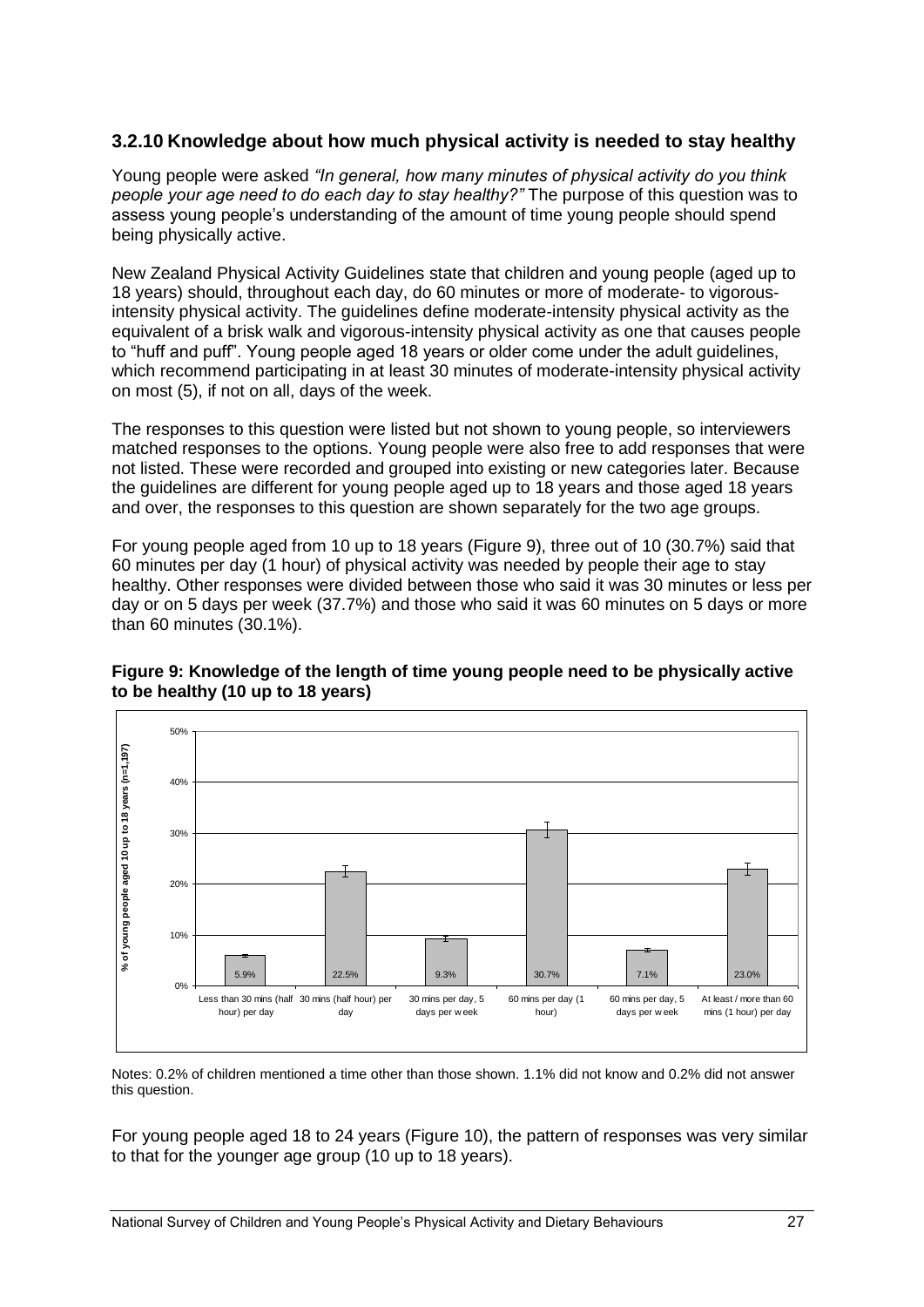

#### **Figure 10: Knowledge of the length of time young people need to be physically active to be healthy (18 to 24 years)**

Notes: 0.8% of young people mentioned a time other than those shown and 0.9% did not know. Three young people were excluded from this analysis due to a processing change affecting the pilot study.

In relation to the recommended level for this age group, two out of five (39.0%) young people aged 18 to 24 years said that 30 minutes per day of physical activity was needed by people their age to stay healthy, with most (24.5%) young people saying this was '*per day*'.

### **3.2.11 Views about the benefits of being physically active**

Young people were asked, "Still thinking about being physically active, what do you think are some of the benefits of being active?" The responses to this question (a range of different benefits) were listed but not shown to young people, so interviewers matched responses to the list. Young people were also free to add responses that were not listed. These responses were recorded and grouped into existing or new categories later. Multiple responses were allowed. A summary of responses is provided in Table 11.

The benefit mentioned most frequently, by just over one-half (53.6%) of young people, was that ‗you have more energy' (Figure 11). Young people thought other key benefits were:

- *"your weight is healthy"*  mentioned by more than one-third (35.1%) of young people
- *"you look better"*  mentioned by 29.1%
- *"you do better at sports" –* mentioned by almost one-quarter (23.7%).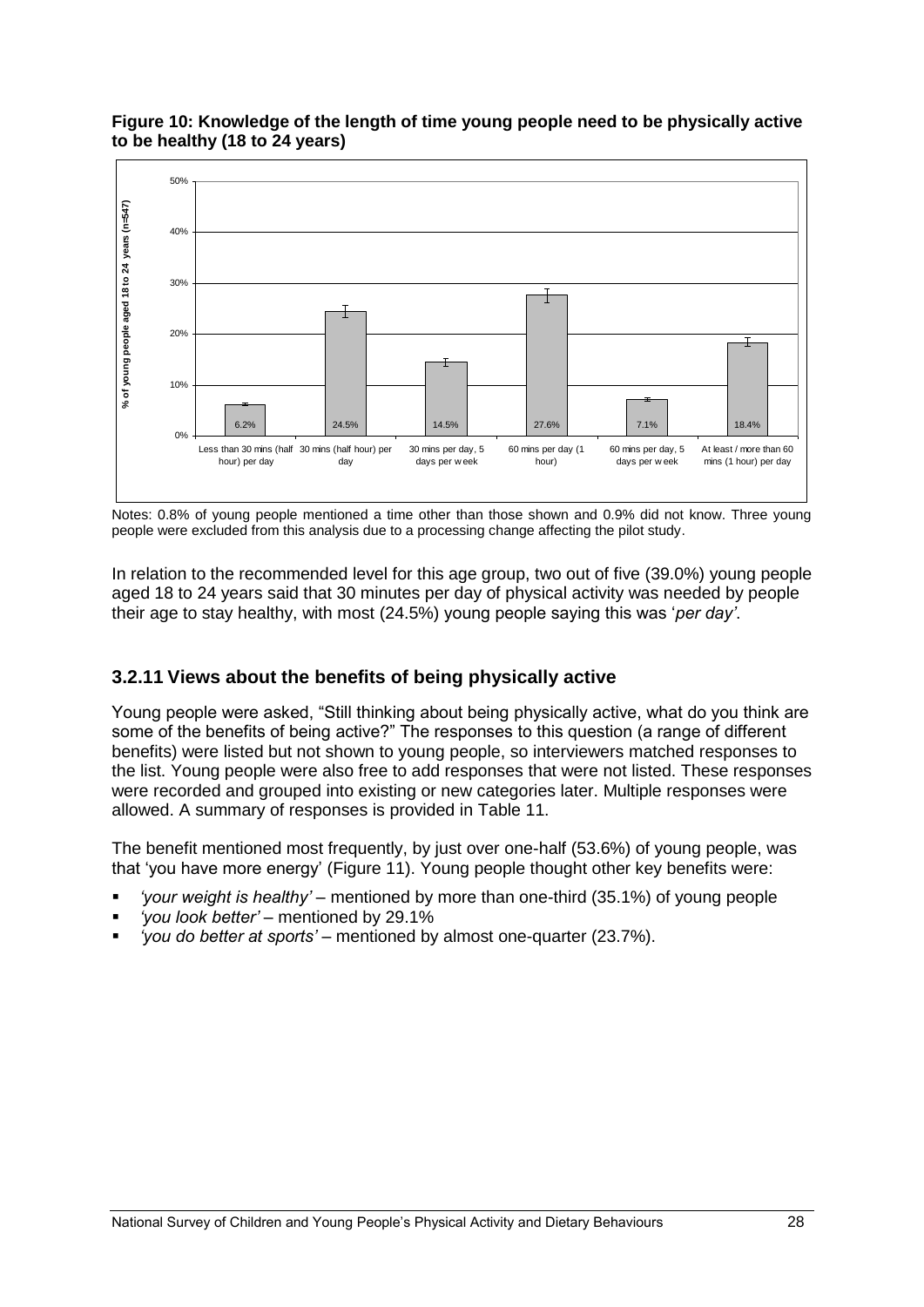

**Figure 11: Benefits of physical activity among young people aged 10 to 24 years**

Notes: includes only listed (but unprompted) responses selected by 10% or more of participants. 2.6% did not answer this question.

Looking at the benefits of being active mentioned by at least 20% of young people by age and gender, there were some gender and age-related differences (Table 11).

- With respect to gender-related differences, females (40.1%) were significantly more likely than males (30.7%) to mention 'healthy weight' as a benefit of physical activity. Females were significantly more (28.2%) likely than males (18.0%) to mention 'feeling good about yourself' as a benefit of being active.
- With respect to age-related differences, the proportions of those mentioning 'looking better' as a benefit of being active increased by age group. Those aged 10 to 14 years (22.7%) were significantly less likely than those aged 15 to 19 years (34.5%) or those aged 20 to 24 years (36.1%) to say this.
- ‗Doing better at sports' was more likely to be mentioned by those in the younger age groups. Young people aged 10 to 14 years (33.1%) were significantly more likely than young people aged 15 to 19 years (18.8%) or those aged 20 to 24 years (8.3%) to mention 'doing better at sports' as a benefit of being active. Note that the value for those aged 15 to 19 years is also significantly higher than for those aged 20 to 24 years.
- ‗Feeling good about yourself' was more likely to be mentioned by young adults*.* Those aged 20 to 24 years (31.1%) were significantly more likely than children aged 10 to 14 years (16.5%) to say this. Young people, aged 15 to 19 years (26.9%) also were significantly more likely than 10-14-year-olds to say a benefit of being active was feeling good about yourself.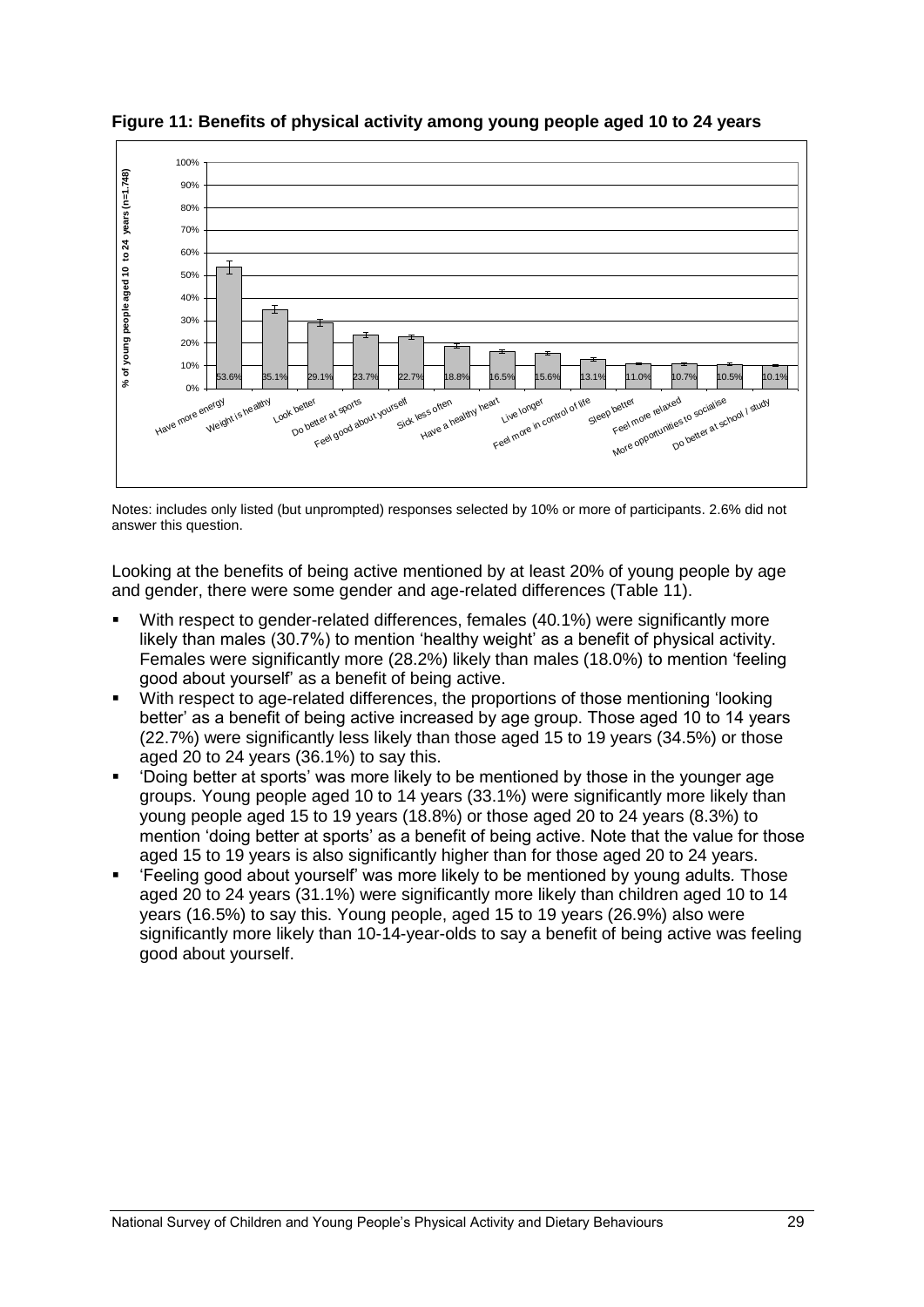|        |                               | <b>More Energy</b> |      | <b>Healthy Weight</b> |     |      | <b>Look Better</b> |     |      | Do Better At Sports |     |      | <b>Feel Good About Self</b> |     |      |            |
|--------|-------------------------------|--------------------|------|-----------------------|-----|------|--------------------|-----|------|---------------------|-----|------|-----------------------------|-----|------|------------|
|        |                               | n                  | %    | <b>SEP</b>            | n.  | %    | <b>SEP</b>         | n   | %    | <b>SEP</b>          | n   | %    | <b>SEP</b>                  | n   | %    | <b>SEP</b> |
| NZ CYP | $(10-24 \text{ yrs}, n=1748)$ | 905                | 53.6 | 1.8                   | 621 | 35.1 | 1.6                | 515 | 29.1 | 1.7                 | 427 | 23.7 | .4                          | 419 | 22.7 | 1.4        |
| Gender | Female                        | 456                | 56.4 | 2.5                   | 332 | 40.1 | 2.3                | 260 | 30.8 | 2.2                 | 191 | 22.3 | 1.9                         | 238 | 28.2 | 2.5        |
|        | Male                          | 449                | 51.1 | 2.3                   | 289 | 30.7 | 2.0                | 255 | 27.6 | 2.2                 | 236 | 24.9 | 1.9                         | 181 | 18.0 | 1.6        |
| Age    | 10-14 yrs                     | 410                | 51.3 | 2.4                   | 268 | 32.0 | 2.2                | 202 | 22.7 | 2.2                 | 279 | 33.1 | 2.1                         | 146 | 16.5 | 1.7        |
| group  | 15-19 yrs                     | 295                | 53.2 | 3.0                   | 223 | 36.3 | 2.7                | 197 | 34.5 | 2.7                 | 113 | 18.8 | 2.3                         | 162 | 26.9 | 2.3        |
|        | 20-24 yrs                     | 199                | 59.8 | 3.8                   | 130 | 40.9 | 3.5                | 116 | 36.1 | 4.0                 | 35  | 8.3  | 1.7                         | 111 | 31.1 | 3.4        |

**Table 11: Benefits of physical activity among young people aged 10 to 24 years**

Notes: SEP = standard error of the proportion. Caution should be applied where n<30. Benefits mentioned by fewer than 20% of young people are excluded from the table. n=48 participants were unable to name any benefit.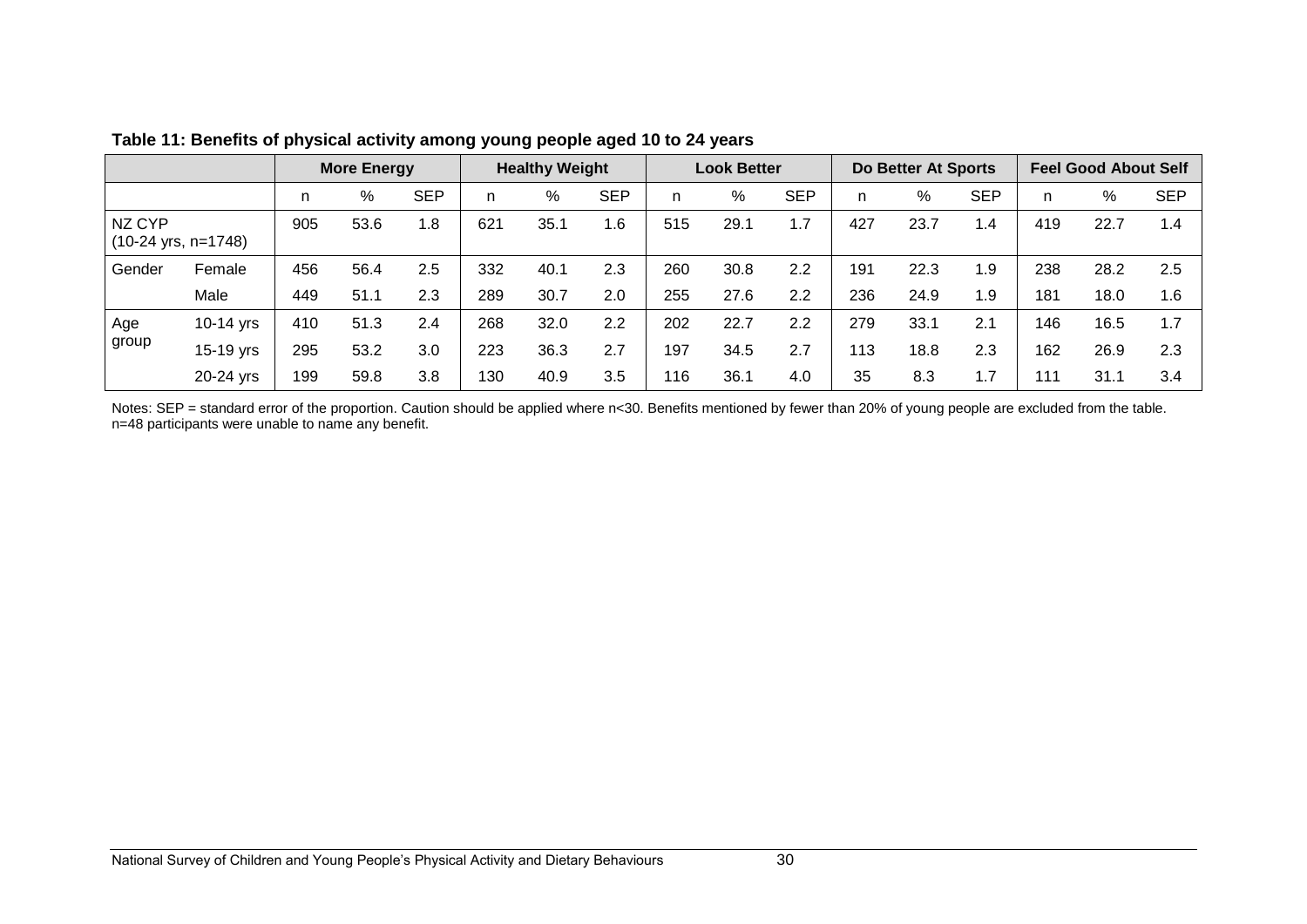# **3.3 Body size**

The most common measures of body size are height, weight, and body mass index (BMI). BMI is a measure of weight adjusted for height, and is calculated by dividing weight in kilograms by height in metres squared (kg/m<sup>2</sup>). BMI is often used as an indirect measure of body fatness because it is relatively simple to measure and is correlated with total body fat in populations and most individuals. Valid BMI data were available for 2,491 (99.5%) children and young people.

In this report, international BMI cut-off points have been used to classify body size. For children and young people aged from five to 18 years, the BMI cut-off points developed by the International Obesity Task Force (IOTF) were used to define underweight, normal, overweight and obesity.<sup>16 17</sup> For young people aged 18 to 24 years, the World Health Organization (WHO) BMI cut-off points for adults were used to define underweight, normal, overweight and obesity (BMI <18.5, 18.5-24.9, 25.0-29.9,  $\geq$ 30kg/m<sup>2</sup>, respectively). The IOTF BMI cut-off points are gender and age-specific and have been designed to coincide with the WHO cut-off points for adults at age 18 years For more information on BMI cut-off points refer to the Body Size section in *A Portrait of Health: Key results of the 2006/07 New Zealand Health Survey<sup>18</sup>* and the *Body Size Technical Report*: *Measurements and classifications in the 2006/07 New Zealand Health Survey*. 19

Obesity in children and young people is associated with many serious health problems, including poor self-esteem, depression, cardiovascular risk factors, type 2 diabetes and musculoskeletal problems. Children and young people who are obese are also likely to be obese as adults. Being underweight is associated with increased risk of infection and can cause growth and developmental delays.

Most (60.6%) children and young people were in the normal range for BMI; 22.5% were overweight, 13.0% were obese and 3.9% were underweight (Table 12). The prevalence of obesity varied by ethnic group (total response): Pacific (35.7%), Māori (20.6%), New Zealand European/Other (9.0%) and Asian (7.1%).

There was no difference in the proportion of children and young people in each BMI category by gender (Figure 12).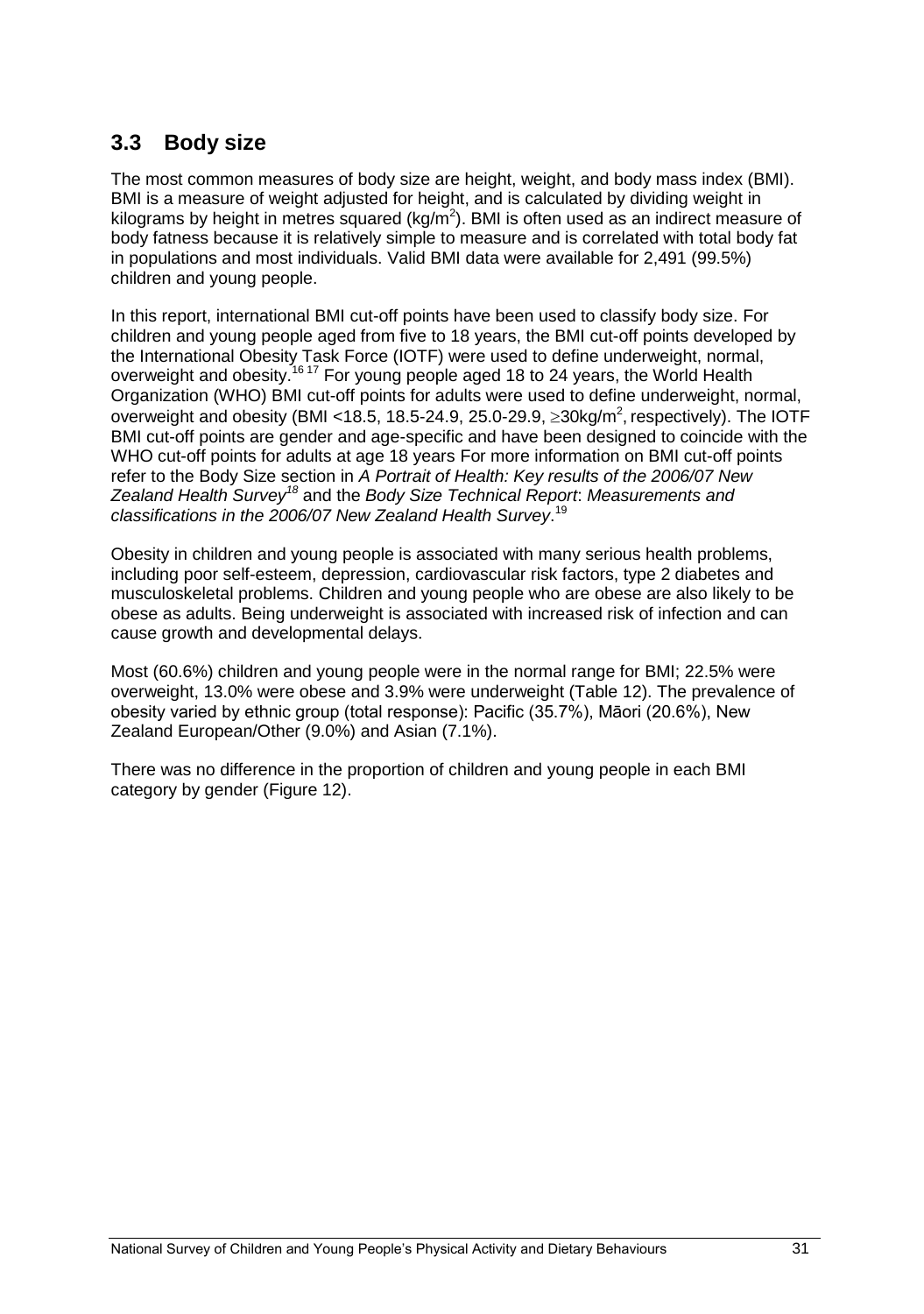|                           | <b>BMI</b> category |                |                    |            |      |               |            |     |            |            |              |              |            |
|---------------------------|---------------------|----------------|--------------------|------------|------|---------------|------------|-----|------------|------------|--------------|--------------|------------|
|                           |                     |                | <b>Underweight</b> |            |      | <b>Normal</b> |            |     | Overweight |            |              | <b>Obese</b> |            |
|                           |                     | n              | %                  | <b>SEP</b> | n    | %             | <b>SEP</b> | n.  | %          | <b>SEP</b> | $\mathsf{n}$ | $\%$         | <b>SEP</b> |
| NZ CYP (5-24 years)       |                     | 103            | 3.9                | 0.5        | 1525 | 60.6          | 1.4        | 567 | 22.5       | 1.1        | 296          | 13.0         | 0.9        |
| Gender                    | Female              | 47             | 3.4                | 0.7        | 724  | 60.8          | 1.9        | 275 | 22.6       | 1.6        | 154          | 13.2         | 1.3        |
|                           | Male                | 56             | 4.4                | 0.9        | 801  | 60.4          | 1.7        | 292 | 22.4       | 1.5        | 142          | 12.8         | 1.4        |
| Age group                 | 5-9 years           | 25             | 3.3                | 0.8        | 515  | 68.8          | 2.1        | 140 | 16.9       | 1.8        | 76           | 11.0         | 1.5        |
|                           | $10-14$ years       | 37             | 5.3                | 1.3        | 493  | 57.9          | 2.3        | 193 | 22.8       | 1.8        | 100          | 14.0         | 1.7        |
|                           | 15-19 years         | 27             | 3.7                | 0.8        | 346  | 61.4          | 2.7        | 137 | 24.6       | 2.4        | 60           | 10.3         | 1.6        |
|                           | 20-24 years         | 14             | 2.1                | 0.7        | 171  | 50.7          | 3.9        | 97  | 28.6       | 3.3        | 60           | 18.6         | 2.9        |
| Ethnic                    | Māori               | $\overline{7}$ | 1.6                | 0.9        | 237  | 50.1          | 2.9        | 132 | 27.7       | 2.7        | 91           | 20.6         | 2.5        |
| group (total<br>response) | Pacific             | 4              | 1.0                | 0.5        | 82   | 34.0          | 3.8        | 70  | 29.3       | 3.4        | 82           | 35.7         | 3.7        |
|                           | Asian               | 27             | 7.7                | 1.6        | 207  | 66.3          | 3.4        | 64  | 19.0       | 2.6        | 25           | 7.1          | 1.6        |
|                           | <b>NZEO</b>         | 70             | 4.0                | 0.7        | 1170 | 66.5          | 1.6        | 382 | 20.5       | 1.2        | 156          | 9.0          | 0.9        |
| Level of                  | 1 (least deprived)  | 26             | 5.3                | 1.9        | 369  | 73.4          | 2.5        | 91  | 16.8       | 1.6        | 27           | 4.5          | 0.9        |
| deprivation               | $\overline{2}$      | 24             | 5.5                | 1.3        | 307  | 62.7          | 2.9        | 114 | 23.8       | 2.7        | 36           | 8.0          | 1.5        |
|                           | 3                   | 20             | 3.3                | 0.9        | 337  | 61.6          | 3.0        | 117 | 22.2       | 2.3        | 63           | 12.9         | 1.9        |
|                           | 4                   | 21             | 3.3                | 0.8        | 241  | 57.0          | 3.2        | 107 | 25.1       | 2.8        | 59           | 14.6         | 2.2        |
|                           | 5 (most deprived)   | 12             | 2.6                | 0.9        | 264  | 49.9          | 2.9        | 137 | 24.7       | 2.6        | 111          | 22.8         | 2.5        |
| Area                      | Rural               | 16             | 3.4                | 0.9        | 246  | 62.9          | 2.8        | 86  | 24.0       | 2.4        | 37           | 9.7          | 1.7        |
|                           | Urban               | 87             | 4.0                | 0.6        | 1279 | 60.3          | 1.5        | 481 | 22.3       | 1.2        | 259          | 13.4         | 1.0        |

**Table 12: Body size in children and young people aged 5 to 24 years**

Notes: SEP = standard error of the proportion. Caution should be applied where n<30. Table excludes 12 participants who did not have a valid BMI measurement.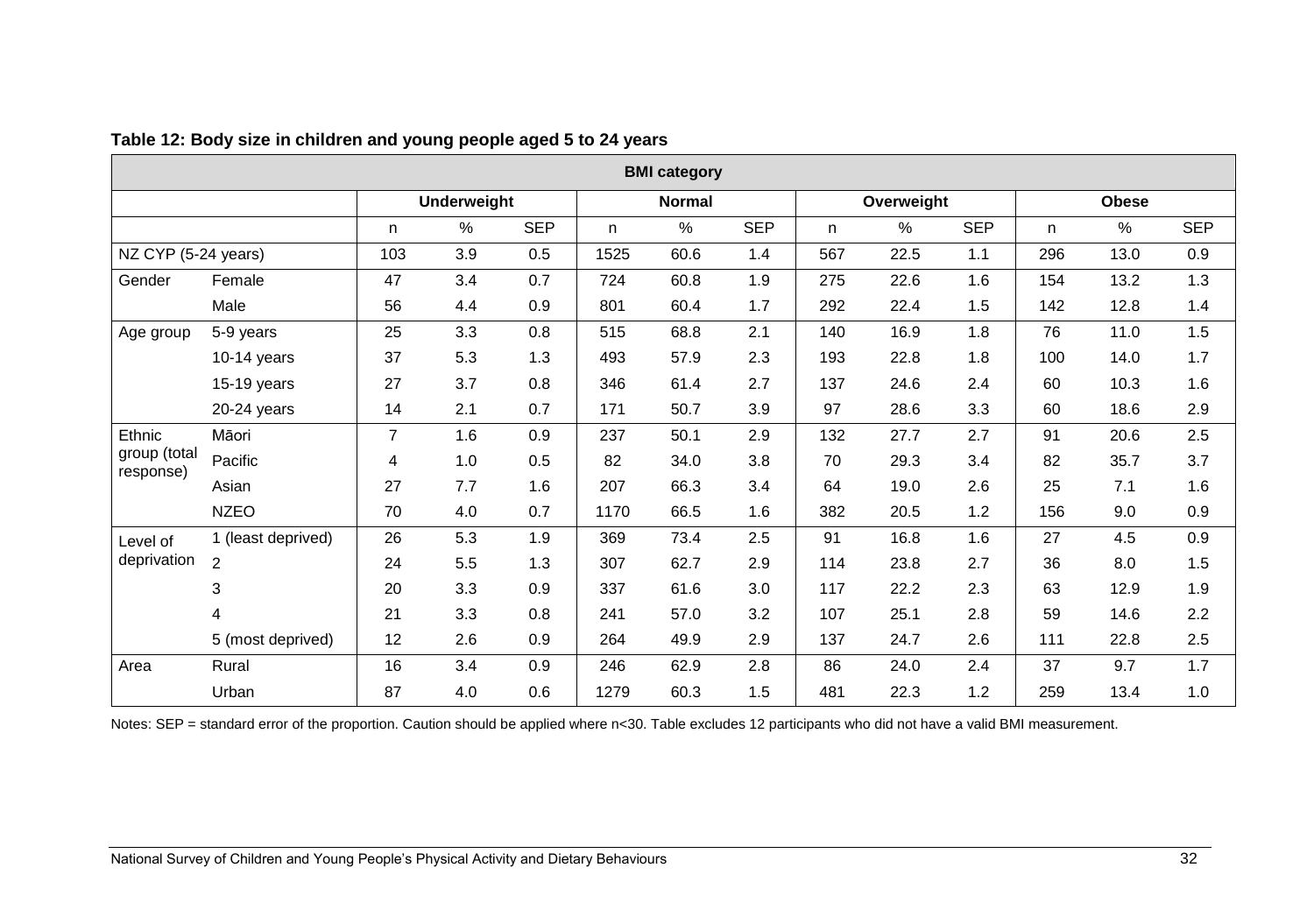

**Figure 12: BMI category for children and young people aged 5 to 24 years**

Notes: Excludes 12 participants who did not have valid BMI measurements.

Overall, the prevalence of obesity was highest in young people aged 20-24 years (Table 12). However, there was no clear pattern of obesity increasing with age in either females or males (Figure 13). Females aged 20-24 years were significantly more likely to be obese than males of the same age.

The prevalence of obesity increased as the level of deprivation increased (Table 12). For both females and males, the prevalence of obesity was significantly higher in children and young people living in the most deprived areas (quintile 5) compared with those living in the least deprived areas (quintile 1) (Figure 14).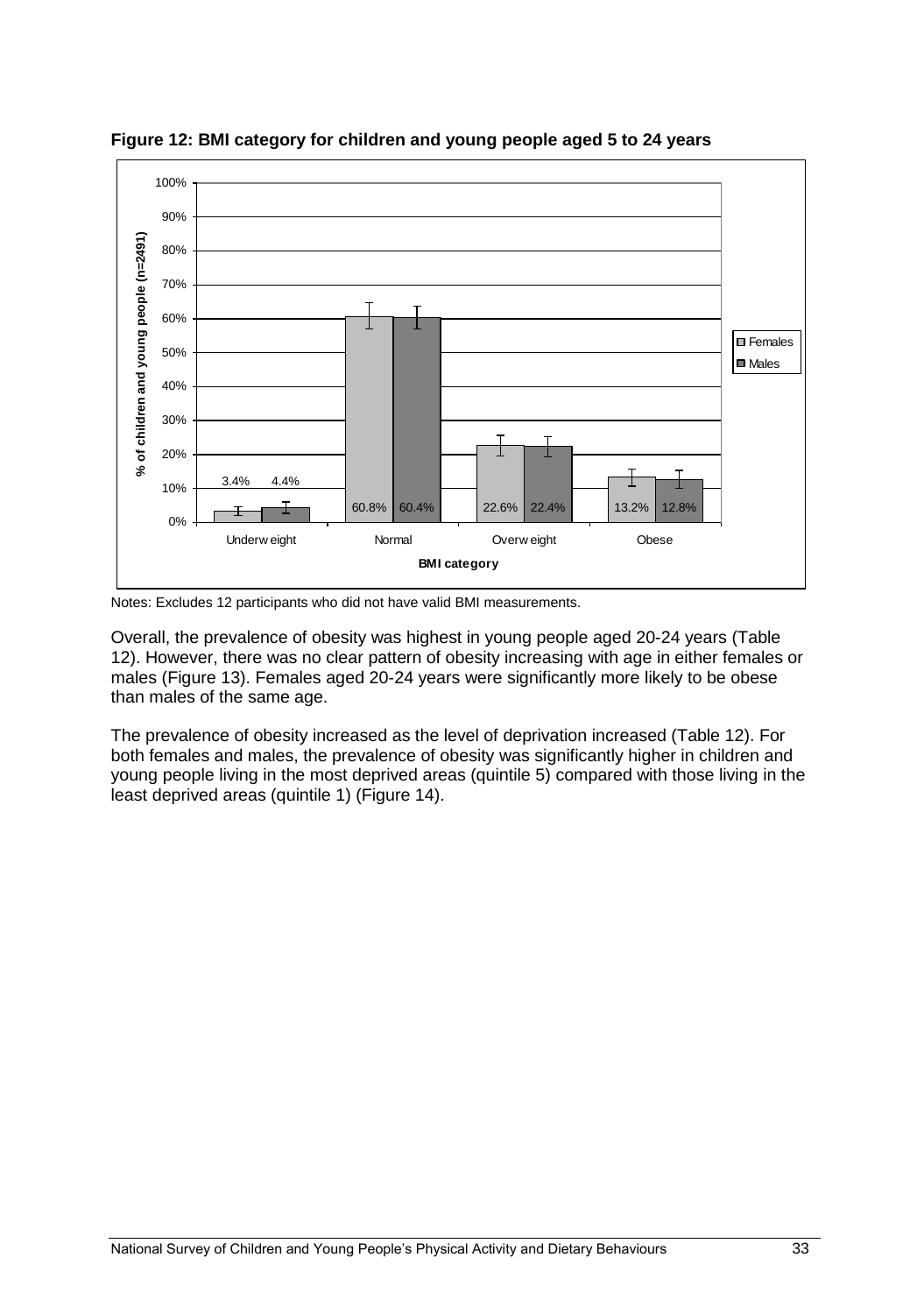

**Figure 13: Prevalence of obesity among children and young people aged 5 to 24 years, by age group and gender**

**Figure 14: Prevalence of obesity among children and young people aged 5 to 24 years, by level of deprivation and gender**

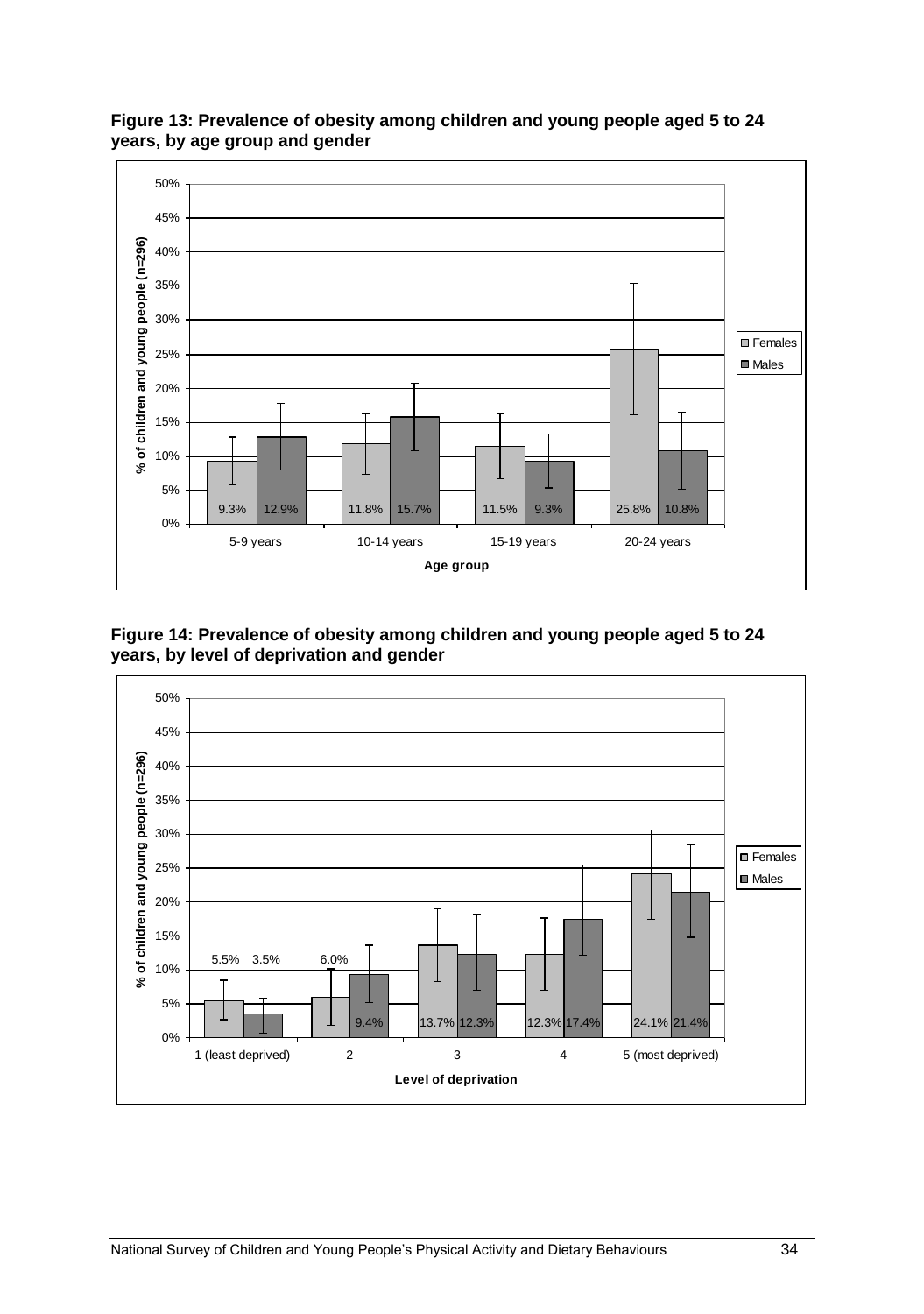# **3.4 Dietary Habits**

All participants completed a Dietary Habits Questionnaire (DHQ) focused on food, drinks and dietary habits associated positively or negatively with health. The DHQ included questions on foods from the Ministry of Health's four Food and Nutrition Guideline food groups (vegetables and fruit; breads and cereals; milk and milk products; and lean meat and alternatives), as well as foods and drinks high in sugar, fat and/or salt and behaviours associated with food and nutrient intake.

For many questions in the DHQ, there were up to eight response options, from never/none to seven. When there were no specific recommendations regarding the amount or frequency of consumption of a particular food or drink, it was not possible to aggregate responses in a meaningful way. Without aggregating categories, the number of responses for each response category was often too small to present results by the full range of sociodemographic variables used in other sections of this report. Therefore, only results that were based on a sufficiently large number of responses for socio-demographic subgroups are presented in this section. For further information refer to the Technical Report.

### **3.4.1 Fruit and vegetables**

It is recommended that children and young people eat five or more servings of vegetables and fruit each day, comprising of three or more servings of vegetables and two or more servings of fruit.<sup>20 21</sup> Children and young people were asked how many servings of vegetables and fruit – fresh, frozen or canned – they consumed per day in an average week. Response options ranged from none to four or more times per week. Responses were grouped into those meeting each guideline or not meeting each guideline.

The proportion of children and young people meeting guidelines for vegetable and fruit intake is shown in Table 13. Overall, two-thirds (68.6%) of children and young people met the quideline for fruit intake  $(\geq 2$  servings per day), 39.7% met the quideline for vegetable intake  $(\geq)$  servings per day), and 31.7% met the guideline for both vegetable and fruit intake  $(\geq 5$  servings per day).

Females were more likely than males to meet guidelines for fruit and vegetable intake, but differences were not significant (Table 13). The proportion of children and young people meeting guidelines for fruit intake decreased with age (Figure 15). There was no clear agerelated pattern for vegetable intake or combined vegetable and fruit intake, although children aged 10-14 years were slightly more likely to meet the guidelines than other age groups (Figure 15).

There was no difference in the proportion of children and young people meeting the guideline for fruit intake by level of deprivation, but for vegetable intake and combined vegetable and fruit intake, children and young people living in the most deprived areas (quintile 5) were less likely to meet the guideline than those living in other areas (quintiles 1- 4) (Table 13).

Children and young people living in rural areas were significantly more likely to meet all three guidelines for vegetable and fruit intake than those living in urban areas (Figure 16).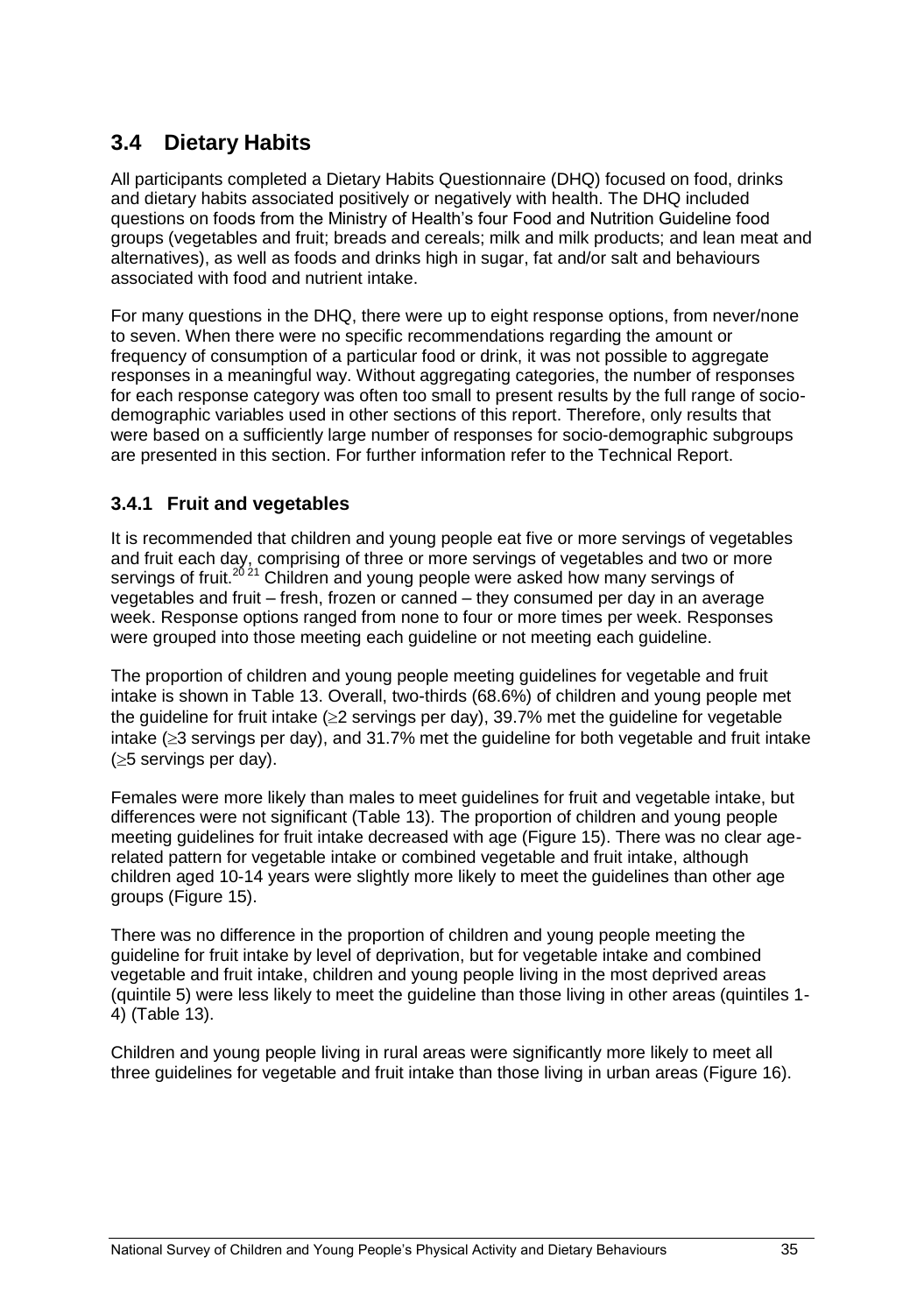|                           | <b>Guideline</b>   |      |                                           |            |      |                                                             |            |                                                                       |      |            |  |  |  |
|---------------------------|--------------------|------|-------------------------------------------|------------|------|-------------------------------------------------------------|------------|-----------------------------------------------------------------------|------|------------|--|--|--|
|                           |                    |      | <b>Fruit</b><br>$\geq$ 2 servings per day |            |      | <b>Vegetables</b><br>$\geq$ 3 servings per day <sup>1</sup> |            | <b>Fruit and vegetables</b><br>$\geq$ 5 servings per day <sup>1</sup> |      |            |  |  |  |
|                           |                    | n    | $\%$                                      | <b>SEP</b> | n    | $\%$                                                        | <b>SEP</b> | n.                                                                    | $\%$ | <b>SEP</b> |  |  |  |
| NZ CYP (5-24 years)       |                    | 1725 | 68.6                                      | 1.3        | 1014 | 39.7                                                        | 1.6        | 808                                                                   | 31.7 | 1.4        |  |  |  |
| Gender                    | Female             | 872  | 71.2                                      | 1.8        | 518  | 42.3                                                        | 2.1        | 422                                                                   | 34.6 | 2.0        |  |  |  |
|                           | Male               | 853  | 66.1                                      | 1.8        | 496  | 37.2                                                        | 1.8        | 386                                                                   | 29.0 | 1.7        |  |  |  |
| Age group                 | 5-9 years          | 567  | 74.9                                      | 2.1        | 283  | 36.6                                                        | 2.5        | 240                                                                   | 30.0 | 2.3        |  |  |  |
|                           | $10-14$ years      | 609  | 73.6                                      | 2.1        | 366  | 44.4                                                        | 2.3        | 305                                                                   | 37.6 | 2.3        |  |  |  |
|                           | 15-19 years        | 351  | 60.4                                      | 2.8        | 238  | 39.2                                                        | 2.9        | 168                                                                   | 27.9 | 2.7        |  |  |  |
|                           | $20-24$ years      | 198  | 57.9                                      | 3.6        | 127  | 34.4                                                        | 3.7        | 95                                                                    | 26.2 | 3.4        |  |  |  |
| Ethnic                    | Māori              | 340  | 72.0                                      | 2.7        | 174  | 40.0                                                        | 3.4        | 138                                                                   | 32.7 | 3.3        |  |  |  |
| group (total<br>response) | Pacific            | 167  | 66.4                                      | 4.2        | 64   | 30.5                                                        | 4.6        | 56                                                                    | 22.8 | 3.7        |  |  |  |
|                           | Asian              | 191  | 61.0                                      | 3.6        | 80   | 23.2                                                        | 2.9        | 59                                                                    | 17.3 | 2.5        |  |  |  |
|                           | <b>NZEO</b>        | 1257 | 70.0                                      | 1.4        | 821  | 44.2                                                        | 1.8        | 658                                                                   | 35.7 | 1.7        |  |  |  |
| Level of                  | 1 (least deprived) | 369  | 67.8                                      | 3.3        | 229  | 40.9                                                        | 3.5        | 189                                                                   | 33.0 | 3.3        |  |  |  |
| deprivation               | $\overline{2}$     | 340  | 70.9                                      | 2.7        | 210  | 40.3                                                        | 3.4        | 171                                                                   | 33.2 | 3.3        |  |  |  |
|                           | 3                  | 368  | 69.9                                      | 2.4        | 225  | 44.4                                                        | 3.2        | 173                                                                   | 35.5 | 3.0        |  |  |  |
|                           | 4                  | 294  | 66.5                                      | 3.4        | 182  | 43.9                                                        | 4.0        | 142                                                                   | 33.0 | 3.7        |  |  |  |
|                           | 5 (most deprived)  | 350  | 68.2                                      | 2.8        | 163  | 30.4                                                        | 3.6        | 129                                                                   | 24.8 | 3.2        |  |  |  |
| Area                      | Rural              | 294  | 79.0                                      | 2.4        | 209  | 51.6                                                        | 4.3        | 171                                                                   | 42.0 | 3.8        |  |  |  |
|                           | Urban              | 1431 | 67.3                                      | 1.4        | 805  | 38.2                                                        | 1.7        | 637                                                                   | 30.4 | 1.5        |  |  |  |

**Table 13: Proportion of children and young people meeting guidelines for fruit and vegetable intake** 

Notes: SEP = standard error of the proportion. Caution should be applied where n<30. <sup>1</sup>Excludes 1 participant who answered 'don't know' to the question on vegetable intake.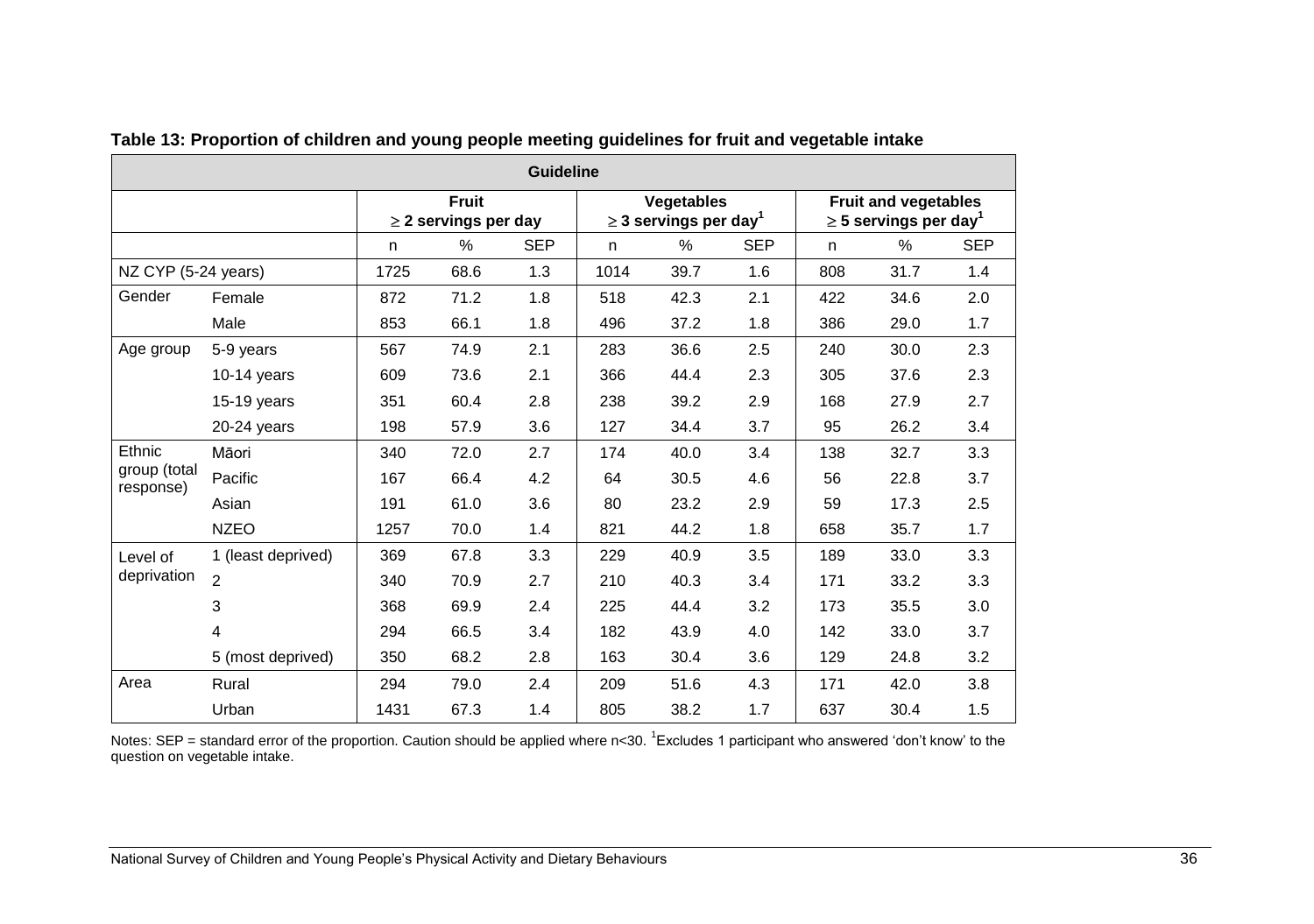

### **Figure 15: Proportion of children and young people meeting guidelines for fruit and vegetable intake, by age group**

Note: Excludes 1 participant who answered 'don't know' to the question on vegetable intake.





Note: Excludes 1 participant who answered 'don't know' to the question on vegetable intake.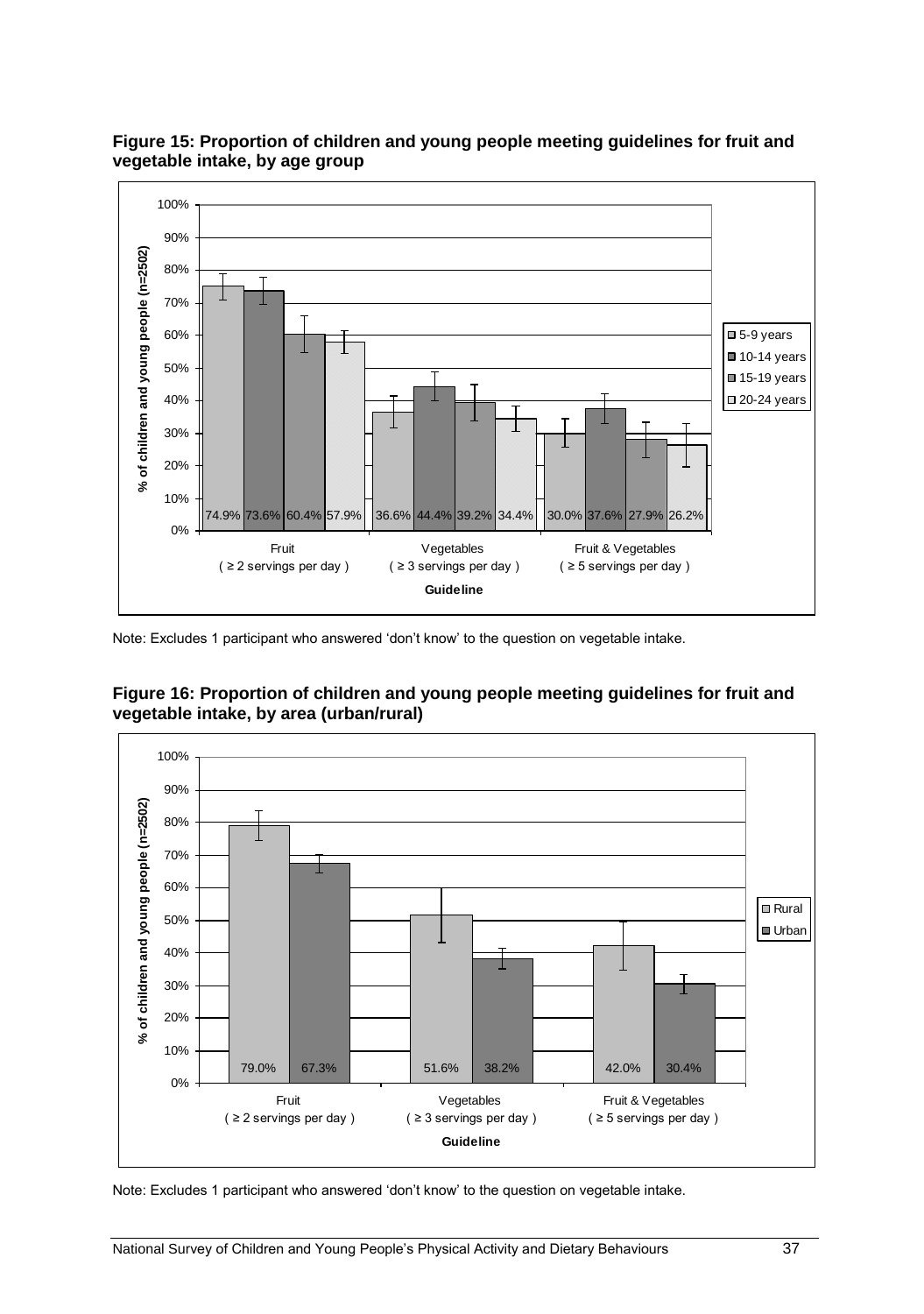### **3.4.2 Breads and cereals**

It is recommended that children and young people consume at least five servings of breads and cereals each day.<sup>20,21</sup> Whole grain breads and cereals are the best choices because they provide more dietary fibre and micronutrients than refined breads and cereals. The DHQ was not designed to assess intake of breads and cereals against recommended levels, but did ask children and young people how many slices of bread they eat per day (response options ranged from none to seven or more slices) and the type of bread they eat most often.

Nearly all children and young people ate bread every day, with half (50.3%) eating brown, wholemeal or whole grain bread most often, and the remainder eating white bread (41.3%), high-fibre white (7.0%) or other bread (1.4%). Consumption of brown, wholemeal or whole grain bread was the same for females (50.4%) and males (50.3%). Young people aged 20 to 24 years were significantly more likely to eat brown, wholemeal or whole grain bread than all other age groups (Figure 17).





Note: Excludes 3 participants who refused to answer (n=1) or answered 'don't know' (n=2) to the question on type of bread.

Children and young people were asked how often they ate sandwiches in an average week. Response options ranged from never to seven or more times per week. Most children and young people ate sandwiches or filled rolls 5-6 times a week (36.1%) or seven or more times a week (22.5%). Consumption of sandwiches or filled rolls seven or more times a week was slightly lower for females than males (20.7% vs 24.2%) and decreased as age increased: 36.2%, 21.0%, 15.6% and 12.5% for children and young people aged 5 to 9 years, 10 to 14 years, 15 to 19 years, and 20 to 24 years, respectively.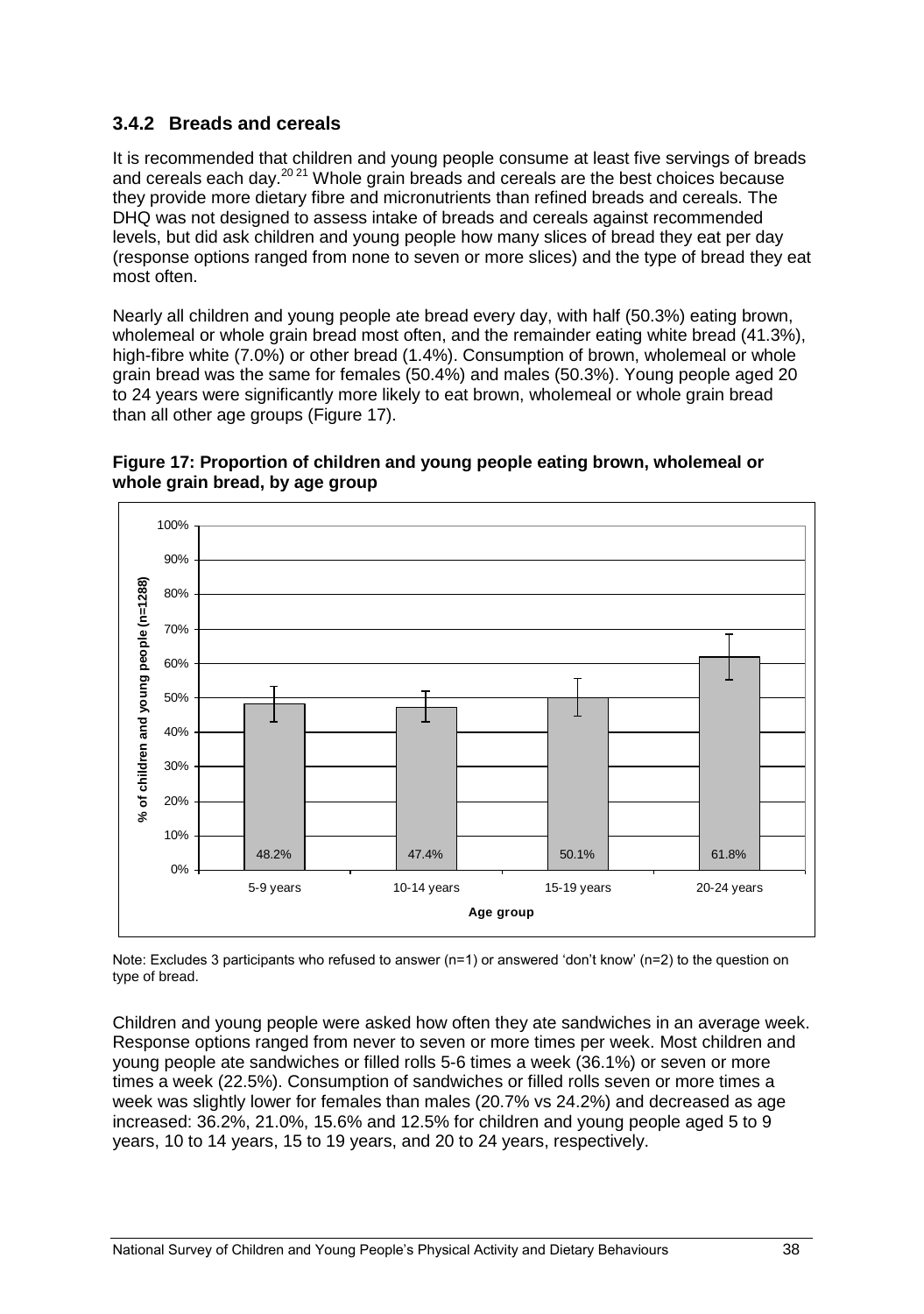### **3.4.3 Milk and milk products**

It is recommended that children and young people consume at least two to three servings of milk and milk products (eg, cheese, yoghurt) each day.<sup>2021</sup> Milk and milk products are a good source of many key nutrients, such as protein, calcium and riboflavin. The DHQ was not designed to assess intake of milk and milk products against recommended levels, but did ask how often milk was consumed – results are presented in section 3.4.6.

### **3.4.4 Meat, poultry and fish**

It is recommended that children and young people consume at least one serving of meat, poultry, fish or alternatives (eggs, dried peas, beans and lentils) each day.<sup>2021</sup> The DHQ was not designed to assess intake of meat, poultry, fish or alternatives against recommended levels, but children and young people were asked how often they consumed various types of meat, poultry and fish. Response options ranged from never to seven or more times per week. The most common consumption patterns were: red meat 3-4 times a week (45.7%); chicken 1-2 times a week (56.2%); processed meat 1-2 times a week (45.5%); and fresh, canned or frozen fish or shellfish less than once a week (34.7%).

### **3.4.5 Foods high in fat, sugar and/or salt**

Many snack foods, fast foods and takeaways are high in fat, sugar and/or salt so intake of these foods should be limited. Children and young people were asked how often they consumed a range of foods high in fat, sugar and/or salt in an average week. Response options ranged from never to seven or more times per week.

Most children and young people ate potato chips, burger rings, twisties or corn chips either 1-2 times a week (31.0%) or less than once a week (24.6%). One in 15 (6.6%) children and young people ate potato chips, burger rings, twisties or corn chips seven or more times a week, with no difference by gender (female 7.5%; male 5.8%). Consumption of these snack foods seven or more times a week decreased with age, from 8.9% in children aged 5 to 9 years to 2.2% in young people aged 20 to 24 years.

Nearly all children and young people ate hot chips, French fries, wedges or kumara chips either 1-2 times a week (41.7%) or less than once a week (40.1%). Less than one percent (0.6%) of children and young people ate hot chips, French fries, wedges or kumara chips seven or more times a week, with no difference by gender or age (<1.0% for all groups).

Most children and young people ate meat pies or sausage rolls either less than once a week (41.1%) or 1-2 times a week (21.1%). Few (2.3%) children and young people ate meat pies or sausage rolls five or more times a week, with some differences by gender (female 1.0%, male 3.6%) and age group (5 to 9 years 1.6%; 10 to 14 years 1.3%; 15 to 19 years 4.3%; and 20 to 24 years 2.9%).

Nearly all children and young people ate fast food or takeaways either less than once a week (50.0%) or 1-2 times a week (36.3%). Few (2.1%) children and young people ate fast food or takeaways five or more times a week, with no real difference by gender (female 1.9%; male 2.3%). Consumption of these foods seven or more times a week increased with age, from 1.1% in children aged 5 to 9 years to 6.8% in young people aged 20 to 24 years.

Most children and young people ate chocolate, sweets or lollies either 1-2 times a week (39.6%) or less than once a week (21.7%). One in 14 (6.9%) children and young people ate confectionery five or more times a week, with small differences by gender (female 8.0%; male 5.9%) and age group (5 to 9 years 6.2%; 10 to 14 years 5.2%; 15 to 19 years 9.7%; and 20 to 24 years 7.9%).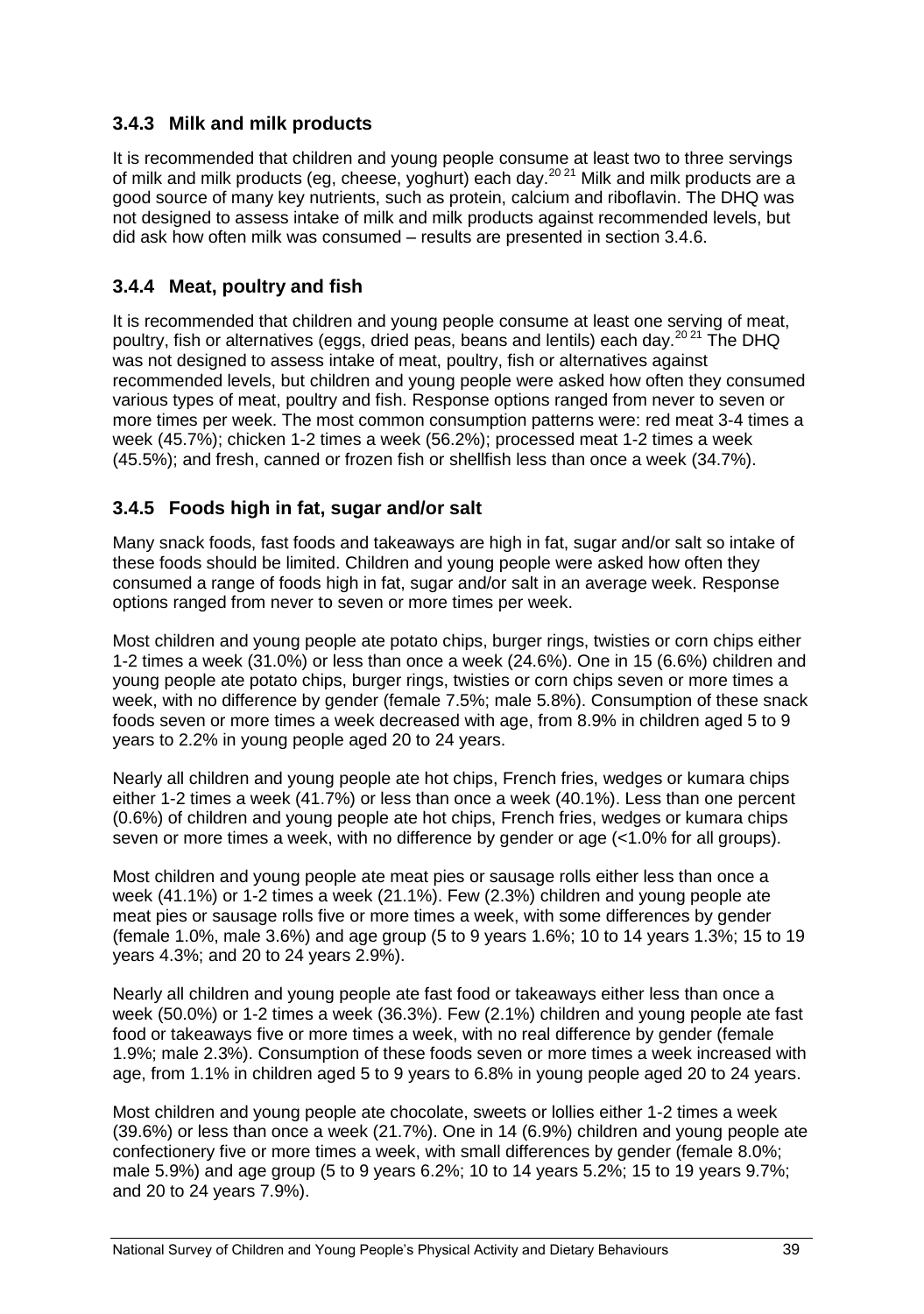### **3.4.6 Drinks**

Children and young people were asked how often they drank a range of drinks in an average week. Response options ranged from never to seven or more times per week.

Plain water is the best source of fluid for children and young people. Water is good for quenching thirst, it has no energy (kilojoules), and it contains no sugars than can damage teeth. Water was the mostly commonly consumed drink, with most (85.1%) children and young people drinking plain water seven or more times a week. There was no difference in the proportion of children and young people drinking water seven or more times a week by gender or ethnic group (total response), but younger children aged 5-9 years were slightly more likely to drink water seven or more times a week than older children and young people (92% vs 81-84%).

Plain (ie, unflavoured) milk is also a good source of fluid for children and young people, as well as being a good source of nutrients such as protein, calcium and riboflavin. Nearly twothirds (62.5%) of children and young people drank plain milk at least once a week, including 24.2% who drank plain milk seven or more times a week. Males (29.2%) were more likely than females (18.8%) to drink plain milk seven or more times a week.

The proportion of children and young people drinking plain milk decreased as age increased, with young people aged 20 to 24 years significantly less likely to drink plain milk seven or more times a week than all other age groups (Figure 18). Overall, 22.5% of children and young people never drank milk, with females (29.6%) more likely than males (16.0%) to never drink milk.



**Figure 18: Proportion of children and young people who drink plain milk seven or more times a week**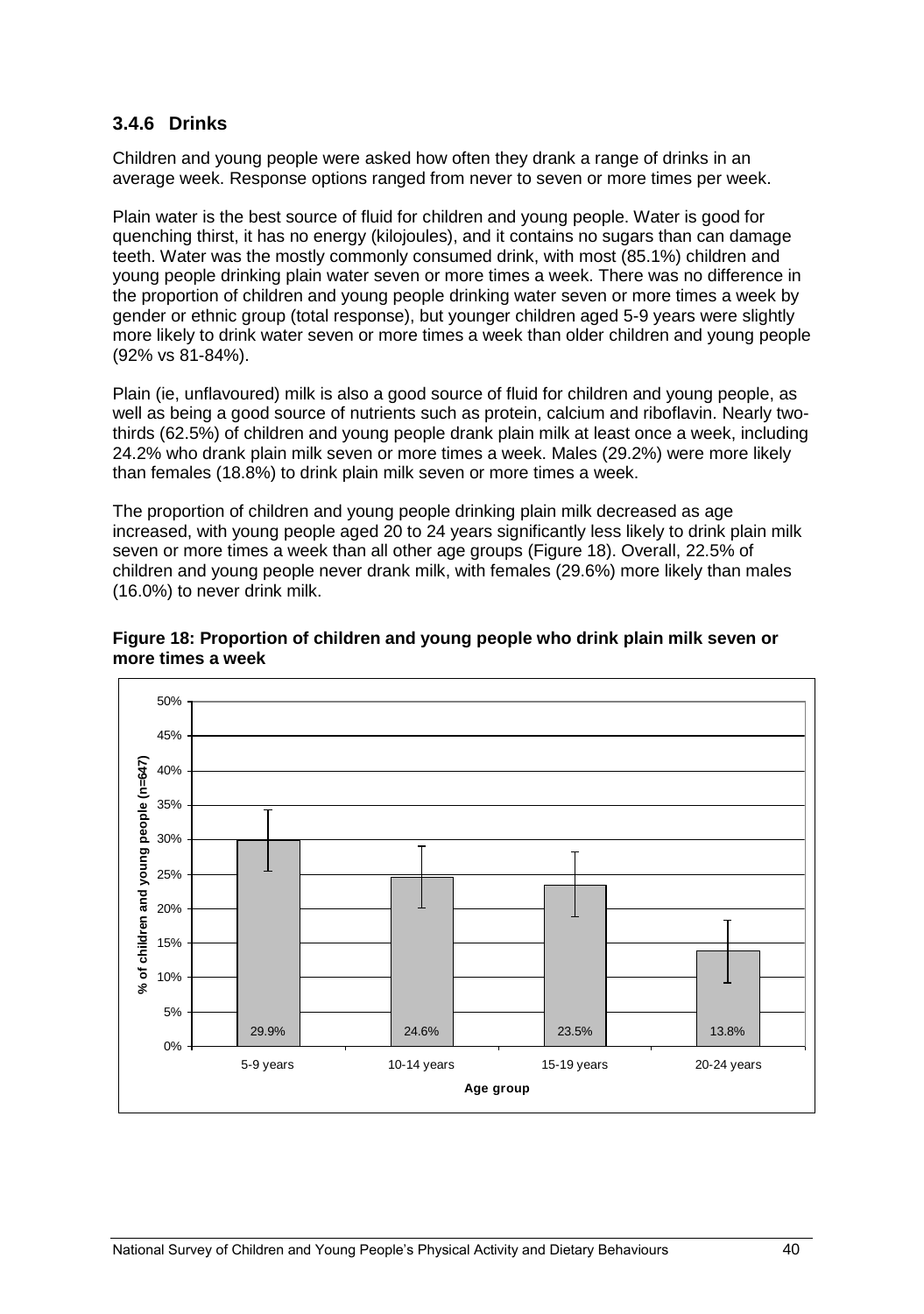Sugary drinks include powdered drinks, cordial (eg, blackcurrant, lemon barley), carbonated or fizzy drinks (eg, lemonade, cola, and orange), energy drinks, sports drinks, and flavoured waters and teas. It is recommended that children and young people limit their intake of these drinks because they are high in sugar and energy (kilojoules), but contain few beneficial nutrients.

About half (52.6%) of children and young people drank regular fizzy or soft drinks at least once a week. Overall, 7.3% of children and young people drank regular fizzy or soft drinks seven or more times a week, with no difference by gender (female 6.6% male 7.9%). The proportion of children and young people drinking regular fizzy or soft drinks seven or more times a week increased with age (Figure 19).





Energy drinks are not recommended for children and young people. In addition to being high in sugar and energy (kilojoules), they contain caffeine which is a stimulant. Most (67.1%) children and young people said they never drink energy drinks and a further 15.5% said they drink them less than once a week. Overall, 3.7% of children and young people had energy drinks five or more times a week, with no difference by gender (female 3.2%; male 4.1%). Consumption of energy drinks five or more times a week increased with age, from 0.2% in children aged 5 to 9 years to 9.7% in young people aged 20 to 24 years.

Most (73.1%) children and young people drank fruit juice or drinks at least once a week, including 18.1% who drank fruit juice or drinks seven or more times a week. There were no differences in the proportion of children and young people drinking fruit juice or drinks seven or more times a week by gender or age group.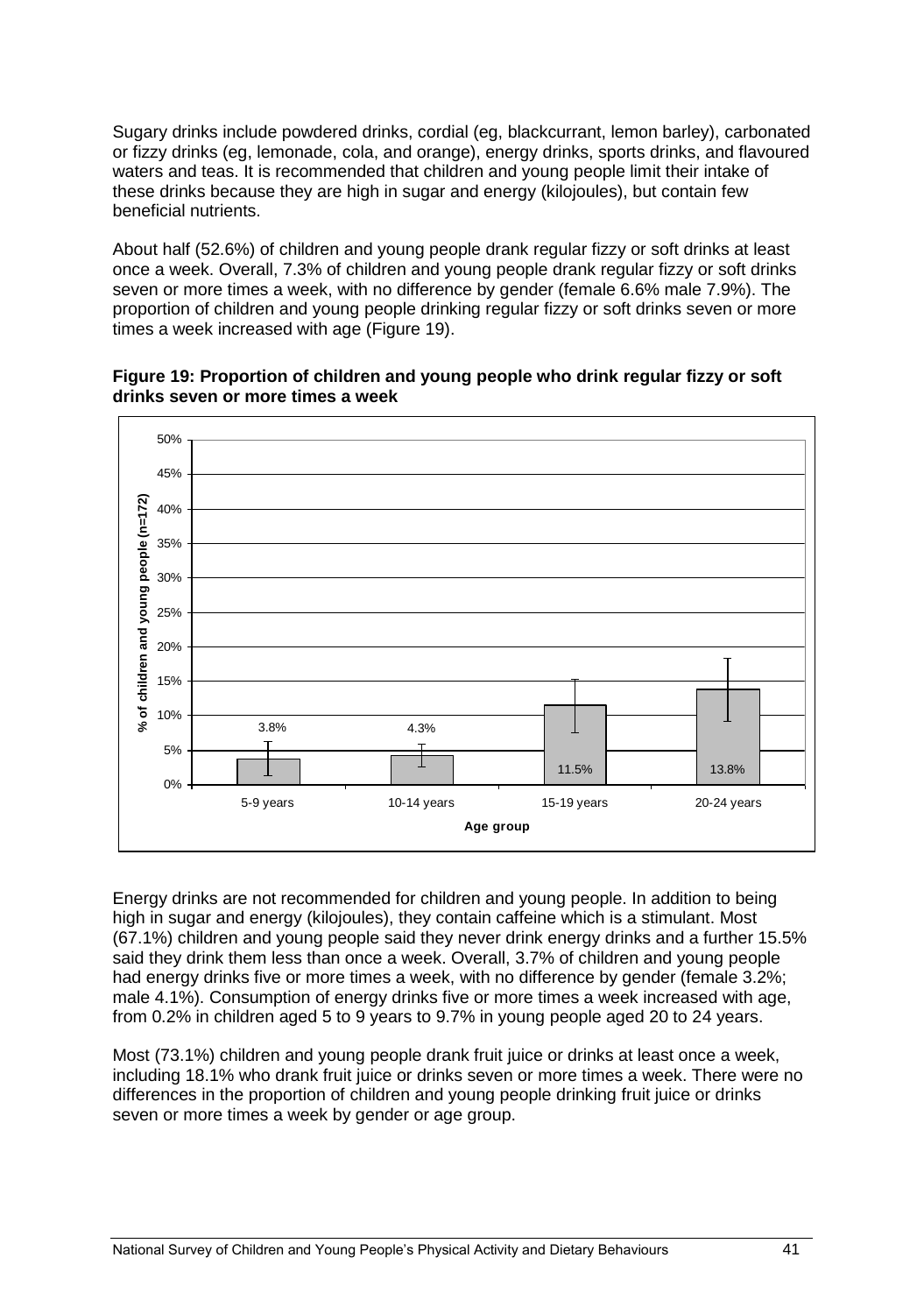## **3.4.7 Meal patterns**

The importance of having breakfast has long been recognised. Breakfast consumption is associated with a range of positive health outcomes, including better nutrient intake and a healthy body weight. Children and young people were asked on how many days in an average week they usually have something to eat for breakfast. Response options ranged from none to seven days.

Overall, four out of five (78.7%) children and young people said they usually had something to eat for breakfast on five or more days of the week, with females less likely to do so than males (75.7% vs 81.5%). The proportion of children and young people eating breakfast five or more days a week decreased as age increased (Figure 20). Overall, 4.7% of children and young people did not eat breakfast on any days of the week.



**Figure 20: Proportion of children and young people who eat breakfast five or more days a week**

Family meals are important for children and young people because they allow the opportunity for role modelling and support for healthy eating. Children and young people were asked how many days in an average week they usually eat their evening meal sitting down with other members of the household. Response options ranged from none to seven days. Four out of five (81.2%) children and young people have their evening meal sitting down with other members of the household on five or more days of the week, with no difference by gender (female 81.8%; male 80.7%). The proportion of children and young people having their evening meal sitting down with other members of the household five or more days of the week decreased with age (Figure 21).

Eating meals in front of the television is not recommended because visual and auditory distractions can adversely affect food selection and intake. Children and young people were asked how many days in an average week they usually eat their evening meal in front of the television. Response options ranged from none to seven days. Overall, one in three (34.2%) children and young people reported eating their evening meal in front of the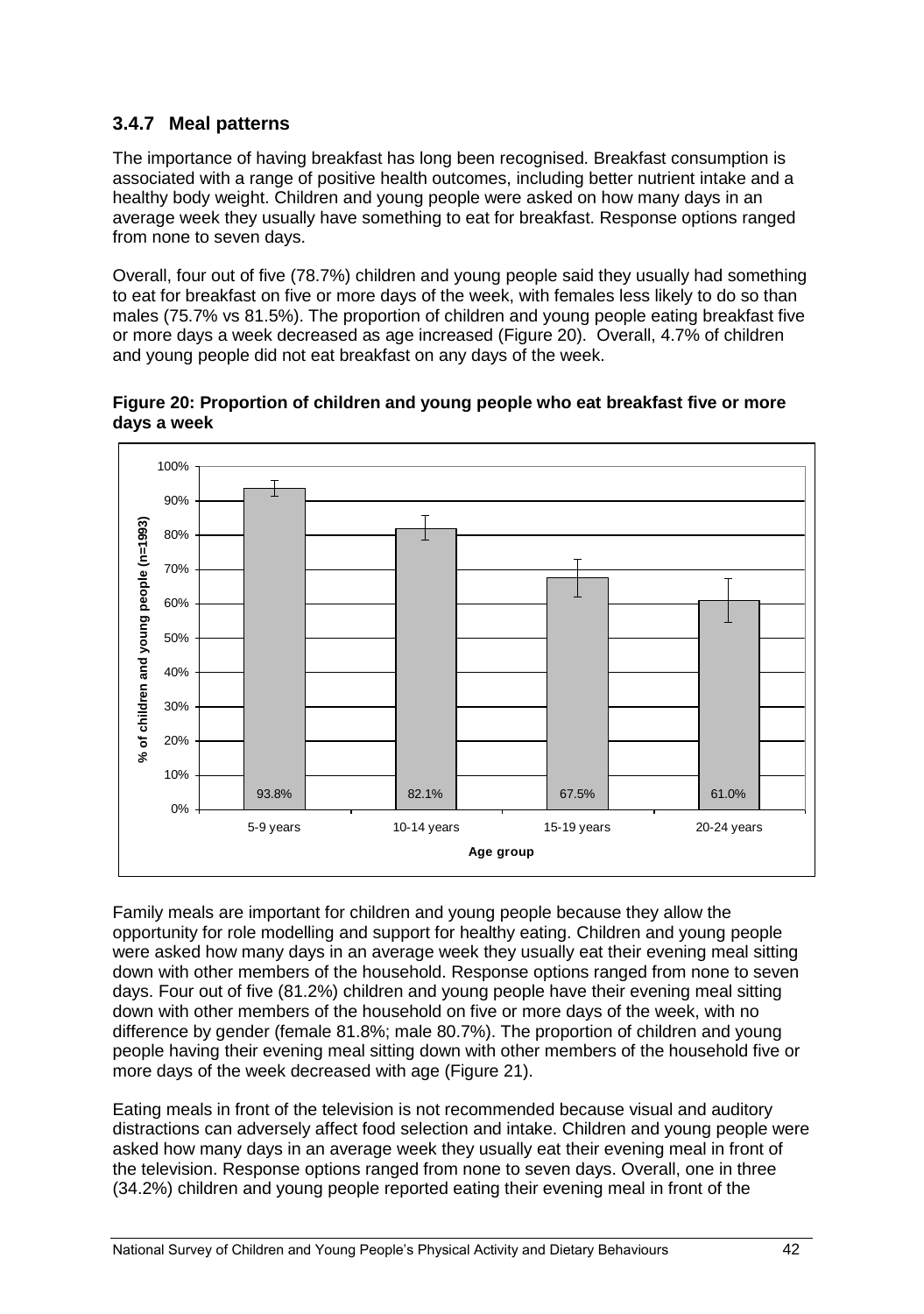television on five or more days of the week, with no difference by gender (34.2% for both females and males). The proportion of children eating their evening meal in front of the television on most days of the week increased with age (Figure 22).



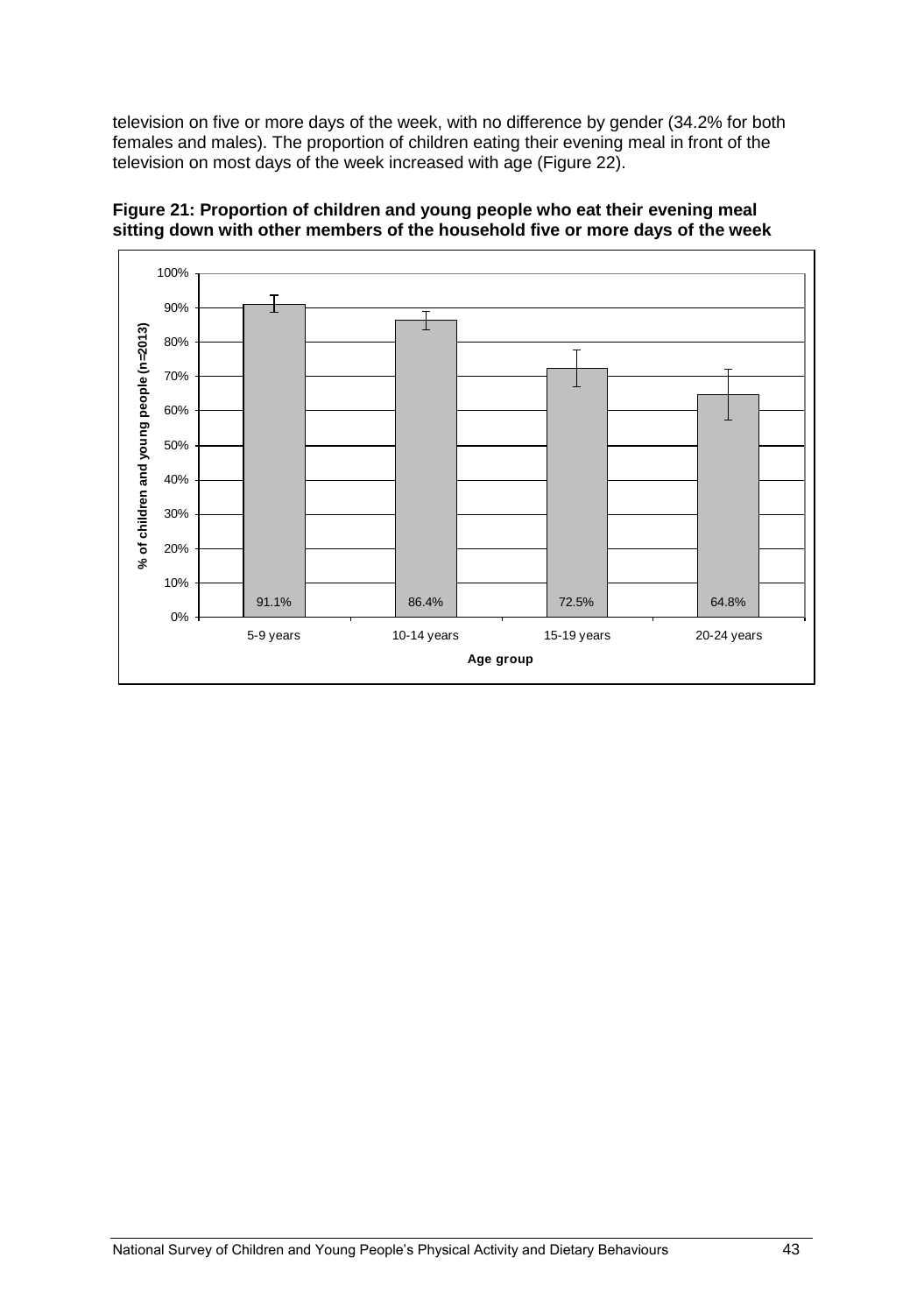

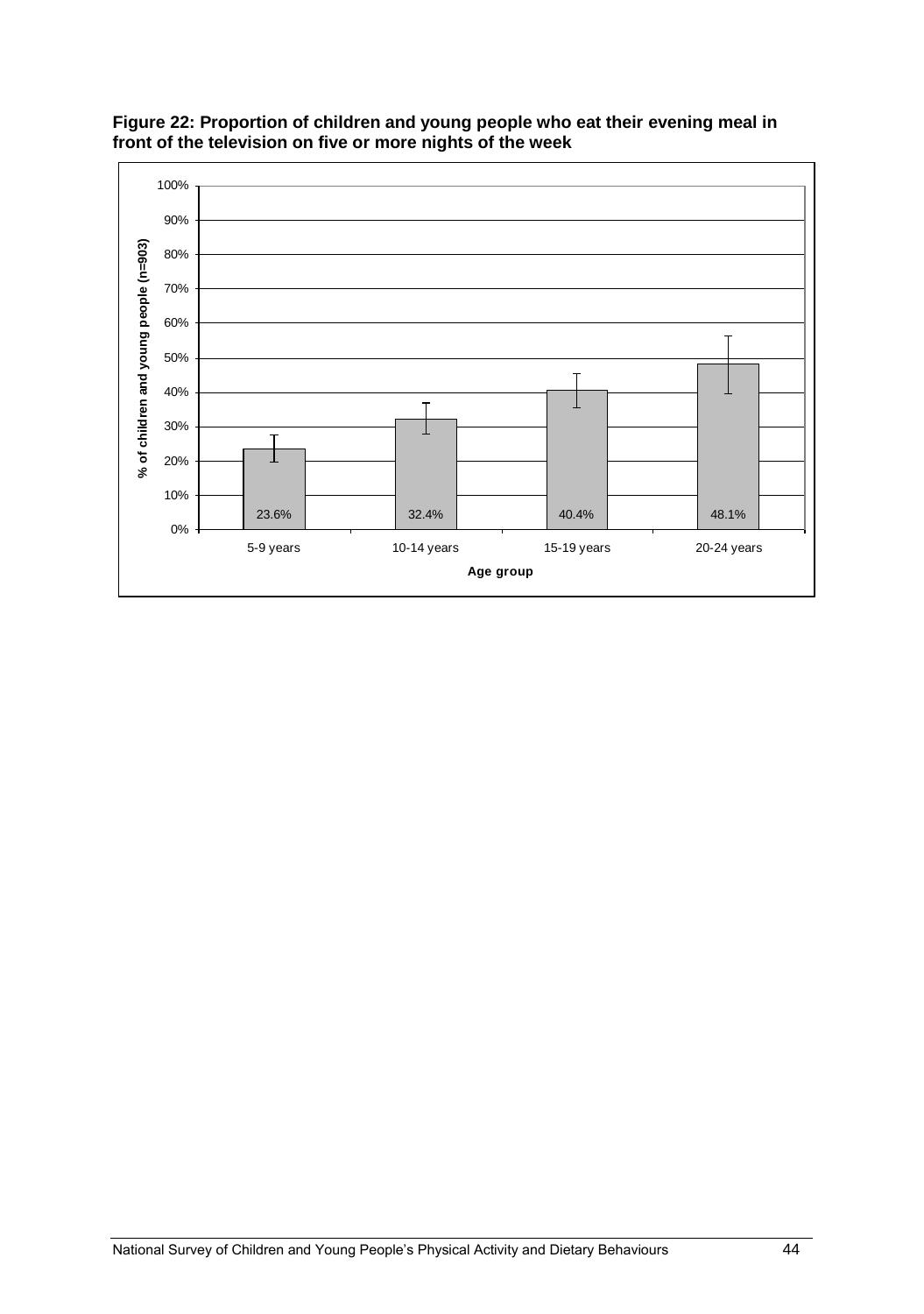# **3.4.8 Source of meals**

Meals from home tend to be more nutritious than meals sourced away from home. Nearly all children and young people sourced their main meals from home (breakfast 93%, lunch 87%, and evening meal 97%). The proportion of children and young people sourcing meals from home did not vary by gender, but decreased with age (Figure 23).



**Figure 23: Source main meals for children and young people, by age group**

# **3.4.9 Food shopping and preparation**

Children and young people were asked how often they usually shop or help to shop for groceries. Response options ranged from none to seven days. Most children and young people helped to shop for groceries at least sometimes, with females more likely to "always" help" than males (Figure 24). Young people aged 20 to 24 years were much more likely to "always help" shop for groceries than other age groups (54% vs 16-20%).

Children and young people were asked how many times they help prepare food for their evening meal in an average week. Response options ranged from none to seven. Three out of four (73.8%) children and young people helped prepare food for their evening meal at least once a week, with females more likely to do so than males (13.9% vs 8.1%). The proportion of children and young people helping to prepare food for their evening meal every day increased with age (Figure 25).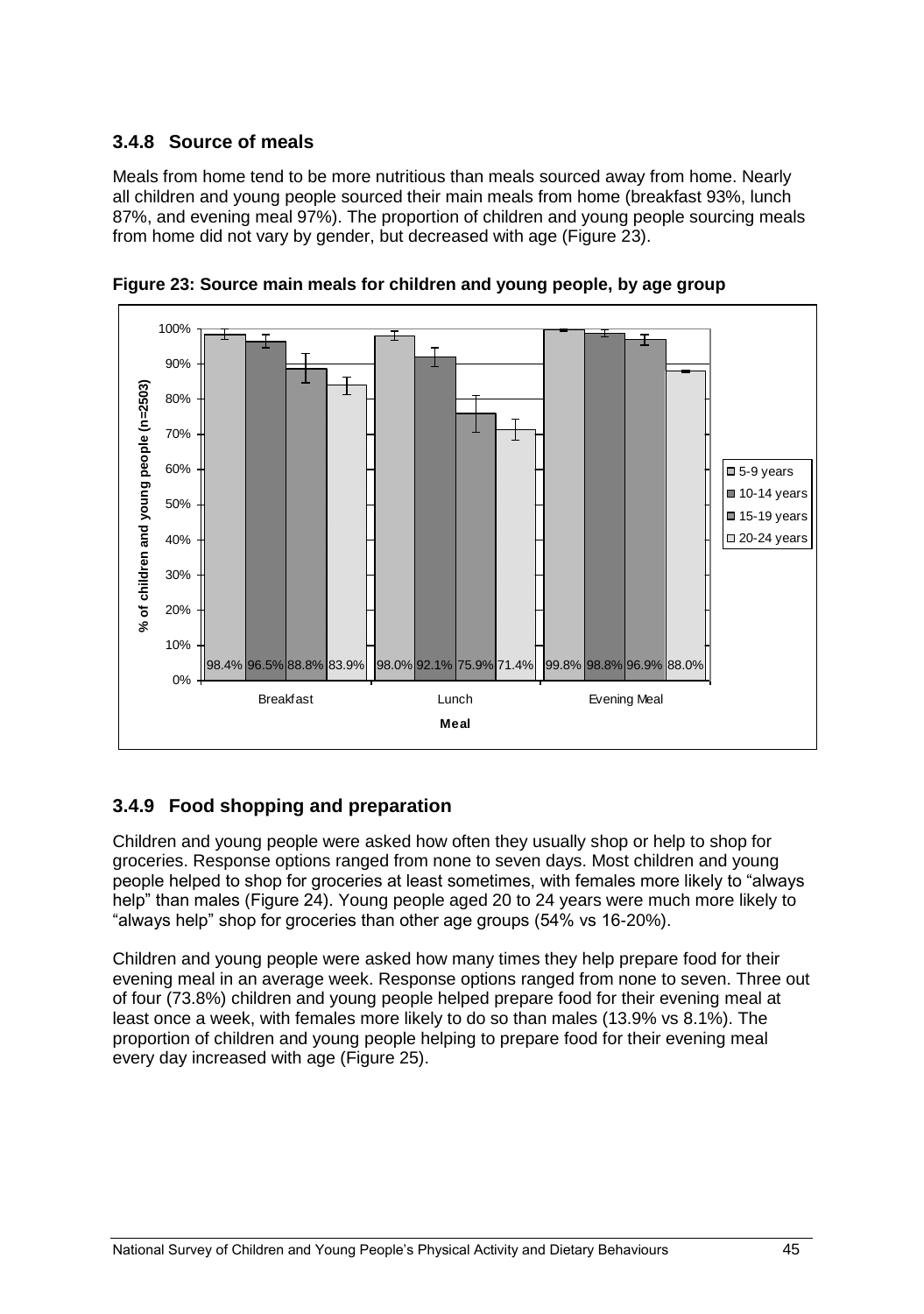

**Figure 24: Proportion of children and young people who help to shop for groceries**

#### **Figure 25: Proportion of children and young people who help to prepare their evening meal seven days a week**

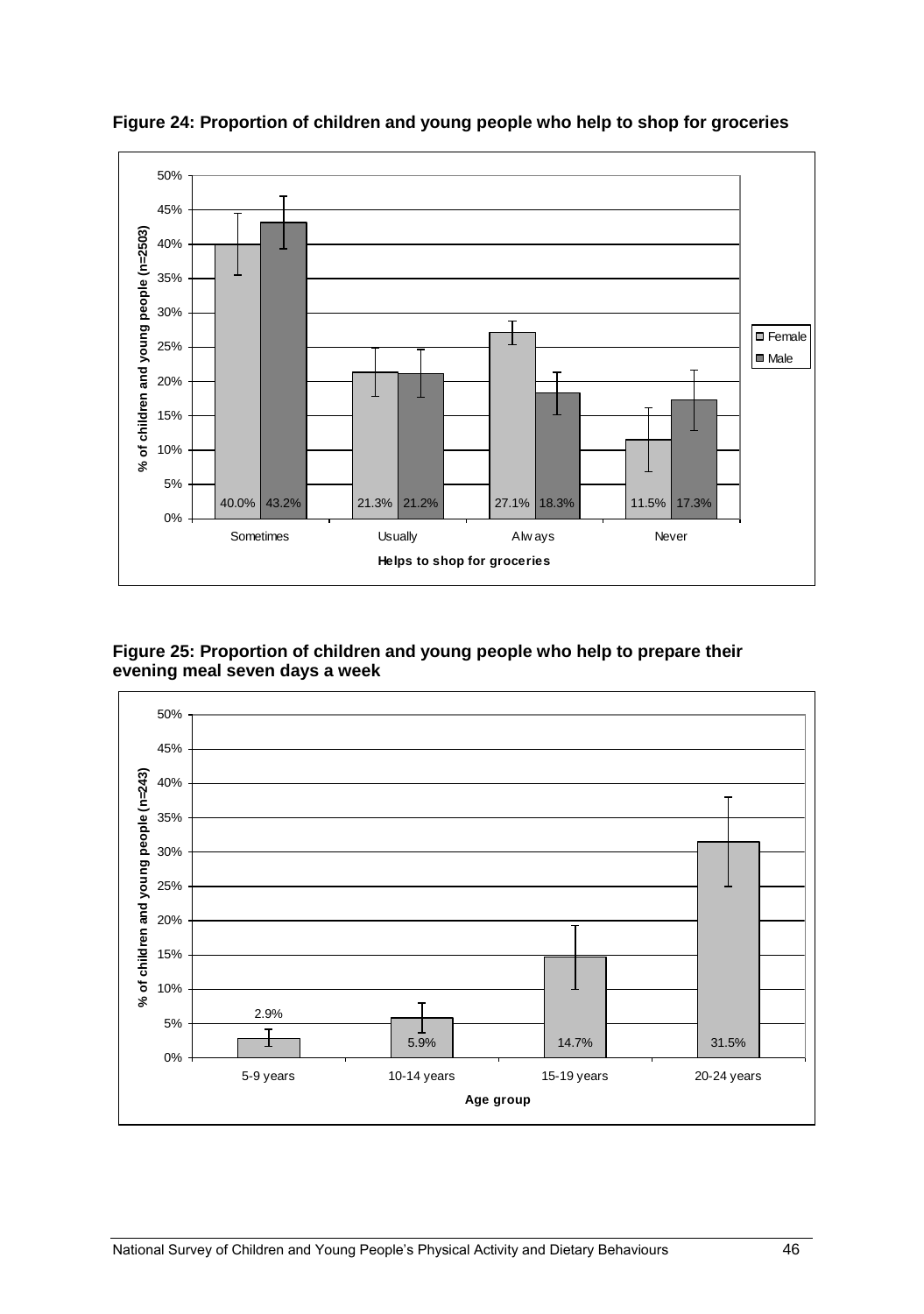There is some evidence that children and young people involved in growing and preparing food eat a wider range of nutritious foods. Children and young people were asked whether they grow vegetables at home or at school. If they answered yes, they were asked if they eat the vegetables they grow.

More than half (56.1%) of children and young people reported growing vegetables at home or at school, with no difference by gender (female 56.6%; male 55.8%). The proportion of children and young people growing vegetables at home or school was higher in children aged 5 to 14 years (Figure 26). Of those children and young people involved in growing vegetables at home or school, nearly all (92.8%) said they ate these vegetables.

**Figure 26: Proportion of children and young people who grow vegetables at home or at school**

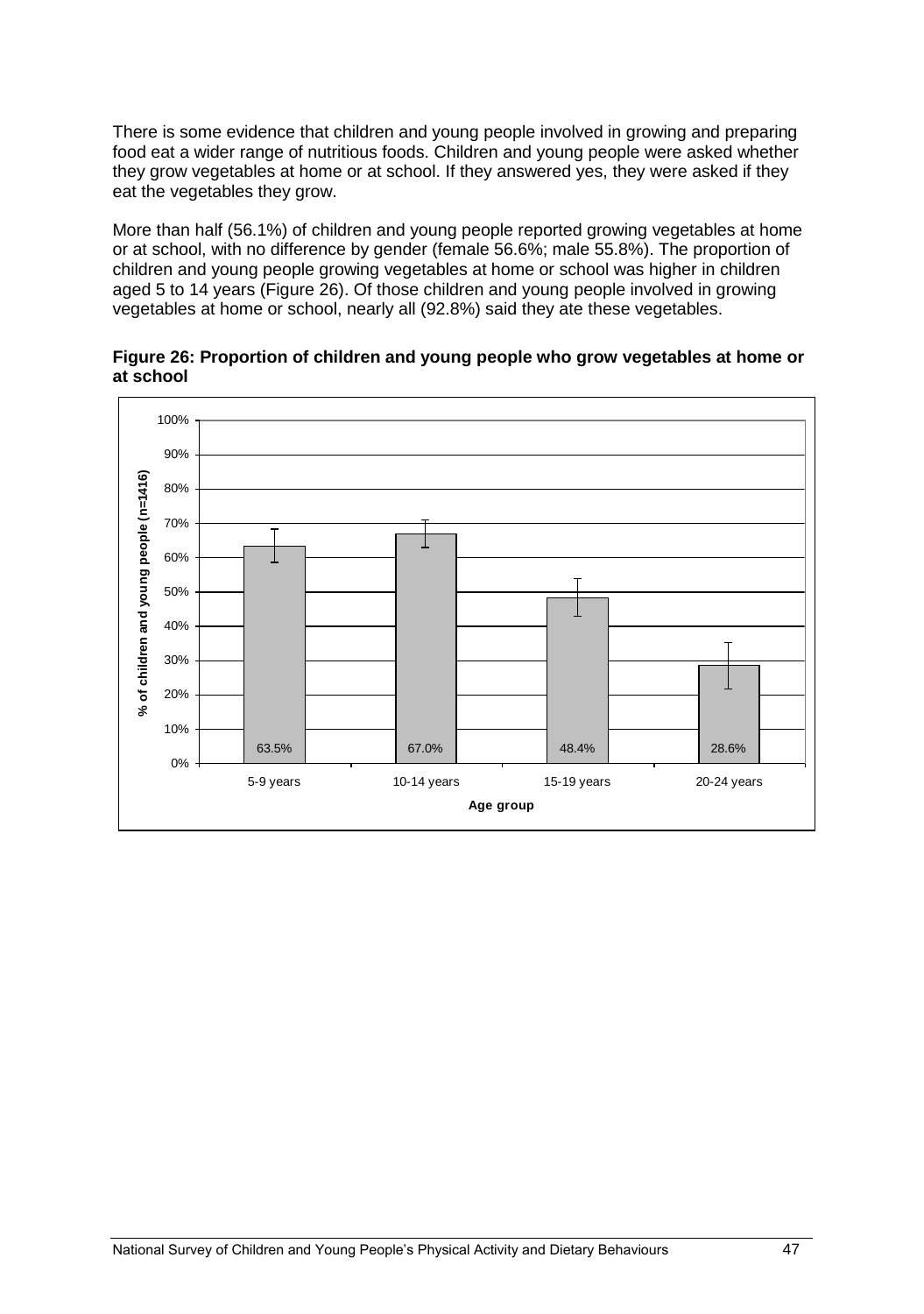## **3.4.10 Weight intentions**

Some children and young people are concerned about their body image (size and shape), with concerns usually differing by gender. Females often want to have a body size which is thinner than their current shape, even if their current body size is in the normal range. In contrast, males are more likely to desire a more muscular build and a bigger body size. Young people aged 10 to 24 years were asked if they were currently trying to lose weight, stay the same weight, gain weight, or do nothing about their weight.

Overall, 36.9% of young people were doing nothing about their weight, 33.4% were trying to lose weight, 20.1% were trying to stay the same weight, and 9.6% were trying to gain weight. Weight intentions differed by gender, with females more likely to be trying to lose weight and males more likely to be trying to gain weight (Figure 27).



**Figure 27: Weight intentions among young people aged 10 to 24 years**

The proportion of young people trying to lose weight increased with age, from 29.7% in children aged 10 to 14 years to 41.4% in young people aged 20 to 24 years.

For children aged 5 to 9 years, parents were asked about their children's weight intentions. Overall, most (75.2%) parents said that their children were doing nothing about their weight, 11.1% said they were trying to lose weight, 8.5% said "stay the same", and 5.2% said "gain weight".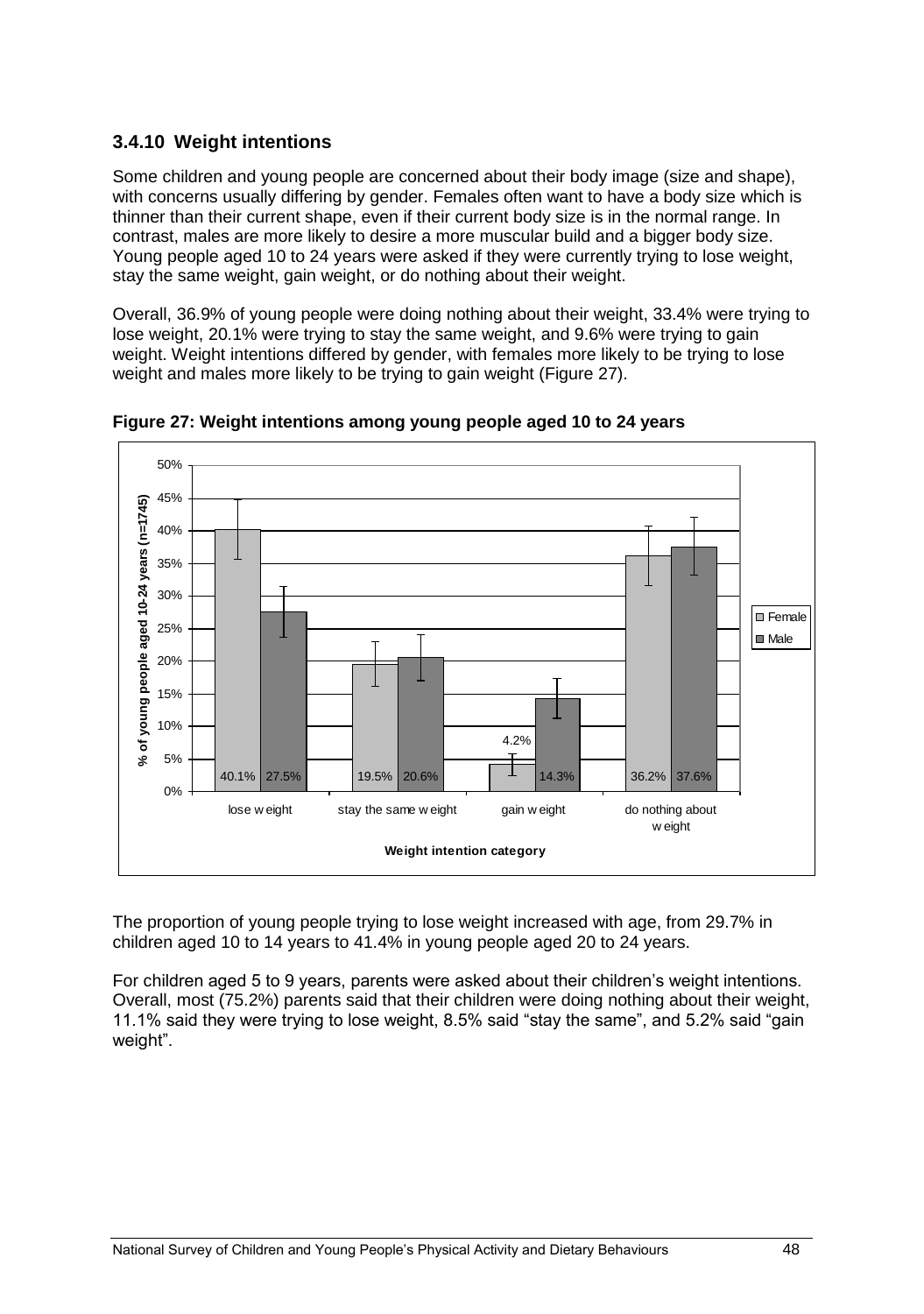# **3.5 Physical Activity and Sedentary Behaviour**

### **3.5.1 Introduction**

Regular physical activity participation is important for mental and physical health. To determine the overall daily activity patterns of children and young people, it is necessary to take into account both physically active and sedentary behaviours. These behaviours are commonly measured using movement devices and self-report questionnaires. This section presents information on physical activity and sedentary behaviours measured with accelerometers (movement device) and a self-report computerised time use survey (MARCA).

All participants were given an accelerometer to wear for seven consecutive days to provide an objective measure of physical activity. The average daily time (min/day) spent in lightintensity, moderate-intensity, and vigorous-intensity physical activity was calculated using this method. Children and young people had to provide at least one day of valid data to be included in analysis. Accelerometer data were available for 1,812 (72.3%) children and young people.

Participants also completed the Multi-media Activity Recall for Children and Adults (MARCA), a self-report computerised time use survey, which measures all activities that children and young people do in a given day (including physical activity and sedentary behaviours). The average daily time (min/day) spent in self-reported activities and sedentary behaviours was calculated using this method. The average of the three days of MARCA data collection was used in this report. MARCA data were available for 2,493 (99.6%) children and young people.

### **3.5.2 Time spent in light-intensity physical activity (LPA)**

Light-intensity physical activity (LPA) is defined as activity performed at an intensity of less than 3 METs (multiples of resting energy expenditure). While LPA was assessed using an accelerometer, due to insufficient data we present the MARCA-derived measurement (n= 2,493) of LPA in this report (Table 14).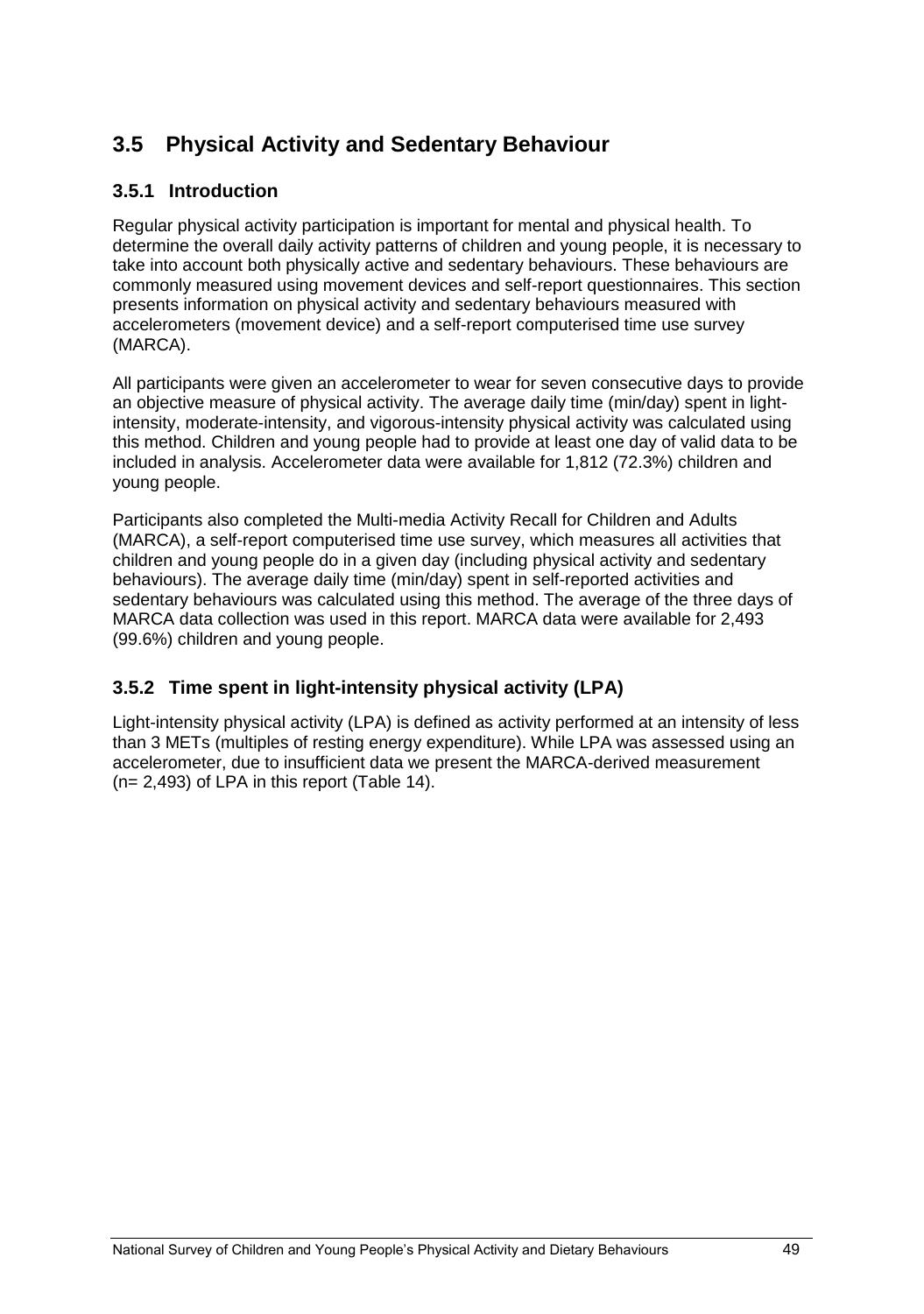| Time spent in physical activity |                    |      |            |            |      |            |            |      |            |            |      |             |            |
|---------------------------------|--------------------|------|------------|------------|------|------------|------------|------|------------|------------|------|-------------|------------|
|                                 |                    |      | <b>LPA</b> |            |      | <b>MPA</b> |            |      | <b>VPA</b> |            |      | <b>MVPA</b> |            |
|                                 |                    | n.   | Mean       | <b>SEM</b> | n    | Mean       | <b>SEM</b> | n    | Mean       | <b>SEM</b> | n    | Mean        | <b>SEM</b> |
| NZ CYP (5-24 years)             |                    | 2493 | 338.6      | 4.5        | 1812 | 94.1       | 2.3        | 1812 | 10.6       | 0.5        | 1812 | 104.8       | 2.6        |
| Gender                          | Female             | 1202 | 352.2      | 7.4        | 872  | 86.5       | 3.1        | 872  | 8.6        | 0.5        | 872  | 95.1        | 3.5        |
|                                 | Male               | 1291 | 325.9      | 5.4        | 940  | 101.3      | 2.9        | 940  | 12.5       | 0.9        | 940  | 113.8       | 3.4        |
| Age group                       | 5-9 years          | 754  | 259.1      | 4.3        | 578  | 173.8      | 2.8        | 578  | 21.7       | 1.4        | 578  | 195.5       | 3.5        |
|                                 | $10-14$ years      | 825  | 295.4      | 3.8        | 646  | 92.4       | 2.1        | 646  | 9.1        | 0.4        | 646  | 101.5       | 2.3        |
|                                 | 15-19 years        | 572  | 390.6      | 8.9        | 369  | 41.1       | 1.9        | 369  | 4.8        | 0.9        | 369  | 45.9        | 2.2        |
|                                 | 20-24 years        | 342  | 505.0      | 11.2       | 219  | 17.0       | 1.6        | 219  | 1.0        | 0.2        | 219  | 18.0        | 1.6        |
| Ethnic group                    | Māori              | 465  | 300.1      | 6.9        | 319  | 106.2      | 4.2        | 319  | 12.4       | 1.9        | 319  | 118.6       | 5.3        |
| (total<br>response)             | Pacific            | 238  | 316.1      | 12.0       | 152  | 107.5      | 7.6        | 152  | 9.4        | 1.2        | 152  | 116.9       | 8.5        |
|                                 | Asian              | 324  | 388.6      | 13.0       | 210  | 79.7       | 5.1        | 210  | 8.4        | 0.8        | 210  | 88.0        | 5.8        |
|                                 | <b>NZEO</b>        | 1780 | 340.6      | 5.9        | 1360 | 92.9       | 2.6        | 1360 | 10.7       | 0.4        | 1360 | 103.6       | 2.9        |
| Level of                        | 1 (least deprived) | 513  | 328.9      | 7.8        | 392  | 95.7       | 4.7        | 392  | 10.9       | 0.8        | 392  | 106.6       | 5.3        |
| deprivation                     | $\overline{2}$     | 480  | 334.5      | 8.0        | 363  | 103.0      | 4.9        | 363  | 11.8       | 0.7        | 363  | 114.8       | 5.4        |
|                                 | 3                  | 540  | 335.5      | 9.9        | 406  | 91.1       | 4.4        | 406  | 10.0       | 0.7        | 406  | 101.1       | 5.0        |
|                                 | 4                  | 431  | 361.8      | 10.1       | 303  | 86.2       | 4.9        | 303  | 8.6        | 0.8        | 303  | 94.8        | 5.5        |
|                                 | 5 (most deprived)  | 521  | 333.6      | 12.9       | 342  | 94.9       | 7.3        | 342  | 11.6       | 2.2        | 342  | 106.5       | 8.5        |
| Area                            | Rural              | 384  | 309.4      | 8.1        | 289  | 110.7      | 4.9        | 289  | 12.7       | 0.9        | 289  | 123.4       | 5.5        |
|                                 | Urban              | 2109 | 342.2      | 4.9        | 1523 | 91.9       | 2.5        | 1523 | 10.3       | 0.6        | 1523 | 102.3       | 2.8        |

**Table 14: Time spent (min/day) in light-intensity, moderate-intensity and vigorous-intensity physical activity in children and young people aged 5 to 24 years** 

Notes: SEM = standard error of the mean; LPA = light-intensity physical activity; MPA = moderate-intensity physical activity; VPA = vigorous-intensity physical activity; MVPA = moderate- to vigorous-intensity physical activity. The n size is larger for LPA because it is based on available MARCA data rather than accelerometer.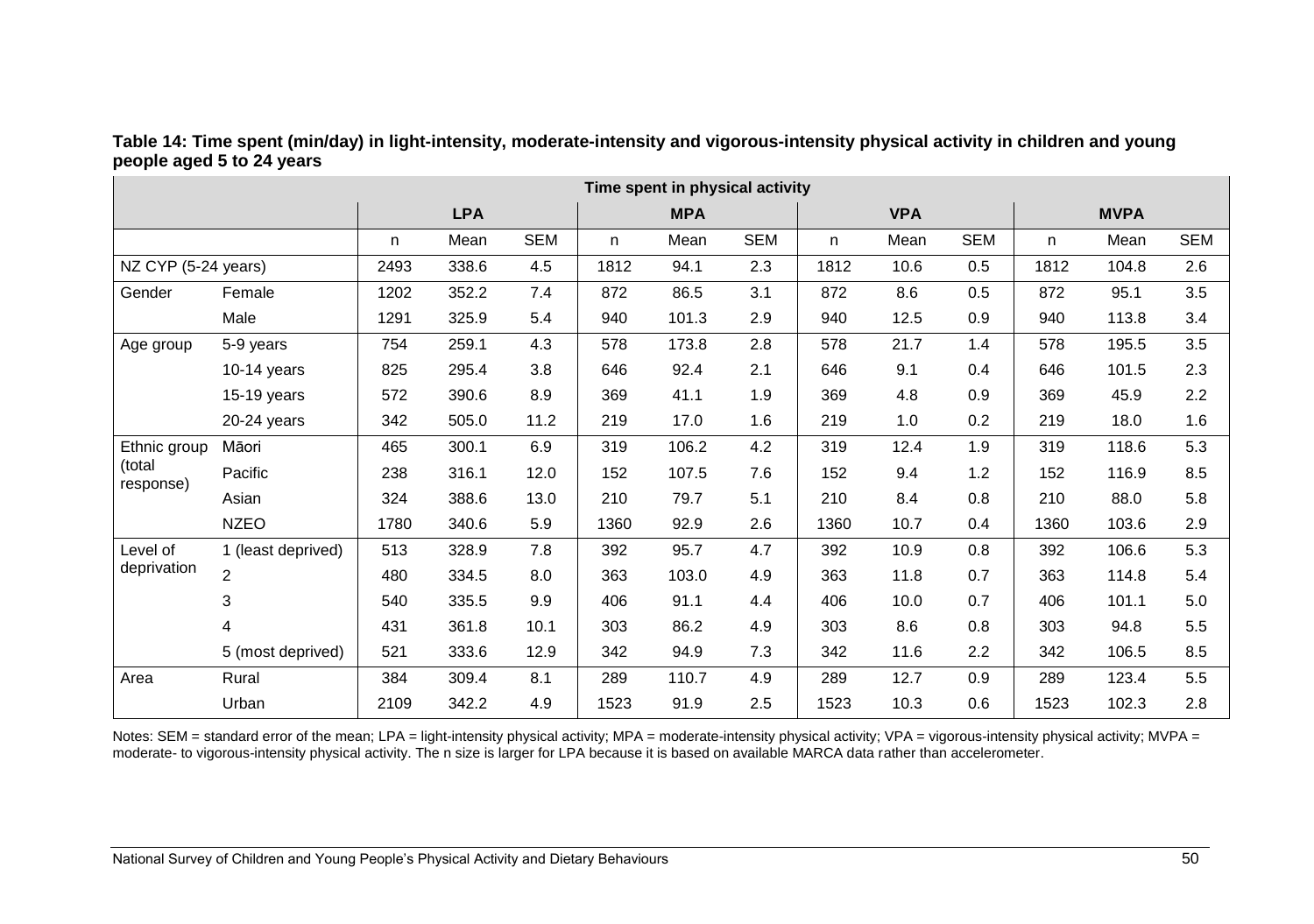Children and young people spent 338 minutes per day in LPA. Time spent in LPA increased with age, with 20 to 24 year old young people spending significantly more time in LPA than any other age group, and those aged 5 to 9 years spending significantly less time in LPA than any other age group. Females generally spent more time in LPA than males across all age groups; however the differences were small (Figure 28).



**Figure 28: Time spent (min/day) in light-intensity physical activity for children and young people, by age group and gender**

# **3.5.3 Time spent in moderate- to vigorous-intensity physical activity**

On any given day, children and young people participated in an average of 104.8 minutes of moderate- to vigorous-intensity physical activity (MVPA) per day (Table 14). In all age groups (except for 20 to 24 years), males were significantly more active than females. Compared with the total population, Māori and Pacific children and young people spent more time in MVPA (Table 14).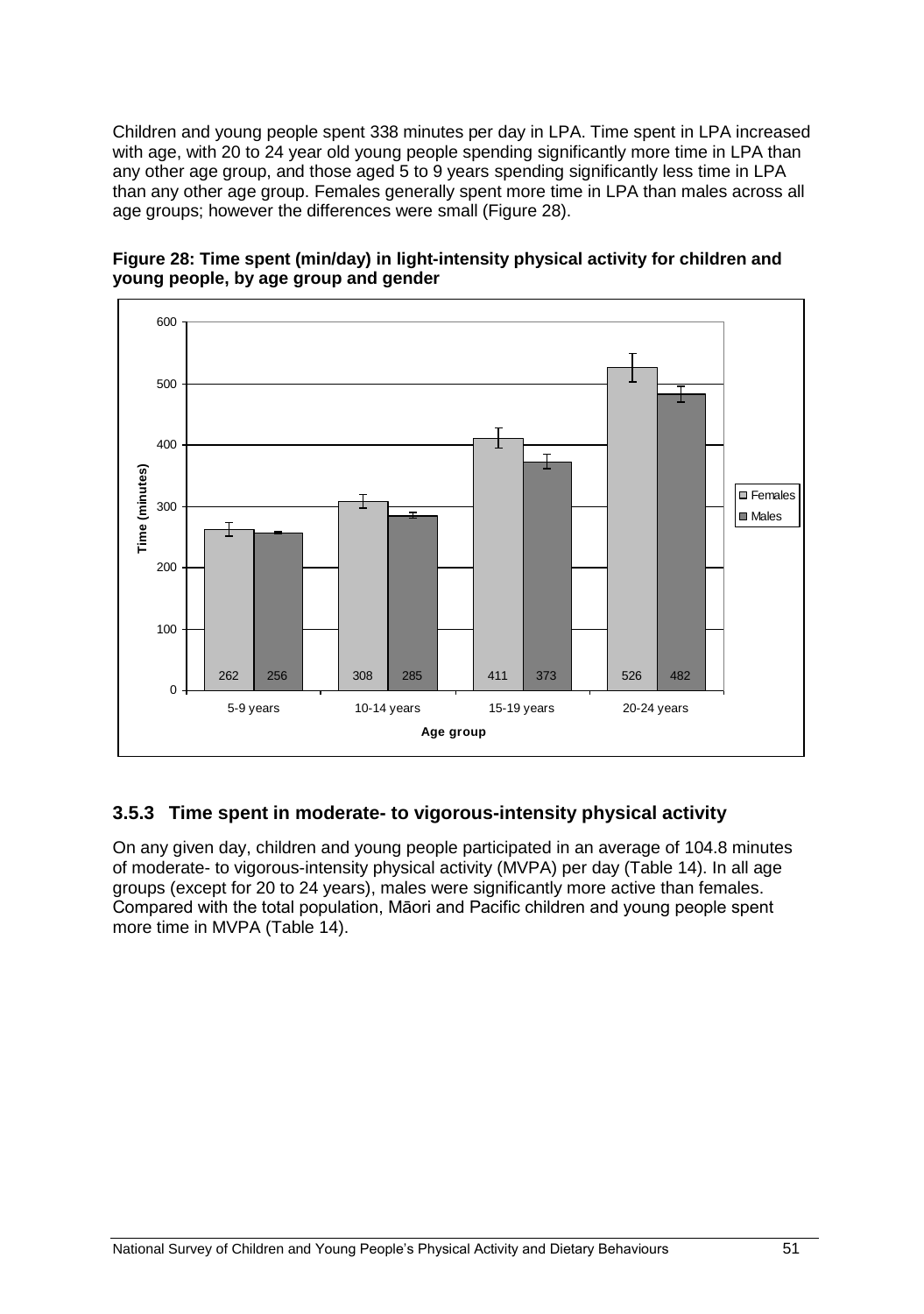Time spent in MVPA decreased with age (Figure 29). Young people aged 20 to 24 years spent significantly less time in MVPA than any other age group, whereas those aged 5 to 9 spent significantly more time in MVPA than any other age group.





#### **3.5.4 Time spent in moderate- to vigorous-intensity physical activity by the day of week**

Previous research has shown that children and adolescent's physical activity levels vary according to the day of the week, with less MVPA on week days than weekend days and more vigorous-intensity physical activity on weekdays than weekend days.<sup>22</sup>

Survey participants wore accelerometers on both weekdays and weekend days; therefore from participants that provided valid data we calculated the average time spent in MVPA for both of these types of days. It is important to note that not all participants provided data for both types of days, thus only participants with valid data for both days (n=1812) were included in this analysis. As can be seen in Table 15, average daily time spent in MVPA was greater on weekdays (103.7 minutes) than on weekend days (66.0 minutes). Time spent in MVPA decreased with age for both weekdays and weekend days.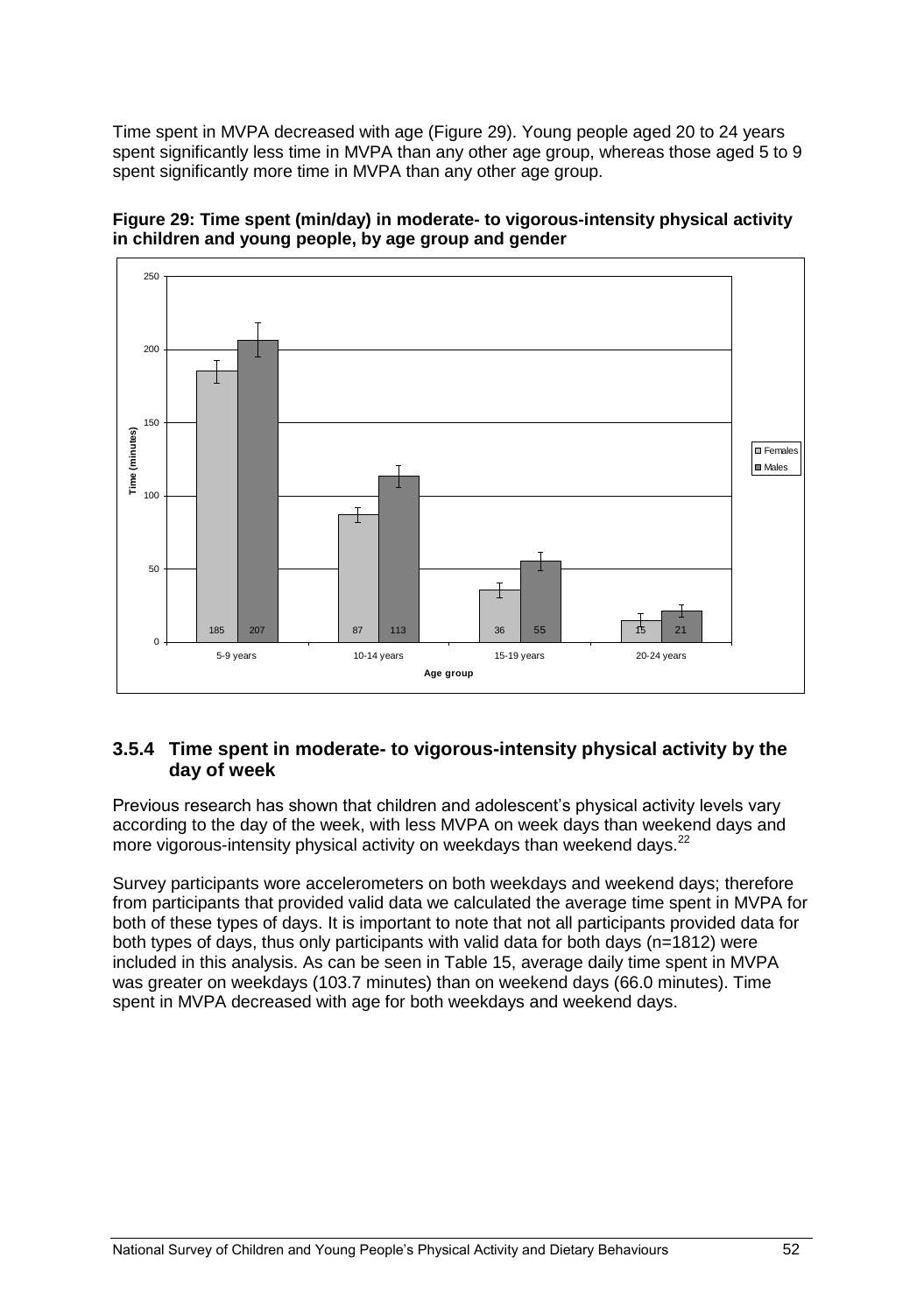| Time spent in physical activity by day of the week |                     |      |             |            |      |                             |            |      |                                |            |  |  |
|----------------------------------------------------|---------------------|------|-------------|------------|------|-----------------------------|------------|------|--------------------------------|------------|--|--|
|                                                    |                     |      | <b>MVPA</b> |            |      | <b>MVPA on</b><br>week days |            |      | <b>MVPA on</b><br>weekend days |            |  |  |
|                                                    |                     | n    | Mean        | <b>SEM</b> | n    | Mean                        | <b>SEM</b> | n    | Mean                           | <b>SEM</b> |  |  |
|                                                    | NZ CYP (5-24 years) |      |             | 2.6        | 1812 | 103.7                       | 2.6        | 1812 | 66.0                           | 2.8        |  |  |
| Gender                                             | Female              | 872  | 95.1        | 3.5        | 872  | 94.8                        | 3.4        | 872  | 57.8                           | 3.6        |  |  |
|                                                    | Male                | 940  | 113.8       | 3.4        | 940  | 112.0                       | 3.5        | 940  | 73.8                           | 3.8        |  |  |
| Age group                                          | 5-9 years           | 578  | 195.5       | 3.5        | 578  | 190.2                       | 3.7        | 578  | 132.2                          | 6.9        |  |  |
|                                                    | $10-14$ years       | 646  | 101.5       | 2.3        | 646  | 101.8                       | 2.6        | 646  | 62.7                           | 3.1        |  |  |
|                                                    | $15-19$ years       | 369  | 45.9        | 2.2        | 369  | 47.2                        | 2.3        | 369  | 21.5                           | 1.9        |  |  |
|                                                    | $20-24$ years       | 219  | 18.0        | 1.6        | 219  | 18.0                        | 1.8        | 219  | 8.3                            | 1.3        |  |  |
| Ethnic                                             | Māori               | 319  | 118.6       | 5.3        | 319  | 117.2                       | 5.8        | 319  | 67.6                           | 5.9        |  |  |
| group (total<br>response)                          | Pacific             | 152  | 116.9       | 8.5        | 152  | 114.4                       | 8.7        | 152  | 53.3                           | 8.4        |  |  |
|                                                    | Asian               | 210  | 88.0        | 5.8        | 210  | 87.3                        | 5.7        | 210  | 60.0                           | 6.27       |  |  |
|                                                    | <b>NZEO</b>         | 1360 | 103.6       | 2.9        | 1360 | 103.2                       | 2.9        | 1360 | 68.9                           | 3.2        |  |  |
| Level of                                           | 1 (least deprived)  | 392  | 106.6       | 5.3        | 392  | 105.9                       | 5.3        | 392  | 75.9                           | 6.9        |  |  |
| deprivation                                        | $\overline{2}$      | 363  | 114.8       | 5.4        | 363  | 113.6                       | 5.5        | 363  | 74.5                           | 5.8        |  |  |
|                                                    | 3                   | 406  | 101.1       | 5.0        | 406  | 102.2                       | 5.1        | 406  | 63.0                           | 4.9        |  |  |
|                                                    | 4                   | 303  | 94.8        | 5.5        | 303  | 93.2                        | 5.4        | 303  | 52.2                           | 5.5        |  |  |
|                                                    | 5 (most deprived)   | 342  | 106.5       | 8.5        | 342  | 103.4                       | 8.2        | 342  | 63.7                           | 7.9        |  |  |
| Area                                               | Rural               | 289  | 123.4       | 5.6        | 289  | 122.2                       | 5.8        | 289  | 69.6                           | 6.5        |  |  |
|                                                    | Urban               | 1523 | 102.3       | 2.8        | 1523 | 101.2                       | 2.8        | 1523 | 65.6                           | 3.1        |  |  |

**Table 15: Time spent (min/day) in moderate- to vigorous-intensity physical activity (MVPA) by weekday and weekend day** 

Notes: SEM = standard error of the mean; MVPA = moderate- to vigorous-intensity physical activity.

### **3.5.5 Meeting guidelines for physical activity**

New Zealand Physical Activity Guidelines state that children and young people (5 to 18 years) should, throughout each day, do 60 minutes or more of moderate- to vigorousintensity physical activity. <sup>7</sup> The guidelines, define moderate-intensity physical activity as the equivalent of a brisk walk, and vigorous-intensity physical activity as one that causes people to "huff and puff". Young people aged 18 years or older come under the adult guidelines, which recommend participating in at least 30 minutes of moderate-intensity physical activity on most, if not on all days of the week[.](http://www.activenzsurvey.org.nz/Results/2007-08-Active-NZ-Survey/National-Report/Physical-Activity/#_ftn9)<sup>9</sup>

As described in the methods section (2.3.5), the proportion of children and young people that met the guidelines was determined using three methods (Any Day Average Method, Three-Day Average Method, All Days Method). For participants aged up to 18 years, they met the guideline if the accumulated least *60 minutes* of MVPA, and for those aged 18 years or more, they met the guideline if they accumulated at least *30 minutes* of MVPA.

Using movement data from accelerometers, participants were categorised as meeting the respective physical activity guidelines.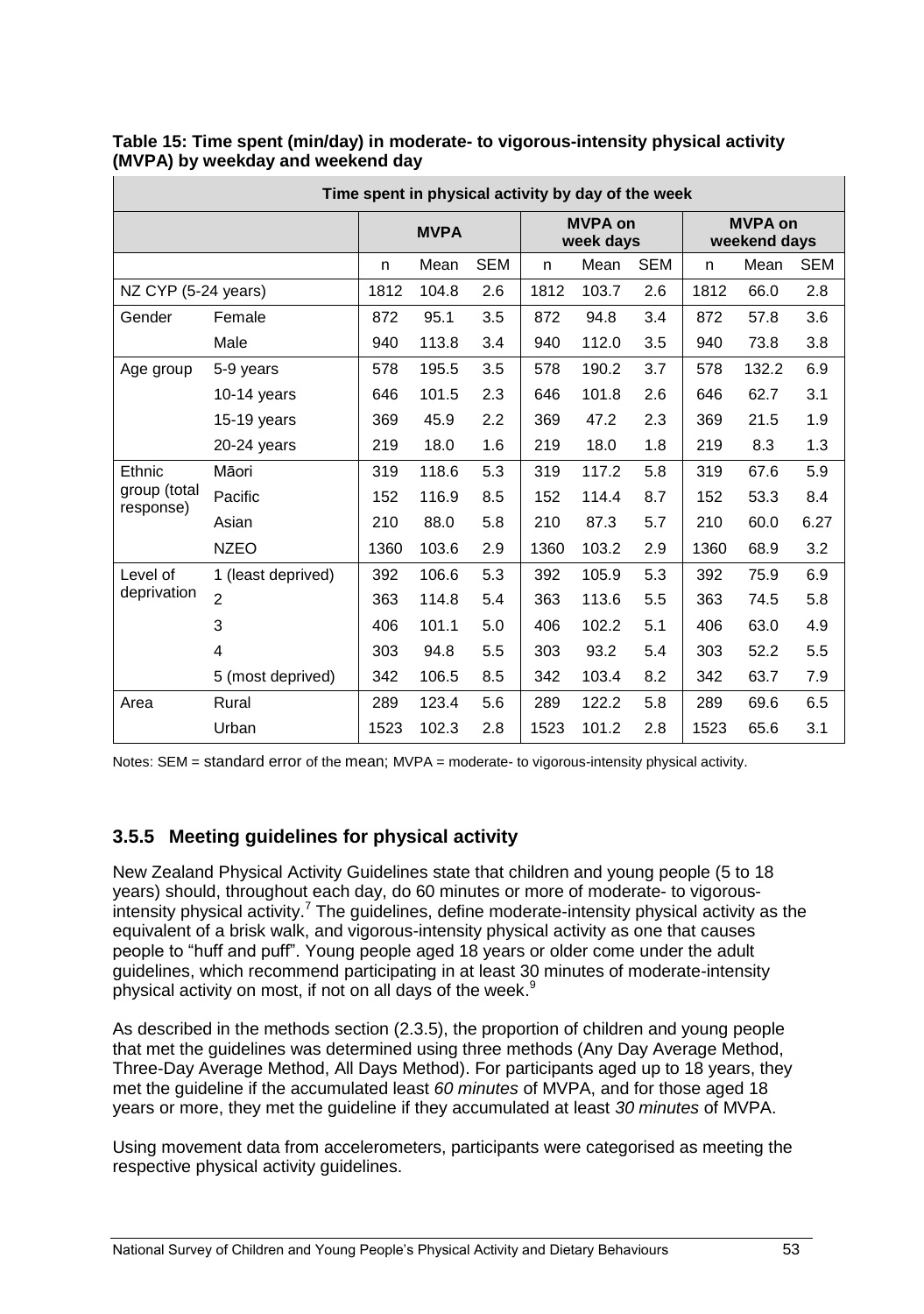Table 16 shows the percentage of children who complied with the physical activity guidelines using the three different methods. Overall, the three methods resulted in very similar results (69.5%, 71.4%, and 67.4%). Irrespective of the method used, approximately two-thirds of children and young people complied with the physical activity guidelines.

|                           |                    | Any Day Average<br><b>Method</b> |      |            | <b>Three Day Average</b><br><b>Method</b> |      | <b>All Days Method</b> |     |      |            |
|---------------------------|--------------------|----------------------------------|------|------------|-------------------------------------------|------|------------------------|-----|------|------------|
|                           |                    | n                                | $\%$ | <b>SEP</b> | n                                         | %    | <b>SEP</b>             | n   | $\%$ | <b>SEP</b> |
| NZ CYP (5-24 years)       |                    | 1287                             | 69.5 | 1.6        | 1014                                      | 71.4 | 1.7                    | 965 | 67.4 | 1.8        |
| Gender                    | Female             |                                  | 64.7 | 2.1        | 445                                       | 66.1 | 2.6                    | 420 | 62.3 | 2.5        |
|                           | Male               | 711                              | 74.1 | 2.2        | 569                                       | 76.2 | 2.1                    | 545 | 72.0 | 2.2        |
| Age group                 | 5-9 years          | 575                              | 99.5 | 0.3        | 465                                       | 99.5 | 0.4                    | 465 | 99.7 | 0.3        |
|                           | $10-14$ years      | 529                              | 80.9 | 2.4        | 420                                       | 83.8 | 2.0                    | 390 | 78.4 | 2.3        |
|                           | 15-19 years        | 142                              | 41.4 | 3.4        | 100                                       | 41.4 | 4.1                    | 84  | 32.3 | 3.9        |
|                           | 20-24 years        | 41                               | 19.3 | 3.8        | 29                                        | 16.4 | 3.8                    | 26  | 15.2 | 3.7        |
| Ethnic                    | Māori              | 247                              | 78.6 | 3.0        | 188                                       | 81.5 | 3.3                    | 172 | 74.1 | 3.7        |
| group (total<br>response) | Pacific            | 116                              | 76.3 | 4.2        | 72                                        | 82.8 | 4.9                    | 69  | 78.8 | 5.6        |
|                           | Asian              | 139                              | 65.0 | 4.1        | 113                                       | 68.3 | 4.9                    | 103 | 62.6 | 5.2        |
|                           | <b>NZEO</b>        | 962                              | 68.8 | 1.8        | 784                                       | 70.0 | 1.9                    | 756 | 66.7 | 1.9        |
| Level of                  | 1 (least deprived) | 287                              | 69.3 | 3.6        | 243                                       | 71.3 | 3.2                    | 222 | 64.6 | 3.8        |
| deprivation               | $\overline{2}$     | 265                              | 71.6 | 3.0        | 216                                       | 75.6 | 3.7                    | 212 | 73.4 | 3.9        |
|                           | 3                  | 281                              | 68.3 | 3.3        | 220                                       | 67.4 | 3.8                    | 208 | 63.9 | 3.8        |
|                           | 4                  | 203                              | 66.5 | 3.0        | 156                                       | 69.2 | 3.9                    | 156 | 67.9 | 4.0        |
|                           | 5 (most deprived)  | 247                              | 72.1 | 4.9        | 175                                       | 74.8 | 5.5                    | 163 | 68.5 | 5.2        |
| Area                      | Rural              | 215                              | 73.8 | 3.2        | 172                                       | 71.0 | 3.5                    | 168 | 67.9 | 3.7        |
|                           | Urban              | 1072                             | 69.0 | 1.7        | 842                                       | 71.5 | 1.9                    | 797 | 67.3 | 1.9        |

| Table 16: Proportion of children and young people meeting the physical activity |  |
|---------------------------------------------------------------------------------|--|
| guidelines                                                                      |  |

Notes: SEP = standard error of the proportion; Physical activity guideline for children and young people aged from 5 up to 18 years is based on 60 minutes per day; 18-24 years old is based on 30 minutes per day.

The proportion of children and young people meeting the physical activity guidelines decreased with age (Table 16 and Figure 30). The most marked decrease was seen in older adolescents and young adults. Using the All Days Method, only 15% of young people aged 20 to 24 years met the guidelines, which is based on only accumulating 30 minutes of MVPA per day (Table 16).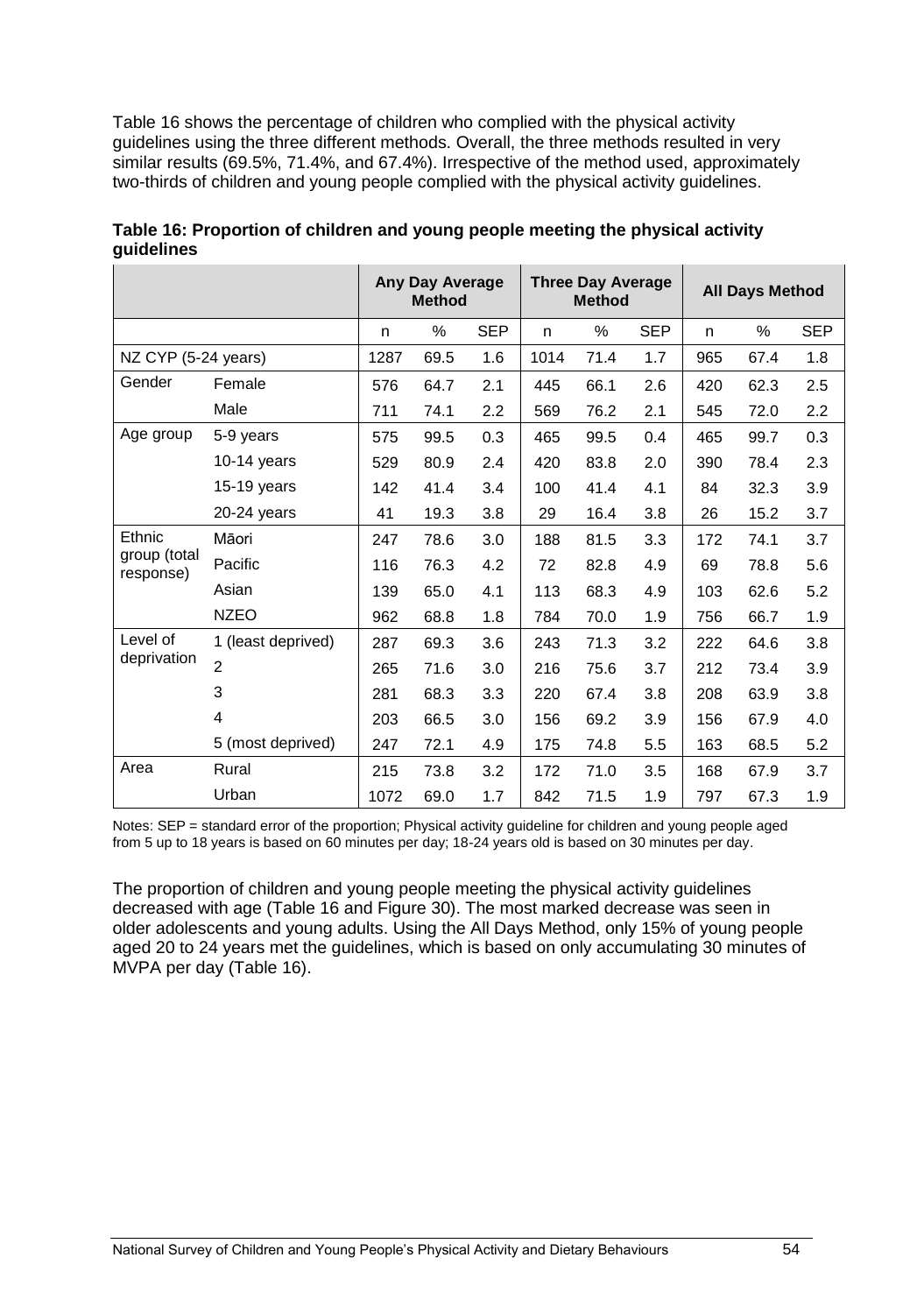

**Figure 30: Proportion of children and young people meeting guidelines for physical activity (Any Day Average Method), by age group and gender** 

Note: SEP = Physical activity guideline for children and young people aged from 5 up to 18 years is based on 60 minutes per day; 18-24 years old is based on 30 minutes per day.

### **3.5.6 Time spent in organised sport**

Sport is an important source of physical activity. Using the MARCA, children and young people indicated the time they spent during the previous day participating in "organised sport", which refers to any sports, games, or activities (eg, aerobics) that were structured in nature. The MARCA questionnaire includes a comprehensive list of sports and games that participants can chose from (see the Technical Report for more details).

On average, children and young people spent 29.3 minutes per day in organised sport (Table 17). Those aged 10 to 14 years spent the most time in organised sport (42.3 minutes per day). Young people aged 20 to 24 years spent the least amount of time in organised sport (10.0 min/day). Females spent significantly less time in organised sport than males, and this occurred across all age groups (Figure 31).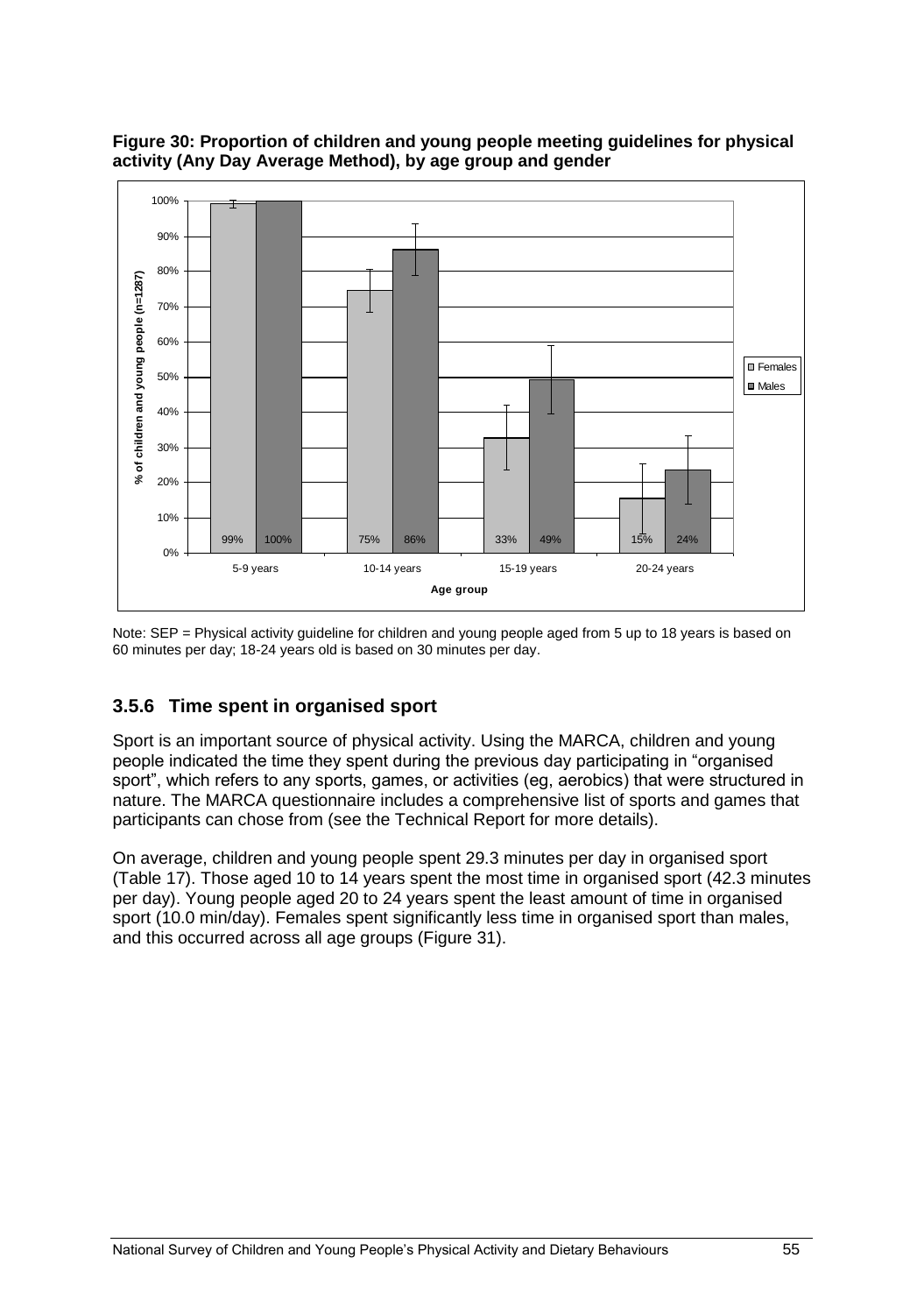|                           |                    |      | Time spent in<br><b>Organised sport</b> |            | <b>Time spent in Free</b><br>play |       | <b>Time spent in Active</b><br>transport |      |      | Time spent in<br><b>Passive transport</b> |      |      | <b>Overall</b><br><b>PAL</b> |      |      |            |
|---------------------------|--------------------|------|-----------------------------------------|------------|-----------------------------------|-------|------------------------------------------|------|------|-------------------------------------------|------|------|------------------------------|------|------|------------|
|                           |                    | n.   | Mean                                    | <b>SEM</b> | n                                 | Mean  | <b>SEM</b>                               | n.   | Mean | <b>SEM</b>                                | n.   | Mean | <b>SEM</b>                   | n.   | Mean | <b>SEM</b> |
| NZ CYP (5-24 years)       |                    | 2493 | 29.3                                    | 1.2        | 2493                              | 77.6  | 2.3                                      | 2493 | 43.0 | 1.5                                       | 2493 | 45.6 | 1.3                          | 2493 | 1.7  | 0.0        |
|                           | Females            | 1202 | 20.2                                    | 1.4        | 1202                              | 77.4  | 3.1                                      | 1202 | 35.6 | 1.5                                       | 1202 | 45.5 | 1.9                          | 1202 | 1.7  | 0.0        |
|                           | Males              | 1291 | 37.8                                    | 1.8        | 1291                              | 77.7  | 2.9                                      | 1291 | 49.9 | 2.6                                       | 1291 | 45.8 | 1.8                          | 1291 | 1.8  | 0.0        |
| Age group                 | 5-9 years          | 754  | 23.0                                    | 1.9        | 754                               | 141.2 | 3.8                                      | 754  | 30.4 | 1.8                                       | 754  | 40.2 | 2.3                          | 754  | 1.7  | 0.0        |
|                           | $10-14$ years      | 825  | 42.3                                    | 2.2        | 825                               | 86.5  | 3.1                                      | 825  | 44.4 | 2.2                                       | 825  | 38.2 | 1.4                          | 825  | 1.8  | 0.0        |
|                           | $15-19$ years      | 572  | 28.8                                    | 2.5        | 572                               | 29.7  | 2.6                                      | 572  | 52.2 | 4.2                                       | 572  | 53.7 | 3.3                          | 572  | 1.7  | 0.0        |
|                           | 20-24 years        | 342  | 10.0                                    | 1.9        | 342                               | 17.5  | 2.4                                      | 342  | 47.8 | 4.2                                       | 342  | 60.7 | 4.9                          | 342  | 1.6  | 0.0        |
| Ethnic                    | Māori              | 465  | 31.3                                    | 3.1        | 465                               | 85.3  | 5.1                                      | 465  | 49.6 | 3.6                                       | 465  | 40.8 | 3.1                          | 465  | 1.8  | 0.0        |
| group (total<br>response) | Pacific            | 238  | 32.0                                    | 4.1        | 238                               | 68.8  | 5.9                                      | 238  | 38.7 | 3.6                                       | 238  | 39.8 | 2.5                          | 238  | 1.7  | 0.0        |
|                           | Asian              | 324  | 28.6                                    | 2.8        | 324                               | 51.2  | 4.8                                      | 324  | 34.0 | 3.2                                       | 324  | 40.1 | 1.9                          | 324  | 1.6  | 0.0        |
|                           | <b>NZEO</b>        | 1780 | 27.8                                    | 1.3        | 1780                              | 83.1  | 2.8                                      | 1780 | 43.7 | 1.8                                       | 1780 | 48.0 | 1.6                          | 1780 | 1.7  | 0.0        |
| Level of                  | 1 (least deprived) | 513  | 32.7                                    | 2.4        | 513                               | 86.1  | 4.4                                      | 513  | 34.3 | 2.4                                       | 513  | 52.9 | 3.0                          | 513  | 1.7  | 0.0        |
| deprivation               | $\overline{2}$     | 480  | 31.3                                    | 2.4        | 480                               | 87.4  | 4.9                                      | 480  | 43.7 | 2.9                                       | 480  | 47.5 | 2.1                          | 480  | 1.7  | 0.0        |
|                           | 3                  | 540  | 28.8                                    | 2.5        | 540                               | 74.3  | 4.6                                      | 540  | 40.6 | 2.3                                       | 540  | 46.2 | 2.5                          | 540  | 1.7  | 0.0        |
|                           | 4                  | 431  | 26.3                                    | 3.1        | 431                               | 75.9  | 5.1                                      | 431  | 45.4 | 3.6                                       | 431  | 41.3 | 3.2                          | 431  | 1.7  | 0.0        |
|                           | 5 (most deprived)  | 521  | 27.9                                    | 2.8        | 521                               | 67.1  | 5.9                                      | 521  | 50.0 | 4.6                                       | 521  | 40.9 | 3.7                          | 521  | 1.7  | 0.0        |
| Area                      | Rural              | 384  | 32.6                                    | 2.8        | 384                               | 81.2  | 4.8                                      | 384  | 33.7 | 2.8                                       | 384  | 59.5 | 3.9                          | 384  | 1.7  | 0.0        |
|                           | Urban              | 2109 | 28.9                                    | 1.3        | 2109                              | 77.1  | 2.5                                      | 2109 | 44.2 | 1.7                                       | 2109 | 44.0 | 1.4                          | 2109 | 1.7  | 0.0        |

**Table 17: Average daily time (min per day) spent in selected activities and overall energy expenditure in children and young people aged 5 to 24 years** 

Notes: SEM = standard error of the mean; PAL = Physical Activity Level, expressed as multiples of resting metabolic rate or METS.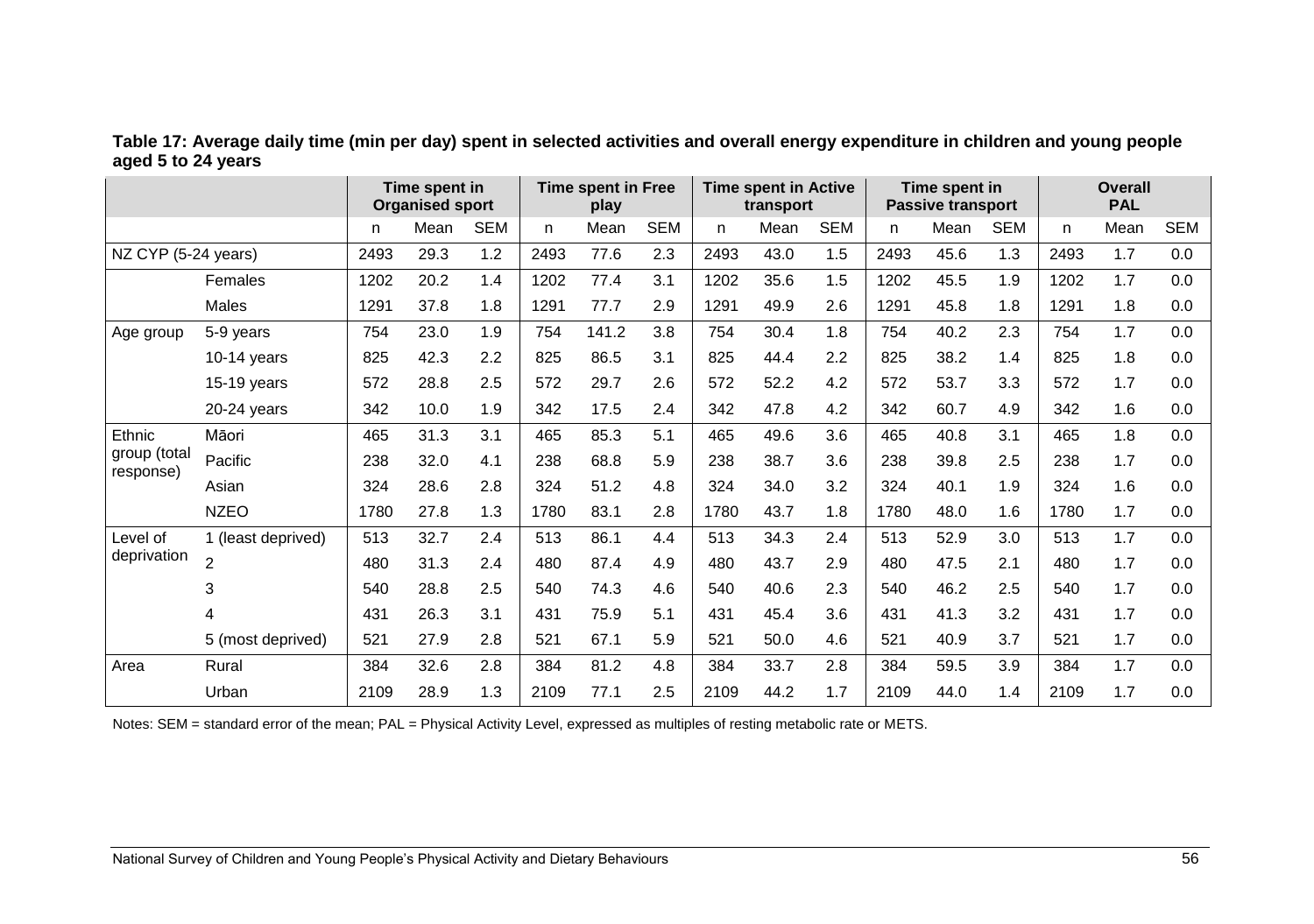

**Figure 31: Time spent (min/day) in organised sport, by age group and gender**

# **3.5.7 Time spent in free play**

Free play is important for all children and young people and contributes to motor skill development, as well as being an important component of physical activity. Using the MARCA, children and young people indicated the time they spent during the previous day participating in free play, which referred to any time playing for fun and not in an organised or structured way. The MARCA questionnaire includes a comprehensive list of activities that participants can choose from to indicate what they did in their free time (see the Technical Report for more details). Example activities include "mucking about", "running around", "playing with children", and "hacky sack".

On average, children and young people spent 77.6 minutes per day in free play (Table 17). There was no significant difference between males and females in the time spent in free play. There was an age-related decline in time spent in free play; with children aged 5 to 9 years spending the most time playing and young people aged 20 to 24 years spending the least amount of time in free play (Figure 32).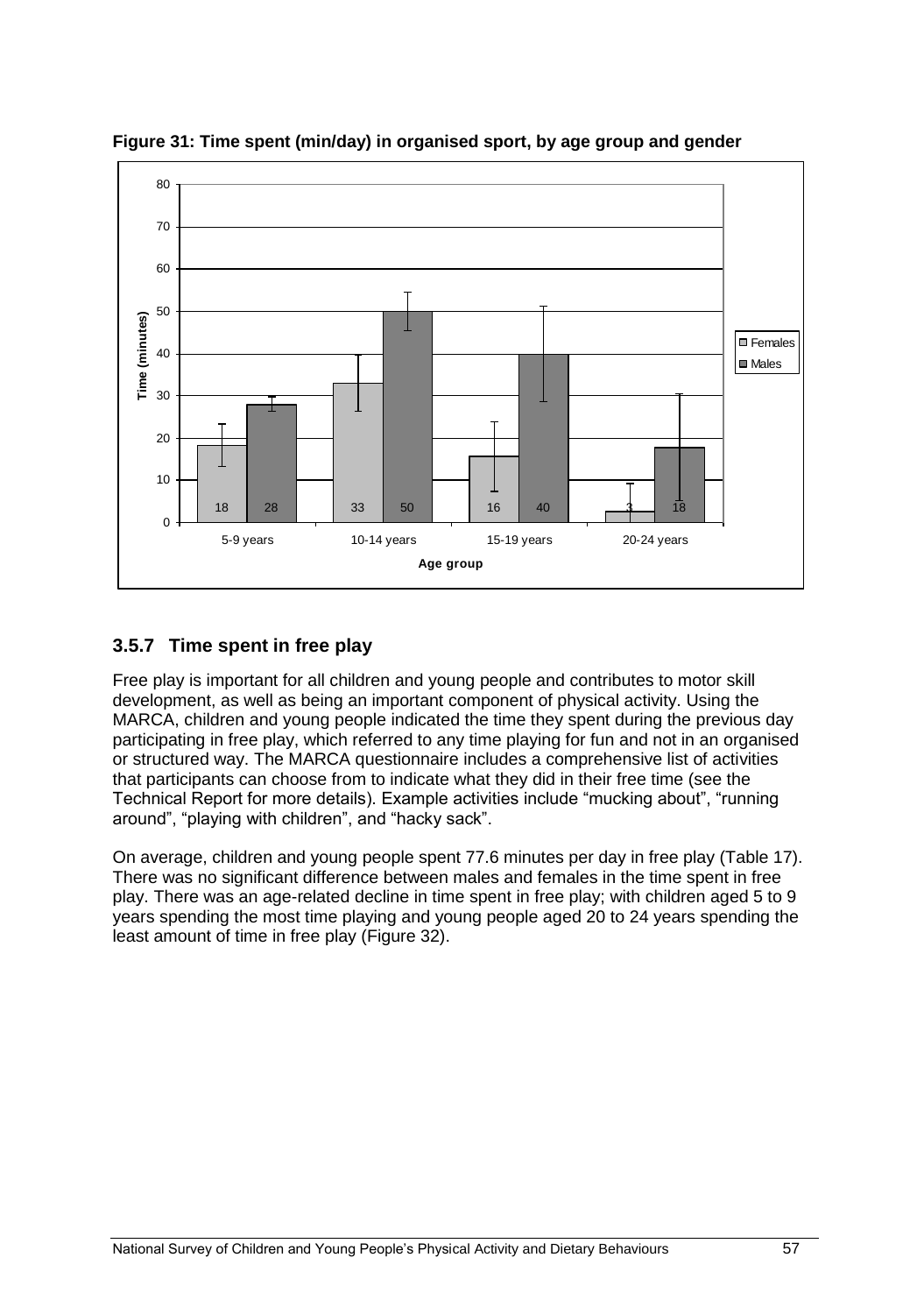

**Figure 32: Time spent (min/day) in free play, by age group and gender**

There was a general decline in the time spent in free play by level of deprivation (Table 17), with those in the most deprived areas (quintile 5) participating in significantly less free play compared with those in the least deprived areas (quintile 1) (67.1 versus 86.1 min).

### **3.5.8 Time spent (min/day) in active and passive transport**

Active transport refers to any form of transportation from one location to another using nonmotorised transport and includes walking, jogging, cycling, and skateboarding. Passive transport refers to motorised transport from one location to another and includes car, bus, and rail travel. Changes in the physical environment have been associated with an increased reliance on passive forms of transport and a reduction in active transport. On average, children and young people spent 43.0 minutes per day in active transport (Table 17). Time spent in active transport increased until age 15 to 19 years, then declined. Time spent in passive transport was significantly higher in young people aged 20 to 24 years (60.4 min/day) than children aged 5 to 9 years (40.2 min/day).

Time spent in active transport tended to increase with level of deprivation, whereas the opposite was true for passive transport (Table 17).

### **3.5.9 Overall energy expenditure**

Physical Activity Level (PAL) is a measure of overall physical activity and is expressed as a multiple of resting metabolic rate (MET). Higher levels of PAL reflect a higher average daily level of physical activity. In this survey PAL was measured using the MARCA and an average value of 1.7 was found for children and young people (Table 17). Overall, males had a higher PAL than females, with the highest levels found in young people aged 10 to 14 years and the lowest levels in young people aged 20 to 24 years.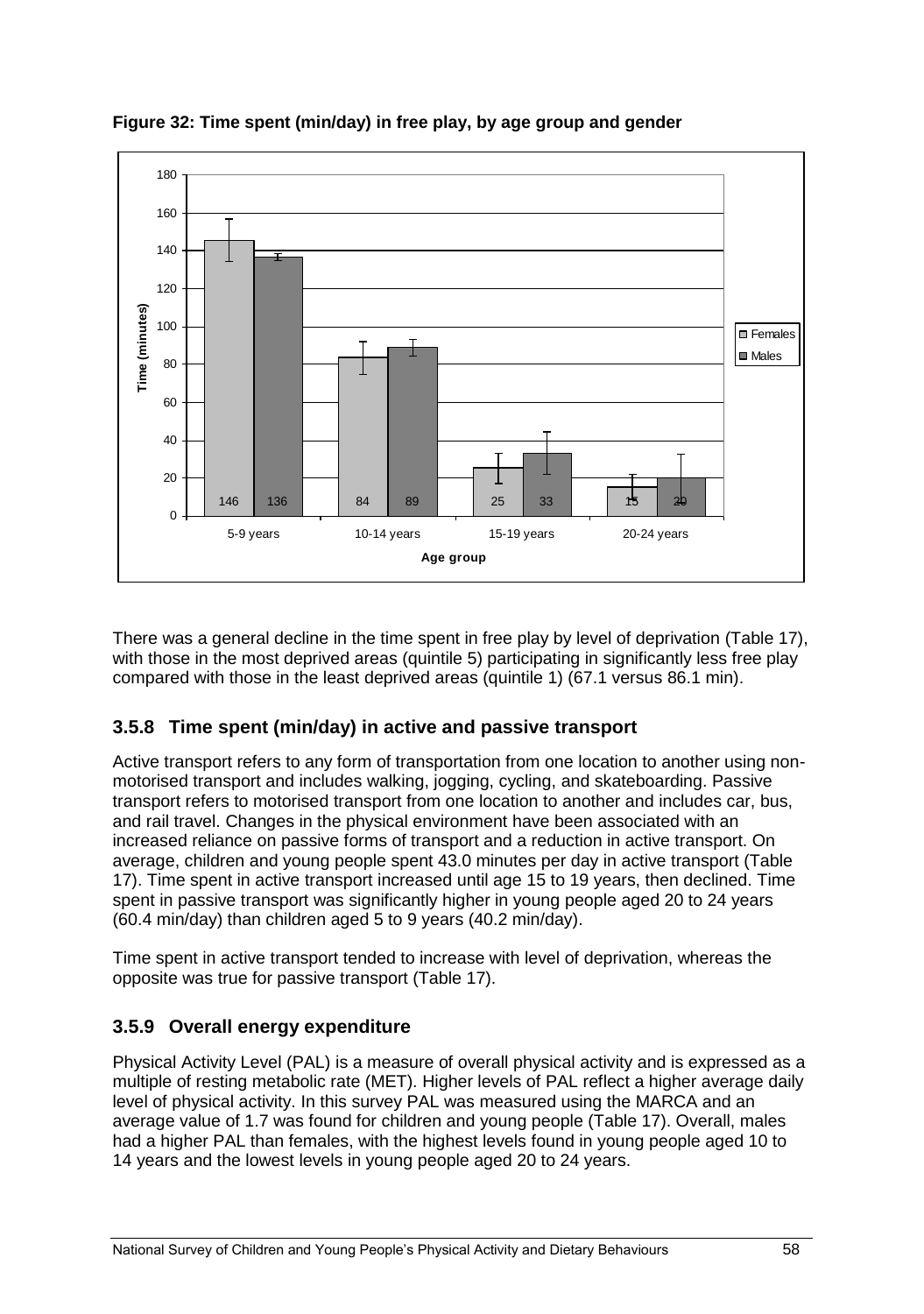#### **3.5.10 Meeting the screen time guideline**

‗Screen time' refers to the time children and young people spend watching television (TV) including videos and digital versatile disc (DVDs), on computers, and playing video games. The New Zealand Physical Activity Guidelines state that children and young people (aged 5 to18 years) should spend less than two hours per day (out of school time) in front of television, computers and game consoles. Screen time was measured using the MARCA and the total amount of screen time reported each day was summed and averaged across the available days.

Participants under 18 years of age were considered to have met the screen time guideline if they accumulated less than two hours per day in front of television, computers and game consoles (screen-based activities). Screen time guidelines do not exist in New Zealand for those over 18 years of age; however, the accumulation of less than two hours per day of screen time criteria was used for this population for completeness.

The Three-Day Average Method (see section 2.3.5) was used to calculate the proportion of children and young people that complied with the screen time guidelines. Using MARCA data, 39.6% of children and young people fulfilled the criteria for meeting the guideline (Table 18). Females were more likely than males to meet the screen time guideline. More rural (44.3%) than urban (39%) children and young people met the screen time guideline. The proportion of children and young people meeting the screen time guideline decreased as the level of deprivation increased.

More than half (59.6%) of children aged 5 to 9 years met the screen time guideline, whereas only one-third (30-35%) of young people aged 10 to 24 years spent less than two hours a day (out of school/work time) in front of television, computers and game consoles (Table 18 and Figure 33).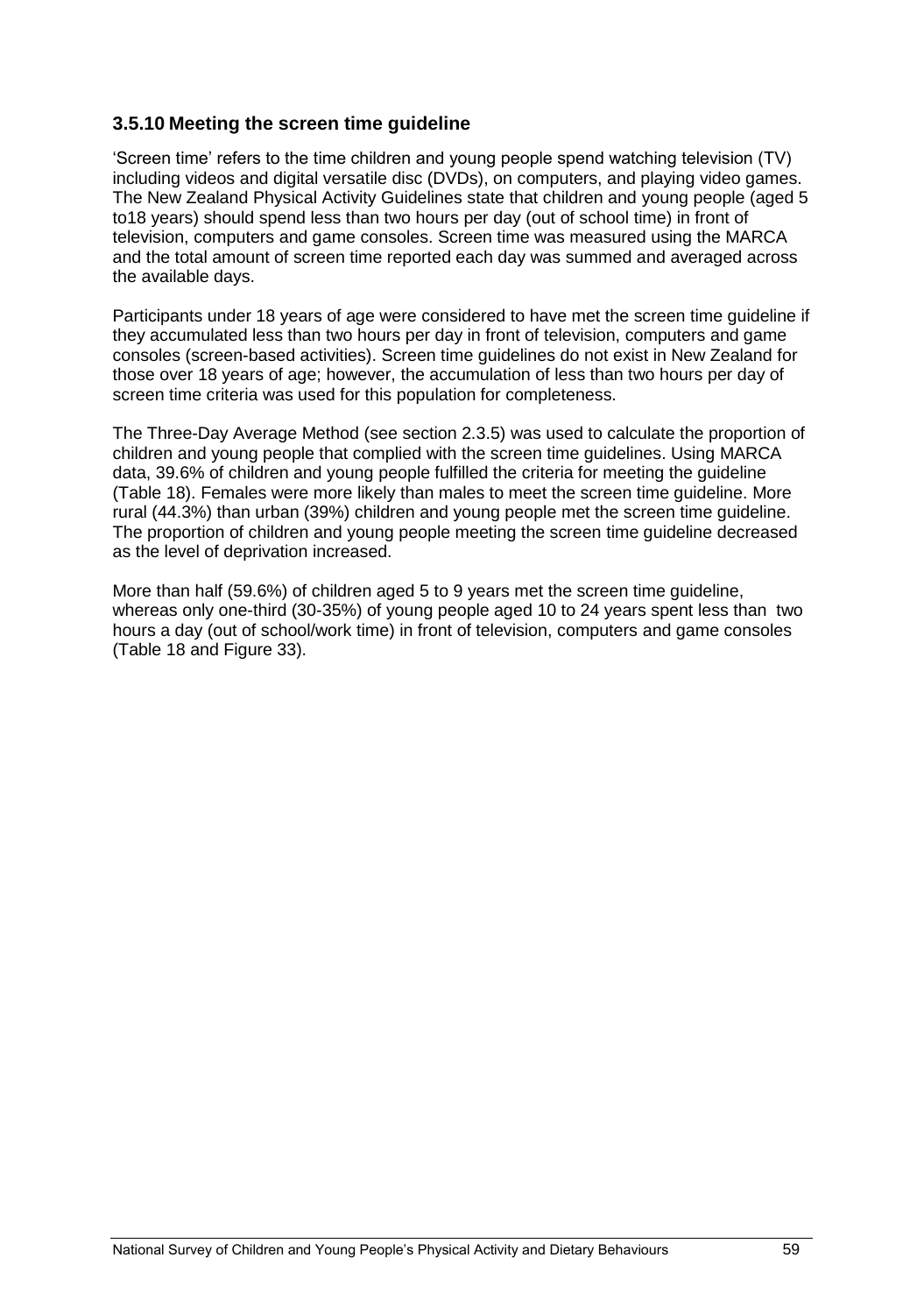| Proportion meeting screen time guideline |                    |      |      |            |  |  |  |  |  |  |  |
|------------------------------------------|--------------------|------|------|------------|--|--|--|--|--|--|--|
|                                          |                    | n    | %    | <b>SEP</b> |  |  |  |  |  |  |  |
| NZ CYP (5-24 years)                      |                    | 1015 | 39.6 | 1.2        |  |  |  |  |  |  |  |
| Gender                                   | Female             | 549  | 44.2 | 1.8        |  |  |  |  |  |  |  |
|                                          | Male               | 466  | 35.3 | 1.8        |  |  |  |  |  |  |  |
| Age group                                | 5-9 years          | 461  | 59.6 | 2.5        |  |  |  |  |  |  |  |
|                                          | $10-14$ years      | 270  | 32.7 | 1.9        |  |  |  |  |  |  |  |
|                                          | 15-19 years        | 163  | 30.0 | 2.8        |  |  |  |  |  |  |  |
|                                          | 20-24 years        | 121  | 35.3 | 3.8        |  |  |  |  |  |  |  |
| Ethnic group                             | Māori              | 174  | 38.5 | 3.0        |  |  |  |  |  |  |  |
| (total response)                         | Pacific            | 98   | 38.5 | 3.9        |  |  |  |  |  |  |  |
|                                          | Asian              | 126  | 35.8 | 3.1        |  |  |  |  |  |  |  |
|                                          | <b>NZEO</b>        | 744  | 40.5 | 1.5        |  |  |  |  |  |  |  |
| Level of                                 | 1 (least deprived) | 240  | 43.8 | 2.9        |  |  |  |  |  |  |  |
| deprivation                              | $\overline{2}$     | 199  | 40.6 | 2.9        |  |  |  |  |  |  |  |
|                                          | 3                  | 219  | 40.4 | 2.9        |  |  |  |  |  |  |  |
|                                          | 4                  | 170  | 39.0 | 3.0        |  |  |  |  |  |  |  |
|                                          | 5 (most deprived)  | 185  | 35.0 | 2.3        |  |  |  |  |  |  |  |
| Area                                     | Rural              | 167  | 44.3 | 3.1        |  |  |  |  |  |  |  |
|                                          | Urban              | 848  | 39.0 | 1.3        |  |  |  |  |  |  |  |

**Table 18: Proportion of children and young people meeting the screen time guideline (Three-Day Average Method)**

Note: SEP = standard error of the proportion.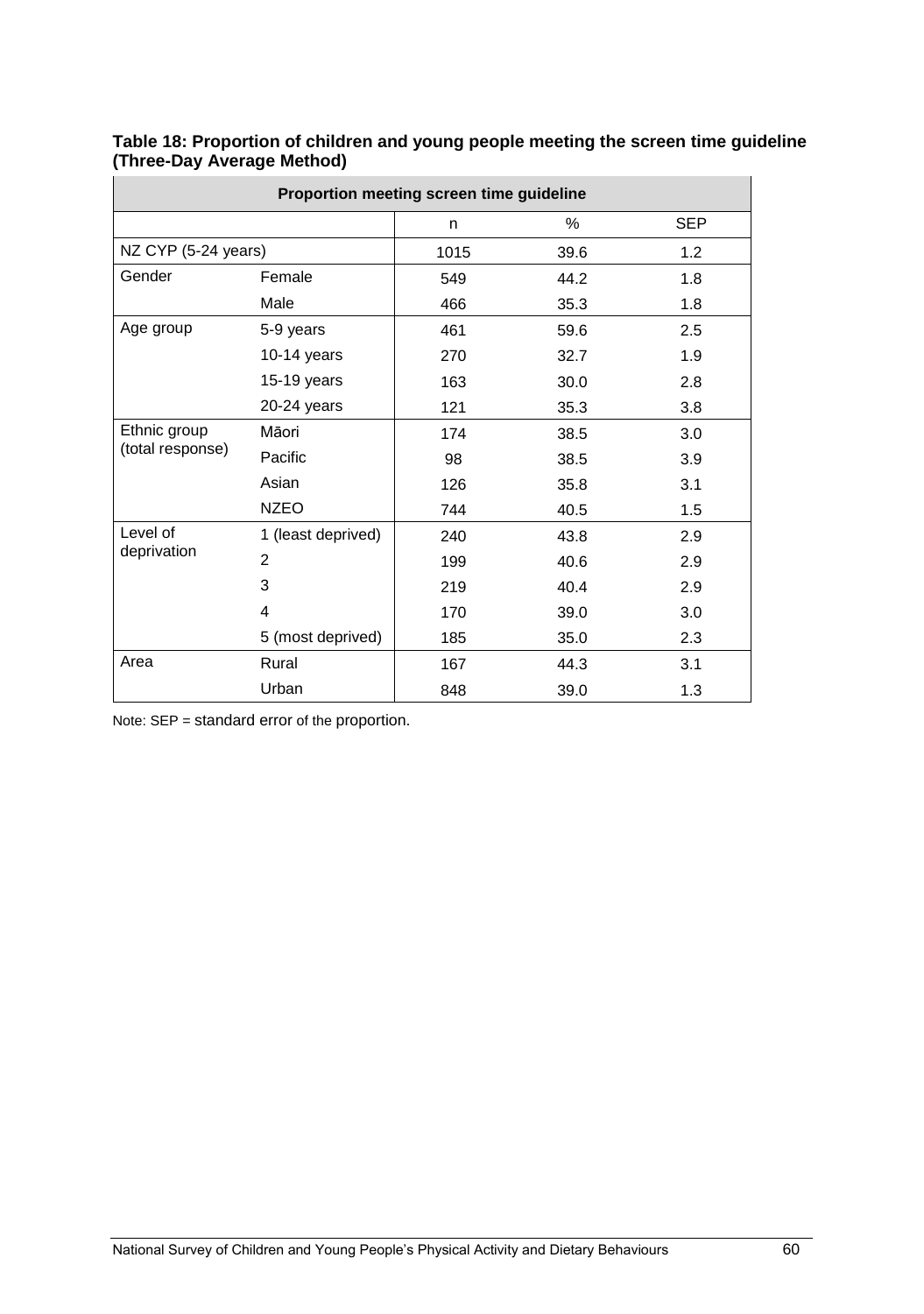

**Figure 33: Proportion of children and young people meeting the screen guideline (Three-Day Average Method), by age group and gender** 

#### **3.5.11 Time spent in sedentary activities**

Sedentary behaviours refer to activities that result in less than 1.5 METs (METs are multiples of resting metabolic rate—1 MET is equivalent to rest) and includes activities such TV watching, computer use, video game play, reading, texting, talking on the phone and sleep. The average daily time spent in sedentary activities was calculated from available MARCA data. Children and young people spent on average 870 minutes per day in sedentary activities (Table 19). Young people aged 10 to 14 years were the most sedentary, while the oldest age group spent significantly less time per day in sedentary activities compared with the younger age groups (Figure 34).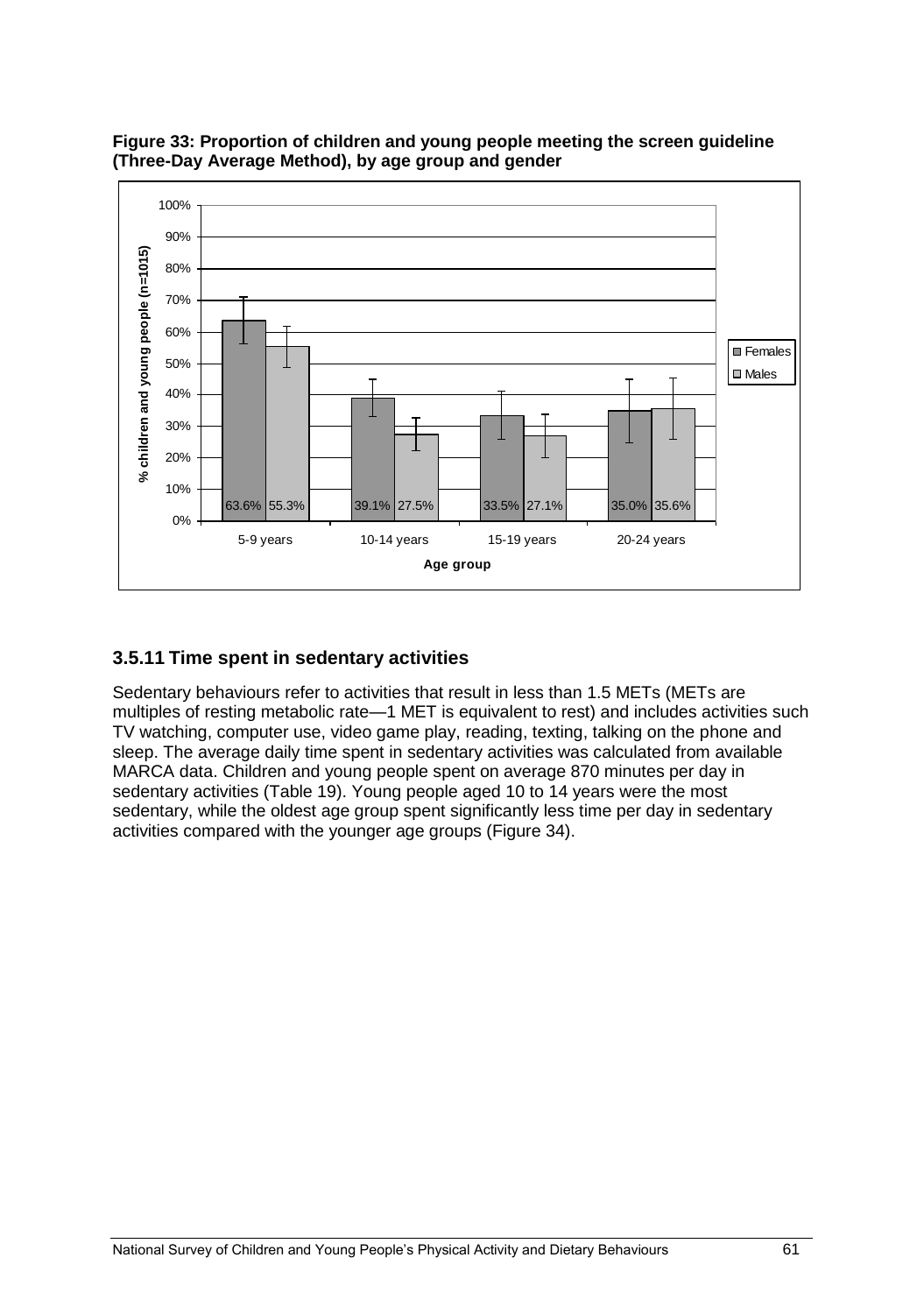|                         |                    | <b>Time spent</b>           |       |            |                    |       |            |                        |      |            |                            |      |            |
|-------------------------|--------------------|-----------------------------|-------|------------|--------------------|-------|------------|------------------------|------|------------|----------------------------|------|------------|
|                         |                    | <b>Total sedentary time</b> |       |            | <b>TV watching</b> |       |            | <b>Using computers</b> |      |            | <b>Playing video games</b> |      |            |
|                         |                    | n                           | Mean  | <b>SEM</b> | n.                 | Mean  | <b>SEM</b> | n.                     | Mean | <b>SEM</b> | n.                         | Mean | <b>SEM</b> |
| NZ CYP (5-24 years)     |                    | 2493                        | 870.6 | 5.0        | 2493               | 123.6 | 2.5        | 2493                   | 21.6 | 1.3        | 2493                       | 18.7 | 1.1        |
|                         | Females            | 1202                        | 874.0 | 7.3        | 1202               | 118.5 | 3.1        | 1202                   | 19.2 | 1.6        | 1202                       | 9.4  | 1.4        |
|                         | Males              | 1291                        | 867.4 | 6.6        | 1291               | 128.4 | 3.7        | 1291                   | 24.0 | 2.0        | 1291                       | 27.4 | 1.6        |
| Age group               | 5-9 years          | 754                         | 883.2 | 7.7        | 754                | 97.5  | 4.3        | 754                    | 6.6  | 0.9        | 754                        | 13.3 | 1.4        |
|                         | $10-14$ years      | 825                         | 923.8 | 6.6        | 825                | 131.5 | 3.8        | 825                    | 16.4 | 1.4        | 825                        | 24.0 | 1.8        |
|                         | 15-19 years        | 572                         | 856.4 | 9.4        | 572                | 135.1 | 5.4        | 572                    | 37.5 | 3.7        | 572                        | 21.4 | 3.0        |
|                         | 20-24 years        | 342                         | 739.7 | 13.4       | 342                | 133.2 | 8.2        | 342                    | 36.1 | 4.9        | 342                        | 11.3 | 2.6        |
| Ethnic<br>group         | Māori              | 465                         | 890.6 | 9.6        | 465                | 136.4 | 6.4        | 465                    | 11.0 | 1.5        | 465                        | 18.1 | 3.1        |
|                         | Pacific            | 238                         | 910.3 | 15.7       | 238                | 145.0 | 8.7        | 238                    | 10.1 | 2.5        | 238                        | 16.5 | 2.8        |
|                         | Asian              | 324                         | 865.8 | 13.4       | 324                | 115.7 | 6.7        | 324                    | 46.7 | 5.6        | 324                        | 18.9 | 2.7        |
|                         | <b>NZEO</b>        | 1780                        | 861.7 | 5.9        | 1780               | 121.0 | 2.9        | 1780                   | 21.2 | 1.5        | 1780                       | 19.2 | 1.4        |
| Level of<br>deprivation | 1 (least deprived) | 513                         | 869.7 | 9.9        | 513                | 106.8 | 4.3        | 513                    | 22.6 | 2.4        | 513                        | 21.8 | 2.6        |
|                         | $\overline{2}$     | 480                         | 869.2 | 10.5       | 480                | 116.4 | 6.0        | 480                    | 25.6 | 3.8        | 480                        | 22.7 | 2.5        |
|                         | 3                  | 540                         | 867.1 | 10.2       | 540                | 121.0 | 5.1        | 540                    | 21.9 | 2.3        | 540                        | 16.7 | 1.8        |
|                         | 4                  | 431                         | 861.3 | 14.7       | 431                | 122.7 | 6.2        | 431                    | 26.3 | 4.0        | 431                        | 18.8 | 3.3        |
|                         | 5 (most deprived)  | 521                         | 882.9 | 11.0       | 521                | 146.6 | 5.2        | 521                    | 13.6 | 1.8        | 521                        | 14.9 | 2.3        |
| Area                    | Rural              | 384                         | 886.1 | 13.6       | 384                | 119.2 | 5.8        | 384                    | 15.4 | 1.9        | 384                        | 19.1 | 2.7        |
|                         | Urban              | 2109                        | 868.7 | 5.4        | 2109               | 124.2 | 2.7        | 2109                   | 22.4 | 1.4        | 2109                       | 18.7 | 1.2        |

### **Table 19: Time spent (minutes per day) in selected sedentary activities in children and young people aged 5 to 24 years**

Note: SEM = standard error of the mean.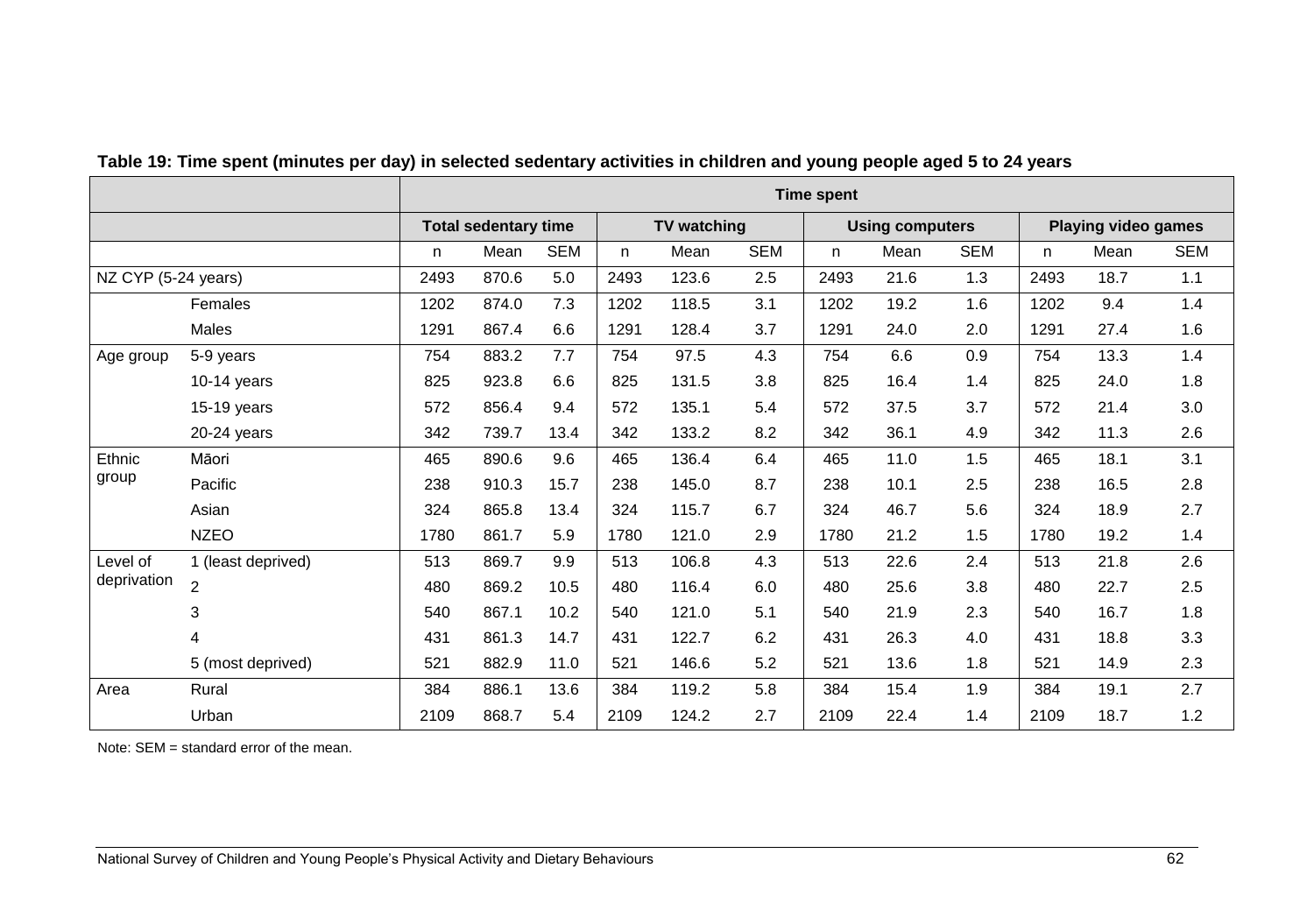

**Figure 34: Time spent (min per day) in sedentary activities (min/day), by age group and gender**

#### **3.5.12 Screen-time activities**

The average daily time spent in specific screen-based activities was calculated from the MARCA data. The three categories were TV watching, computer use, and video game play. On average, children and young people spent 124 minutes watching TV per day, 22 minutes sitting at a computer (outside of school work) and 19 minutes playing non-active video games (Table 19). Children aged 5 to 9 years watched the least TV, while those aged 10 years or older watched more than two hours per day. Males and females watched a similar amount of TV, whereas males tended to spend more time at the computer and playing video games than females (Figures 35 and 36). Television watching was the most frequently reported screen-time activity across all age groups for both males and females.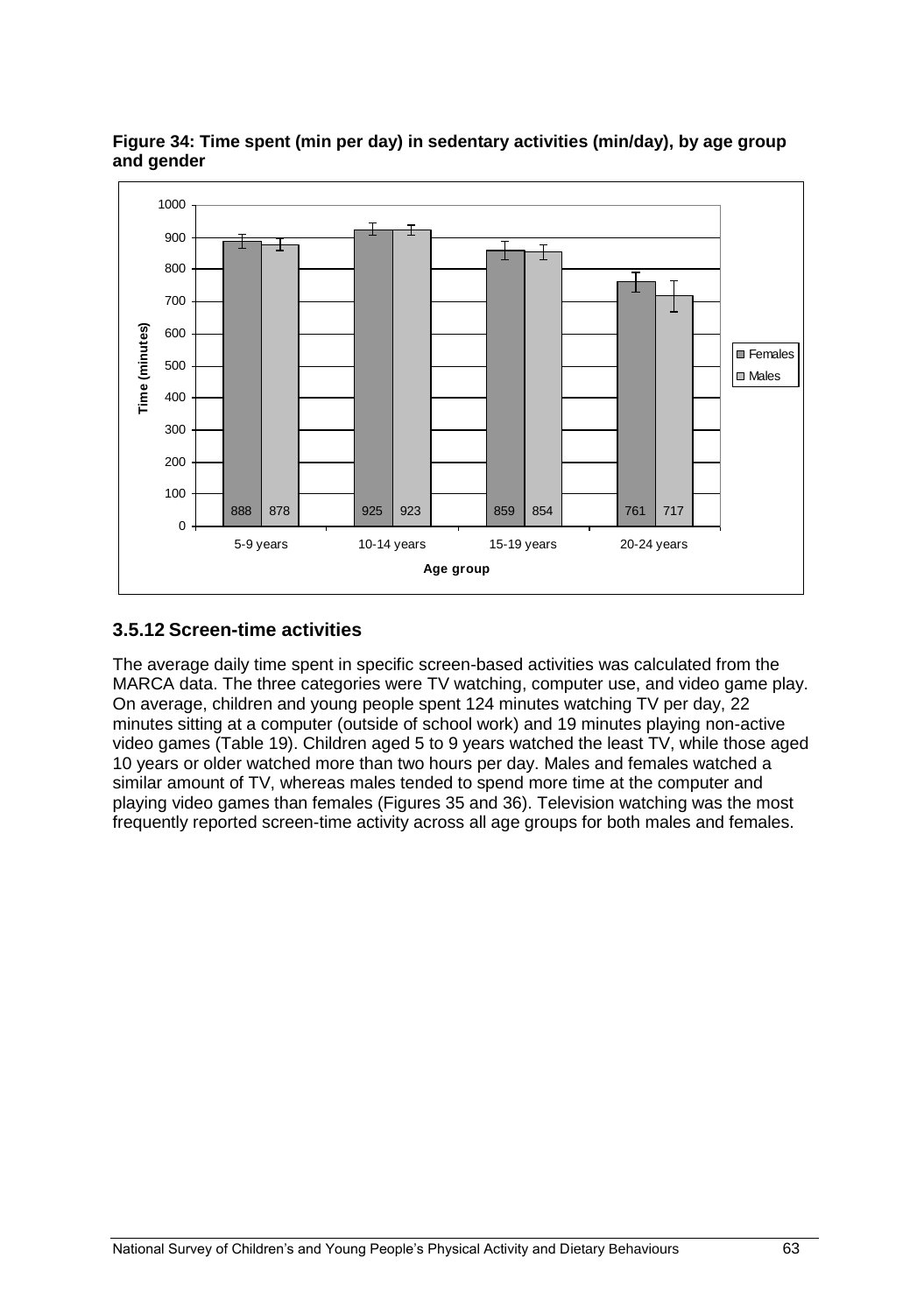

**Figure 35: Time spent in screen-based activities for female children and young people, by age group**

**Figure 36: Time spent in screen-based activities for male children and young people, by age group**

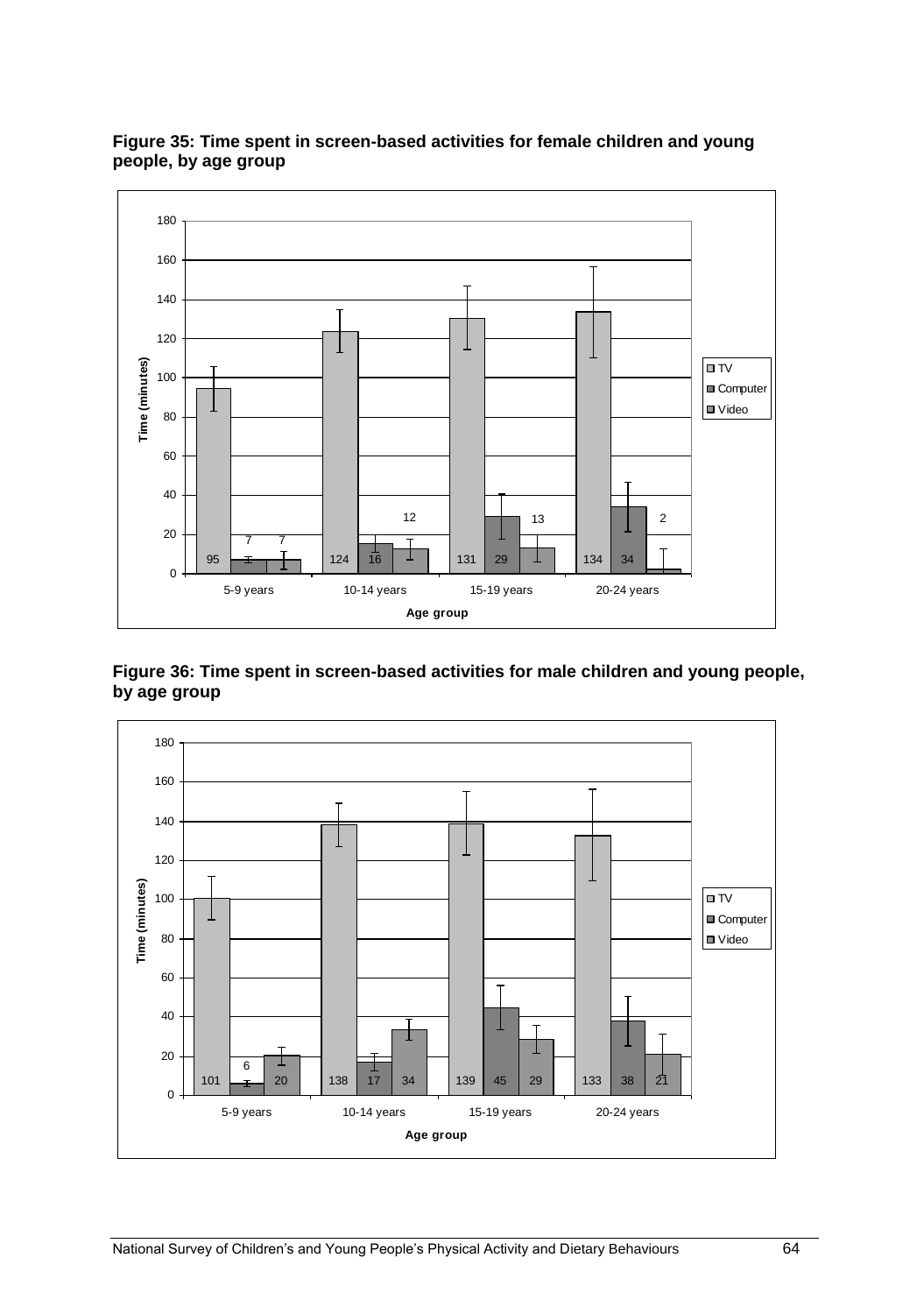## **References**

- 1. Ministry of Health. NZ Food, NZ Children. Key results of the 2002 National Children's Nutritional Survey. Wellington, New Zealand, 2003.
- 2. Adolescent Health Research Group. Youth'07: The Health and Wellbeing of Secondary School Students in New Zealand. Technical Report. Auckland: University of Auckland, 2008.
- 3. Caspersen CJ, Powell KE, Christenson GM. Physical activity, exercise, and physical fitness: definitions and distinctions for health-related research. *Public Health Reports* 1985;100(2):126-31.
- 4. Biddle S, Gorely T, Marshall S, Murdey I, Cameron C. Physical activity and sedentary behaviours in youth: issues and controversies. *Journal of the Royal Society for the Promotion of Health* 2004;124(1):29-33.
- 5. Ridley K, Olds TS, Hill A. The Multimedia activity recall for children and adolescents (MARCA): development and evaluation. *International Journal of Behavioral Nutrition and Physical Activity* 2006;3.
- 6. Sallis J, Saelens B. Assessment of physical activity by self-report: status, limitations, and future directions. *Research Quarterly for Exercise and Sport* 2000;71:S1 - S14.
- 7. Sport and Recreation New Zealand. Activity Guidelines (5 18 year olds). Wellington, Accessed 20/11/2009.
- 8. SPARC. SPARC Facts. Wellington: SPARC, 2007.
- 9. Olds T, Ridley K, Wake M, Hesketh K, Waters E, Patton G, et al. How should activity guidelines for young people be operationalised? *International Journal of Behavioral Nutrition and Physical Activity* 2007;4(43):doi:10.1186/1479- 5868-4-4.
- 10. Rowlands AV. Accelerometer assessment of physical activity in children *Pediatric Exercise Science* 2007;19(3):252-266.
- 11. Treuth MS, Schmitz K, Catellier DJ, McMurray RG, Murray DM, Almeida MJ, et al. Defining accelerometer thresholds for activity intensities in adolescent girls. *Medicine and Science in Sports and Exercise* 2004;36(7):1259-1266.
- 12. Trost SG, Ward DS, Burke JR. Validity of the Computer Science and Application (CSA) Activity Monitor in children. *Medicine and Science in Sports and Exercise* 1998;30:629-633.
- 13. Freedson PS, Sirard JR, Debold N, Pate RR, Dowda M, Sallis JF. Validity of two physical activity monitors in children and adolescents. In: Armstrong N, Kirby B, Welsman J, editors. *Children and Exercise XIX*. London: E&FN Spon, 1997.
- 14. Freedson PS, Melanson E, Sirard JR. Calibration of the Computer Science and Applications, Inc. accelerometer. *Medicine & Science in Sports & Exercise* 1998;30:777-781.
- 15. Sallis JF, Owen N. *Physical activity and behavioral medicine*. Thousand Oaks, California: Sage, 1999.
- 16. Cole TJ, Bellizzi MC, Flegal KM, Dietz WH. Establishing a standard definition for child overweight and obesity worldwide: international survey. *BMJ* 2000;320:1-6.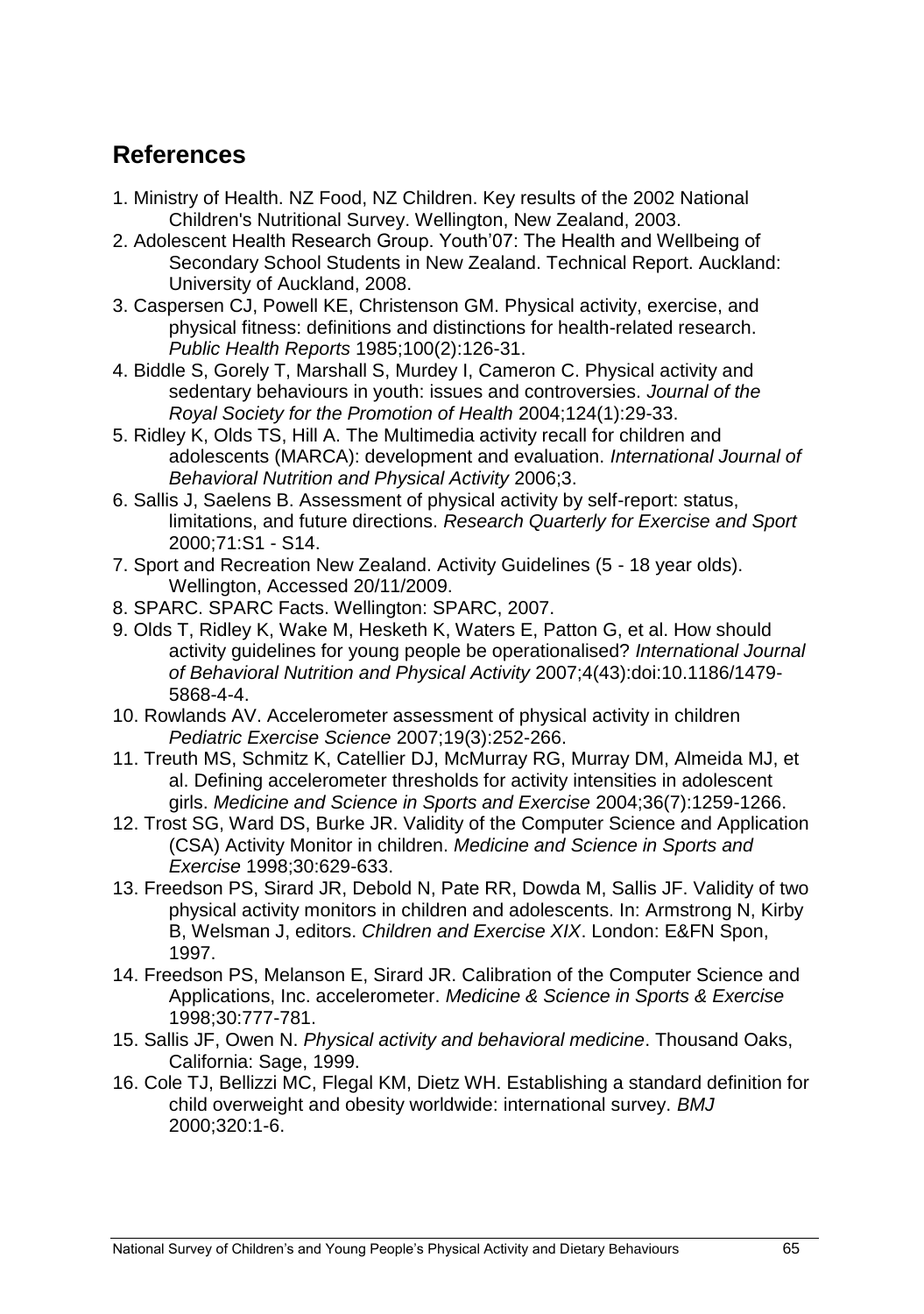- 17. Cole TJ, Flegal KM, Nicholls D, Jackson AA. Body mass index cut offs to define thinness in children and adolescents: international study. *BMJ* 2007;335(7612):194.
- 18. Ministry of Health. A Portrait of Health: Key Results of the 2002/03 New Zealand Health Survey. Wellington: Ministry of Health, 2004.
- 19. Ministry of Health. Body Size Technical Report: measurements and classifications in the 2006/07 New Zealand Health Survey. Wellington: Ministry of Health, 2008.
- 20. Ministry of Health. Food and Nutrition Guidelines for Healthy Children aged 2-12 years: A background paper. Wellington: Ministry of Health, 1997.
- 21. Ministry of Health. Food and Nutrition Guidelines for Healthy Adolescents: A background paper. Wellington: Ministry of Health, 1998.
- 22. Commonwealth Scientific Industrial Research Organisation (CSIRO), Preventive Health National Research Flagship, University of South Australia. 2007 Australian National Children's Nutrition and Physical Activity Survey. Canberra, ACT: Commonwealth of Australia, 2009.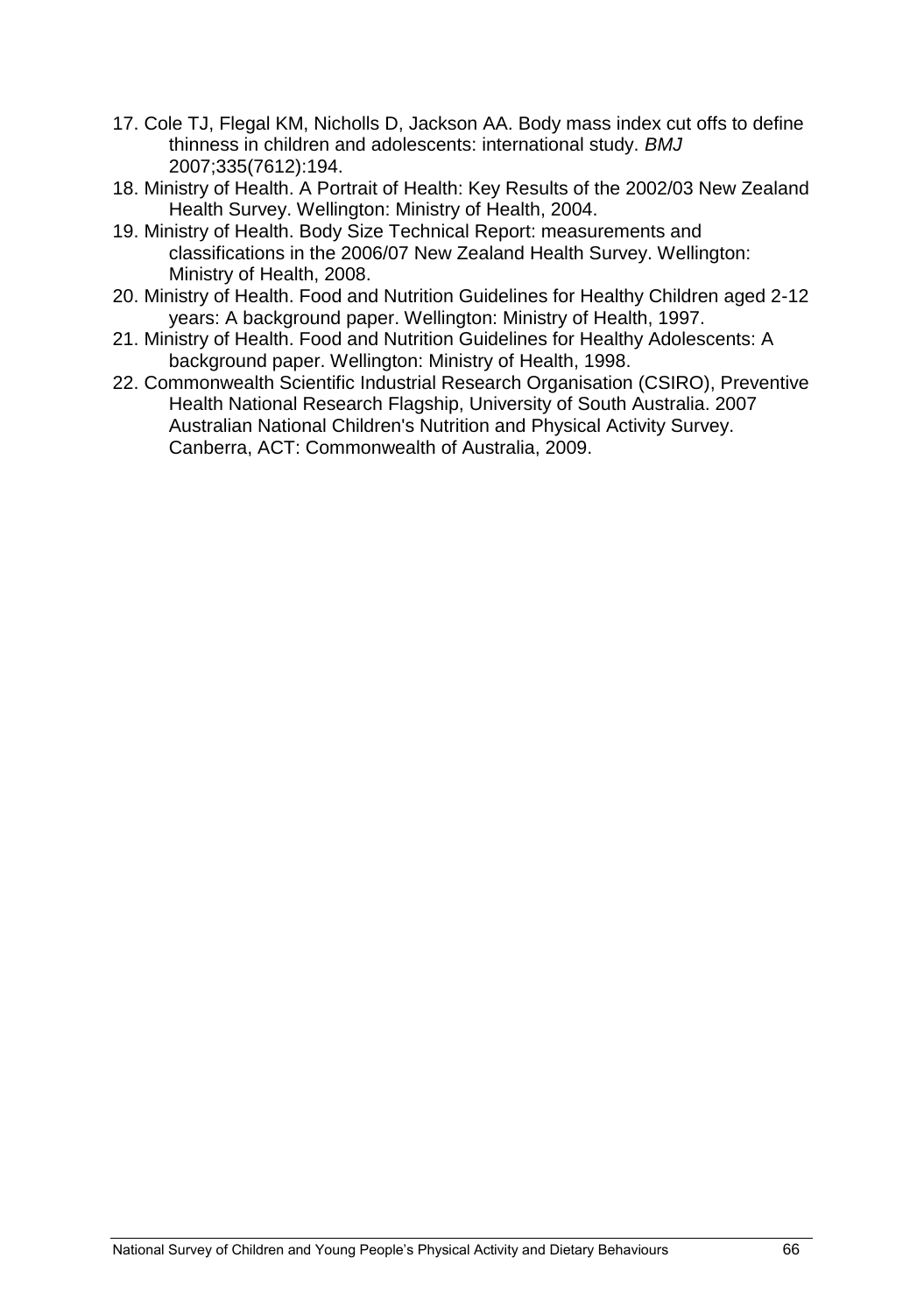# **Appendix 1 – Survey personnel**

This National Survey was funded by SPARC, the Ministry of Health, the Ministry of Education, and the Ministry of Social Development.

| <b>Project Director</b>        | Dr Ralph Maddison, University of Auckland         |  |  |  |  |
|--------------------------------|---------------------------------------------------|--|--|--|--|
| <b>Project Coordinator</b>     | Ms Midi Tsai, University of Auckland              |  |  |  |  |
|                                |                                                   |  |  |  |  |
| <b>Principal Investigators</b> | Ms Galina Mitchelhill, Synovate                   |  |  |  |  |
|                                | Ms Rosemary Cals, Consumer Link                   |  |  |  |  |
|                                | Dr Cliona Ni Mhurchu, University of Auckland      |  |  |  |  |
|                                | Dr Yannan Jiang, University of Auckland           |  |  |  |  |
|                                | Mr Stephen Vander Hoorn, University of Auckland   |  |  |  |  |
|                                | Dr Jennifer Utter, University of Auckland         |  |  |  |  |
|                                | Dr Simon Denny, University of Auckland            |  |  |  |  |
|                                | Ms Nicola Legge, Synovate                         |  |  |  |  |
|                                | Ms Maria Turley, University of Auckland           |  |  |  |  |
|                                | Professor Tim Olds, University of South Australia |  |  |  |  |
|                                | Dr Kate Ridley, Flinders University               |  |  |  |  |
|                                |                                                   |  |  |  |  |
| <b>Project Staff</b>           | Mr Brendan Kerwick, Information Technology        |  |  |  |  |
|                                | Mr Alex Zadoyanov, Field Staff Coordinator        |  |  |  |  |
|                                | Mr Donovan Marshall, Information Technology       |  |  |  |  |
|                                | Mr Johan Strydom, Information Technology          |  |  |  |  |
|                                | Mr Clark Mills, Information Technology            |  |  |  |  |
|                                | Mr Stuart Uren, Information Technology            |  |  |  |  |
|                                | Mr Henry, Bohte, Information Technology           |  |  |  |  |
|                                | Ms Rina Prasad, Data Management                   |  |  |  |  |
|                                | Ms Joy Jiang, Biostatistician                     |  |  |  |  |
|                                | Ms Sindy Xian, Analyst                            |  |  |  |  |
|                                | Ms Terry Holloway, Coding                         |  |  |  |  |
|                                | Ms Sheila Fisher, Business Manager                |  |  |  |  |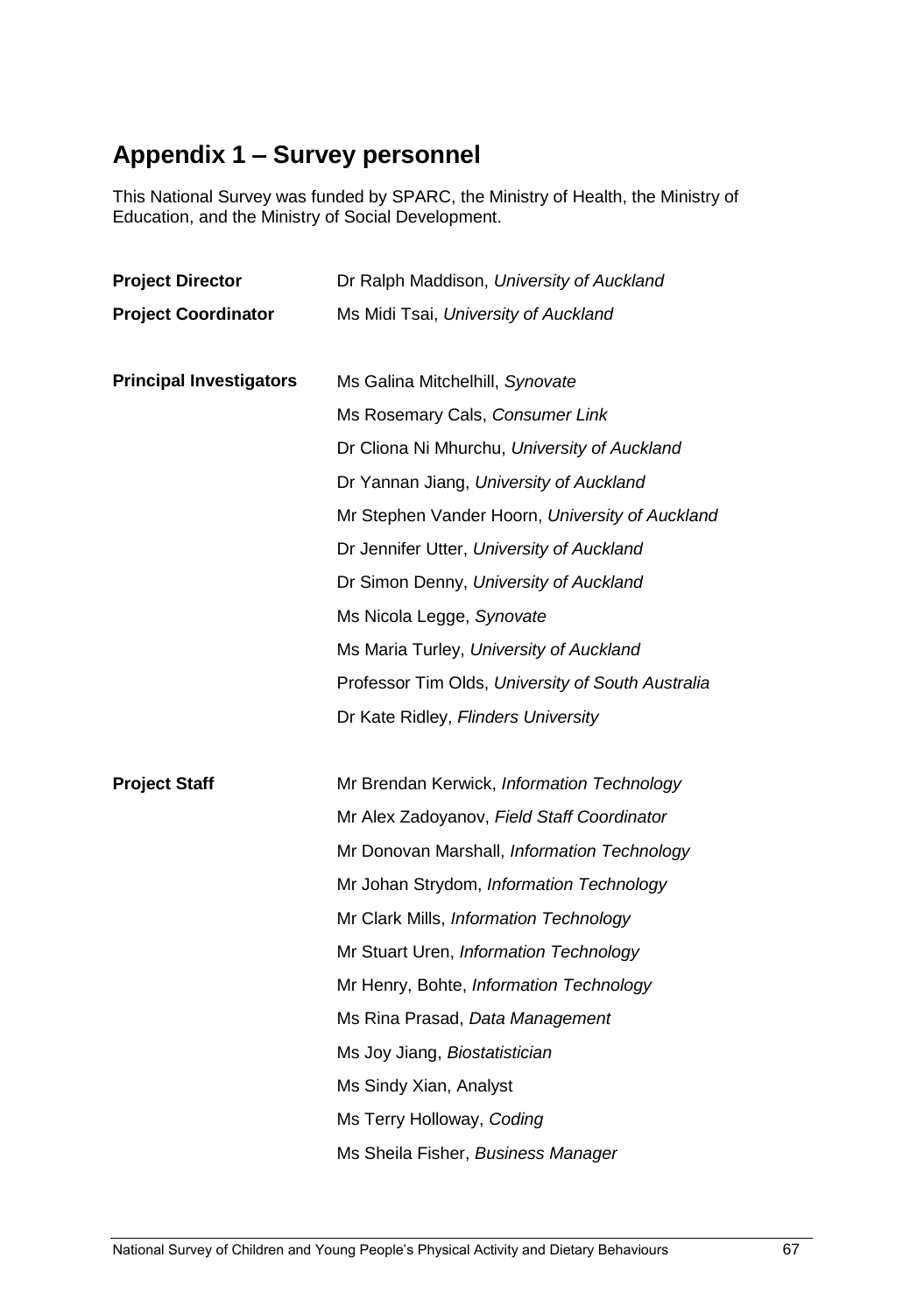| <b>Field Staff</b>                                          |                         |
|-------------------------------------------------------------|-------------------------|
| <b>Supervisors</b>                                          | <b>Interviewers</b>     |
| Jenny Wilson - Northland                                    | Jenny Wilson            |
|                                                             | Janice Johnson          |
|                                                             | <b>Viv Shepherd</b>     |
| Sandra Donnely - Auckland                                   | Vinnee Dang             |
|                                                             | <b>Rob Harris</b>       |
|                                                             | Chandana Mahawatte      |
|                                                             | <b>Tracy Bayly</b>      |
|                                                             | <b>Hugh Saunders</b>    |
|                                                             | <b>Hayley Bancroft</b>  |
|                                                             | Manian Nagaratnam       |
|                                                             | Nazeema Ibrahim         |
|                                                             | Mostafa Chowdhury       |
|                                                             | <b>Anne Glaister</b>    |
|                                                             | <b>Clayton Christie</b> |
|                                                             | Irene Mercep            |
|                                                             | Chris Kirkham           |
|                                                             | <b>Ruth Read</b>        |
| Kay Heslop - Waikato                                        | Kay Heslop              |
|                                                             | <b>Barry McNair</b>     |
|                                                             | <b>Graeme Burbery</b>   |
| Phillipa Wineti - Bay of Plenty, Hawkes<br>Bay and Gisborne | <b>Tee Milroy</b>       |
|                                                             | Maree Ellison           |
|                                                             | <b>Lynette Shanks</b>   |
|                                                             | <b>Charlotte Pillow</b> |
|                                                             | Les Pillow              |
| Sheila Findlay - Taranaki                                   | Wendy Julian            |
| Glenys Smith - Manawatu                                     | <b>Marion Haar</b>      |
|                                                             | <b>Janet Walters</b>    |
|                                                             | Reg Keogh               |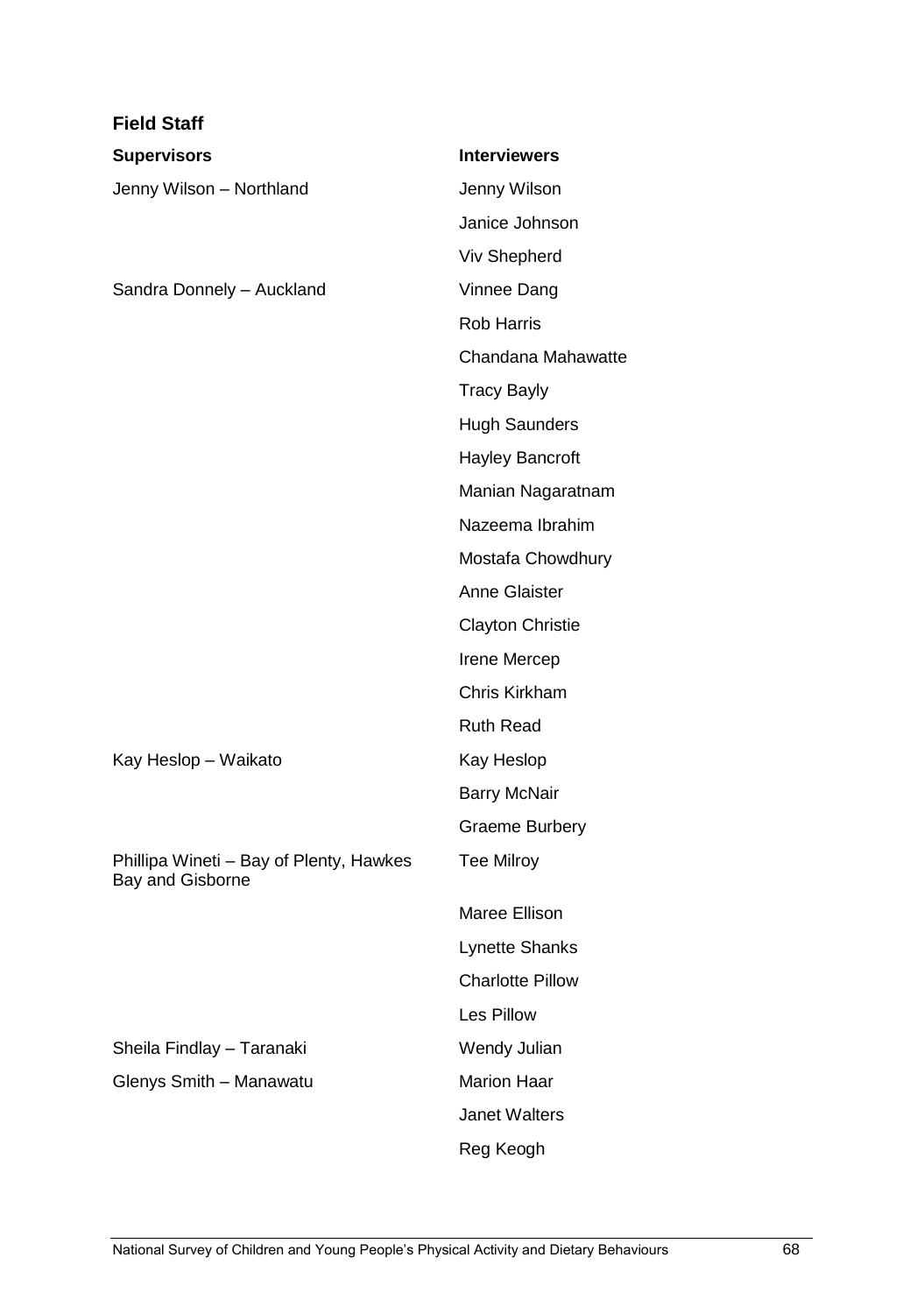|                                    | Ali Watson               |
|------------------------------------|--------------------------|
| Keri Hunter / Savita Waitere       | Don Johnston             |
|                                    | <b>Frances Smith</b>     |
|                                    | Sandi Rix                |
|                                    | Leighton Rudd            |
|                                    | Leonie Merwood           |
|                                    | <b>Jack Pauling</b>      |
| Annette Thompson - Canterbury      | <b>Sue Millar</b>        |
|                                    | Liz Watson               |
|                                    | Jeremy Anderson          |
|                                    | <b>Phil Lewis</b>        |
|                                    | <b>Julie Hustedt</b>     |
|                                    | <b>Bridgette Masters</b> |
|                                    | Jayne Walker             |
| Lynette Cvjetan - Otago            | Julie Crowe              |
|                                    | <b>Kim Valentine</b>     |
|                                    | <b>Colleen Byars</b>     |
| Diane Dyer - Southland             | Diane Dyer               |
|                                    | Raylee Benneworth        |
|                                    | Libby Heke               |
| Cheryl Baird - Nelson / Malborough | <b>Sue Harris</b>        |
| <b>CATI Supervisors</b>            | <b>CATI Interviewers</b> |
| Sharon McCabe                      | Emalyn Villanueva        |
| <b>Joel Cortez</b>                 | Lesley Irwin             |
| Vishal Jain                        | Sheryn Fung              |
| <b>Campbell Birch</b>              | <b>Fiona Casley</b>      |
| <b>Tom Batcheler</b>               | Kelly McMillan           |
|                                    | <b>Chloe Miechtry</b>    |
|                                    | Laveesh Mirpuri          |
|                                    | <b>Alistair Noble</b>    |
|                                    | <b>Stacey Willers</b>    |
|                                    | <b>Justin Cobbett</b>    |